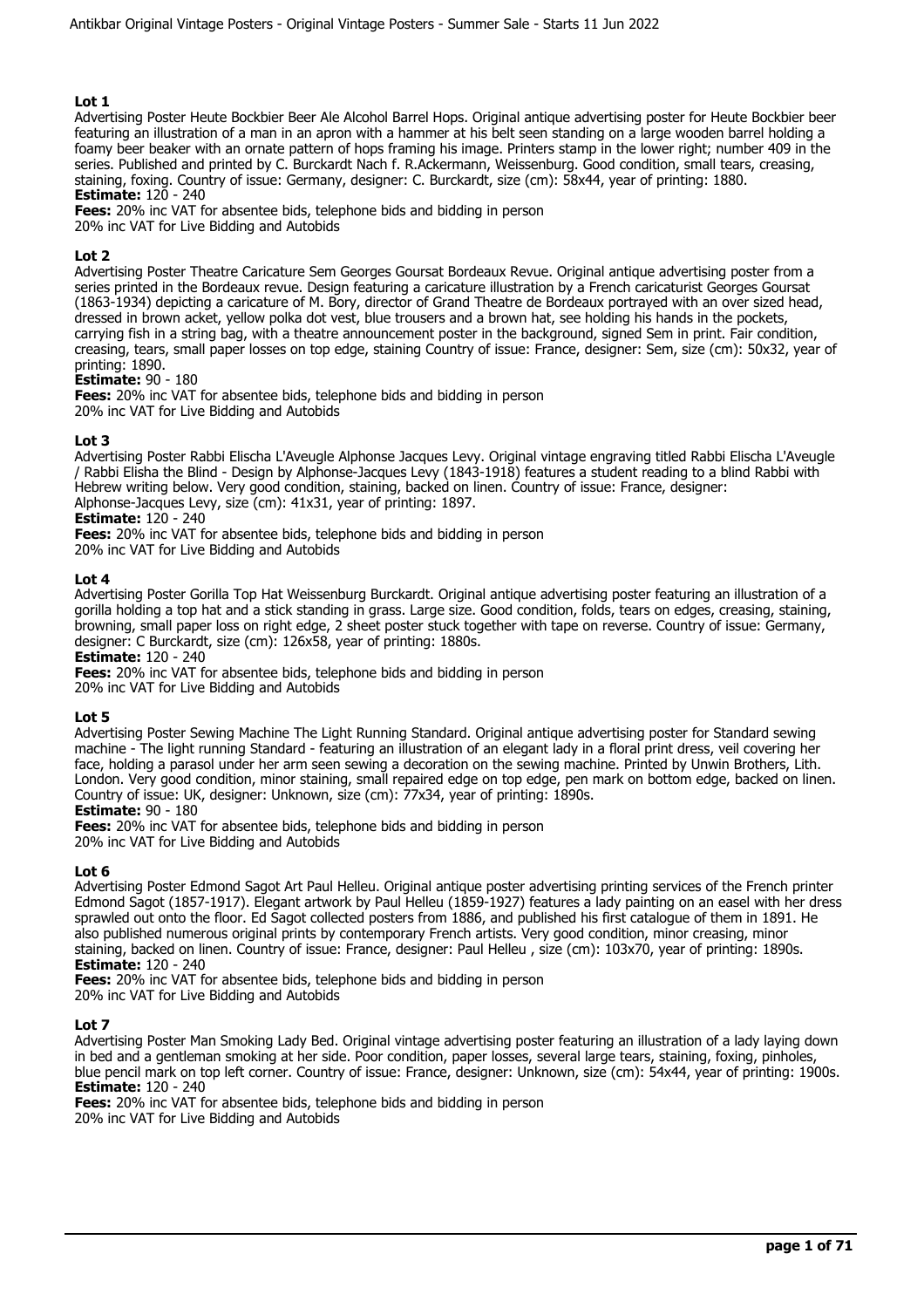Advertising Poster The Owl Party Moon. Original vintage advertising poster for The Owl Party, featuring an illustration of an owl seated on a tree branch with a big bright moon in the background. Poor condition, folds, several large tears through image, paper losses, staining, foxing, pinholes. Country of issue: USA, designer: Unknown, size (cm): 80x62, year of printing: 1900s.

**Estimate:** 90 - 180

**Fees:** 20% inc VAT for absentee bids, telephone bids and bidding in person

20% inc VAT for Live Bidding and Autobids

## **Lot 9**

Advertising Poster Cycles Rochet Bicycles Lion Cycling Paris. Original antique advertising poster for the French bicycle manufacturer Rochet usines & bureaux a Amiens Somme / factories and offices in Amiens. Great artwork showing a lion holding a world globe in its paws with the word Rochet printed over it in red letters, against a dark blue sky with bicycles and stars above the clouds looking out to the viewer with the text above in stylised letters and a blank agent box below. Printed in France by Philippe Chapellier, Paris. Poor condition, several paper losses, folds, several large tears, staining, creasing Country of issue: France, designer: Unknown, size (cm): 148x108, year of printing: 1900s.

**Estimate:** 180 - 360

**Fees:** 20% inc VAT for absentee bids, telephone bids and bidding in person 20% inc VAT for Live Bidding and Autobids

## **Lot 10**

Advertising Poster Cognac Liqueur Bordeaux Wine France Alcohol Drink. Original antique advertising poster for J.-B. Bourtayre wines and liquors, featuring a stylised writing held by a floral frame, a coat of arms in the centre, lettering reads - Wines Spirits Branded Cognacs & Liqueurs Great Wines of Bordeaux Burgundy Champagnes. Recommended Table Wines Foreign Wines & Liqueurs. J.-B. Bourtayre. Beers and Table Waters, Place Pordelanne Biarritz. Printed by Wetterwald Freres. Bordeaux. Good condition, staining, tears, corners trimmed. Country of issue: France, designer: Unknown, size (cm): 46x38, year of printing: 1900s.

#### **Estimate:** 120 - 240

**Fees:** 20% inc VAT for absentee bids, telephone bids and bidding in person 20% inc VAT for Live Bidding and Autobids

#### **Lot 11**

Advertising Poster Vins De Bordeaux Wine France Drink Alcohol Murcillac Morillette. Original vintage advertising poster for Vins de Bordeaux Authentiques - Highly Recommended Authentic Bordeaux Wines Trademarks Murcillac, Rougemont la Tour, La Morillette, Graves d'Or - featuring an illustration of red and white wine bottles held together by a grape vine floral frame. Horizontal. Poor condition, tears, staining, paper losses on edges, creasing, painted with varnish. Country of issue: France, designer: Unknown, size (cm): 42x54, year of printing: 1900s.

**Estimate:** 240 - 480

**Fees:** 20% inc VAT for absentee bids, telephone bids and bidding in person

# 20% inc VAT for Live Bidding and Autobids

#### **Lot 12**

Advertising Poster Bordeaux Wine France S Larcher Pere Fils Jeune Alcohol Drink. Original vintage advertising poster for S. Larcher Pere & Fils Jeune negociants et proprietaires / traders and owners of Bordeaux, featuring a coat of arms with a knight armour decorated with tricolour feathers. Printed by Wetterwald Freres, Bordeaux, France. Horizontal. Poor condition, large paper losses, tears on edges, staining, creasing, painted with varnish. Country of issue: France, designer: Unknown, size (cm): 41x55, year of printing: 1900s.

#### **Estimate:** 180 - 360

**Fees:** 20% inc VAT for absentee bids, telephone bids and bidding in person

20% inc VAT for Live Bidding and Autobids

#### **Lot 13**

Advertising Poster Frede Kina Bordeaux Wine France Aperitif Alcohol Drink. Original vintage advertising poster for Frede-Kina with Sauternes White Wine Replenishing Tonic Aperitif Specially prepared by F. Dormieres, featuring stylised lettering and a Trademark logo of intertwined letters. Printed by Wetterwald Freres, Bordeaux, France. Very good condition, small tear in bottom left corner, minor creasing, minor staining. Country of issue: France, designer: Unknown, size (cm): 44x35, year of printing: 1900s.

**Estimate:** 120 - 240

**Fees:** 20% inc VAT for absentee bids, telephone bids and bidding in person 20% inc VAT for Live Bidding and Autobids

#### **Lot 14**

Advertising Poster Veuve Veau Ses Fils Bordeaux Premier Cru Cognac France Alcohol. Original vintage advertising poster for Veuve. L. Veau & Ses Fils Cognac, featuring stylised lettering and a Trademark logo of intertwined letters, green branch, and a crown. Printed by Wetterwald Freres, Bordeaux, France. Veuve Jean Veau is a winery in Auxey-Duresses Premier Cru region in France. Poor condition, several large paper losses on margins, tears on edges, creasing, minor staining. Country of issue: France, designer: Unknown, size (cm): 39x51, year of printing: 1900s.

#### **Estimate:** 120 - 240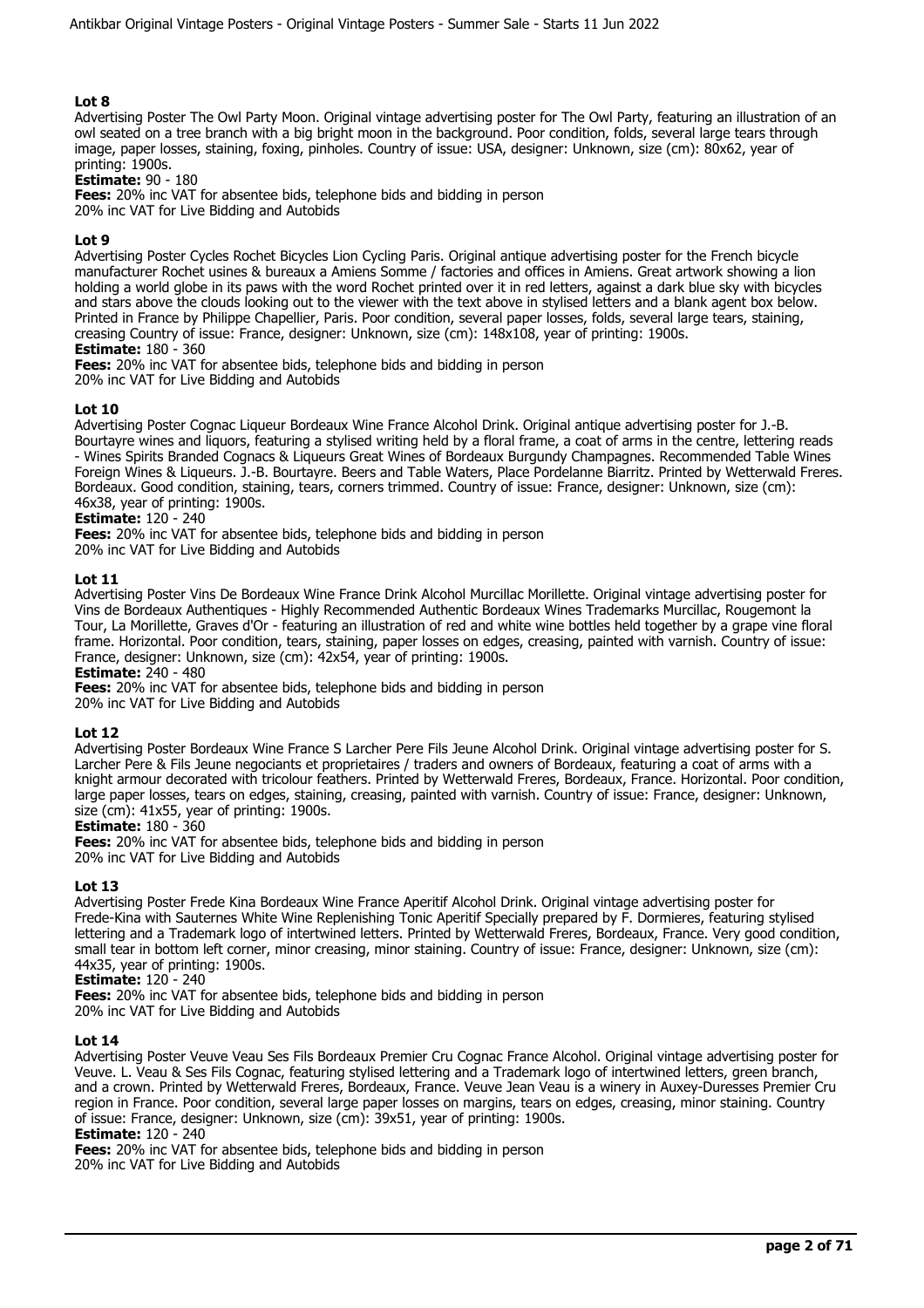Advertising Poster Bordeaux Wine Label Printer Imprimerie Wetterwald Freres Grape Vine Vinyard. Original vintage advertising poster for printing agency Imprimerie Wetterwald Freres 110 Cours St Louis Bordeaux Specialty in luxury labels large stock of labels for wines spirits & liqueurs, featuring illustration of purple grape bunches on vines with columns and logo of the printing agency. Fair condition, staining, paper losses on edges, creasing on edges, rough edges, untrimmed poster. Country of issue: France, designer: Unknown, size (cm): 67x52, year of printing: 1900s.

**Estimate:** 120 - 240

**Fees:** 20% inc VAT for absentee bids, telephone bids and bidding in person 20% inc VAT for Live Bidding and Autobids

## **Lot 16**

Advertising Poster La Plume Magazine Alphonse Mucha. Original antique magazine from October 1897 - La Plume - great cover design by Alphonse Mucha (1860-1939) of a lady standing in front of a horse surrounded by stars and stripes patterns. La Plume was a French bi-monthly literary and artistic review set up in 1889 by Leon Deschamps. Fair condition, tears, small paper losses, creasing, staining, pages detached from each other, browning. Country of issue: France, designer: Alphonse Mucha, size (cm): 26x19, year of printing: 1897.

#### **Estimate:** 60 - 120

**Fees:** 20% inc VAT for absentee bids, telephone bids and bidding in person 20% inc VAT for Live Bidding and Autobids

#### **Lot 17**

Advertising Poster Vienna Fashion Club Elegant Style Clothing. Original antique advertising poster for an Exhibition of the Vienna Fashion Club in the rooms of the K.K. horticultural society / N. Ausstellung des Wiener Mode-Klub in den Raumen der K.K. Gartenbaugesellschaft, featuring an illustration by Theo Zasche (1862-1922) depicting two elegant ladies in green and grey gowns with ruffles and flower adorned hats. Good condition, repaired tears, repaired folds, staining, paper loss on top left corner, creasing, backed on linen. Country of issue: Austria, designer: Theodor Zasche, size (cm): 108x73, year of printing: 1905.

#### **Estimate:** 240 - 480

**Fees:** 20% inc VAT for absentee bids, telephone bids and bidding in person 20% inc VAT for Live Bidding and Autobids

#### **Lot 18**

Advertising Poster Lactina Cow Feed Switzerland Suisse. Original vintage advertising for Lactina Suisse / Switzerland - a complete and very economical feed intended for rearing calves and piglets - Design features a man preparing food for his livestock with cows and pigs surrounding him and Swiss mountains in the background. Green border with stylized lettering an illustration of a product sack. Poor condition, tears, paper losses, creasing, staining, stamp on bottom left corner Country of issue: France, designer: Unknown, size (cm): 60x40, year of printing: 1906.

**Estimate:** 60 - 120

**Fees:** 20% inc VAT for absentee bids, telephone bids and bidding in person

20% inc VAT for Live Bidding and Autobids

#### **Lot 19**

Advertising Poster Gaufrettes Pralinees Alphonse Mucha. Original antique box label set for Gaufrettes Pralinees chocolates featuring a stunning illustration by a Bohemian Czech artist Alphonse Mucha (1860-1939) depicting two young ladies eating sweets from the box with a floral ornate frame, and the brand set over ornate decorative knot frame. Excellent condition. Country of issue: France, designer: Alphonse Mucha, size (cm): one 23x21, two 10x9.5 each, year of printing: 1909. **Estimate:** 150 - 300

**Fees:** 20% inc VAT for absentee bids, telephone bids and bidding in person 20% inc VAT for Live Bidding and Autobids

#### **Lot 20**

Advertising Poster Hubert Latham Flight Berlin Johannisthal. Original vintage poster celebrating Hubert Latham (1883-1912) first overland flight from Tempelhofer Feld to the Berlin-Johannisthal airfield on September 26, 1909 to inaugarate Berlin-Johannisthal in the Great Berlin Flight Week. Design shows the plane flying over the houses of Berlin. The wings of the plane extend out of the frame of the image. Acceptable condition, faded, staining, backed on linen. Country of issue: France, designer: Unknown, size (cm): 89x44, year of printing: 1910.

## **Estimate:** 120 - 240

**Fees:** 20% inc VAT for absentee bids, telephone bids and bidding in person

20% inc VAT for Live Bidding and Autobids

#### **Lot 21**

Advertising Poster Moto Fuite Automobile Victorian. Original antique poster Moto - Fuite featuring an illustration by Georges Meunier (1869-1942) depicting a lady in a white gown being talked into sitting in an automobile by a man in red coat and white goggles or face mask, with another man trying to forcibly bring another lady to the car. Published by Sagot. Printed by Chaix, Paris. Good condition, creasing, small tears, paper loss in top left corner, minor staining, light browning. Country of issue: France, designer: Georges Meunier, size (cm): 68x46, year of printing: 1910s.

# **Estimate:** 180 - 360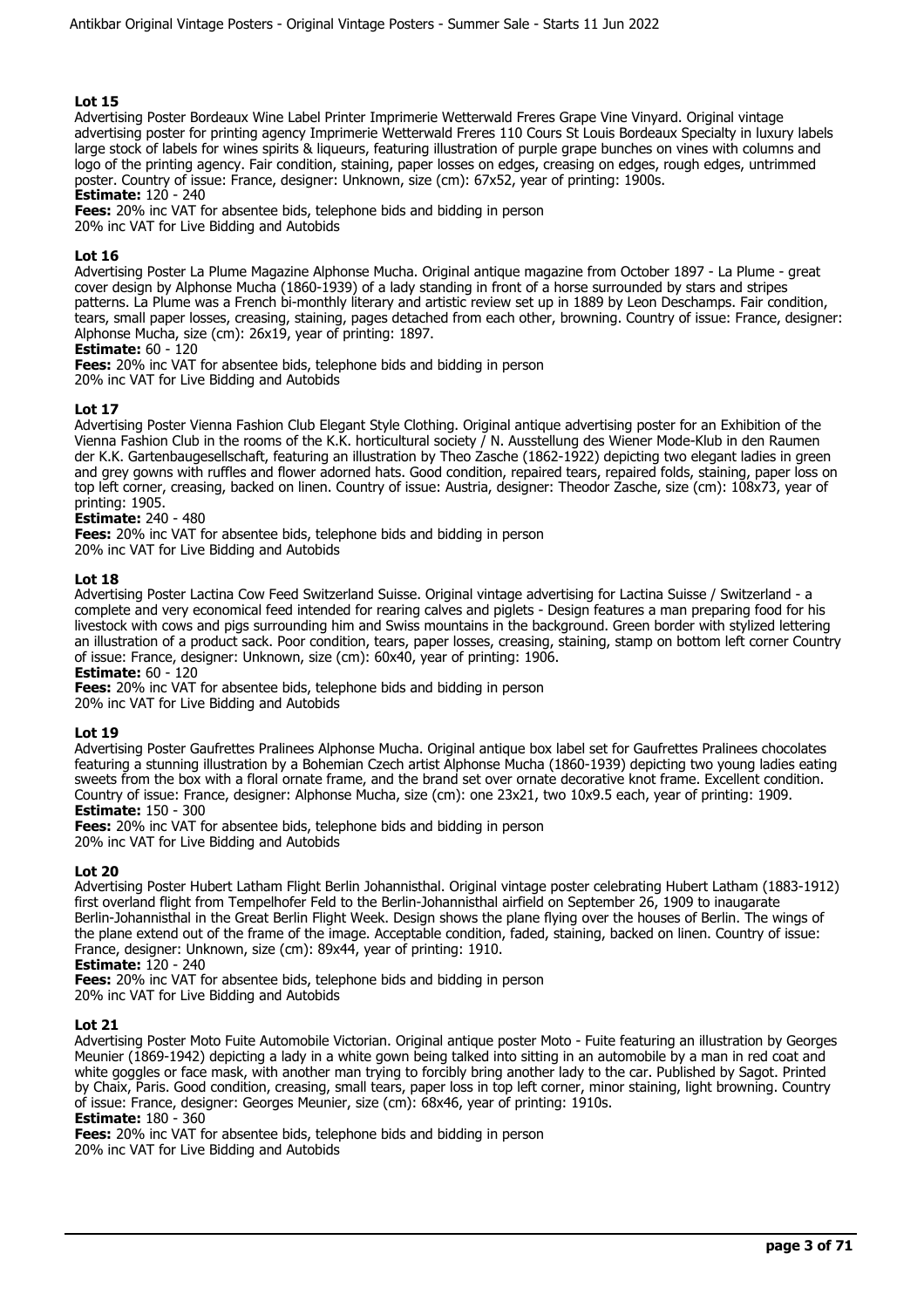Advertising Poster Russian Exhibition Exposition Russe Horse Cossack Champ de Mars. Original antique advertising poster for Exposition Russe at Champ de Mars, featuring an illustration by Caran d'Ache depicting a Russian Cossack with a spear riding a white horse. Printed by Herold, Paris. Poor condition, several tears, large paper losses, creasing, staining, browning, backed on old linen. Country of issue: France, designer: Caran D'Ache, size (cm): 139x90.5, year of printing: 1910s. **Estimate:** 180 - 360

**Fees:** 20% inc VAT for absentee bids, telephone bids and bidding in person

20% inc VAT for Live Bidding and Autobids

## **Lot 23**

Advertising Poster Swift Cycle Company Bicycle Cycling. Original antique advertising poster for The Swift The World's Best Bicycle - They Run So Easily, featuring an illusrtaion of a bicycle with the globe hemispheres for tires set over red background. By appointment to His Majesty the King Swift Cycle Company Coventry logo of a lion holding a crown in the corners of the poster. Horizontal. Good condition, restored tears, restored paper losses, restored folds, staining, backed on linen. Country of issue: UK, designer: Unknown, size (cm): 102x153, year of printing: 1910s.

# **Estimate:** 600 - 1200

**Fees:** 20% inc VAT for absentee bids, telephone bids and bidding in person

20% inc VAT for Live Bidding and Autobids

## **Lot 24**

Advertising Poster Berets La Encartada Bilbao Art Deco Driver. Original vintage advertising poster La Encartada Fabrica en Valmaseda Hilados Tejidos de Lana Boinas y Mantas Bilbao / The Encartada Factory in Valmaseda. Yarn Woven Wool Berets and Blankets Bilbao, featuring an illustration of a gentleman in a blue suit, beret and brown leather gloves holding a cigarette in one hand and resting the other hand on the steering wheel, with yellow and orange cloudy background, held by an ornate blue frame with plume of feathers and stylised lettering below the image. Printed by I.G. Seix & Barral Herms S.A. Barna (Barcelona). Fair condition, crease marks, tears, Country of issue: Spain, designer: Unknown, size (cm): 28x28, year of printing: 1920s.

## **Estimate:** 90 - 180

**Fees:** 20% inc VAT for absentee bids, telephone bids and bidding in person 20% inc VAT for Live Bidding and Autobids

#### **Lot 25**

Advertising Poster Galeries Lafayette Lingerie La Vague De Baisse Beatrice Mallet. Original vintage double sided advertising poster flyer for Aux Galeries Lafayette - Maison vendant le meilleur marche de tout paris - La vague de baisse / Lafayette Gallery - The best market house in all of Paris - The bottom line. Design by Beatrice Mallet (1896-1951) features a young girl wearing a red coat and hat putting on underwear outside a clothing shop and dropping parcels on the floor. List of things on sale such as clothes and services appears on reverse. Very good condition, staining, double sided. Country of issue: France, designer: Beatrice Mallet, size (cm): 22x16, year of printing: 1920s.

**Estimate:** 60 - 120

**Fees:** 20% inc VAT for absentee bids, telephone bids and bidding in person

20% inc VAT for Live Bidding and Autobids

#### **Lot 26**

Advertising Poster Galeries Lafayette La Trictomanie Knitting Beatrice Mallet. Original vintage double sided advertising poster flyer for Aux Galeries Lafayette - Maison vendant le meilleur marche de tout paris - La Trictomanie / Lafayette Gallery - The best market house in all of Paris - Knitting. Design by Beatrice Mallet (1896-1951) features a young girl sitting on a chair next to a black cat knitting. List of things on sale such as clothes and services appears on reverse. Very good condition, staining, double sided. Country of issue: France, designer: Beatrice Mallet, size (cm): 22x16, year of printing: 1920s. **Estimate:** 60 - 120

**Fees:** 20% inc VAT for absentee bids, telephone bids and bidding in person 20% inc VAT for Live Bidding and Autobids

#### **Lot 27**

Advertising Poster Children Play Sewing Machine Doll Puppy Girl. Original vintage poster featuring an illustration of a little girl in a pink dress and ribbon in her hair using the sewing machine with a doll and a dog set over green and white background. Printed by Jobard, Dijon. Good condition, tears, browning, creasing, paper losses on edges Country of issue: France, designer: Unknown, size (cm): 95x65, year of printing: 1920s.

# **Estimate:** 90 - 180

**Fees:** 20% inc VAT for absentee bids, telephone bids and bidding in person 20% inc VAT for Live Bidding and Autobids

#### **Lot 28**

Advertising Poster Bernard Angenault Jazz Art Deco Music Piano Saxophone. Original vintage Art Deco advertising poster for Bernard Angenault et son Ensemble / Bernard Angenault and his Ensemble, featuring an illustration of a piano, accordion, saxophone, and guitar, drum sticks shapes on red background. Printed by Rapide 4 Boul. Jean Jaures, Orleans. Very good condition, creasing, small tears on bottom left corner. Country of issue: France, designer: RB, size (cm): 56x44, year of printing: 1930s.

#### **Estimate:** 180 - 360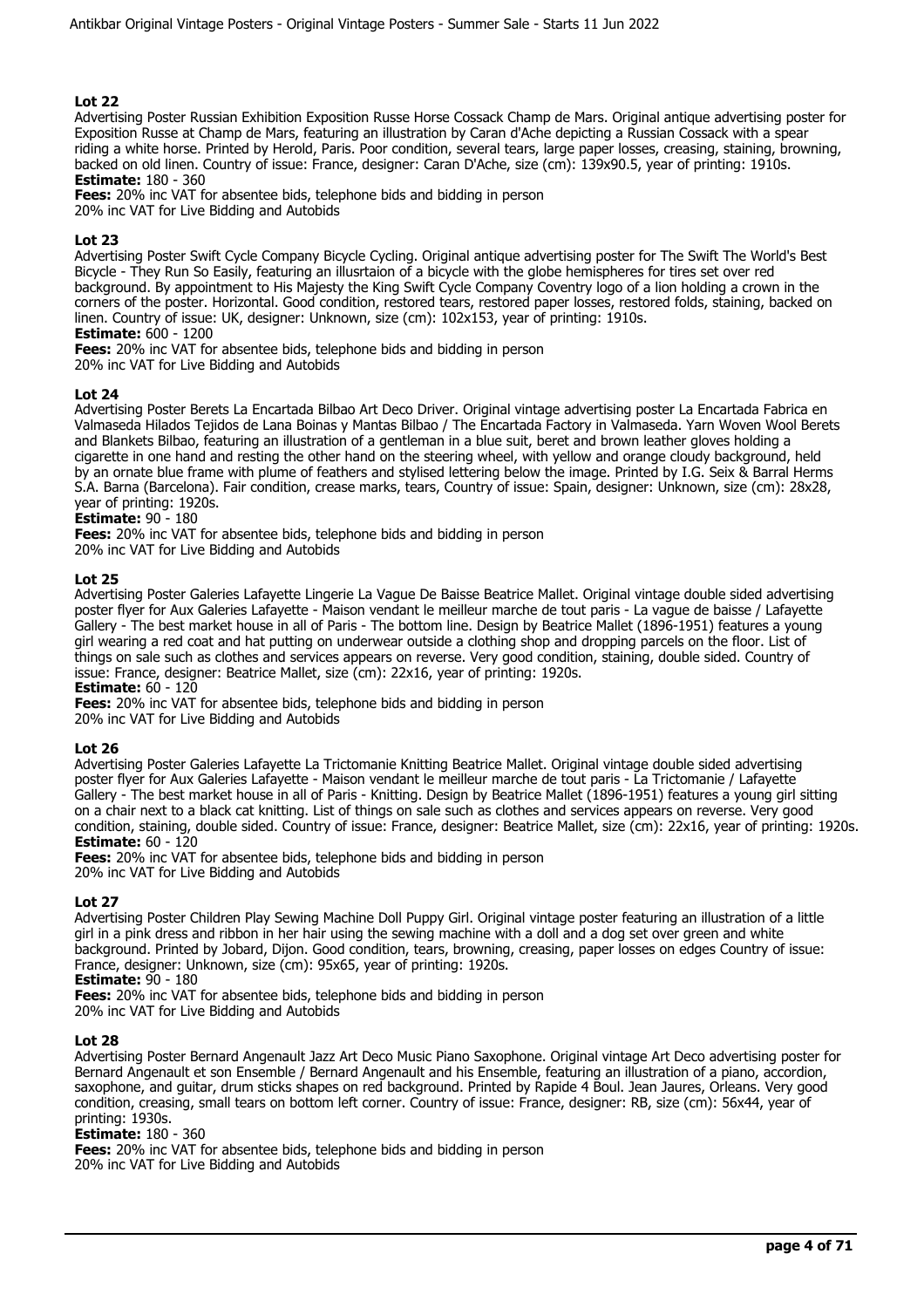Advertising Poster Snelheid Oranges Driver Art Deco. Original vintage Art Deco advertising crate label poster for Snelheid oranges by N.V. Solbandera, Alzira, Spain, featuring a great illustration of a driver behind the steering wheel with oranges on the either side, bold lettering on blue ribbon and green double frame holding the image, the lettering in Dutch reads - No Alcohol in Fast Traffic. Speed Extra Selected Oranges. Eat fruit. Specially caught by SA Solbandera, Alcira, Spain / Geen alcohol bij snelverkeer Snelheid extra selected sinaasappelen. Eet fruit. Speciaal gepakt door N.V. Solbandera, Alcira, Spanje. Horizontal. Lithograph by Zanon, Valencia. Good condition, staining, browning. Country of issue: Spain, designer: Unknown, size (cm): 19x27, year of printing: 1930s.

## **Estimate:** 90 - 180

**Fees:** 20% inc VAT for absentee bids, telephone bids and bidding in person 20% inc VAT for Live Bidding and Autobids

#### **Lot 30**

Advertising Poster Greedy Mice Pedro Monsonis Orange Citrus Fruit. Original vintage advertising crate label poster for Greedy Mice Pedro Monsonis Selected Oranges Valencia Spain, featuring an illustration of Mickey Mouse and Minnie Mouse pulling a juicy orange apart. Lithograph by J. Avino, Valencia. Horizontal. Very good condition, minor staining, browning. Country of issue: Spain, designer: Unknown, size (cm): 14x20, year of printing: 1930s.

## **Estimate:** 60 - 120

**Fees:** 20% inc VAT for absentee bids, telephone bids and bidding in person 20% inc VAT for Live Bidding and Autobids

#### **Lot 31**

Advertising Poster Triumph Cycles Coventry Bicycle Cycling Raleigh. Original vintage advertising poster for Triumph Cycles featuring a lady wearing an orange dress and hat and waving a scarf as she rides her smart new bicycle through the countryside with hills in the distance and a stone mile marker reading 69. Printed by David Allen & Sons, London (1888-1930s). The Triumph Cycle Co. Ltd. was founded in 1884 manufacturing bicycles, based in Nottingham (and motorbikes from 1902). In 1956 Triumph bicycles became part of the Raleigh Bicycle Company. Fair condition, restored folds, fold marks, restored tears, staining, backed on linen. Country of issue: UK, designer: Unknown, size (cm): 151x99, year of printing: 1930s.

## **Estimate:** 600 - 1200

**Fees:** 20% inc VAT for absentee bids, telephone bids and bidding in person 20% inc VAT for Live Bidding and Autobids

## **Lot 32**

Advertising Poster BSA Bicycles Cycling Birmingham Small Arms Company. Original vintage advertising poster for B.S.A. Bicycles featuring a great illustration of a lady in a red skirt and white sleeveless shirt and striped neck tie and a gentleman in a brown suit cycling on BSA bicycles, set over light blue, grey, and orange background. The Birmingham Small Arms Company or BSA was a major company manufacturing firearms, bicycles, motorcycles, cars, busses, and various appliances; the company was established in 1861 in Birmingham, and existed until it was defunct in 1973. Fair condition, fold marks, repaired tears, restored tears, staining, backed on linen. Country of issue: UK, designer: Unknown, size (cm): 152x102, year of printing: 1930s.

**Estimate:** 525 - 1050

**Fees:** 20% inc VAT for absentee bids, telephone bids and bidding in person 20% inc VAT for Live Bidding and Autobids

#### **Lot 33**

Advertising Poster Rudge Cycles Britain Best Bicycle Cycling Raleigh. Original vintage advertising poster for Rudge Britains Best Bicycle, featuring an illustration of a blonde haired lady looking at the viewer over her shoulder with white clouds in blue sky. Rudge bicycles were built by a British engineer Daniel Rudge at Rudge Whitworth Cycle Company, after the Great Depression the name was bought by the music company EMI, who produced the bicycles from 1935 until 1943 when they sold the name to Raleigh. Good condition, restored folds, restored tears, minor staining, backed on linen. Country of issue: UK, designer: Unknown, size (cm): 76x76, year of printing: 1930s.

#### **Estimate:** 180 - 360

**Fees:** 20% inc VAT for absentee bids, telephone bids and bidding in person 20% inc VAT for Live Bidding and Autobids

#### **Lot 34**

Advertising Poster Triumph Cycles Trusty Companion Bicycle Cycling. Original vintage advertising poster for Triumph Cycles featuring an illustration of a couple on a picnic, with lady wearing yellow dress and red hat, and a gentleman wearing a brown suit and cap, two bicycles are seen perched up against the tree in the foreground, caption below reads - A trusty companion. - The Triumph Cycle Co. Ltd. was founded in 1884 manufacturing bicycles, based in Nottingham (and motorbikes from 1902). In 1956 Triumph bicycles became part of the Raleigh Bicycle Company. Lithograph by J. Weiner, London. Fair condition, large restored paper losses, restored tears through image, restored folds, staining, backed on linen. Country of issue: UK, designer: Unknown, size (cm): 76x51, year of printing: 1930s.

## **Estimate:** 300 - 600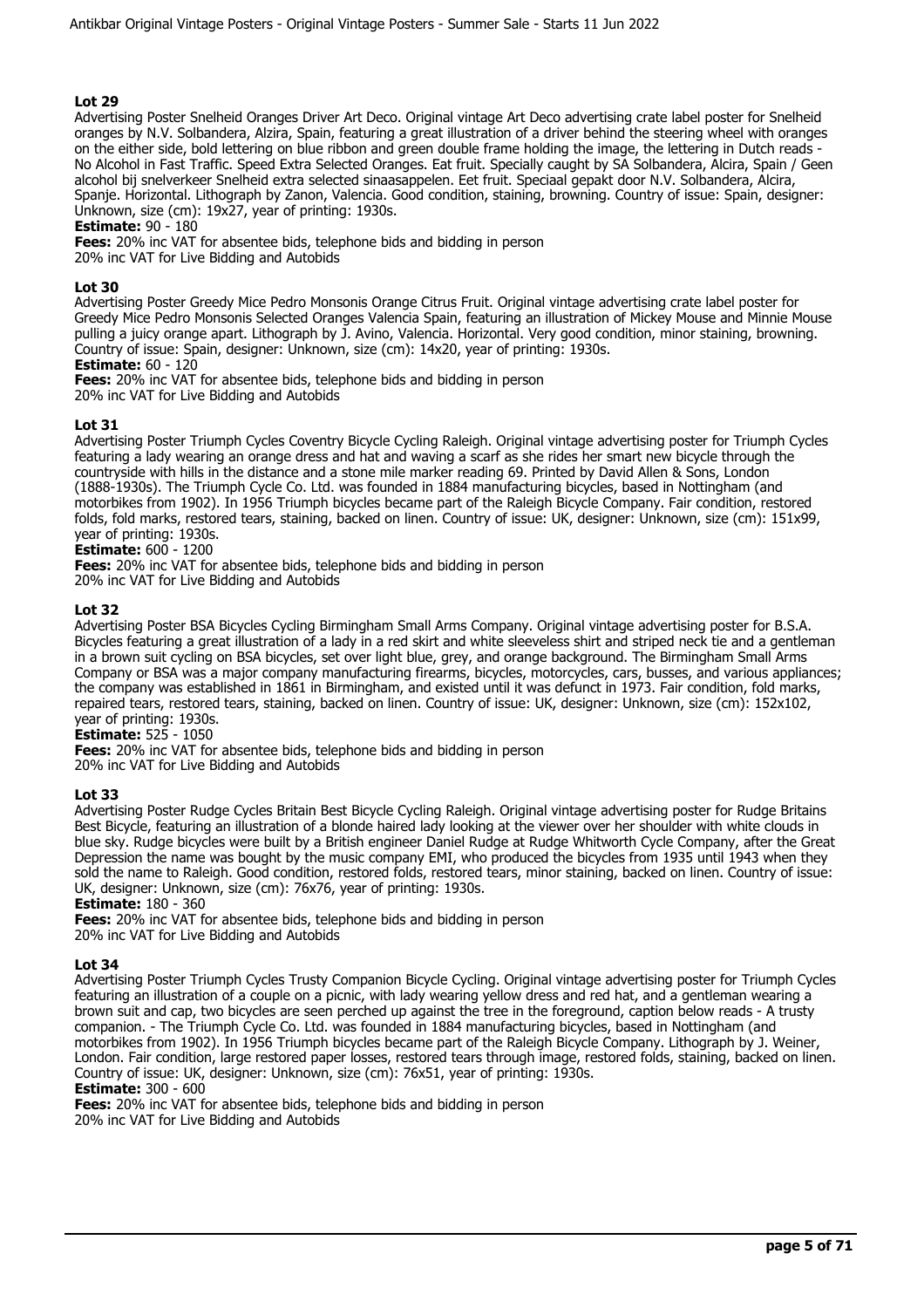Advertising Poster Triumph Standing With Safety Bicycle Cycling Cycle. Original vintage advertising poster for Triumph Cycles - The magic word Triumph Standing with Safety. Riding with Comfort on a new low built cycle. Triumph Cycle Co Ltd Osborne Rd Coventry - featuring an illustration of a couple, a lady in a red jumper and a skirt and a gentleman in a brown suit, with traffic light and stylised illustration of a street. The Triumph Cycle Co. Ltd. was founded in 1884 manufacturing bicycles, based in Nottingham (and motorbikes from 1902). In 1956 Triumph bicycles became part of the Raleigh Bicycle Company. Printed by R.B. Macmillan Ltd., Colour Printers, Derby. Good condition, folds, staining, repaired tears, backed on linen. Country of issue: UK, designer: C. Smith, size (cm): 75x49, year of printing: 1930s.

## **Estimate:** 255 - 510

**Fees:** 20% inc VAT for absentee bids, telephone bids and bidding in person 20% inc VAT for Live Bidding and Autobids

#### **Lot 36**

Advertising Poster Royal Enfield Health Happiness Bicycle Cycling. Original vintage advertising poster for Royal Enfield bicycle - For health and happiness... Ride a Royal Enfield Bicycle. - featuring an illustration of a family on bicycles riding along the coast with a lighthouse and ships on the water in the distance. Horizontal. Fair condition, staining, restored tears, restored pinholes, restored paper losses, backed on linen. Country of issue: UK, designer: Unknown, size (cm): 49x76, year of printing: 1930s.

#### **Estimate:** 150 - 300

**Fees:** 20% inc VAT for absentee bids, telephone bids and bidding in person 20% inc VAT for Live Bidding and Autobids

## **Lot 37**

Advertising Poster Children Play Postman Chef Art Deco Fun. Original vintage poster featuring a fun and colourful illustration of children dressed in chef, seller and postman uniforms playing with the doorbell next to a dog at an ornate front door house and an older lady in a bonnet looking out the window with a parrots cage next to her. Horizontal. Good condition, large tears, paper losses on edges. Country of issue: France, designer: Unknown, size (cm): 37x51, year of printing: 1930s. **Estimate:** 90 - 180

**Fees:** 20% inc VAT for absentee bids, telephone bids and bidding in person 20% inc VAT for Live Bidding and Autobids

#### **Lot 38**

Advertising Poster Dubonnet Alcohol Drink Cassandre Aperitif Wine. Original vintage alcohol drink advertising poster for the fortified wine based aperitif Dubonnet (since 1846) featuring an iconic illustration by the notable poster artist d'apres A.M. Cassandre (Adolphe Mouron Cassandre; 1901-1968) depicting a stylised image of a man wearing a hat, green waistcoat and striped shirt, sitting at a small table and pouring himself a drink from a Dubonnet bottle with his other arm over the back of the chair, the text running diagonally from the margin corners and below the images as the colour forms over the man against the pink, blue and yellow shading reading Dubo / Dubon / Dubonnet vin tonique au quinquina Grande Chartreuse liqueur fabriquee par les Peres Chartreux (French tonic wine liqueur made by the Carthusian Monks at the Grande Chartreuse monastery since 1737). Good condition, repaired tears, staining, restored paper loss in bottom left corner, paper skimming, backed on linen. Country of issue: France, designer: A. M. Cassandre, size (cm): 33x25, year of printing: 1930s.

#### **Estimate:** 90 - 180

**Fees:** 20% inc VAT for absentee bids, telephone bids and bidding in person

20% inc VAT for Live Bidding and Autobids

#### **Lot 39**

Advertising Poster Potato Field Empire Marketing Board. Original vintage poster issued by the Empire Marketing Board (EMB 1926-1933) as part of a campaign to promote trade within the British Empire featuring artwork by Anthony Raine Barker (1880-1963) showing women picking crops in a potato field and loading it onto a horse-drawn carriage. Good condition, repaired tears, staining, finger prints, creasing, backed on old linen. Country of issue: UK, designer: Anthony Raine Barker, size (cm): 100x151, year of printing: 1930s.

#### **Estimate:** 150 - 300

**Fees:** 20% inc VAT for absentee bids, telephone bids and bidding in person 20% inc VAT for Live Bidding and Autobids

#### **Lot 40**

Advertising Poster Cognac Rouyer Champagne. Original vintage advertising poster for Cognac Rouyer - Design features a bottle of the Cognac Fine Champagne sitting on top of the earth with an angel looking over it and stars in the night sky above. Very good condition, minor staining, crease marks, backed on linen. Country of issue: France, designer: Unknown, size (cm): 162x120, year of printing: 1930s.

#### **Estimate:** 180 - 360

**Fees:** 20% inc VAT for absentee bids, telephone bids and bidding in person 20% inc VAT for Live Bidding and Autobids

#### **Lot 41**

Advertising Poster East India Railway Door Sticker. Original vintage advertising door sticker for East India Railway - Design features a reversed version of the company's logo including a British flag, crown, crest and an Indian elephant. The East Indian Railway Company introduced railways to East India and North India, and was established 1 June 1845 in London. Poor condition, trimmed edges, staining, creasing, tears, pinholes, reversed image. Country of issue: UK, designer: Unknown, size (cm): 58x42, year of printing: 1930s.

# **Estimate:** 60 - 120

**Fees:** 20% inc VAT for absentee bids, telephone bids and bidding in person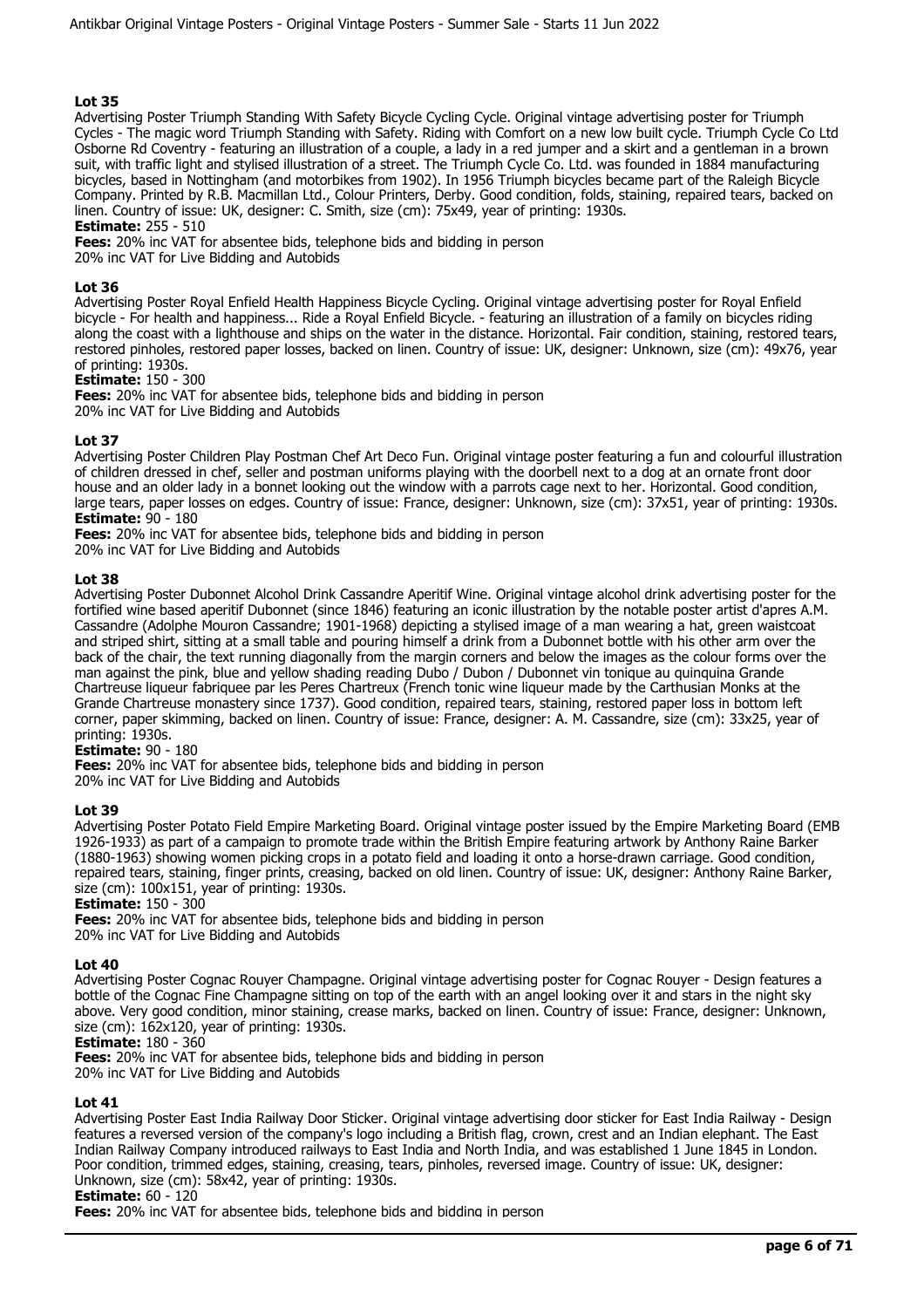## 20% inc VAT for Live Bidding and Autobids

## **Lot 42**

Advertising Poster Le Thermogene Leonetto Cappiello Belgium. Original vintage advertising poster by the renowned poster artist Leonetto Cappiello (1875-1942): Le Thermogene engendre la chaleur et combat toux, rhumatismes, points do cotes / Thermogene pads that generate heat to fight coughs and rheumatism. Iconic design featuring a figure of a man in green holding two hot pads against his chest with bright orange flames coming out of his mouth and the stylised text in French in red and yellow letters. 1930s reissue of Cappiello's classic 1909 design. Printed by Imprimerie Marci, Brussels. Very good condition, minor creasing, small tear on right edge. Country of issue: Belgium, designer: Leonetto Cappiello, size (cm): 100x74, year of printing: 1930s (1909 design).

**Estimate:** 120 - 240

**Fees:** 20% inc VAT for absentee bids, telephone bids and bidding in person

20% inc VAT for Live Bidding and Autobids

## **Lot 43**

Advertising Poster Salo De Creacions Fashion Elegance Furniture Art Deco. Original vintage advertising poster for the Exposicio De LArt Del Vestir Del Moble I De Les Arts Decoratives Salo de Creacions - an exhibition of fashion furniture and decorative arts in Barcelona from 25 October to 10 November 1935. Stunning Art Deco illustration featuring an elegant lady wearing a stylish black dress and bracelets in the foreground looking back towards two more fashionably dressed ladies with the text above and below. Good condition, creasing, tears, small paper losses on edges, staining. Country of issue: Spain, designer: Gerard, size (cm): 49x34, year of printing: 1935.

**Estimate:** 210 - 420

**Fees:** 20% inc VAT for absentee bids, telephone bids and bidding in person

20% inc VAT for Live Bidding and Autobids

## **Lot 44**

Advertising Poster Marguerite Moreno France Art Deco. Original vintage poster advertising Marguerite Moreno - a French stage and film actress, born Lucie Marie Marguerite Monceau - Artwork by Jean-Dominique van Caulaert (1897-1979) features a portrait of Marguerite Moreno with bright red hair looking straight forward at the viewer. Fair condition, folds, large tears, creasing, staining, small paper losses Country of issue: France, designer: Jean-Dominique van Caulaert, size (cm): 158x118, year of printing: 1935.

## **Estimate:** 90 - 180

**Fees:** 20% inc VAT for absentee bids, telephone bids and bidding in person 20% inc VAT for Live Bidding and Autobids

#### **Lot 45**

Advertising Poster Heroic Poland Loterie Nationale Pologne Heroique. Original vintage advertising poster for the French National Lottery Loterie Nationale - Pologne Heroique / National Lottery - Heroic Poland - Bold design features an eagle wearing a crown on a pink background with stylised white lettering and banners. Issued in support of Poland after the Nazi invasion in 1939. Fair condition, folds, creasing, tears, paper loss on bottom right corner, large repaired tear on top left corner. Country of issue: France, designer: Louis Marcoussis, size (cm): 60x40, year of printing: 1940. **Estimate:** 60 - 120

**Fees:** 20% inc VAT for absentee bids, telephone bids and bidding in person

20% inc VAT for Live Bidding and Autobids

#### **Lot 46**

Advertising Poster Zaragoza Aragon Spain Art Deco Trade Fair . Original vintage Art Deco design poster advertising the VI Official and National Trade Fair / VI Feria Oficial y Nacional D Muestras - that took place in Zaragoza October 1946 - Design features a statue of a man wearing a wreath headpiece and being encircled by a Spanish flag. The location is picture below alongside a globe. Zaragoza, also known in English as Saragossa, is the capital city of the Zaragoza Province and of the autonomous community of Aragon, Spain. The city is famous for its folklore, local cuisine, and landmarks such as the Basilica del Pilar, La Seo Cathedral and the Aljaferia Palace. Together with La Seo and the Aljaferia, several other buildings form part of the Mudejar Architecture of Aragon which is a UNESCO World Heritage Site. The Fiestas del Pilar are among the most celebrated festivals in Spain. Fair condition, folds, foxing, creasing, small paper losses, staining. Country of issue: Spain, designer: Guillermo, size (cm): 99x62, year of printing: 1946.

**Estimate:** 120 - 240

**Fees:** 20% inc VAT for absentee bids, telephone bids and bidding in person 20% inc VAT for Live Bidding and Autobids

## **Lot 47**

Advertising Poster Lu Fu Magician Chinese Firework Circus Show Mystery Crane Dragon. Original vintage Soviet advertising poster for a magician performance by Lu Fu - Riddle and Surprise Fireworks show, featuring an illustration of a Chinese man in a hat and glasses with white cranes flying above the yellow dragon on the red background, stylised handwriting and yellow pattern framing the image. Published by Omsk Pravda. Fair condition, folds, several tears on margins, paper losses, creasing, minor staining. Country of issue: Russia, designer: I. Khomenko, N. Sazonov, size (cm): 90x63, year of printing: 1947.

#### **Estimate:** 180 - 360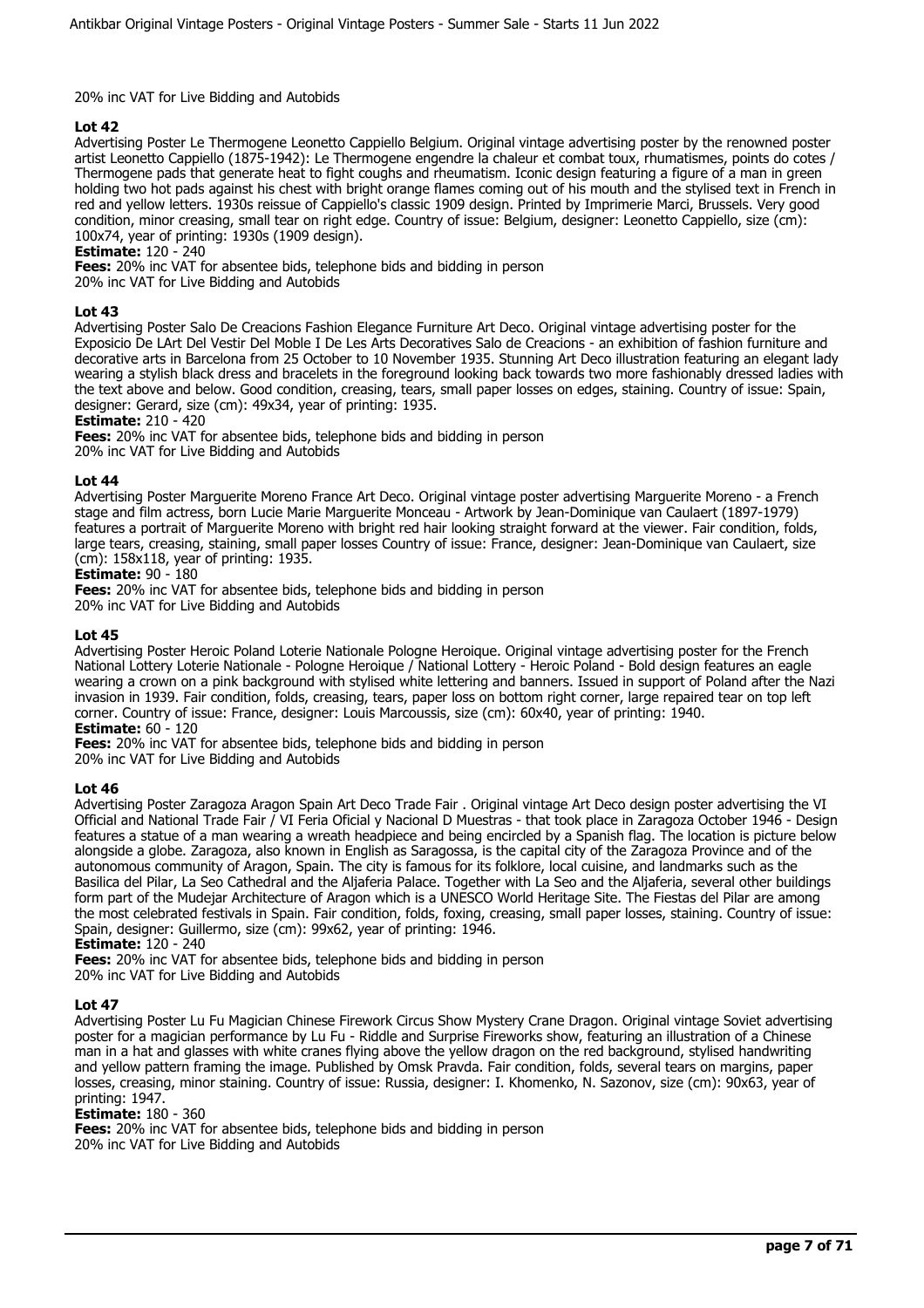Advertising Poster Pierre Jacob Jean Solar Montmartre Music Concert. Original vintage advertising poster for a music concert A good evening in Montmartre / Une bonne soiree a Montmartre at the Vieux Logis, featuring The Gaiety of Beautiful Songs from home with Les Chasonniers Pierre Jacob Jean Solar and their merry companions, the poster features a guitar at the centre of the image and a quaint Parisian street with a cozy building. Signed in print Pierre Jacob 47. Good condition, creasing, tears, browning, small paper losses on edges, minor staining. Country of issue: France, designer: Unknown, size (cm): 58x39, year of printing: 1947.

**Estimate:** 60 - 120

**Fees:** 20% inc VAT for absentee bids, telephone bids and bidding in person 20% inc VAT for Live Bidding and Autobids

## **Lot 49**

Advertising Poster Folk Song Dance Competition Spain Concurso Internacional De Canciones. Original vintage poster advertising a International Song and Dance Competition in Spain 1949 / Concurso internacional de canciones y danzas populares Espagna 1949 - Design features a silhouette of a man and a woman dancing on top of the earth on a black background. Bold blue lettering with national flags along the bottom edge. Fair condition, several tears on edges and through image, folds, small paper losses, creasing. Country of issue: Spain, designer: Alfredo Y Angel, size (cm): 98x68, year of printing: 1949.

**Estimate:** 60 - 120

**Fees:** 20% inc VAT for absentee bids, telephone bids and bidding in person 20% inc VAT for Live Bidding and Autobids

## **Lot 50**

Advertising Poster XVII Samples Fair Barcelona Horse . Original vintage advertising poster for XVII Official and International Samples Fair in Barcelona from 10 to 25 June 1949 featuring an illustration by Rubio Albiol depicting a man next to a galloping horse atop the Roman number set over white and yellow background. Published by Union Des Foires Internationales. Printed by Seix Y Barral, Barcelona. Good condition, tears on edges, creasing, staining, foxing, paper losses on edges. Country of issue: Spain, designer: Rubio Albiol, size (cm): 98x68, year of printing: 1949. **Estimate:** 120 - 240

**Fees:** 20% inc VAT for absentee bids, telephone bids and bidding in person

20% inc VAT for Live Bidding and Autobids

## **Lot 51**

Advertising Poster Cycle Motorcycle Show Earls Court London Cycling Tricycle. Original vintage advertising poster - See you at... the Cycle and Motorcycle Show. Earls Court London Oct 21-29 - featuring a smiling gentleman on a motorcycle, a lady in a blue dress on a bicycle, and a little boy in dungarees on a tricycle. Printed by Nutt & Stevens Ltd., Leicester. Fair condition, restored folds, fold marks, staining, restored tears, restored pinholes, restored paper losses, backed on linen. Country of issue: UK, designer: Unknown, size (cm): 76x51, year of printing: 1940s.

**Estimate:** 300 - 600

**Fees:** 20% inc VAT for absentee bids, telephone bids and bidding in person

20% inc VAT for Live Bidding and Autobids

#### **Lot 52**

Advertising Poster Triumph Cycles Distinction Bicycle Coventry Country Cycling. Original vintage advertising poster for Triumph Cycles of Distinction, featuring an illustration of a smiling couple cycling on a country road with Triumph logo in the bottom right corner. The Triumph Cycle Co. Ltd. was founded in 1884 manufacturing bicycles, based in Nottingham (and motorbikes from 1902). In 1956 Triumph bicycles became part of the Raleigh Bicycle Company. Good condition, tears, creasing, staining, small paper loss on left margin. Country of issue: UK, designer: Unknown, size (cm): 48x36, year of printing: 1940s.

#### **Estimate:** 180 - 360

**Fees:** 20% inc VAT for absentee bids, telephone bids and bidding in person 20% inc VAT for Live Bidding and Autobids

#### **Lot 53**

Advertising Poster Triumph Cycles Quality Value Reliability Cycling Country Coventry. Original vintage advertising poster for Triumph Cycles - A Triumph of Quality, Value & Reliability - Manufactured by Associated Cycle Manufacturers of Coventry Ltd., England - featuring a photograph of a smiling couple, a lady in blue shirt and shorts, and a gentleman in a brown shirt and khaki shorts on a country road with lush green trees in the background. The Triumph Cycle Co. Ltd. was founded in 1884 manufacturing bicycles, based in Nottingham (and motorbikes from 1902). In 1956 Triumph bicycles became part of the Raleigh Bicycle Company. Good condition, creasing, small tears on edges, minor staining. Country of issue: UK, designer: Unknown, size (cm): 57x40, year of printing: 1940s.

## **Estimate:** 60 - 120

**Fees:** 20% inc VAT for absentee bids, telephone bids and bidding in person 20% inc VAT for Live Bidding and Autobids

#### **Lot 54**

Advertising Poster Triumph Tricycles Playtimes Children Cycling Happy. Original vintage advertising poster for Triumph Tricycles for Safe and Happier Playtimes, featuring an illustration of smiling children cycling on the tricycles. The Triumph Cycle Co. Ltd. was founded in 1884 manufacturing bicycles, based in Nottingham (and motorbikes from 1902). In 1956 Triumph bicycles became part of the Raleigh Bicycle Company. Horizontal. Fair condition, creasing, folds, repaired tears, staining, backed on linen. Country of issue: UK, designer: Unknown, size (cm): 15x61, year of printing: 1940s. **Estimate:** 75 - 150

**Fees:** 20% inc VAT for absentee bids, telephone bids and bidding in person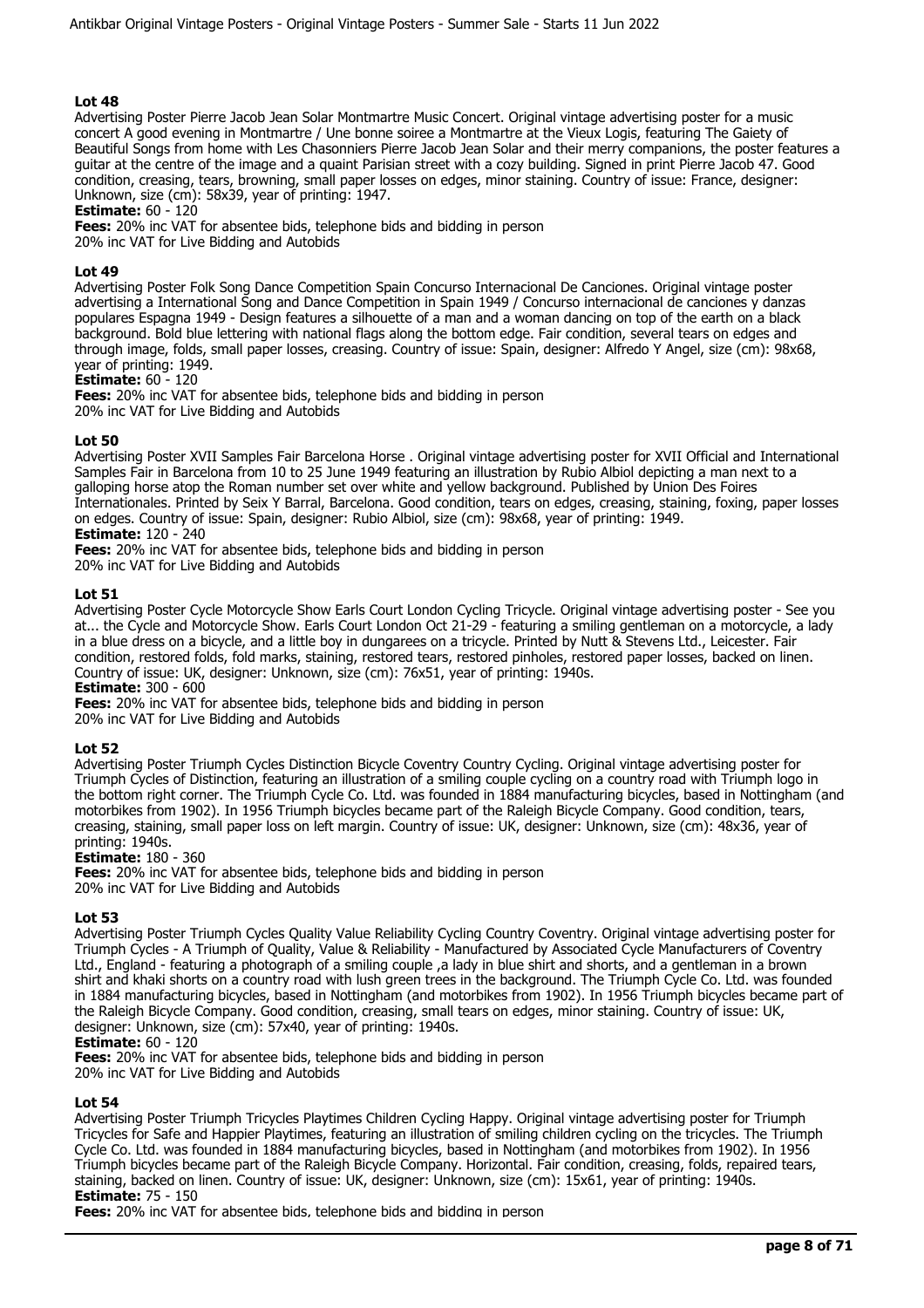## 20% inc VAT for Live Bidding and Autobids

## **Lot 55**

Advertising Poster Birth of the Flag USA American Art Calendar . Original vintage advertising poster for American Art Calendar Co., featuring an illustration titled Birth of the Flag depicting a lady sitting down and sewing stars on the American flag. Very good condition, creasing, small tears, calendar not included. Country of issue: USA, designer: Unknown, size (cm): 84x41, year of printing: 1940s.

## **Estimate:** 90 - 180

**Fees:** 20% inc VAT for absentee bids, telephone bids and bidding in person

20% inc VAT for Live Bidding and Autobids

## **Lot 56**

Advertising Poster Sud Soda Carbonated Drink. Original vintage advertising poster for Sud Carbonated Drink / Sud Boisson Gazeifiee - Design by Jacques Bellenger (1903-1985) features a lady wearing a white dress popping the top off of a drinks bottle on a blue background with bold red lettering below. The poster design is visible on the bottle itself. Very good condition, some small tears on edges. Country of issue: France, designer: Jacques Bellenger, size (cm): 155x114, year of printing: 1940s.

#### **Estimate:** 120 - 240

**Fees:** 20% inc VAT for absentee bids, telephone bids and bidding in person 20% inc VAT for Live Bidding and Autobids

## **Lot 57**

Advertising Poster Air France Postal Air Network Route Map Airways. Original vintage advertising poster by Air France for Postal Air Network featuring a map of the world marking connecting foreign lines, with a compass, an inset of Europe, seahorse (pegasus / hippocampe aile) logo, and title on a white ribbon, held together by a red frame. Printed by Perceval, Paris. Horizontal. Good condition, creasing, staining, tears on edges Country of issue: France, designer: Unknown, size (cm): 65x100, year of printing: 1940s.

# **Estimate:** 180 - 360

**Fees:** 20% inc VAT for absentee bids, telephone bids and bidding in person 20% inc VAT for Live Bidding and Autobids

#### **Lot 58**

Advertising Poster Camel Leather Boots Bottes Le Chameau. Original vintage advertising poster for Le Chameau Bottes / Camel boots, featuring an illustration of a camel and a brown Wellington boot, set over yellow background. Printed by Oberthur, Rennes-Paris. Fair condition, foxing, staining, tears, paper losses in margins. Country of issue: France, designer: JL, size (cm): 76x59, year of printing: 1950s.

#### **Estimate:** 120 - 240

**Fees:** 20% inc VAT for absentee bids, telephone bids and bidding in person 20% inc VAT for Live Bidding and Autobids

#### **Lot 59**

Advertising Poster Canas La Carmela Grey Hair Lady. Original vintage advertising poster Canas La Carmela / White Hair Carmela, featuring an illustration of a lady with a crown in her white hair, bold white lettering set over red background. Text typed at the top of the poster in Spanish reads: Affiche que vengo exhibiendo en los guardabarros de los tranvias de Bs Aires . La figura corresponde a un dibujo de los que me mando Galindo. - Poster that I have been exhibiting on the fenders of the Bs Aires trams. The figure corresponds to a drawing that Galindo sent me. Good condition, folds, creasing, tears, minor staining. Country of issue: Argentina, designer: Galindo, size (cm): 70x29, year of printing: 1950s. **Estimate:** 90 - 180

**Fees:** 20% inc VAT for absentee bids, telephone bids and bidding in person 20% inc VAT for Live Bidding and Autobids

#### **Lot 60**

Advertising Poster German Beer Octoberfest Alcohol Barrel. Original vintage advertising poster issued for COctoberfest in Germany featuring a fun illustration by a German artist Thomas Abeking (1909-1986) depicting a person made of beer glasses with a ribbon decorated hat on the foamy beer head seen drinking a beer from a bottle and resting hand on a wooden barrel set over blue background. Good condition, pinholes, tape on corners, punched holes on corners. Country of issue: Germany, designer: Th. Abeking, size (cm): 85x61, year of printing: 1950s.

## **Estimate:** 90 - 180

**Fees:** 20% inc VAT for absentee bids, telephone bids and bidding in person

20% inc VAT for Live Bidding and Autobids

#### **Lot 61**

Advertising Poster Job Rolling Papers Cigarette Tobacco Scouts Smoking. Original vintage advertising poster for JOB rolling papers - Youth.. gaiety.. and cigarette paper Job. The brand more than a century old / De la jeunesse.. de la gaiete.. et du papier a cigarettes Job La marque plus que centenaire - featuring an illustration of scouts with music instruments rolling cigarettes with JOB papers while camping around the fire in the forest. JOB rolling papers were created by a French craftsman Jean Bardou in 1838, originally called JB with an image of a diamond in the middle. Fair condition, staining, tears, paper losses, punched holes on top edge, backed on card. Country of issue: France, designer: Unknown, size (cm): 29x23, year of printing: 1950s.

#### **Estimate:** 90 - 180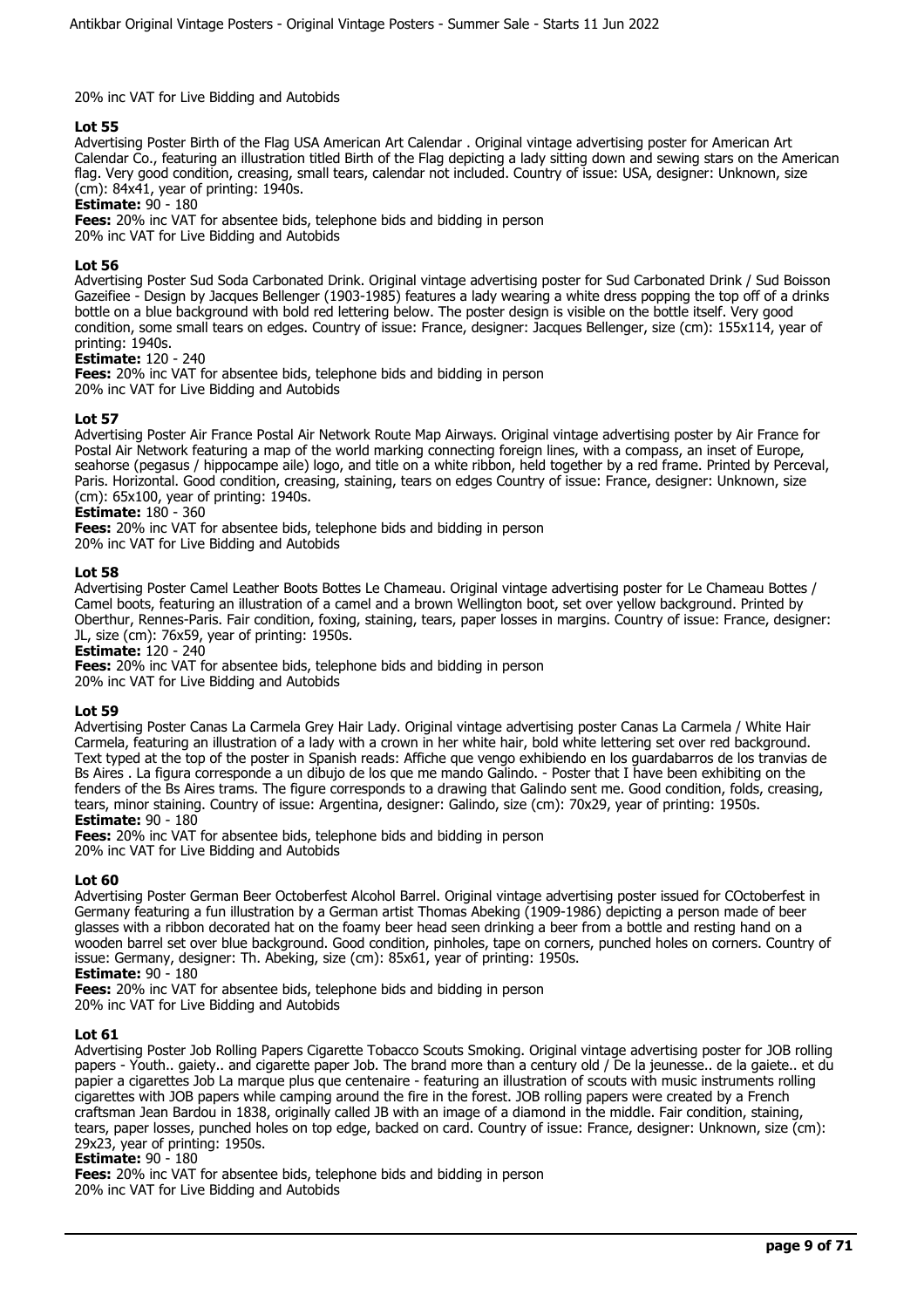Advertising Poster Phillips Panda Gadabout Moped Britain Cycling. Original vintage advertising poster for Phillips mopeds Panda and Gadabout Britains Finest Moped Range - Sales and Service - featuring lettering in green, orange, and white colours on blue background. Horizontal. Fair condition, restored folds, restored tears, restored creasing, minor staining, backed on linen. Country of issue: UK, designer: Unknown, size (cm): 37x76, year of printing: 1950s.

**Estimate:** 60 - 120

**Fees:** 20% inc VAT for absentee bids, telephone bids and bidding in person

20% inc VAT for Live Bidding and Autobids

## **Lot 63**

Advertising Poster Phillips True Temper Steel Bicycle Cycling Bike. Original vintage advertising poster for Phillips bicycle The true temper steel bicycle. All models available on attractive easy terms. Please ask for details. Low deposits. Small weekly payments. lettering in black, orange, and white colours placed on a large blue arrow pointing at the Phillips bicycle. Horizontal. Fair condition, restored tears, restored creasing, restored fold, staining, backed on linen. Country of issue: UK, designer: Unknown, size (cm): 30x46, year of printing: 1950s.

## **Estimate:** 45 - 90

**Fees:** 20% inc VAT for absentee bids, telephone bids and bidding in person

20% inc VAT for Live Bidding and Autobids

## **Lot 64**

Advertising Poster Edeka At Home Family Shopping. Original vintage advertising poster for Edeka supermarket titled Bei uns zu Haus - Gutes von Edeka / At home - good things from Edeka, featuring a fun colourful illustration of a family unpacking their shopping, father holding a bottle, with mother holding a pack of coffee and a daughter holding some chocolate, with more products on the table. The Edeka Group is the largest supermarket corporation that was established in 1907 in Leipzig. Good condition, folds, creasing, staining, tears, paper loss on top right corner. Country of issue: Germany, designer: Unknown, size (cm): 70x49.5, year of printing: 1950s.

**Estimate:** 75 - 150

**Fees:** 20% inc VAT for absentee bids, telephone bids and bidding in person

20% inc VAT for Live Bidding and Autobids

## **Lot 65**

Advertising Poster Salem Cigarettes Midcentury Modern Leupin Dice. Original vintage midcentury modern advertising poster for Salem Filter designed by Herbert Leupin, with cigarettes and matches forming the word filter, and a playing dice at the top on the image, set over dark blue background. Herbert Leupin (20 December 1916, in Beinwil am See 21 September 1999, in Basel) was a Swiss graphic designer known primarily for his poster art. From 1931 until 1934, Leupin attended the Kunstgewerbeschule in Basel. From 1951 until 1964, he worked as an advertising consultant for the German cigarette manufacturer Reemtsma. During this time he also created the Milka cow image. Leupin made his name in the 1940s through his use of the magic realism style of images for advertising consumer goods. Good condition, folds, creasing, tears, minor staining. Country of issue: Germany, designer: Herbert Leupin, size (cm): 167x60, year of printing: 1950s. **Estimate:** 120 - 240

**Fees:** 20% inc VAT for absentee bids, telephone bids and bidding in person 20% inc VAT for Live Bidding and Autobids

#### **Lot 66**

Advertising Poster Service To Industry Brick Making British Railways. Original vintage British Railways travel poster - Service To Industry Brickmaking - Artwork by Charles Cundall (1890-1971) features cargo trains delivering materials to brick-making factories as well as taking away the finished bricks for sale. The smoking chimneys can be seen lining the track long into the distance. Printed by John Waddington Ltd Leeds and London. Good condition, light folds, repaired tears, minor staining, small crease marks, backed on linen. Country of issue: UK, designer: Unknown, size (cm): 101x126, year of printing: 1950s. **Estimate:** 180 - 360

**Fees:** 20% inc VAT for absentee bids, telephone bids and bidding in person 20% inc VAT for Live Bidding and Autobids

#### **Lot 67**

Advertising Poster Sidney Bechet Jazz Music Vogue Records. Original vintage advertising poster for jazz musician Sidney Bechet - Exclusive to Vogue records - Design features a black and white photo of the musician playing the clarinet with bold black lettering below. Sidney Bechet (1897-1959) was an American jazz saxophonist, clarinetist, and composer. Fair condition, folds, tears, paper losses on edges, pinholes, staining, creasing, stamp on bottom right corner. Country of issue: France, designer: Unknown, size (cm): 57x42, year of printing: 1950s.

## **Estimate:** 120 - 240

**Fees:** 20% inc VAT for absentee bids, telephone bids and bidding in person 20% inc VAT for Live Bidding and Autobids

#### **Lot 68**

Advertising Poster Edeka Supermarket Mothers Day Gift Present Muttertag. Original vintage advertising poster for Edeka supermarket titled Muttertag / Mother's Day, featuring an illustration of a girl in a blue dress and a boy in a red costume hiding presents behind their backs and their smiling mother in a black dress, set over light background. Printed by Edeka Werbedienst, Hamburg. The Edeka Group is the largest supermarket corporation that was established in 1907 in Leipzig. Good condition, folds, creasing, tape marks, staining, tears. Country of issue: Germany, designer: Unknown, size (cm): 70x50, year of printing: 1950s.

#### **Estimate:** 60 - 120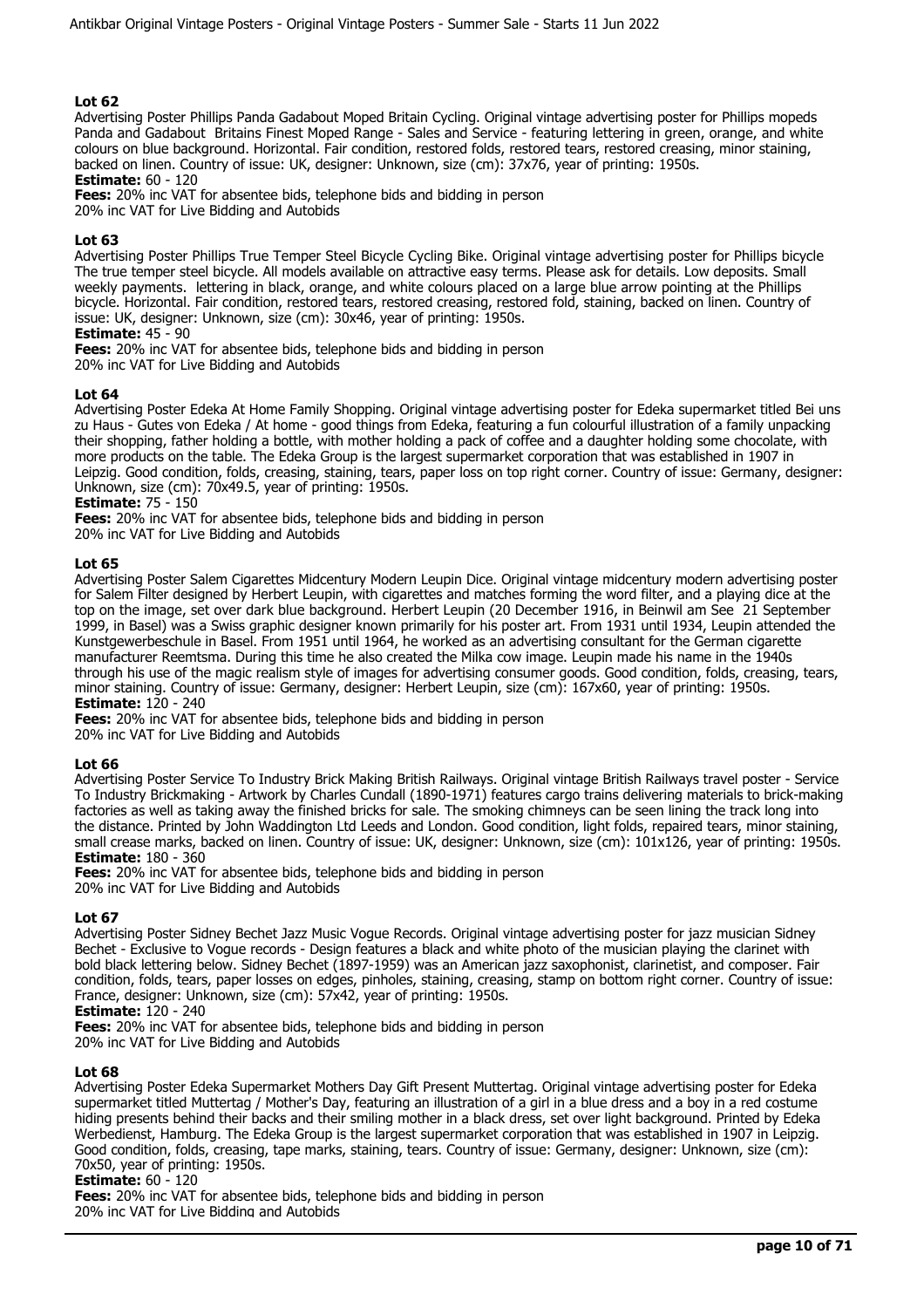Advertising Poster Sitges Catalonia Flowers Golf Beach. Original vintage travel advertising poster promoting the XVI Esposicion Nacional de Claveles de interes artistico nacional / National Exhibition of Carnations from 29 May to 12 June at the seaside town of Sitges on the Mediterranean Sea in Catalonia Spain featuring a view from an arch towards people playing golf on the green, holiday makers swimming in the sea and relaxing under colourful umbrellas and beach huts on the large sandy beach with a speedboat pulling a water-skier and sailing boats in the distance in front of the town buildings, tall palm trees in the foreground with red and pink carnation flowers above the stylised title text and event information. Artwork by Sebastian Rey Padilla (1911-1973) originally used in 1940. Printed in Barcelona. Fair condition, folds, creasing, tears on edges, pinholes, staining. Country of issue: Spain, designer: Rey Padilla, size (cm): 67x48, year of printing: 1955.

**Estimate:** 120 - 240

**Fees:** 20% inc VAT for absentee bids, telephone bids and bidding in person 20% inc VAT for Live Bidding and Autobids

## **Lot 70**

Advertising Poster Edouard Pignon Art Exhibition Field Farm. Original vintage advertising poster for Pignon artwork exhibition at Galerie de France June - July 1955 in Paris, featuring an artwork by Edouard Pignon (1905-1993) depicting people in a room and in the field on the farm land. Very good condition, minor creasing, small tear on bottom edge. Country of issue: France, designer: Edouard Pignon, size (cm): 66x49, year of printing: 1955. **Estimate:** 60 - 120

**Fees:** 20% inc VAT for absentee bids, telephone bids and bidding in person 20% inc VAT for Live Bidding and Autobids

## **Lot 71**

Advertising Poster Fernand Leger Paintings Art Cubism Exhibition. Original vintage advertising poster for Hommage a Fernand Leger Peintures de 1920 a 1930 / Tribute to Fernand Leger Paintings from 1920 to 1930 art exhibition at Galerie Maeght December 1955, featuring an illustration by a French artist Fernand Leger (1881-1955) depicting a lady holding a flower. Very good condition, light browning. Country of issue: France, designer: Fernand Leger, size (cm): 63.5x47, year of printing: 1955.

## **Estimate:** 120 - 240

**Fees:** 20% inc VAT for absentee bids, telephone bids and bidding in person

20% inc VAT for Live Bidding and Autobids

## **Lot 72**

Advertising Poster Hot As A Smoking Gun The New DeSoto Chrysler Car. Original vintage car advertising poster for The New De Soto Hot as a smoking gun featuring a great design showing an image of a smoking Colt Texan Jr. revolver pistol gun decorated with detailed patterns including leaves and a buffalo on the handle completing the bold red and black coloured slogan Hot as a [smoking gun image] The New De Soto. Founded in 1928, De Soto was an American automobile brand (named after the Spanish explorer Hernando de Soto) manufactured and marketed by the DeSoto Division of the Chrysler Corporation until 1961 when the brand was dropped. Horizontal. Good condition, folds, creasing, small tears, browning, Country of issue: USA, designer: Donald Moss, size (cm): 76x164, year of printing: 1955.

**Estimate:** 90 - 180

**Fees:** 20% inc VAT for absentee bids, telephone bids and bidding in person

20% inc VAT for Live Bidding and Autobids

## **Lot 73**

Advertising Poster SNCF France Train Auto Villemot Midcentury Modern Railway. Original vintage travel advertising poster for French National Railways SNCF Car rental and auto train service / Location de voitures service train auto - Colourful artwork by the renowned graphic artist Bernard Villemot (1911-1989) featuring a key with a yellow car driving alongside a train in the background. Very good condition, minor creasing, small repaired tears, backed on linen. Country of issue: France, designer: Bernard Villemot, size (cm): 100x62, year of printing: 1957. **Estimate:** 60 - 120

**Fees:** 20% inc VAT for absentee bids, telephone bids and bidding in person 20% inc VAT for Live Bidding and Autobids

## **Lot 74**

Advertising Poster Tom And Jerry Cartoon Festival Animation MGM Cat Mouse. Original vintage advertising poster for The Tom and Jerry Cartoon Festival / Le Festival de Dessins Animes Tom et Jerry, presented by MGM Metro-Goldwyn-Mayer media entertainment company, featuring an illustration of the iconic cat and mouse, with mousetrap, grenades, pistols, cleavers, swords, and iron, set over red background. Tom and Jerry were created by William Hanna and Joseph Barbara in 1940. Printed by Ateliers Lalande Wissous. Good condition, folds, minor staining. Country of issue: France, designer: Roger Soubie, size (cm): 80x59, year of printing: 1958.

#### **Estimate:** 90 - 180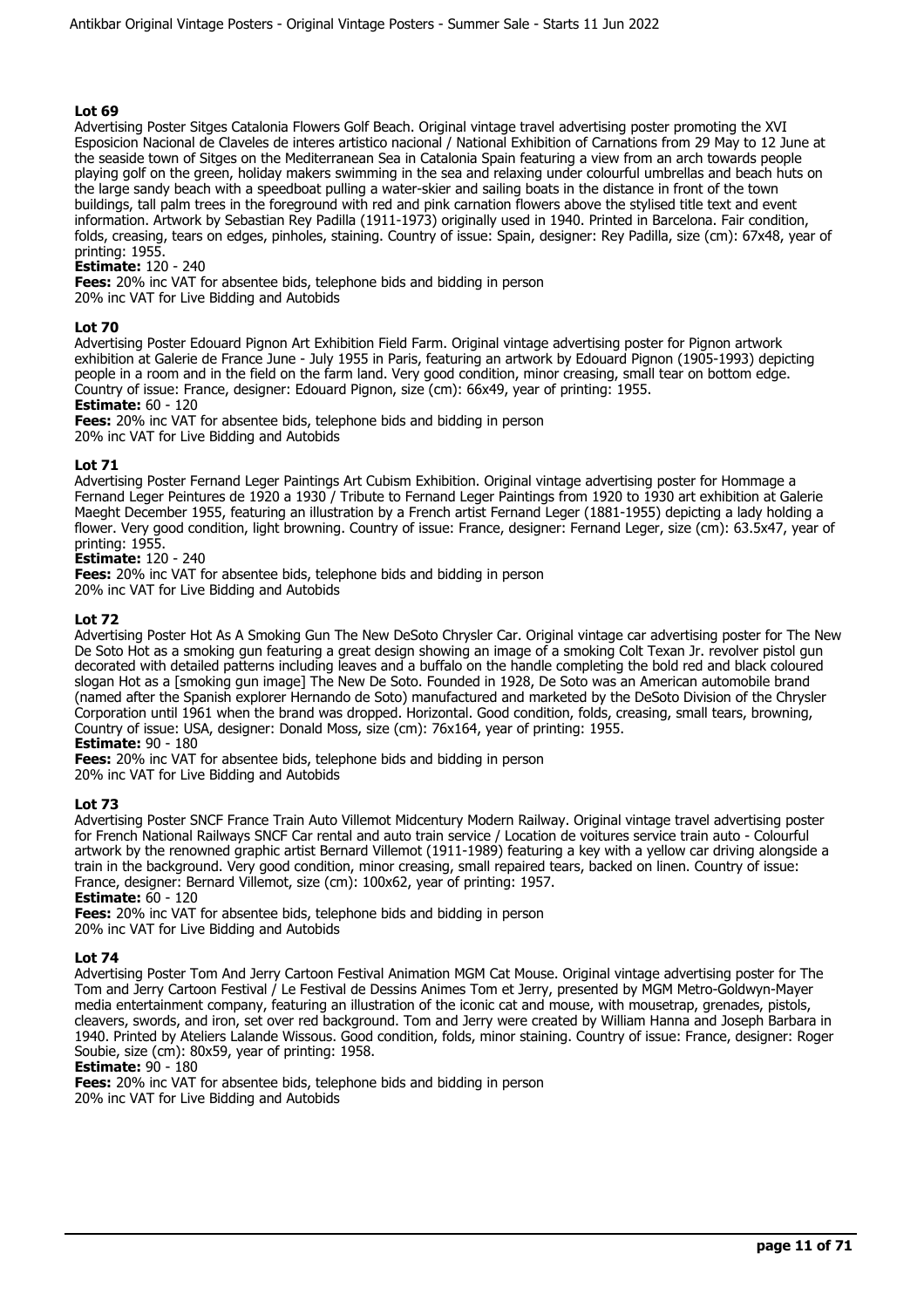Advertising Poster Edeka For Easter Bunny Shopping Supermarket Osterfest. Original vintage advertising poster for Edeka supermarket titled Fur's Osterfest! / For Easter! featuring a fun colourful illustration of a rabbit dressed as a driver behind the wheel of a car made of flowers and Easter eggs carrying various products in the basket on the roof - coffee, flour, milk, mocha cream, cocoa, and bottles of wine. The Edeka Group is the largest supermarket corporation that was established in 1907 in Leipzig. Good condition, folds, tears on edges, foxing, staining, creasing. Country of issue: Germany, designer: Hohralh, size (cm): 70x50, year of printing: 1958.

## **Estimate:** 60 - 120

**Fees:** 20% inc VAT for absentee bids, telephone bids and bidding in person 20% inc VAT for Live Bidding and Autobids

**Lot 76** 

Advertising Poster Professor Alba Magician Man Who Plays With Death Magic. Original vintage advertising poster for Profesor Alba - El Hombre Que Juega Con La Muerte / Professor Alba The Man Who Plays With Death, a magic act performed by Manolo Alba and his son Pablo Alba, magicians, hypnotists and psychic entertainers. The poster features a great illustration of Alba in a dress coat and white bow tie standing hand in hand with a skeleton holding a scythe against red background. Good condition, creasing, small tears in margins, small paper loss in margins. Country of issue: Spain, designer: Ramon, size (cm): 70x33, year of printing: 1959.

**Estimate:** 120 - 240

**Fees:** 20% inc VAT for absentee bids, telephone bids and bidding in person 20% inc VAT for Live Bidding and Autobids

## **Lot 77**

Advertising Poster Professor Alba Magician Yu Li San Magic Medium. Original vintage advertising poster for Yu Li San - Enigmatica Medium del Profesor Alba / Professor Alba's Enigmatic Medium, an assistant to Professor Alba a magician, hypnotist and psychic entertainer. The poster features a great illustration of Yu Li San with red lipstick in blue green and yellow tones against red starry background. Excellent condition, creasing on edges. Country of issue: Spain, designer: Ramon, size (cm): 69x50, year of printing: 1959.

**Estimate:** 120 - 240

**Fees:** 20% inc VAT for absentee bids, telephone bids and bidding in person

20% inc VAT for Live Bidding and Autobids

## **Lot 78**

Advertising Poster Weber Corona Cigar Menziker Tobacco Smoking. Original vintage advertising poster for Weber Menziken Corona cigar - ... zieht besser / ... pulls better - featuring an illustration of a cigar in a top hat laying down in a long chair smoking a cigar with red lettering and Weber logo in the bottom right. Good condition, minor creasing, large restored tear on bottom edge, minor staining. Country of issue: Switzerland, designer: Atelier Vetsch, size (cm): 128x90, year of printing: 1959.

#### **Estimate:** 90 - 180

**Fees:** 20% inc VAT for absentee bids, telephone bids and bidding in person 20% inc VAT for Live Bidding and Autobids

#### **Lot 79**

Advertising Poster Shiko Munakata Contemporary Japanese Engravings Etchings Art. Original vintage advertising poster for Shiko Munakata Contemporary Japanese Engravings at the Guimet Museum 4 November - 5 December 1960, featuring a group of people on horses with other animals and floral patterns depicted in black over light background. Published by Ministry of State for Cultural Affairs - Editions des Musées Nationaux. Printed by Mourlot. Good condition, minor staining, browning, minor creasing, small tears on bottom right corner. Country of issue: France, designer: Shiko Munakata, size (cm): 67x50, year of printing: 1960.

#### **Estimate:** 60 - 120

**Fees:** 20% inc VAT for absentee bids, telephone bids and bidding in person 20% inc VAT for Live Bidding and Autobids

#### **Lot 80**

Advertising Poster Juan Gris Still Life Art Exhibition Cologne. Original vintage advertising poster for Juan Gris artwork exhibition at Wallraf Richartz Museum Koln in Cologne 23 December 1965 to 13 February 1966, featuring a colourful collage looking artwork of still life in green, yellow, purple, red, blue, and white. Good condition, creasing, small tears on edges, staining, pinholes. Country of issue: Germany, designer: Juan Gris, size (cm): 86x61, year of printing: 1965. **Estimate:** 90 - 180

**Fees:** 20% inc VAT for absentee bids, telephone bids and bidding in person

20% inc VAT for Live Bidding and Autobids

#### **Lot 81**

Advertising Poster Picasso Rare Engravings Exhibition The Frugal Meal Galerie 65 Cannes. Original vintage art advertising poster for an exhibition of rare Pablo Picasso engravings (from 1905 to the present day) / Gravures Rares (de 1905 a nos jours) at Galerie 65 Cannes from 9 April to 12 May 1966 featuring Picasso's 1904 etching The Frugal Meal / Le Repas Frugal printed in 1913 of a thin man with his arms around a lady sitting behind a table with a small piece of bread and bottle of wine for their meal set within a border, the exhibition information text above and below with Picasso's signature. The notable Spanish artist and sculptor Pablo Picasso (1881-1973) was one of the founders of Cubism in the early 20th century. Good condition, creasing, tears, staining, tape on bottom edge. Country of issue: France, designer: Pablo Picasso, size (cm): 76x53, year of printing: 1966.

#### **Estimate:** 120 - 240

**Fees:** 20% inc VAT for absentee bids, telephone bids and bidding in person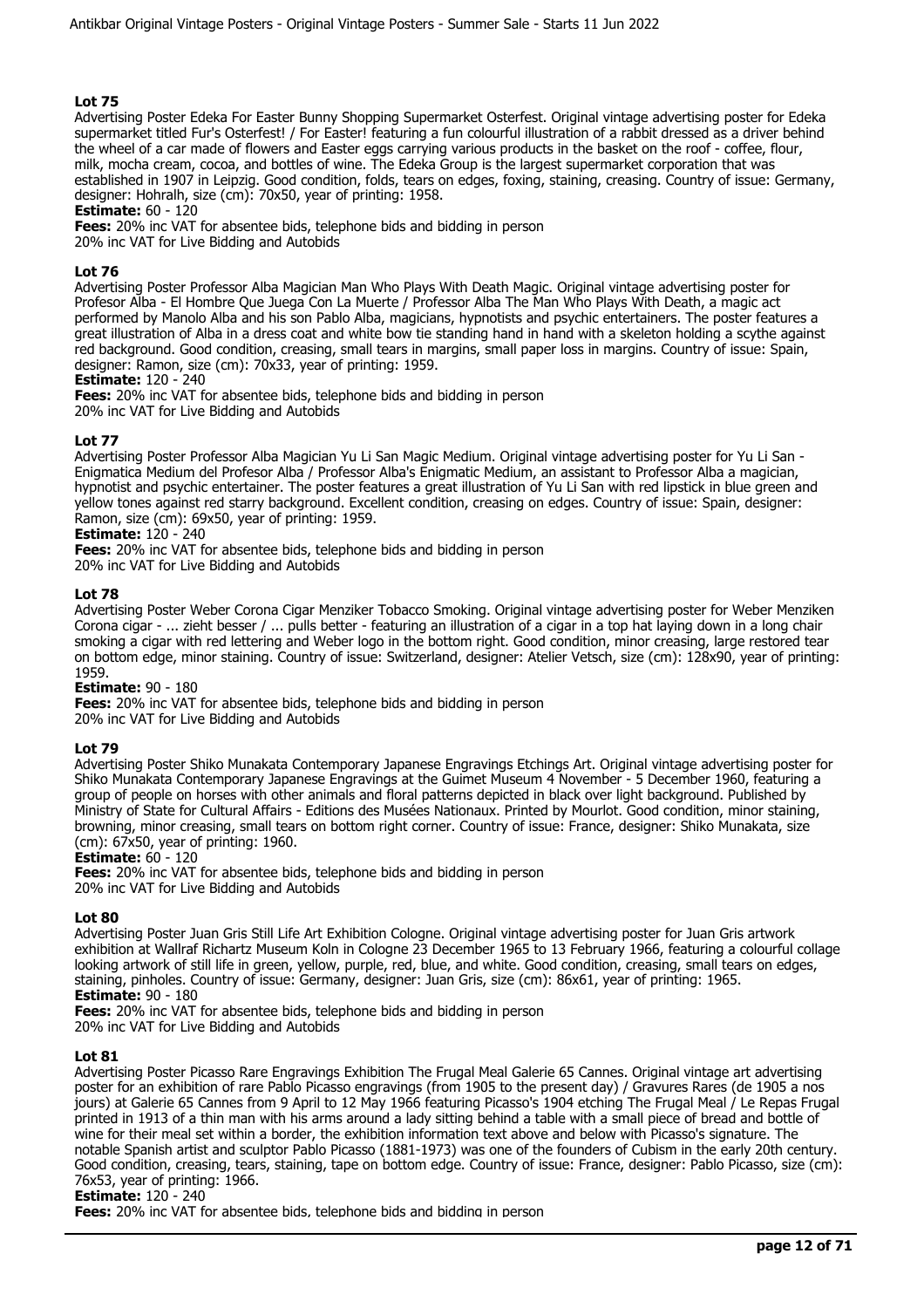## 20% inc VAT for Live Bidding and Autobids

## **Lot 82**

Advertising Poster Politiken Newspaper Andersen Cubism Abstract. Original vintage advertising poster for Danish newspaper featuring a bold abstract design full of vibrant colours and geometric shapes. The title reads 'Politiken Kobenhavn Mandag, which is the name of the leading Danish daily broadsheet newspaper. Designed by cubist IB Andersen (1907-1969), this abstract art work was published by JP/Politikens Hus in 1966. Good condition, tears, creasing, paper skimming, browning, minor staining, 2 sheet poster. Country of issue: Denmark, designer: I.B.Anderson, size (cm): 173x62, year of printing: 1966.

## **Estimate:** 240 - 480

**Fees:** 20% inc VAT for absentee bids, telephone bids and bidding in person

20% inc VAT for Live Bidding and Autobids

## **Lot 83**

Advertising Poster Corrida Bullfighting Bilbao August 1967 Garcia Campos. Original vintage advertising poster Ocho Corridas Generales / Eight General Bullfights 1967 in Plaza de Toros de Vista - Alegre - Bilbao, featuring a dynamic artwork of a bull, with the schedule of the bullfights and torero or matador names below, the reverse includes information on crews, dispatch of localities, preventions, prices per run. Printed by Ortega, S.A. Valencia, 1967. Good condition, folds, creasing, staining, double sided, pencil mark on reverse. Country of issue: Spain, designer: Garcia Campos, size (cm): 45x22, year of printing: 1967.

#### **Estimate:** 90 - 180

**Fees:** 20% inc VAT for absentee bids, telephone bids and bidding in person 20% inc VAT for Live Bidding and Autobids

## **Lot 84**

Advertising Poster International Art Biennale Uruguay. Original vintage art exhibition advertising poster for II International Biennale of Applied Arts of Uruguay / II bienal internacional de Artes Aplicadas del Uruguay, that took place in Punta del Este - January February 1967 organised by Ministry of Public Instruction and National Tourism Commission, the poster features bold design of a golden sun shaped circle shining above black shapes of a jug, bowl, carafe, necklace and fabric. Fair condition, folds, creasing, tears, paint transfer. Country of issue: Uruguay, designer: A. Medina, Mabel Medina, size (cm): 100x71, year of printing: 1967.

## **Estimate:** 120 - 240

**Fees:** 20% inc VAT for absentee bids, telephone bids and bidding in person 20% inc VAT for Live Bidding and Autobids

#### **Lot 85**

Advertising Poster Cancer Funky Features Psychedelic Music Jester San Francisco. Original vintage advertising poster Cancer from the zodiac series by San Francisco Funky Features, featuring a bright colourful psychedelic illustration of jesters, floral patter arches, sun and moon, feeding mothers and an astronomical sign for cancer. Good condition, paper loss on bottom left corner and top right corner, creasing. Country of issue: USA, designer: Unknown, size (cm): 74x59, year of printing: 1967. **Estimate:** 60 - 120

**Fees:** 20% inc VAT for absentee bids, telephone bids and bidding in person 20% inc VAT for Live Bidding and Autobids

## **Lot 86**

Advertising Poster Footprint Mandala Blood Red Pink Psychedelic. Original vintage advertising poster issued by Sam Smidt Publishing Company, Palo Alto, California, featuring a red blood cell or mandala pattern footprint set over pink background. Excellent condition. Country of issue: USA, designer: Unknown, size (cm): 56x43, year of printing: 1967.

## **Estimate:** 60 - 120

**Fees:** 20% inc VAT for absentee bids, telephone bids and bidding in person 20% inc VAT for Live Bidding and Autobids

#### **Lot 87**

Advertising Poster Acid Man Psychedelic Love Dagger Claw. Original vintage advertising poster Acid Man by Berkeley Bonaparte featuring a psychedelic colourful illustration of a man in blue and white jacket, floral print shirt, chequered trousers, holding a dagger in one hand and a walking stick with claws, bold lettering hidden in the image - Love, Reality, Death. Printed by Double-H Press San Francisco, United States. Excellent condition. Country of issue: USA, designer: Mark Kanen, size (cm): 51x36, year of printing: 1967.

#### **Estimate:** 60 - 120

**Fees:** 20% inc VAT for absentee bids, telephone bids and bidding in person

20% inc VAT for Live Bidding and Autobids

## **Lot 88**

Advertising Poster Gala Spring Season 1967 Ballet Dance Psychedelic. Original vintage advertising poster Pacific Ballet in Association with Marc Wilde Ballet presents Gala Spring Season 1967 Premiering six ballets at the Veterans War Memorial Auditorium in Civic Center, San Francisco. The poster features contrasting green and pink colours and psychedelic design, the reverse of the poster features the same information in white and red. Excellent condition, double sided. Country of issue: USA, designer: Unknown, size (cm): 50x33, year of printing: 1967. **Estimate:** 90 - 180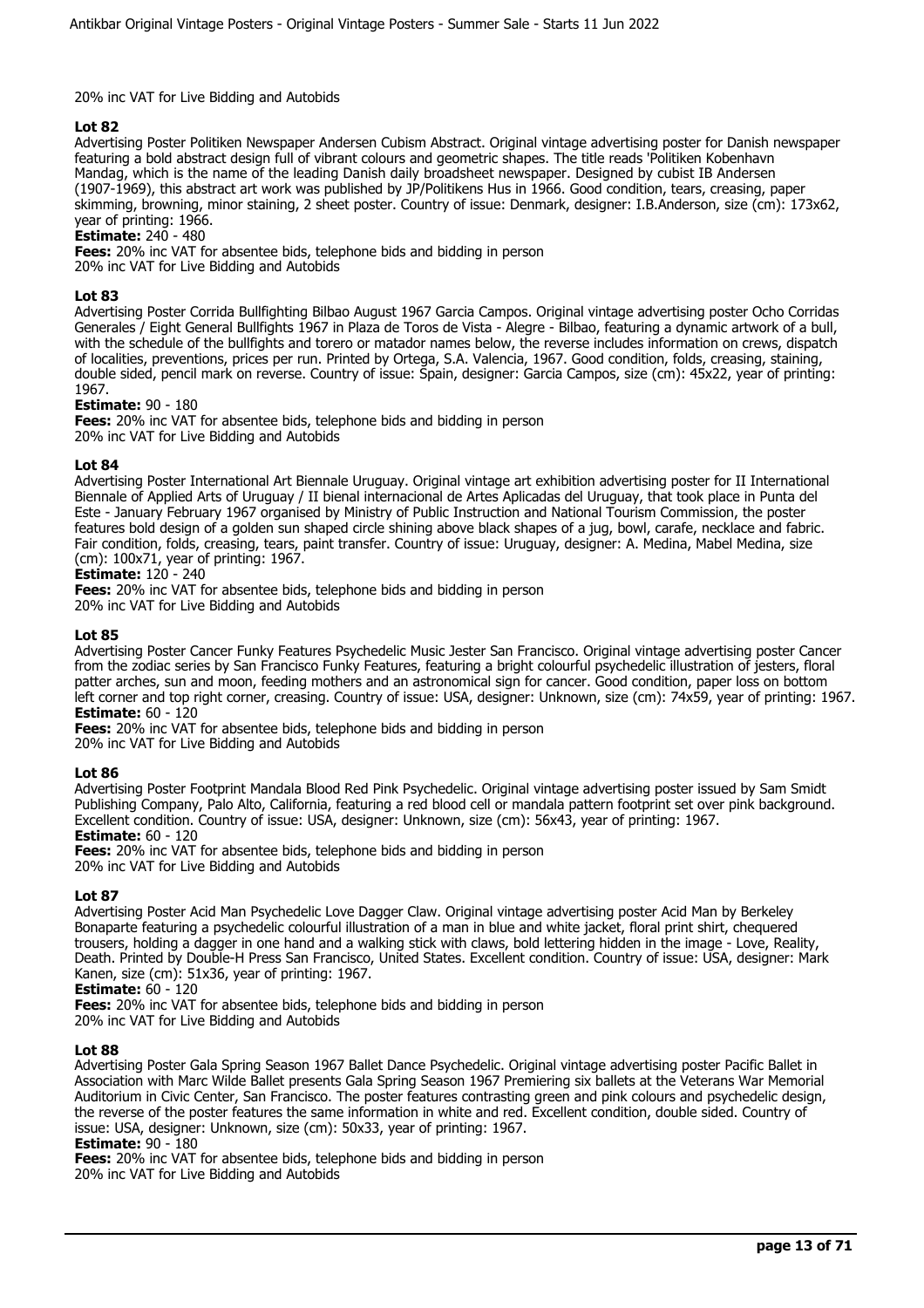Advertising Poster David Hodges The Blessed Trinity Hookah Psychedelic Erotic. Original vintage advertising poster by David Hodges featuring a psychedelic illustration of a nude couple seated on the floor with a hookah waterpipe with purple, orange, and yellow flames around them and a mandala above their head set over white background. Excellent condition. Country of issue: USA, designer: D. Hodges, size (cm): 51x36, year of printing: 1967.

**Estimate:** 60 - 120

**Fees:** 20% inc VAT for absentee bids, telephone bids and bidding in person

20% inc VAT for Live Bidding and Autobids

## **Lot 90**

Advertising Poster Miro Surrealist Galerie Maeght Art Exhibition. Original vintage advertising poster for Miro artwork exhibition at Galerie Maeght titled l'oiseau solaire l'oiseau lunaire etincelles / the solar bird the lunar bird sparkles, the poster features an abstract image in black, red, green, blue, and yellow set over grey background. Joan Miro (1893-1983) was a Spanish Surrealism painter, sculptor and ceramist. Printed by Maeght Editeur - Arte Paris. Good condition, paper losses on edges. Country of issue: France, designer: Joan Miro, size (cm): 65x48, year of printing: 1967. **Estimate:** 90 - 180

**Fees:** 20% inc VAT for absentee bids, telephone bids and bidding in person

20% inc VAT for Live Bidding and Autobids

## **Lot 91**

Advertising Poster Soul Survivors Box Tops Motorcycle. Original vintage advertising poster for Soul Survivors - Box Tops - Dec 15 16 Jimmberfield Legend Denver presented by Family Dog, featuring a photograph of a motorcycle. Horizontal. Excellent condition. Country of issue: USA, designer: Unknown, size (cm): 36x51, year of printing: 1967. **Estimate:** 120 - 240

**Fees:** 20% inc VAT for absentee bids, telephone bids and bidding in person

20% inc VAT for Live Bidding and Autobids

#### **Lot 92**

Advertising Poster Big Brother And The Holding Company Psychedelic Neon Bright. Original vintage advertising poster for a music concert at the Avalon Ballroom Sutter at Van Ness for Big Brother and the Holding Company (Sam Andrew, James Gurley, Peter Albin, Janis Joplin and Dave Getz) Mt. Rushmore Lights by The Diogenes Lantern Works on 23-25 November 1967 featuring a bright orange, pink, blue and purple psychedelic illustration of a lady's face with stylised writing and floral patterns. Family Dog Productions. The Avalon Ballroom was a music venue in the Polk Gulch neighbourhood of San Francisco California at 1244 Sutter Street. The space operated from 1966 to 1969, at the height of the counterculture movement. Excellent condition. Country of issue: USA, designer: Joe Gomez, size (cm): 51x36, year of printing: 1967. **Estimate:** 120 - 240

**Fees:** 20% inc VAT for absentee bids, telephone bids and bidding in person

20% inc VAT for Live Bidding and Autobids

#### **Lot 93**

Advertising Poster Avalon Ballroom Sutter Van Ness Neon Psychedelic. Original vintage advertising poster for Sutter Van Ness dance concert presented by Family Dog at Avalon Ballroom featuring a bright colourful neon illustration of a lady squatting and stretching her arms out with a crown in stylised writing set over purple background. Excellent condition. Country of issue: USA, designer: Bob Johnepp, size (cm): 71x28, year of printing: 1967.

## **Estimate:** 120 - 240

**Fees:** 20% inc VAT for absentee bids, telephone bids and bidding in person

20% inc VAT for Live Bidding and Autobids

#### **Lot 94**

Advertising Poster Dianna Ross Supremes R&B Soul Music. Original vintage advertising poster for Diana Ross and the Supremes The Jimmy Smith Trio, featuring a photograph of Diana Ross dancing surrounded by purple, blue, yellow, and green clouds. Diana Ross (b. 1944) is an American entertainer and actress, lead singer of the R&B, soul, pop and disco vocal girl group the Supremes, originally formed by Florence Ballard, Mary Wilson, Diana Ross, and Betty McGlown in Detroit, Michigan. Very good condition, minor creasing, small tears on margins. Country of issue: Germany, designer: Gunther Kieser, size (cm): 119x84, year of printing: 1968.

**Estimate:** 180 - 360

**Fees:** 20% inc VAT for absentee bids, telephone bids and bidding in person 20% inc VAT for Live Bidding and Autobids

#### **Lot 95**

Advertising Poster Jules Cheret Theatrophone Masters. Original vintage advertising poster for the Theatrephone - a telephonic distribution system that allowed people to listen to opera and theatre performances over the telephone lines - Artwork by Jules Cheret (1836-1932) features a fashionable Parisian lady in a yellow dress listening to music in the Theatrephone public booth with a queue of people waiting behind her. The second sheet has a detailed review of the poster's artist, history and legacy. Posters taken from the set - Six Masters of the Poster of the Eighteen Nineties. Edition limited to 2000 numbered sets issued by the Sunday Times. Lithographed in Great Britain by the Westerham Press. Print 329/2000. Good condition, tears on edges, creasing, staining, pinholes, blind embossed stamp on bottom right corner, 2 sheets including description and image. Country of issue: UK, designer: Jules Cheret, size (cm): 75x48, year of printing: 1968. **Estimate:** 90 - 180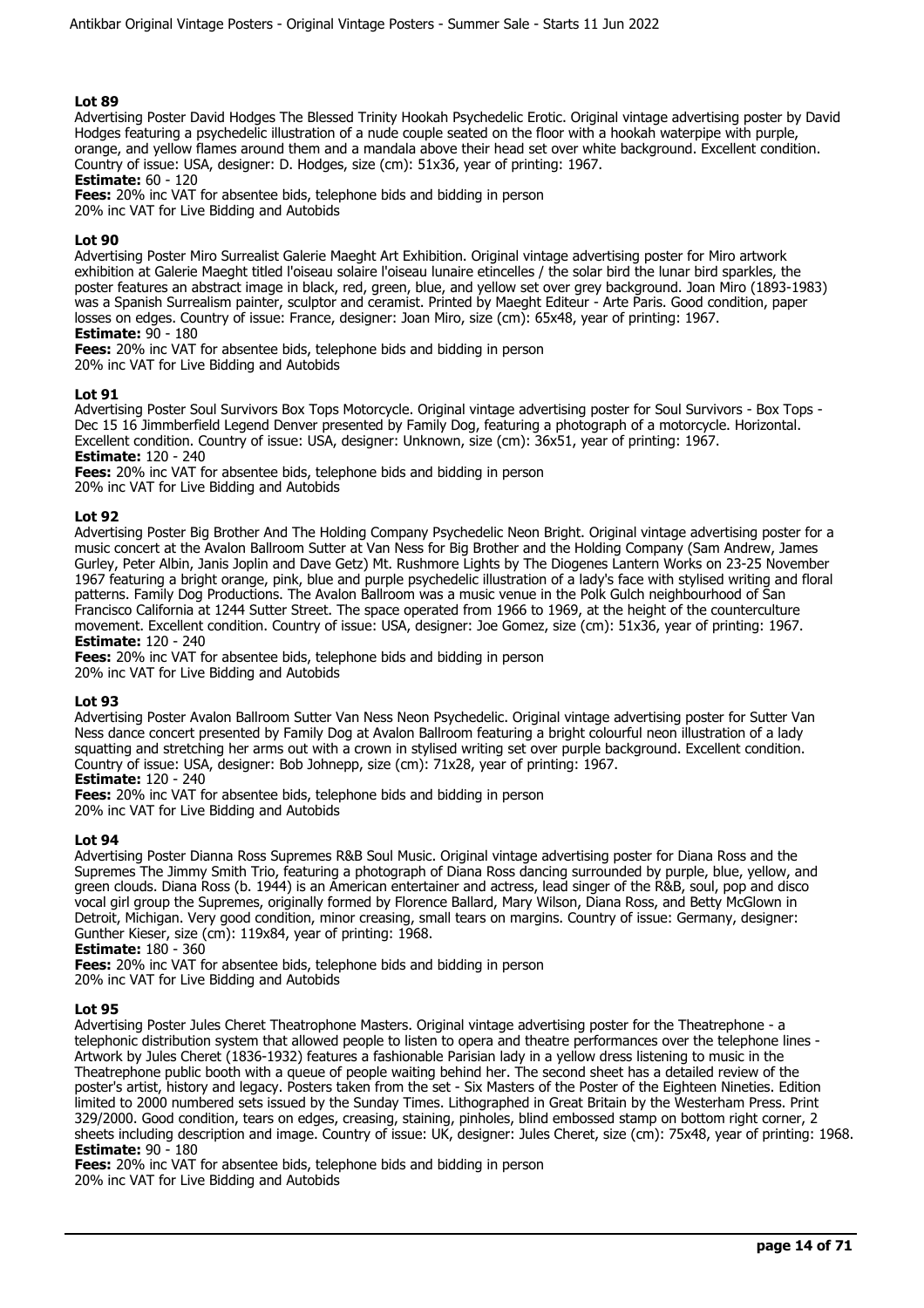Advertising Poster Henri de Toulouse-Lautrec Caudieux Masters. Vintage limited edition lithograph reproduction poster advertising a performance by café concert artist Caudieux - Artwork by Henri de Toulouse-Lautrec (1864-1901) features the comedy performer walking across the stage with pursed lips wearing a black tuxedo. The second sheet has a detailed review of the poster's artist, history and legacy. Poster taken from the set - Six Masters of the Poster of the Eighteen Nineties. Edition limited to 2000 numbered sets issued by the Sunday Times. Lithographed in Great Britain by the Westerham Press. Print 329/2000. Good condition, tears on edges, creasing, staining, pinholes, blind embossed stamp on bottom right corner, 2 sheets including description and image. Country of issue: UK, designer: Henri de Toulouse-Lautrec, size (cm): 75x48, year of printing: 1968.

## **Estimate:** 90 - 180

**Fees:** 20% inc VAT for absentee bids, telephone bids and bidding in person 20% inc VAT for Live Bidding and Autobids

## **Lot 97**

Advertising Poster Dudley Hardy Gaiety Girl Masters. Vintage limited edition lithograph reproduction advertising poster for play - A Gaiety Girl - Design by Dudley Hardy (18661922) features a lady in a white dress performing a curtsy on a red background. The second sheet has a detailed review of the poster's artist, history and legacy. A Gaiety Girl was an English musical comedy created by Owen Hall, James T. Tanner, Harry Greenbank, Sidney Jones and produced by George Edwardes. It opened at Prince of Wales Theatre in London on 14 October 1893 and ran for 413 performances. Posters taken from the set - Six Masters of the Poster of the Eighteen Nineties. Edition limited to 2000 numbered sets issued by the Sunday Times. Lithographed in Great Britain by the Westerham Press. Print 329/2000. Good condition, tears on edges, creasing, staining, pinholes, small paper losses on edges, blind embossed stamp on bottom right corner, 2 sheets including description and image. Country of issue: UK, designer: Dudley Hardy , size (cm): 75x48, year of printing: 1968. **Estimate:** 90 - 180

**Fees:** 20% inc VAT for absentee bids, telephone bids and bidding in person 20% inc VAT for Live Bidding and Autobids

#### **Lot 98**

Advertising Poster Theophile Steinlen Milk Masters. Vintage limited edition lithograph reproduction advertising poster for Pure Sterilized Vingeanne Milk / Lait pur de la Vingeanne Sterilise - Design by Theophile Steinlen (1859-1923) features a young girl drinking milk from a bowl while cats look up at her with envy. The second sheet has a detailed review of the poster's artist, history and legacy. Posters taken from the set - Six Masters of the Poster of the Eighteen Nineties. Edition limited to 2000 numbered sets issued by the Sunday Times. Lithographed in Great Britain by the Westerham Press. Print 329/2000. Good condition, tears on edges, creasing, staining, pinholes, small paper losses on edges, tape and glue on reverse, blind embossed stamp on bottom right corner, 2 sheets including description and image. Country of issue: UK, designer: Theophile Steinlen , size (cm): 75x48, year of printing: 1968.

#### **Estimate:** 90 - 180

**Fees:** 20% inc VAT for absentee bids, telephone bids and bidding in person 20% inc VAT for Live Bidding and Autobids

#### **Lot 99**

Advertising Poster Beggarstaff Brothers Don Quixote Masters. Vintage limited edition lithograph reproduction advertising poster for the one-act play - A Chapter from Don Quixote by W. G. Wills that took place at the Lyceum Theatre, London. Woodcut design by J and W Beggarstaff (James Pryde and William Nicholson) features the iconic looking Don Quixote on horseback with a windmill in the background. The second sheet has a detailed review of the poster's artist, history and legacy. Posters taken from the set - Six Masters of the Poster of the Eighteen Nineties. Edition limited to 2000 numbered sets. Issued by the Sunday Times. Lithographed in Great Britain by the Westerham Press. Print 329/2000. Good condition, tears on edges, creasing, staining, pinholes, small paper losses on edges, blind embossed stamp on bottom right corner, 2 sheets including description and image. Country of issue: UK, designer: J and W Beggarstaff (James Pryde and William Nicholson), size (cm): 75x48, year of printing: 1968.

#### **Estimate:** 90 - 180

**Fees:** 20% inc VAT for absentee bids, telephone bids and bidding in person 20% inc VAT for Live Bidding and Autobids

#### **Lot 100**

Advertising Poster Louis Anquetin Masters. Vintage limited edition lithograph reproduction advertising poster for Marguerite Dufay in her repertoire / Marguerite Dufay dans son répertoire - Design by Louis Anquetin (1861-1932) features Marguerite playing a trombone on a green background. Entertainer Marguerite Dufay played in Parisian music cafés in the late 19th century, and was known as a 'comique excentrique.' The second sheet has a detailed review of the poster's artist, history and legacy. Posters taken from the set - Six Masters of the Poster of the Eighteen Nineties. Edition limited to 2000 numbered sets issued by the Sunday Times. Lithographed in Great Britain by the Westerham Press. Print 329/2000. Good condition, tears on edges, creasing, staining, pinholes, small paper losses on edges, blind embossed stamp on bottom right corner, 2 sheets including description and image. Country of issue: UK, designer: Louis Anquetin, size (cm): 75x48, year of printing: 1968.

#### **Estimate:** 90 - 180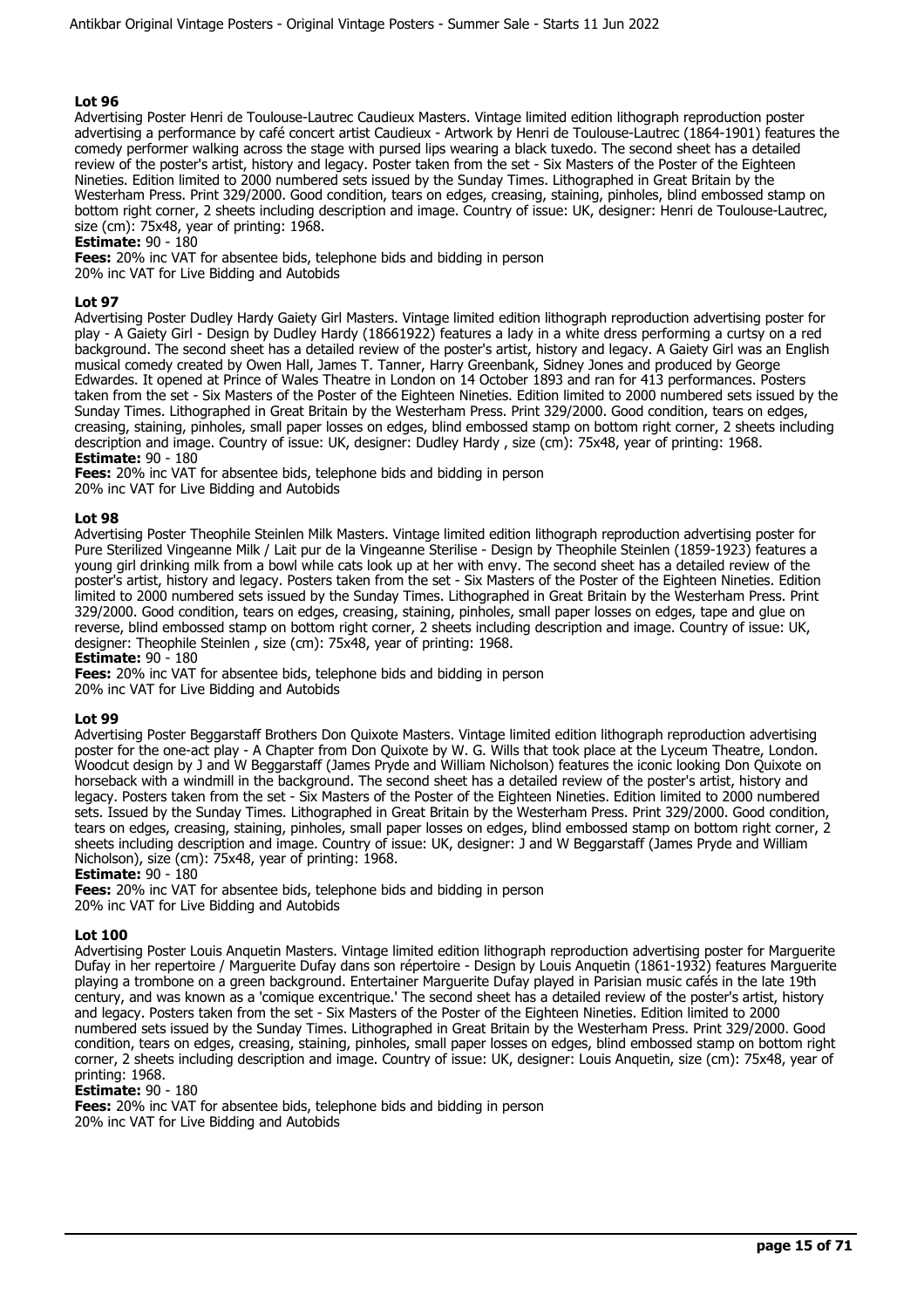Advertising Poster Peske Jean Claude Bellier Art Exhibition. Original vintage advertising poster for Jean-Claude Bellier Peske artwork exhibition 1 December 1967 to 20 January 1968, featuring an illustration of a girl in a dress performed in a red colour on light background. Very good condition, minor staining, pencil on bottom right corner. Country of issue: France, designer: Jean Claude Bellier, size (cm): 74x51, year of printing: 1968.

**Estimate:** 60 - 120

**Fees:** 20% inc VAT for absentee bids, telephone bids and bidding in person

20% inc VAT for Live Bidding and Autobids

## **Lot 102**

Advertising Poster All is One Mandala Hippy Psychedelic Animals. Original vintage advertising poster All Is One, featuring a psychedelic hippy mandala resembling illustration of a sun in the centre, wild animals around it - monkey, leopard, mouse, bird, puma, tiger, donkey, gazelle, owl, lion, with wing shaped pattern, and horoscope signs, set over mustard yellow background. Excellent condition. Country of issue: USA, designer: Unknown, size (cm): 56x55, year of printing: 1968. **Estimate:** 60 - 120

**Fees:** 20% inc VAT for absentee bids, telephone bids and bidding in person

20% inc VAT for Live Bidding and Autobids

#### **Lot 103**

Advertising Poster Siegel Schwall Kaleidoscope Savage Resurrection Avalon Ballroom Psychedelic Neon. Original vintage advertising poster for a concert at Avalon Ballroom, Family Dog presents Siegel Schwall Band, Kaleidoscope, Savage Resurrection, featuring a psychedelic illustration of a mans face in a bowler hat in blue and pink, with palm trees around and a Goddess looking lady resting on Sutter & Van Ness stylised writing. The Avalon Ballroom was a music venue in the Polk Gulch neighbourhood of San Francisco, California, at 1244 Sutter Street. The space operated from 1966 to 1969, at the height of the counterculture movement. Excellent condition. Excellent condition. Country of issue: USA, designer: Unknown, size (cm): 51x36, year of printing: 1968.

**Estimate:** 120 - 240

**Fees:** 20% inc VAT for absentee bids, telephone bids and bidding in person

20% inc VAT for Live Bidding and Autobids

#### **Lot 104**

Advertising Poster Bob Dylan Bob On Psychedelic Colourful. Original vintage advertising poster for Bonbon featuring a bold colourful psychedelic illustration of three men with flowers and pattern adorned clothing set over yellow background. Excellent condition. Country of issue: USA, designer: Richard Moffat, size (cm): 63x41, year of printing: 1968. **Estimate:** 120 - 240

**Fees:** 20% inc VAT for absentee bids, telephone bids and bidding in person 20% inc VAT for Live Bidding and Autobids

#### **Lot 105**

Advertising Poster Gaston Spirou Psychedelic Journal Hero Comic Magazine . Original vintage advertising poster for Spirou magazine, a weekly Franco-Belgian comics magazine published since 1938, featuring a colourful psychedelic illustration of Gaston Lagaffe seen taking a nap with bold stylised lettering around him. Gaston is a lazy and accident-prone office worker at the Spirou office, the comic strip hero was created by the Belgian cartoonist Andre Franquin in 1957. Horizontal. Good condition, restored tears, restored folds, restored pinholes, staining, rough edges on bottom corners, backed on linen. Country of issue: France, designer: Andre Franquin, size (cm): 49x74, year of printing: 1968.

**Estimate:** 60 - 120

**Fees:** 20% inc VAT for absentee bids, telephone bids and bidding in person 20% inc VAT for Live Bidding and Autobids

## **Lot 106**

Advertising Poster Buffalo Bill Native American Wild West Saloon. Original vintage advertising poster What did you kill What did you kill Buffalo Bill, featuring an illustration of an American soldier, bison hunter and showman William Frederick 'Buffalo Bill' Cody (1846-1917) in the centre of the image framed in an ornate frame with a buffalo and a Native American images on the sides, the saloon and Wild West settlement in the left part and wigwams and Native American Indian settlement on the right. Excellent condition. Country of issue: USA, designer: Crofutt, size (cm): 48x36, year of printing: 1969. **Estimate:** 60 - 120

**Fees:** 20% inc VAT for absentee bids, telephone bids and bidding in person 20% inc VAT for Live Bidding and Autobids

#### **Lot 107**

Advertising Poster Who Rolled Mary Jane Marijuana Psychedelic Blacklight. Original vintage advertising blacklight poster - Who rolled Mary Jane? - featuring an illustration of a bearded man with a marijuana joint cigarette in his mouth in a round frame and stylised blue lettering set over neon pink background. Excellent condition, minor creasing. Country of issue: USA, designer: Bill Olive, size (cm): 89x59, year of printing: 1969.

**Estimate:** 90 - 180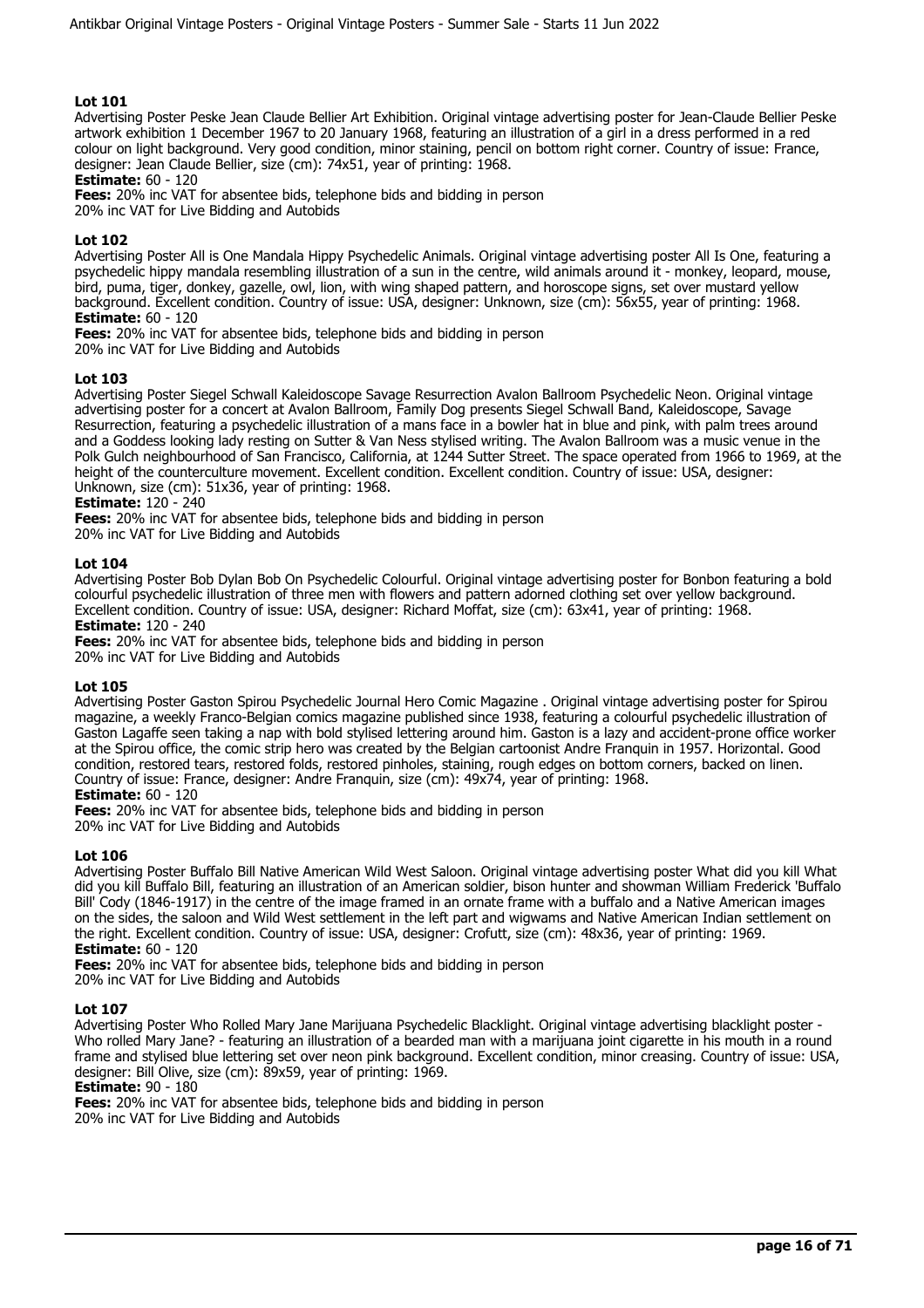Advertising Poster Nude Psychedelic Blacklight Colourful Arderi. Original vintage advertising poster featuring a blacklight illustration poster by Eduardo Arderi depicting a nude lady with psychedelic colourful feathers and shapes with eyes set over black background with purple frame. Excellent condition, minor creasing. Country of issue: USA, designer: Eduardo Arderi, size (cm): 89x58, year of printing: 1969.

**Estimate: 90 - 180** 

**Fees:** 20% inc VAT for absentee bids, telephone bids and bidding in person

20% inc VAT for Live Bidding and Autobids

## **Lot 109**

Advertising Poster Beatles Avedon Harrison Lennon McCartney Starr. Original vintage advertising poster The Beatles, featuring a colourful and psychedelic photos of the bank by Richard Avedon. American photographer Richard Avedon photographed the Beatles in 1967 in London. He ussed a new solarization technique to create a psychedelic effects and the set of posters wa available for sale by subsription in several countries. This poster most likely advertises the set that was printed by Daily Express in the UK. In the photos George Harrison is holding a dove, John Lennon in red and pink over yellow background, Paul McCartney in blue and red holding flowers, and Ringo Starr with a Buddhist or Indian patterns on his neck and an eye on his palm. Good condition, creasing, minor staining, pinholes, small tears on corners, paper loss in top right corner. Country of issue: UK, designer: Richard Avedon, size (cm): 137x97, year of printing: 1960s. **Estimate:** 180 - 360

**Fees:** 20% inc VAT for absentee bids, telephone bids and bidding in person 20% inc VAT for Live Bidding and Autobids

## **Lot 110**

Advertising Poster Beatles Card George Harrison Rock Music. Original vintage advertising card featuring a photograph of four rock music band Beatles members resting their feet on a plush toy, signed 'George Harrison' in print, the reverse stamp reads - No. 10 in a series of 60 photos. Photos with the courtesy of Nems Enterrpises Ltd. A&B. C. Chewing Gum Ltd. Excellent condition, information printed on reverse. Country of issue: UK, designer: Unknown, size (cm): 8x6, year of printing: 1960s.

## **Estimate:** 60 - 120

**Fees:** 20% inc VAT for absentee bids, telephone bids and bidding in person

20% inc VAT for Live Bidding and Autobids

#### **Lot 111**

Advertising Poster New Golden Platignum Fountain Pen Ink Writing. Original vintage advertising poster for The new golden Platignum - Unrivalled in its field! - featuring an illustration of a fountain ink pen set over white daisy pattern on green background, with yellow and white stylised lettering. Platignum Pen Company was established in the early 1900s, the company manufactures fountain and ballpoint pens, ink cartridges and nibs. Good condition, creasing, restored tears, minor staining. Country of issue: UK, designer: Unknown, size (cm): 71x49, year of printing: 1960s. **Estimate:** 60 - 120

**Fees:** 20% inc VAT for absentee bids, telephone bids and bidding in person 20% inc VAT for Live Bidding and Autobids

## **Lot 112**

Advertising Poster Gemini Twins Glass Psychedelic Motorcycle Astrology. Original vintage psychedelic astrology poster Gemini - The Twins - Psychadelic artwork by Chas Rush features two nude boys in a purple coloured oval with gold bubble writing framed by a blue and red pattern. Issued by the Glass Motorcycle. Printed by Mills and Allen Ltd. Very good condition, minor creasing, minor staining. Country of issue: UK, designer: Chas Rush, size (cm): 76x50, year of printing: 1960s.

#### **Estimate:** 90 - 180

**Fees:** 20% inc VAT for absentee bids, telephone bids and bidding in person 20% inc VAT for Live Bidding and Autobids

#### **Lot 113**

Advertising Poster Porsche 911 SC Cutaway Automobile Sports Car Dealership. Original vintage car dealership advertising poster - Porsche 911 SC - featuring a cut out design showing the exterior and interior of the sports car viewed from the side and through the roof including the engine and wheels, seating and inner workings of the vehicle with the bold black text on the side below, with arrows pointing at particular parts of the car - headlight cleaning system, sports steering wheel with leather rim, all-steel body hot-dip galvanised on both sides, gear transmission. The Porsche 911SC Super Carrera model was produced from 1978-1983. Horizontal. Fair condition, repaired tears, pinholes, staining, creasing. Country of issue: Germany, designer: Studio Farr, size (cm): 76x101, year of printing: 1970s.

## **Estimate:** 180 - 360

**Fees:** 20% inc VAT for absentee bids, telephone bids and bidding in person

20% inc VAT for Live Bidding and Autobids

## **Lot 114**

Advertising Poster Folies Bergere Helene Martini Cabaret Dancer Erte. Original vintage advertising poster for Folies Bergere presented by Helene Martini at the famous cabaret music hall Les Folies Bergère in Paris featuring a fantastic pin-up style design by Erte (Romain de Tirtoff Erte; 1892-1990) showing a semi-nude dancer wearing a feathery headpiece swirling down around her elegant body as she holds a large red fan above her head with the stylised lettering for Folies Bergere on it, against the light blue background. Founded in 1869 and still in business today, the Folies Bergere became popular from the Belle Epoque era in the 1890s to the Roaring Twenties (Les Années folles) and attracted star performers including Charlie Chaplin, Edith Piaf, Josephine Baker, Ella Fitzgerald, W. C. Fields, Frank Sinatra and others; Helene Martini (aka The Empress of the Night; 1925-2017) was a showgirl who managed the Folies Bergere from 1974-2000 (she bought the club in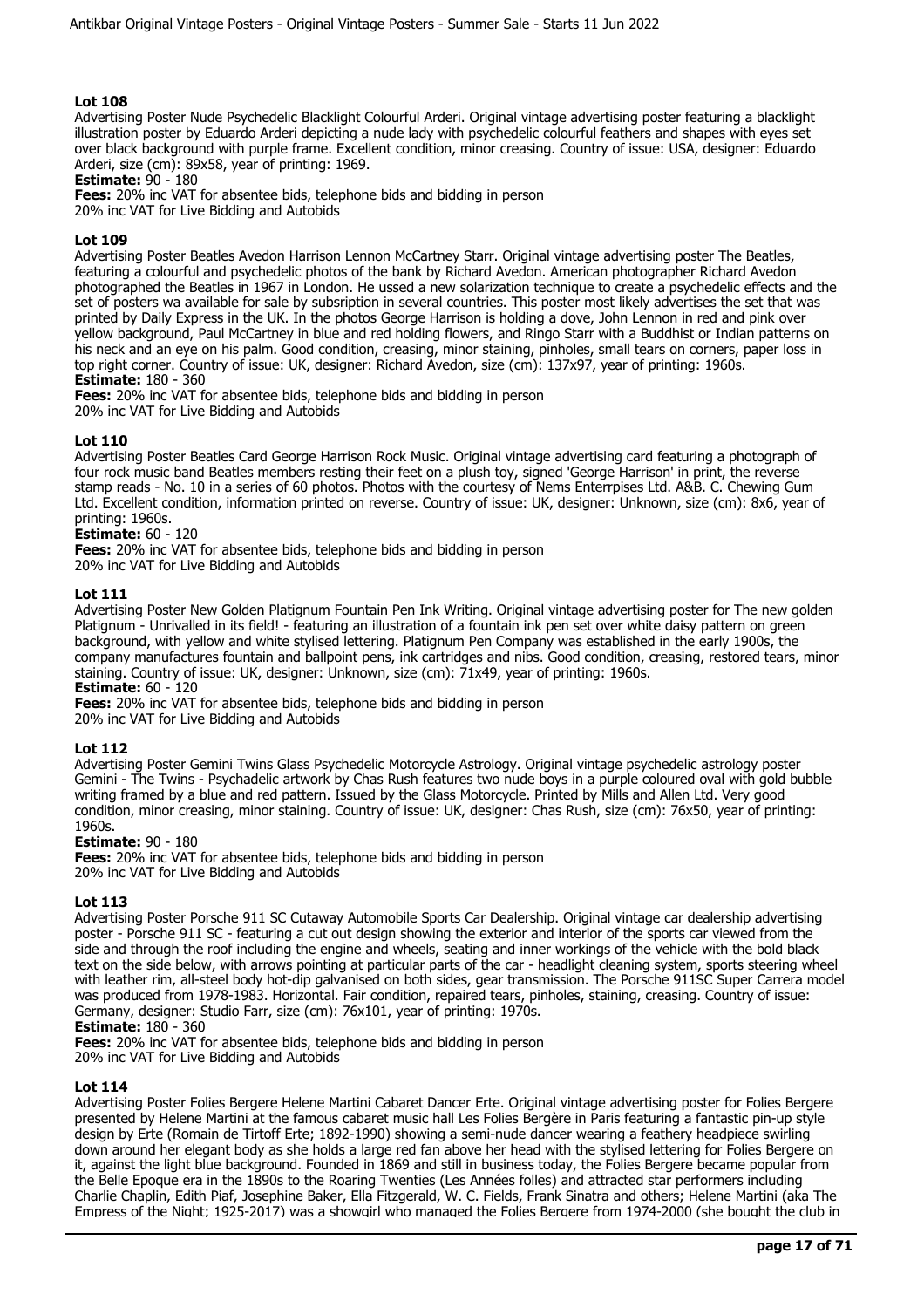1977) with the Hungarian set and costume designer Michel Gyarmathy (Miklos Ehrenfeld; 1908-1996); Madame Paul Derval (Antonia Derval / Antonia Marie France Carle) was the wife of theatre director Paul Derval (1880-1966) who took over the management of this Parisian institution after his death before Hélène Martini took over in 1974. Good condition, crease marks, tears on edges Country of issue: France, designer: Romain de Tirtoff Erte, size (cm): 148x100, year of printing: 1970s. **Estimate:** 150 - 300

**Fees:** 20% inc VAT for absentee bids, telephone bids and bidding in person 20% inc VAT for Live Bidding and Autobids

## **Lot 115**

Advertising Poster Casino De Paris Roland Petit Lisette Malidor. Original vintage advertising poster for Casino de Paris Revue a Grand Spectacle de Roland Petit avec Lisette Malidor / Casino de Paris Revue a Grand Spectacle by Roland Petit with Lisette Malidor, featuring an illustration of a nude lady dancing in front of yellow feathers. Casino de Paris is a music hall in Paris that opened in 1880, the venue is known for burlesque and cabaret shows. Good condition, crease marks on image, backed on linen. Country of issue: France, designer: Alain Gourdon Aslan, size (cm): 75x38, year of printing: 1970s. **Estimate:** 90 - 180

**Fees:** 20% inc VAT for absentee bids, telephone bids and bidding in person

20% inc VAT for Live Bidding and Autobids

## **Lot 116**

Advertising Poster Hippie Psychedelic Eat Flowers Flower Power. Original vintage advertising poster Eat Flowers featuring a psychedelic pink and purple illustration of a lady looking at the viewer with a floral garland of flowers and large bold lettering set over black background. Very good condition, minor staining. Country of issue: Holland, designer: Ronald Slabbers, size (cm): 74x52, year of printing: 1970s.

**Estimate:** 60 - 120

**Fees:** 20% inc VAT for absentee bids, telephone bids and bidding in person

20% inc VAT for Live Bidding and Autobids

## **Lot 117**

Advertising Poster Frank Zappa 200 Motels Mothers Of Invention Rock Music. Original vintage movie poster for 200 Motels a 1971 surreal musical film by Frank Zappa and Tony Palmer, produced by Murakami-Wolf and Bizzare, starring The Mothers of Invention, the poster features a psychedelic surreal image of stills from the film. Very good condition, folded as issued. Country of issue: USA, designer: Unknown, size (cm): 83x56, year of printing: 1970s.

**Estimate:** 90 - 180

**Fees:** 20% inc VAT for absentee bids, telephone bids and bidding in person

20% inc VAT for Live Bidding and Autobids

#### **Lot 118**

Advertising Poster Miro Ceramics Surrealism Art Exhibition. Original vintage advertising poster for Miro artwork exhibition at Galerie Maeght titled Ceramiques Monumentales / Monumental Ceramics, the poster features an abstract image in black, red, green, blue, and yellow set over grey background. Joan Miro (1893-1983) was a Spanish Surrealism painter, sculptor and ceramist. Good condition, foxing, small paper losses on edges. Country of issue: France, designer: Joan Miro, size (cm): 67x50, year of printing: 1970s.

#### **Estimate:** 90 - 180

**Fees:** 20% inc VAT for absentee bids, telephone bids and bidding in person

20% inc VAT for Live Bidding and Autobids

#### **Lot 119**

Advertising Poster Three Dog Night Rock Music Concert. Original vintage advertising poster for Three Dog Night concert, K-Poi presents Three Dog Night Sat April 11th Honolulu International Center Produced by Community Concerts with West Coast Promotions, featuring an illustration of the band members in red and white. Good condition, foxing. Country of issue: USA, designer: Unknown, size (cm): 52x36, year of printing: 1970s.

**Estimate:** 120 - 240

**Fees:** 20% inc VAT for absentee bids, telephone bids and bidding in person 20% inc VAT for Live Bidding and Autobids

#### **Lot 120**

Advertising Poster Indio Rosa Rolling Paper Papel De Fumar Smoking Tobacco Cigarette. Vintage reproduction for Indio Rosa Papel de Fumar rolling paper, featuring an illustration of a smoking Native American gentleman with a feather headdress resting his hand with a lit cigarette on a large rolling paper pack decorated with a rose print. Printed by Fabrega, Barna. Very good condition, creasing, small tears. Country of issue: Spain, designer: Unknown, size (cm): 100x70, year of printing: 1970s.

#### **Estimate:** 60 - 120

**Fees:** 20% inc VAT for absentee bids, telephone bids and bidding in person 20% inc VAT for Live Bidding and Autobids

#### **Lot 121**

Advertising Poster Marcon Art Exhibition Galerie Jean Claude Bellier . Original vintage advertising poster for an art exhibition at Galerie Jean-Claude Bellier from 16 July to 15 August 1970, featuring an artwork by Marcon depicting a man on a horse with a bull and abstract black shapes on white and pink. Printed by Clot Bramsen et Georges, Paris. Very good condition, minor creasing, minor staining. Country of issue: France, designer: Marcon, size (cm): 97x61, year of printing: 1970. **Estimate:** 90 - 180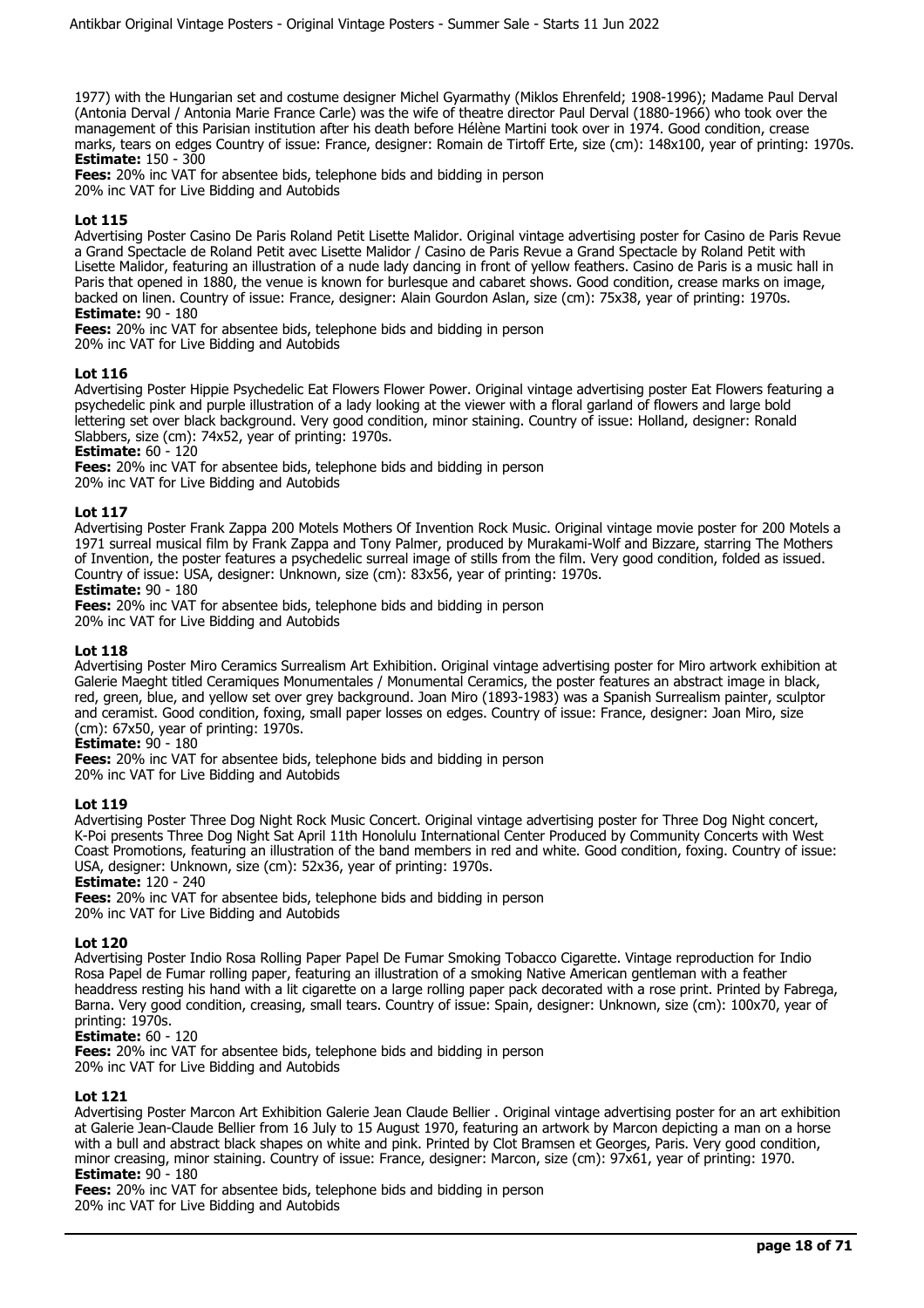Advertising Poster Frank Zappa Mothers of Invention Rock Music Band Concert. Original vintage advertising poster for concert Mothers of Invention presented by Norman Granz & Lippmann + Rau Frank Zappa's Total Music Theatre, featuring Frank Zappa with his arms crossed dressed in a shirt with Mothers of Invention print, and a big golden belt, framed with pink and purple dots. The Mothers of Invention was an American rock band, it was formed in 1964 by Frank Zappa, Ray Collins, Jimmy Carl Black and Ray Collins. Good condition, creasing, fold, tears, pinholes. Country of issue: Germany, designer: Gunther Kieser, size (cm): 119x84, year of printing: 1971.

**Estimate:** 180 - 360

**Fees:** 20% inc VAT for absentee bids, telephone bids and bidding in person 20% inc VAT for Live Bidding and Autobids

## **Lot 123**

Advertising Poster Vision Nouvelle Durer Dali Collage Art Exhibition. Original vintage advertising poster for Vision Nouvelle homage to Albrecht Durer original prints artwork exhibition Vision Nouvelle in Paris, the poster features a collage of photographs and paint, red and white lettering reads Albrecht Durer and Dali. Printed by Mourlot. Very good condition, minor creasing, minor staining. Country of issue: France, designer: Salvador Dali, size (cm): 75x54, year of printing: 1971. **Estimate:** 60 - 120

**Fees:** 20% inc VAT for absentee bids, telephone bids and bidding in person 20% inc VAT for Live Bidding and Autobids

## **Lot 124**

Advertising Poster Lido Bonjour La Nuit Cabaret Paris 25th Anniversary Show. Original vintage cabaret show poster featuring a fantastic design by the notable graphic artist Rene Gruau (Renato de Zavagli; 1909-2004) to promote Bonjour la Nuit / Hello Night at the famous nightclub Lido on the Champs Elysees Paris for the club's 25th anniversary in 1971, created by Pierre Louis-Guerin and Rene Fraday and directed by Bob Turk with costumes by Folco. Colourful and flamboyant pin-up style burlesque image of scantily dressed smiling Bluebell Girls dancing in their flowing white feather costumes and sparkly jewellery with gentlemen in top hats as black silhouettes behind them against a dark blue background, the text over the white dress in stylised blue and black letters below. Le Lido opened in 1946; the Irish dancer "Miss Bluebell" Margaret Leibovici (nee Kelly; 1910-2004) founded the renowned Bluebell Girls dance troupe who performed at the Paris Lido from 1947. Excellent condition. Country of issue: France, designer: Rene Gruau, size (cm): 58x38, year of printing: 1971. **Estimate:** 120 - 240

**Fees:** 20% inc VAT for absentee bids, telephone bids and bidding in person 20% inc VAT for Live Bidding and Autobids

## **Lot 125**

Advertising Poster Herve Morvan Lion Lyon Fair France. Original vintage advertising poster possibly for Foire Internationale de Lyon featuring a humorous design by a French painter Herve Morvan (1917-1980) depicting yellow lion heads in a triangle shape with roaring lions set over red background. Lyon Fair is a trade fair held in the city of Lyon since 1916. Logo of Union Des Foires Internationales / International Fairs Union and Federation Des Foires Expositions De France / Federation of Fairs and Exhibitions of France in the bottom corners of the poster. Printed by Gauthier S.A., Villeurbanne. This is a version of the poster before the text was printed with details of the fair. Poor condition, paper losses in corners, several stains, creasing, large tears through image, backed on linen. Country of issue: France, designer: Herve Morvan, size (cm): 99x62, year of printing: 1972.

## **Estimate:** 120 - 240

**Fees:** 20% inc VAT for absentee bids, telephone bids and bidding in person 20% inc VAT for Live Bidding and Autobids

## **Lot 126**

Advertising Poster Nice Carnaval Carnival Festival Abstract Colourful. Original vintage advertising poster Nice un Siecle de Carnaval / Nice a Century of Carnival 15 February to 6 March 1973, featuring an illustration depicting a silhouette in front of abstract colourful shapes. Printed by Mourlot, France. Fair condition, staining, creasing, tears. Country of issue: France, designer: Moretti, size (cm): 107x72, year of printing: 1973.

**Estimate:** 120 - 240

**Fees:** 20% inc VAT for absentee bids, telephone bids and bidding in person 20% inc VAT for Live Bidding and Autobids

## **Lot 127**

Advertising Poster Moon Princess Blacklight Lykes Psychedelic Space. Original vintage advertising poster Moon Princess, featuring a blacklight illustration of a nude lady depicted in purple and pink colours sitting on pink leaves with city below her and moon above. Very good condition, small crease marks on image. Country of issue: USA, designer: John Lykes, size (cm): 86x57, year of printing: 1973.

#### **Estimate:** 60 - 120

**Fees:** 20% inc VAT for absentee bids, telephone bids and bidding in person

20% inc VAT for Live Bidding and Autobids

## **Lot 128**

Advertising Poster The Demon Blacklight Satan Thought Factory Psychedelic. Original vintage advertising poster by Thought Factory featuring a blacklight illustration of a large red and green demon with sharp fangs, horns, dragon wings, hooves, and a long tail holding a stick with a goat symbolic set over black starry sky background. Good condition, creasing, small tears on margins, printed colour devil on paper with black fabric and glitter stuck to the paper for the background. Country of issue: USA, designer: Unknown, size (cm): 89x59, year of printing: 1974. **Estimate:** 90 - 180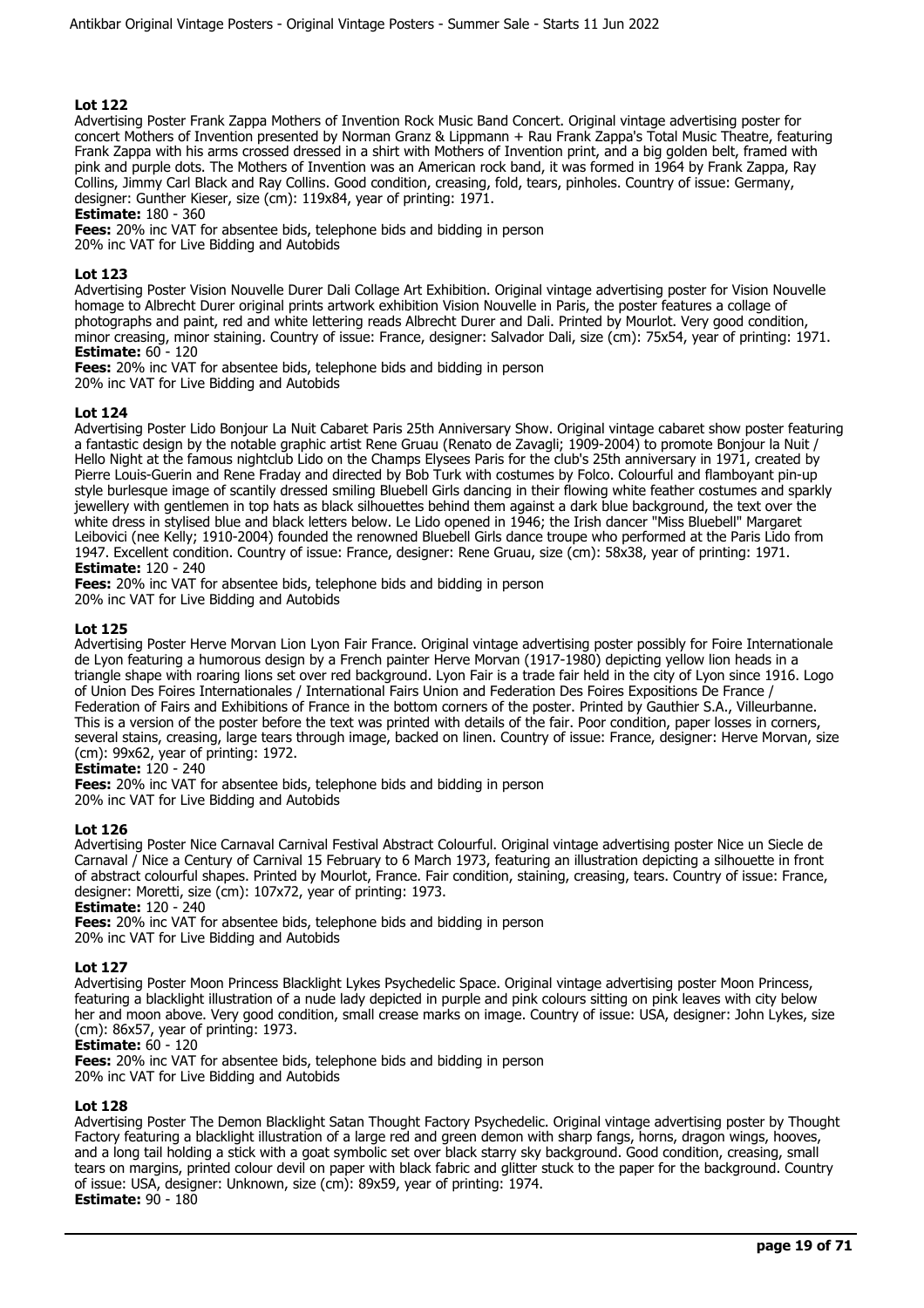**Fees:** 20% inc VAT for absentee bids, telephone bids and bidding in person 20% inc VAT for Live Bidding and Autobids

## **Lot 129**

Advertising Poster Calder Mobils Lithographies Art Exhibition. Original vintage advertising poster Calder Mobile et Lithographies (Calder Kinetic sculptures and Lithographs). The poster features a bold design by Alexander Calder (1898-1976) showing a man with crescent-moon shaped face, wearing a pointed red hat. Best known for his mobiles, Calder was a profilic American sculptor who also worked on paintings, prints, theater and jewellery design and posters. Good condition, tears on edges, minor staining, minor creasing. Country of issue: France, designer: Alexander Calder, size (cm): 78x57, year of printing: 1974.

**Estimate:** 90 - 180

**Fees:** 20% inc VAT for absentee bids, telephone bids and bidding in person 20% inc VAT for Live Bidding and Autobids

## **Lot 130**

Advertising Poster Lost Horizon Surreal Psychedelic Blacklight Neon. Original vintage advertising poster Lost Horizon featuring a bright neon colour blacklight poster depicting people walking on a mountain path with fantastic plants and mushrooms, yellow sun emitting orange, red and purple rays. Published and distributed by Funky Enterprises Inc. Excellent condition, minor creasing, colour printed on paper, black elements are textured fabric stuck onto the paper. Country of issue: USA, designer: A. Mattila, size (cm): 86x58, year of printing: 1974.

#### **Estimate:** 90 - 180

**Fees:** 20% inc VAT for absentee bids, telephone bids and bidding in person

20% inc VAT for Live Bidding and Autobids

## **Lot 131**

Advertising Poster Calder Crags Critters Galerie Maeght Art Exhibition. Original vintage advertising poster for Crags and Critters ar exhibition of work by Alexander Calder (1898-1976) at the Galerie Maeght in Paris, 1975. The poster features an illustration of two persons in black and red set over white background. Best known for his mobiles, Calder was a prolific American sculptor who also worked on paintings, prints, theater and jewellery design and posters. Good condition, pinholes, creasing, minor staining. Country of issue: France, designer: Calder, size (cm): 69x49, year of printing: 1975. **Estimate:** 90 - 180

**Fees:** 20% inc VAT for absentee bids, telephone bids and bidding in person

20% inc VAT for Live Bidding and Autobids

## **Lot 132**

Advertising Poster Calder Galerie Maeght Art Exhibition. Original vintage advertising poster for an exhibition of work by Alexander Calder (1898-1976) at the Galerie Maeght in Paris, 1977. The poster features a bold abstract design by Calder, comprising a stack of blacked shapes and a red circle against a plain background. Text is black and blue, to the right and below the image. Best known for his mobiles, Calder was a profilic American sculptor who also worked on paintings, prints, theater and jewellery design and posters. Very good condition, minor staining. Country of issue: France, designer: Alexander Calder, size (cm): 76x59, year of printing: 1977.

**Estimate:** 90 - 180

**Fees:** 20% inc VAT for absentee bids, telephone bids and bidding in person

20% inc VAT for Live Bidding and Autobids

## **Lot 133**

Advertising Poster The Best of The Grateful Dead Rock Music Skeleton Skull. Original vintage advertising poster for The Best of the Grateful Dead - What a Long Strange Trip It's Been, by the American rock band the Grateful Dead, featuring an illustration of a skeleton on dark background. Good condition, fold marks, minor creasing, small tears. Country of issue: USA, designer: Unknown, size (cm): 59x59, year of printing: 1977.

#### **Estimate:** 120 - 240

**Fees:** 20% inc VAT for absentee bids, telephone bids and bidding in person 20% inc VAT for Live Bidding and Autobids

#### **Lot 134**

Advertising Poster Paul Crotto Rene Drouet Street View Colourful Art Exhibition. Original vintage advertising poster for Crotto artwork exhibition at Galerie Rene Drouet 25 October - 19 November 1978, featuring a colourful illustration by a French-American painter Paul Crotto (1922-2016) depicting a street view in blue, green, orange, and yellow. Printed by Clot Bramsen et Georges, Paris. Excellent condition. Country of issue: France, designer: Paul Crotto, size (cm): 69x43, year of printing: 1978.

#### **Estimate:** 60 - 120

**Fees:** 20% inc VAT for absentee bids, telephone bids and bidding in person 20% inc VAT for Live Bidding and Autobids

#### **Lot 135**

Advertising Poster Thomas Ostoya Chamonix Mont Blanc Mountain Painting Art. Original vintage advertising poster for Thomas Ostoya painting and sculpture artwork Exhibition island of the Majestic Chamonix Mont-Blanc from 3-18 August 1978, featuring an artwork depicting a snow covered rocky mountain in brown hues. Printed by Clot Bramsen et Georges, Paris. Excellent condition, minor creasing. Country of issue: France, designer: Thomas Ostoya, size (cm): 62x50, year of printing: 1978.

#### **Estimate:** 60 - 120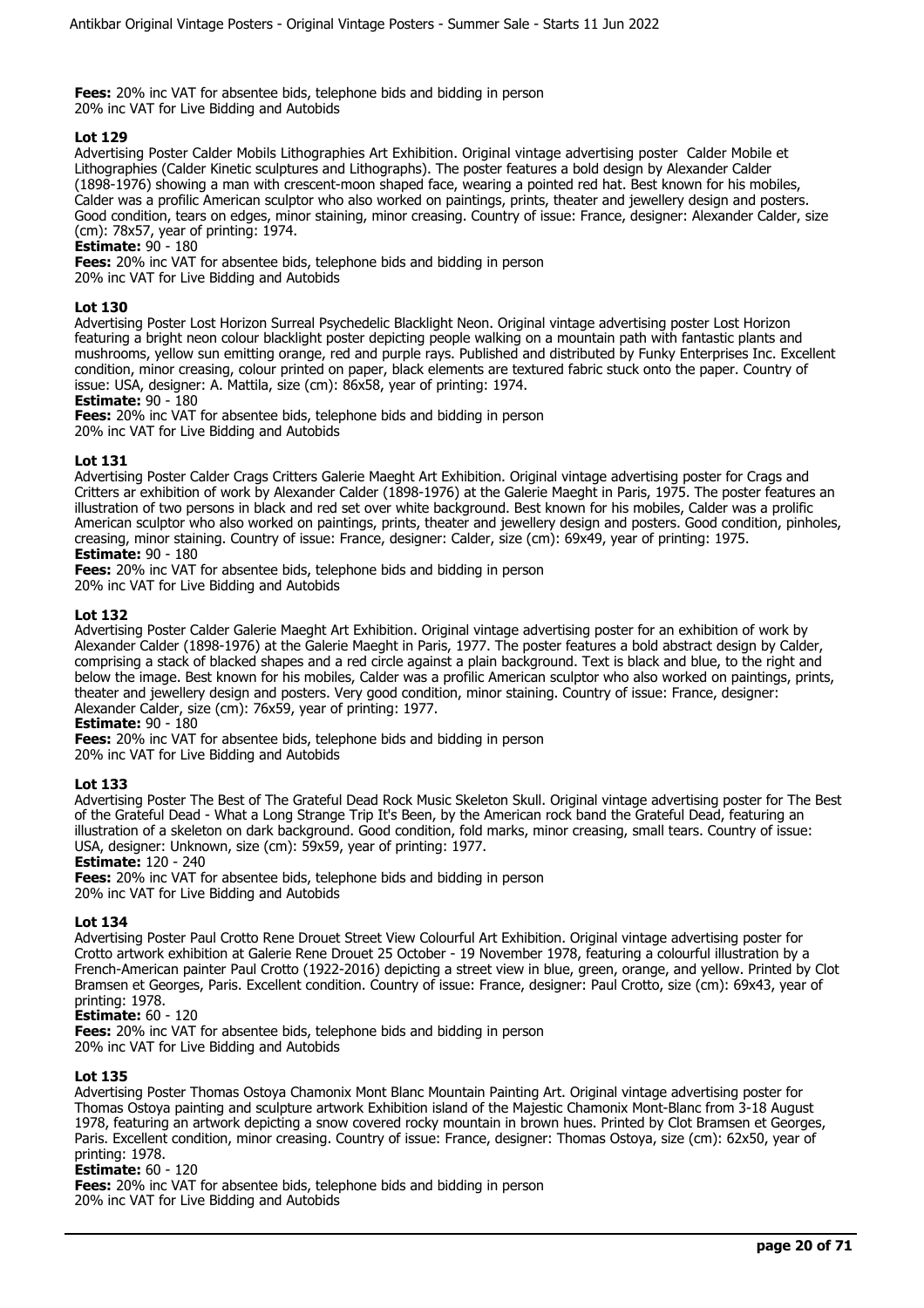Advertising Poster Eric Clapton Rock Blues Concert Vorst Forest. Original vintage advertising poster for Eric Clapton concert at Vorst Forest National, bold white lettering set over black background. Eric Clapton (b.1945) is an English rock and blues guitarist and singer songwriter, ranked as one of the greatest guitarists of all time. Very good condition, creasing. Country of issue: Belgium, designer: Unknown, size (cm): 100x70, year of printing: 1978.

**Estimate:** 90 - 180

**Fees:** 20% inc VAT for absentee bids, telephone bids and bidding in person

20% inc VAT for Live Bidding and Autobids

## **Lot 137**

Advertising Poster Miro Murals Paintings Surrealism Art Exhibition. Original vintage advertising poster for Miro artwork exhibition at Galerie Maeght titled Murales Peintures / Murals Paintings, the poster features an abstract image in black, red, green, blue, and yellow set over white background. Joan Miro (1893-1983) was a Spanish Surrealism painter, sculptor and ceramist. Good condition, staining, foxing. Country of issue: France, designer: Joan Miro, size (cm): 67x49, year of printing: 1978.

## **Estimate:** 90 - 180

**Fees:** 20% inc VAT for absentee bids, telephone bids and bidding in person 20% inc VAT for Live Bidding and Autobids

## **Lot 138**

Advertising Poster Jimmy Cliff Reggae Ska Jamaica Concert. Original vintage advertising poster for Jimmy Cliff concert at Ancienne Belgique, bold white lettering set over black background. Jimmy Cliff (b.1944) is a Jamaican ska, rockstready, reggae and soul musician. Good condition, tears, creasing, staining, small paper losses in margins. Country of issue: Belgium, designer: Unknown, size (cm): 99x70, year of printing: 1979.

**Estimate:** 60 - 120

**Fees:** 20% inc VAT for absentee bids, telephone bids and bidding in person

20% inc VAT for Live Bidding and Autobids

## **Lot 139**

Advertising Poster Jean Francois Bauret Rosalee Photography. Original vintage advertising poster for a French photographer Jean-Francois Bauret, Rosalee exhibition in 1980, featuring a black and white photograph of a lady kneeling on one knee with a light background. Very good condition, light creasing, bumps on edges, minor staining. Country of issue: France, designer: Unknown, size (cm): 70x50, year of printing: 1980.

#### **Estimate:** 120 - 240

**Fees:** 20% inc VAT for absentee bids, telephone bids and bidding in person

20% inc VAT for Live Bidding and Autobids

#### **Lot 140**

Advertising Poster Mickey Mouse Walt Disney Cartoon . Original vintage advertising poster featuring an iconic Walt Disney character smiling Mickey Mouse in red shorts and yellow shoes holding his hands behind his back set over white background. Mickey Mouse was created by an American animator and film producer Walt Disney in 1928, Mickey has been featured in comic strips, comic books, cartoons, and animated films. Printed in Scotland by Holmes McDougall Limited. Fair condition, creasing, tears, staining, foxing. Country of issue: UK, designer: Unknown, size (cm): 93x62, year of printing: 1980. **Estimate:** 60 - 120

**Fees:** 20% inc VAT for absentee bids, telephone bids and bidding in person 20% inc VAT for Live Bidding and Autobids

#### **Lot 141**

Advertising Poster Imagine John Lennon The Beatles Biography Rock Music. Original vintage movie poster for Imagine John Lennon - Discover John... the angry youth, the musician, the radical, the husband, the father, the lover, the idealist... through his own words and personal collection of film and music. - featuring a stylised portrait of Lennon by Lenono 1980 in orange, blue, purple, pink and green neon colours. Imagine is a biography film about John Lennon, directed by Andrew Solt, starring John Lennon, Yoko Ono, Paul McCartney, George Harrison, Ringo Starr, David Bowie, Phil Spector. Good condition, tears on edges, creasing. Country of issue: USA, designer: Lennon, size (cm): 103x69, year of printing: 1980. **Estimate:** 90 - 180

**Fees:** 20% inc VAT for absentee bids, telephone bids and bidding in person 20% inc VAT for Live Bidding and Autobids

#### **Lot 142**

Advertising Poster La Coupole Brasserie Restaurant Razzia. Original vintage advertising poster for La Coupole Brasserie and Restaurant depuis 1927, featuring an illustration of an elegant lady in red and blue colours with a glass of champagne on a column set over pink background. La Coupole is an Art Deco design brasserie with a painted dome is located on Montparnasse, the French cuisine restaurant is listed as a historical monument. Fair condition, crease marks, small tears, paper loss in top left corner. Country of issue: France, designer: Razzia, size (cm): 84x63, year of printing: 1982. **Estimate:** 60 - 120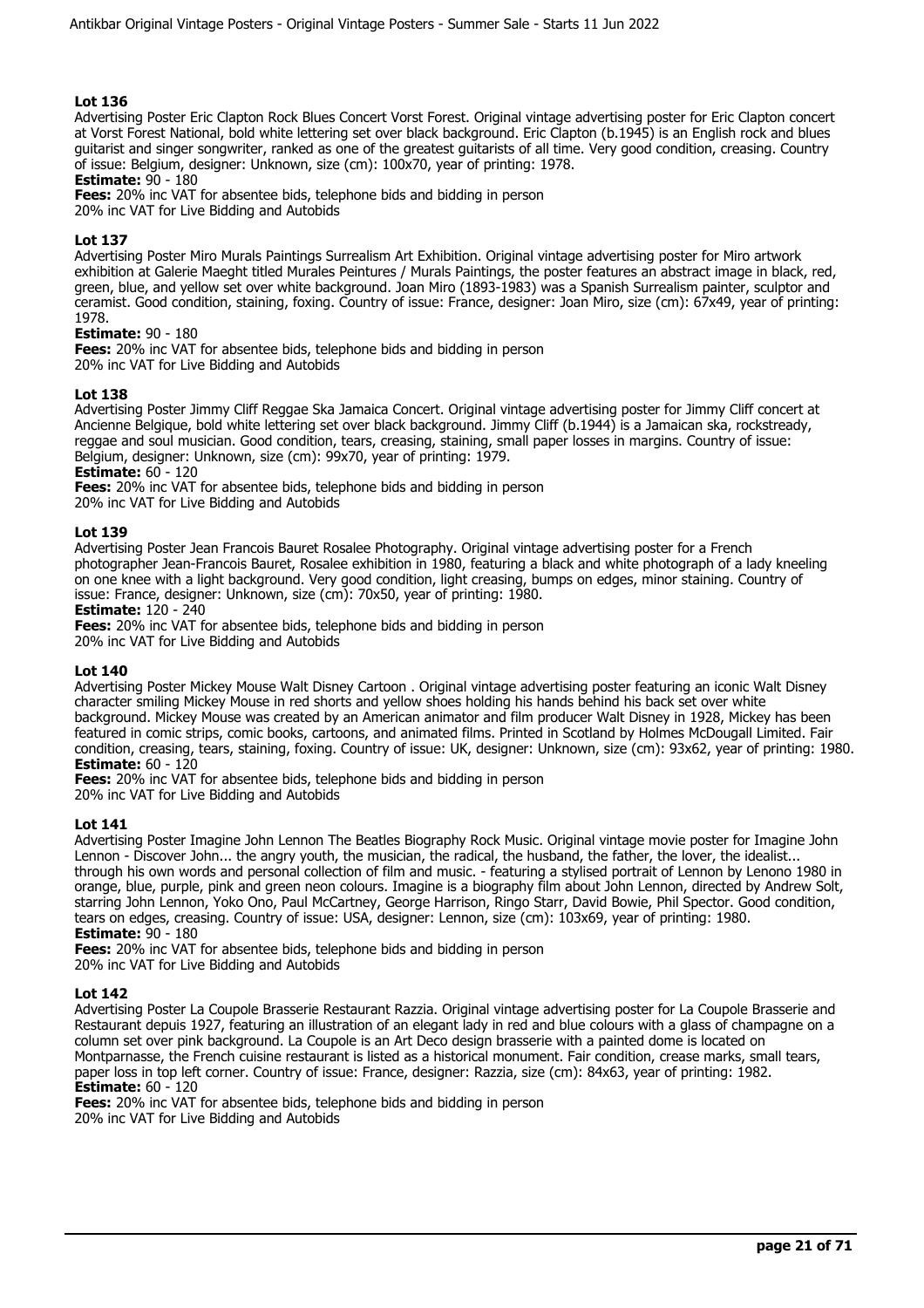Advertising Poster Jean Marc Lange Art Exhibition . Original vintage advertising poster for Jean-Marc Lange artwork exhibition 22 October 1 November 1982 at the Grand Palace of the Champs Elysee Paris Gallery Jean-Marie Cupillard Grenoble, featuring an artwork titled Le Hammam depicting a man carrying a person with tiled floors and walls. Jean-Marc Lange (b.1945) is a French artist, draftsman, painter and sculptor. Very good condition, minor staining. Country of issue: France, designer: Jean Marc Lange, size (cm): 68x47, year of printing: 1982.

## **Estimate:** 90 - 180

**Fees:** 20% inc VAT for absentee bids, telephone bids and bidding in person 20% inc VAT for Live Bidding and Autobids

## **Lot 144**

Advertising Poster Salvador Dali Engravings Artwork Exhibition. Original vintage advertising poster for Dali Le Genie du Delire... / The Genius of Delirium 20 Years of Engraving 1958-1978 artwork exhibition, featuring an illustration of a nude lady laying down in a city square with fountains and an obelisk, a man fishing, and a man with an umbrella, and a shooting star in the sky. Excellent condition. Country of issue: France, designer: Salvador Dali, size (cm): 63x36, year of printing: 1983.

#### **Estimate:** 90 - 180

**Fees:** 20% inc VAT for absentee bids, telephone bids and bidding in person 20% inc VAT for Live Bidding and Autobids

## **Lot 145**

Advertising Poster Eureka 1983 French Inventions Science Scientist. Original vintage advertising poster for Eureka 83 un siecle d'inventions Francaises / a century of French inventions at Centre Georges Pompidou organised by National Institute of Industrial Property / Centre for Industrial Creation, featuring a colourful illustration of boys and girls holding inventions, and a gentleman holding scientific props, set over yellow background. Good condition, fold marks, small tears, ink stamp on reverse. Country of issue: France, designer: Unknown, size (cm): 70x50, year of printing: 1983. **Estimate:** 90 - 180

**Fees:** 20% inc VAT for absentee bids, telephone bids and bidding in person

20% inc VAT for Live Bidding and Autobids

## **Lot 146**

Advertising Poster Vignobles de France Wine Vineyards Map Bordeaux Champagne Provence. Original vintage double-sided poster advertising Vignobles de France / French vineyards, featuring map of France marking Val de Loire, Champagne, Burgogne, Cotes du Rhone, Cognac, Bordeaux, Roussillon, Languedoc, Alsace, Savoie, Auvergne, Chablis, BergeracProvence, and Corse, with vinyards below the map set over light blue background decorated with a ribbon and double line blue and red frame, the reverse of the poster features close up detailed illustrations of the regions. Printed by Sopexa - 43 rue de Naples, Paris. Very good condition, creasing on edges, some small tears on edges, double sided. Country of issue: France, designer: Unknown, size (cm): 111x80, year of printing: 1984. **Estimate:** 90 - 180

**Fees:** 20% inc VAT for absentee bids, telephone bids and bidding in person 20% inc VAT for Live Bidding and Autobids

#### **Lot 147**

Advertising Poster Tintin Imaginary Museum Joan Miro Foundation. Original vintage poster for an exhibition held from 27 September to 25 November 1984 presented by the Joan Miro Foundation - The Imaginary Museum Of Tintin - featuring a great design depicting characters from the popular Belgian graphic novel by the Belgian cartoonist Herge (Georges Prosper Remi; 1907-1983) being led by the comic book hero Tintin and his dog Snowy with the detectives Thompson and Thomson, Tintin's friends Professor Calculus and Captain Haddock and the opera singer Bianca Castafiore through a museum of items on display from his most memorable adventure stories including an ancient Chinese vase, the iconic red and white rocket, a sceptre, historic artefacts, a plane and models of ships. Good condition, creasing, tears, staining, pinholes Country of issue: Spain, designer: Herge, size (cm): 90x60, year of printing: 1984. **Estimate:** 120 - 240

**Fees:** 20% inc VAT for absentee bids, telephone bids and bidding in person 20% inc VAT for Live Bidding and Autobids

#### **Lot 148**

Advertising Poster Thomas Ostoya Kondracki Chamonix Mont Blanc Mountain Art. Original vintage advertising poster for Th. Ostoya Kondracki artwork exhibition On display at the Chamonix Mont Blanc mountain house 16-30 August 1984, featuring an artwork titled L'Aiguille du plan, depicting a snow covered rocky mountain in brown hues. Printed by Clot Bramsen et Georges, Paris. Excellent condition. Country of issue: France, designer: Thomas Ostoya, size (cm): 67x471, year of printing: 1984.

#### **Estimate:** 60 - 120

**Fees:** 20% inc VAT for absentee bids, telephone bids and bidding in person 20% inc VAT for Live Bidding and Autobids

#### **Lot 149**

Advertising Poster Jose De Guimaraes Contemporary Art Exhibition Colourful. Original vintage advertising poster for Jose de Guimaraes artwork exhibition at Palace of Fine Arts Brussels / Paleis Voor Schone Kunsten Brussel / Palais des Beaux-Arts Bruxelles 3.2.1984-11.3.1984, featuring a fun colourful illustration of a fish shaped car and people inside set over light background. Jose de Guimaraes (b.1939 Jose Maria Fernandes Marques) is a Portuguese contemporary artist. Very good condition, creasing, pencil mark on top left corner. Country of issue: Belgium, designer: Unknown, size (cm): 68x48, year of printing: 1984.

**Estimate:** 60 - 120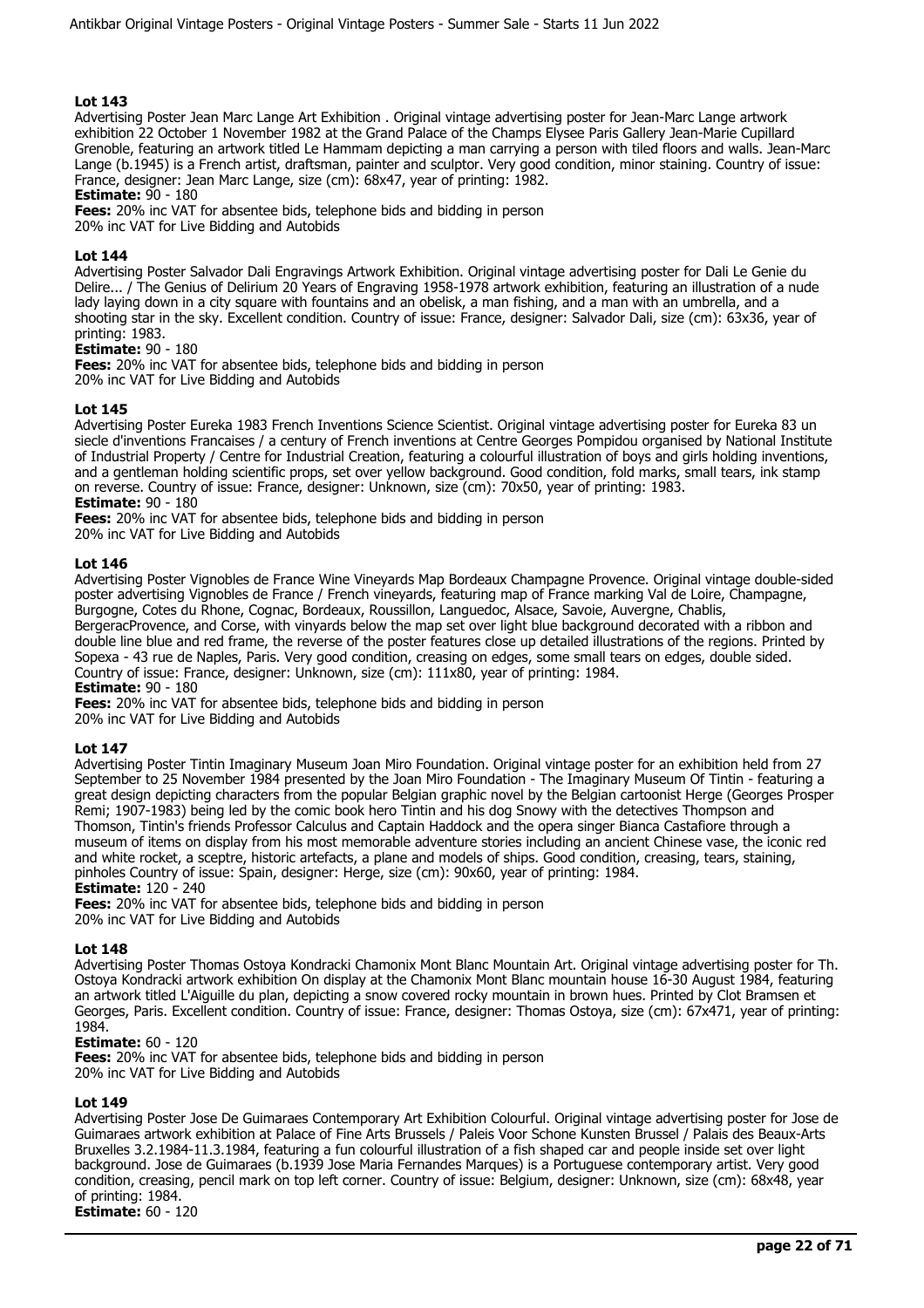**Fees:** 20% inc VAT for absentee bids, telephone bids and bidding in person 20% inc VAT for Live Bidding and Autobids

## **Lot 150**

Advertising Poster The Best Of The Doors Jim Morrison Rock Music. Original vintage advertising poster for The Best of The Doors compact disk release, featuring an iconic photograph of the lead vocalist Jim Morrison (1943-1971), with the titles of songs listed at the bottom of the image. Elektra Records music record label group logo in the bottom. The Best of The Doors album was released in 1985, with all songs written by Jim Morrison, Ray Manzarek, Robby Krieger and John Densmore. Very good condition, creasing. Country of issue: USA, designer: Unknown, size (cm): 63x50, year of printing: 1985. **Estimate:** 90 - 180

**Fees:** 20% inc VAT for absentee bids, telephone bids and bidding in person

20% inc VAT for Live Bidding and Autobids

## **Lot 151**

Advertising Poster Inger Andreas L Riis Abstract Art Exhibition. Original vintage advertising poster for Pictures from Inger and Andreas L. Riis' collection / Bilder fra Inger og Andreas L. Riis'samling that took place 1 March 13 April 1986 at Henie-Onstad Kunstsenter, featuring an abstract colourful artwork in green, yellow, red, orange, white and black. Printed by Clot. Bramsen et Georges, Paris. Very good condition, minor creasing, minor staining. Country of issue: France, designer: Unknown, size (cm): 76x54, year of printing: 1986.

# **Estimate:** 60 - 120

**Fees:** 20% inc VAT for absentee bids, telephone bids and bidding in person 20% inc VAT for Live Bidding and Autobids

## **Lot 152**

Advertising Poster Salvador Dali La Colombe Art Exhibition Surrealism. Original vintage advertising poster for Dali artwork exhibition at Galerie de la Colombe 1-30 October 1986, featuring an illustration of a lady with long blonde hair and pink flowing fabric with white and blue background. Salvador Dali (1904-1989) was a Spanish artist working in Surrealism, Cubism, Dada and Modern Art movements. Good condition, minor creasing, small tears, minor staining. Country of issue: France, designer: Salvador Dali, size (cm): 68x45, year of printing: 1986.

## **Estimate:** 90 - 180

**Fees:** 20% inc VAT for absentee bids, telephone bids and bidding in person 20% inc VAT for Live Bidding and Autobids

## **Lot 153**

Advertising Poster Beatles The Sixties Prince Charles Mini Cooper Rock Music Band. Original vintage advertising poster The Sixties by the Beatles rock music band, featuring photographs of the members of the band John Lennon, Paul McCartney, George Harrison and Ringo Star in colourful costumes from Sgt. Pepper's Lonely Hearts Club Band album; photograph of Prince Charles coronation; a red Mini Cooper; blocks of high-rises; and a lady in purple, yellow and pink dress doubling as the letter 'i' in 'The Sixties'. Published by Junior Education May. Scholastic Publications Ltd. Good condition, folds, staple holes on folds, creasing. Country of issue: UK, designer: Unknown, size (cm): 58x41, year of printing: 1987. **Estimate:** 60 - 120

**Fees:** 20% inc VAT for absentee bids, telephone bids and bidding in person 20% inc VAT for Live Bidding and Autobids

## **Lot 154**

Advertising Poster Erik Mortensen Model Sketches Fashion Giovanni Exhibition Couture. Original vintage advertising poster for En Dansker i Paris Erik Mortensen Skitser og Modeller / A Dane in Paris Erik Mortensen Sketches and Models at Kunstindustrimuseet 5 February to 10 April 1988, featuring an illustration titled Costume for Dona Anna Don Giovanni depicting a silhouette of a lady in a blue and black gown with floral print top and black hair set over white background. Very good condition, minor creasing, minor staining. Country of issue: France, designer: Erik Mortensen, size (cm): 80x60, year of printing: 1988.

## **Estimate:** 90 - 180

**Fees:** 20% inc VAT for absentee bids, telephone bids and bidding in person 20% inc VAT for Live Bidding and Autobids

#### **Lot 155**

Advertising Poster Pyongyang Youth Students Festival North Korea Rainbow. Original vintage Soviet advertising poster for Pyongyang 1989 XIII World Festival of Youth and Students, featuring an illustration depicting a lady with rainbow coloured hair, fireworks, bold stylised green and purple lettering in Russian and Korean, and the logo in the shape of a flower pinned to her hair with an image of a peace dove and Pyongyang lettering, the slogan at the top of the image reads - For anti-imperialist solidarity, peace and friendship! The festival was held from 1-8 July 1989 in Pyongyang, the events included political discussions, sports competitions and other activities, it was attended by 22000 participants from 177 countries. Very good condition, small tears on edges, bumps on edges. Country of issue: Russia, designer: V. Khramov, size (cm): 86x53, year of printing: 1989.

#### **Estimate:** 60 - 120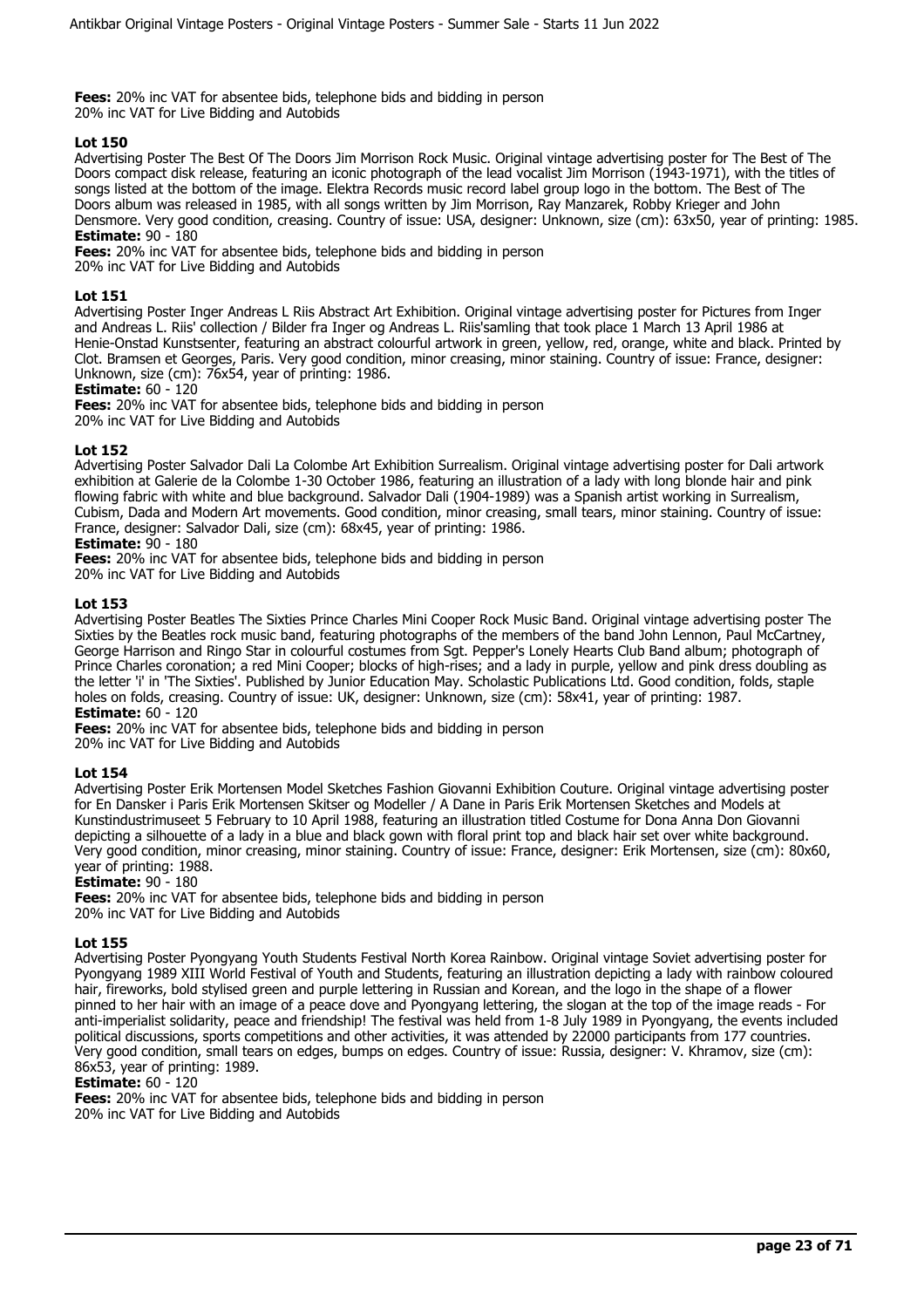Advertising Poster Saumur Champigny Harmonie Wine Mercier. Vintage reproduction advertising poster for Saumur Champigny Harmonie featuring a colourful illustration by a French illustrator Jean-Adrien Mercier (1899-1995) depicting an elegant lady in purple gold ribbon adorned dress holding a glass of red wine, with flowers and grape vine in the foreground, a man on a sailboat and a bridge with a castle in the background, the poster includes an alcohol consumption warning at the bottom. Published by Association of Producers of Saumur Champigny Maison du Vin Saumur. Excellent condition. Country of issue: France, designer: Jean-Adrien Mercier, size (cm): 59x40, year of printing: 1980s.

**Estimate:** 60 - 120 **Fees:** 20% inc VAT for absentee bids, telephone bids and bidding in person

20% inc VAT for Live Bidding and Autobids

## **Lot 157**

Advertising Poster Soviet Children Book Fairytale Enfants Bright Colourful. Original vintage advertising poster for Mezhdunarodnaya Kniga bookshop in Moscow featuring a bright and colourful fairytale illustration of a large ship carrying Russian fairytale heroes - Doctor Aybolit, a fox and Kolobok, Buratino, a princess, and characters from Alexander Pushkin works, moon and sun, rainbow flag, and a caption below the image on the blue waves of the sea in French - Buy Soviet children's books / Achetez les livres Sovietiques pour enfants. Very good condition, minor creasing, small tears on edges. Country of issue: Russia, designer: Unknown, size (cm): 97x63, year of printing: 1980s.

**Estimate:** 90 - 180

**Fees:** 20% inc VAT for absentee bids, telephone bids and bidding in person 20% inc VAT for Live Bidding and Autobids

## **Lot 158**

Advertising Poster Garfield Cat Comic Office Panorama Jim Davis. Original vintage poster featuring the iconic comic character Garfield the cat created by the notable American cartoonist Jim Davis (b.1945) - Uff what a view, I'm leaving / Uff que Panorama, yo me largo. The illustration features Garfield wearing a suit and holding a briefcase while looking grumpy next to a pile of papers on a desk in an office. Printed by Giovanni Trimboli. Garfield is an American comic strip created by Jim Davis. Originally published locally as Jon in 1976, then in nationwide syndication from 1978 as Garfield, it chronicles the life of the title character, Garfield the cat; Jon Arbuckle, his human owner; and Odie, the dog. As of 2013, it was syndicated in roughly 2,580 newspapers and journals, and held the Guinness World Record for being the world's most widely syndicated comic strip. Excellent condition, minor creasing. Country of issue: Unknown, designer: Jim Davis, size (cm): 68x48, year of printing: 1980s.

## **Estimate:** 60 - 120

**Fees:** 20% inc VAT for absentee bids, telephone bids and bidding in person 20% inc VAT for Live Bidding and Autobids

## **Lot 159**

Advertising Poster Books From The USSR Kremlin Soviet Union. Original vintage 3D embossed poster advertising Books from the USSR by Mezhdunarodnaya Kniga (International Book) featuring an image of Kremlin with the wall and clock tower, Lenin's Mausoleum taken from the Red Square. Horizontal. This poster will have to be shipped flat. Very good condition, creasing, embossed elements make the poster three dimensional. Country of issue: Russia, designer: Unknown, size (cm): 48x68, year of printing: 1980s.

## **Estimate:** 60 - 120

**Fees:** 20% inc VAT for absentee bids, telephone bids and bidding in person

20% inc VAT for Live Bidding and Autobids

#### **Lot 160**

Advertising Poster Bally Shoes Fashion Villemot Lady. Original vintage advertising poster for Bally Shoes featuring a stunning artwork by the renowned graphic artist Bernard Villemot (1911-1989) a lady sitting down with her legs crossed, with pink shoes, black bracelet and an outfit that is left to the imagination of the viewer as it blends in with the black background. Excellent condition. Country of issue: France, designer: Bernard Villemot, size (cm): 64x42, year of printing: 1980s. **Estimate:** 120 - 240

**Fees:** 20% inc VAT for absentee bids, telephone bids and bidding in person 20% inc VAT for Live Bidding and Autobids

#### **Lot 161**

Advertising Poster Bordeaux Wine France Vineyard Labels Musee Des Chartrons Alcohol Drink. Original vintage advertising poster for Musee Des Chartrons - Collection Gaulon Wetterwald featuring Bordeaux region wine or vineyard colourful labels set over dark blue background. Printed by Wetterwald Freres. Very good condition, creasing, minor staining. Country of issue: France, designer: Unknown, size (cm): 92x65, year of printing: 1990s.

#### **Estimate:** 60 - 120

**Fees:** 20% inc VAT for absentee bids, telephone bids and bidding in person

20% inc VAT for Live Bidding and Autobids

## **Lot 162**

Advertising Poster John Lennon Hamburg Vollmer Beatles Music. Original vintage advertising poster - John Lennon photographed by Jurgen Vollmer Hamburg 1961 - featuring an image of an English singer songwriter John Lennon (1940-1980), co-lead vocalist and rhythm guitarist of the Beatles, seen standing in an entrance archway of a building with blurred silhouettes of people passing by. Good condition, crease marks, small tears, paper losses on top corners. Country of issue: Germany, designer: Jurgen Vollmer, size (cm): 89x60, year of printing: 1990.

## **Estimate:** 60 - 120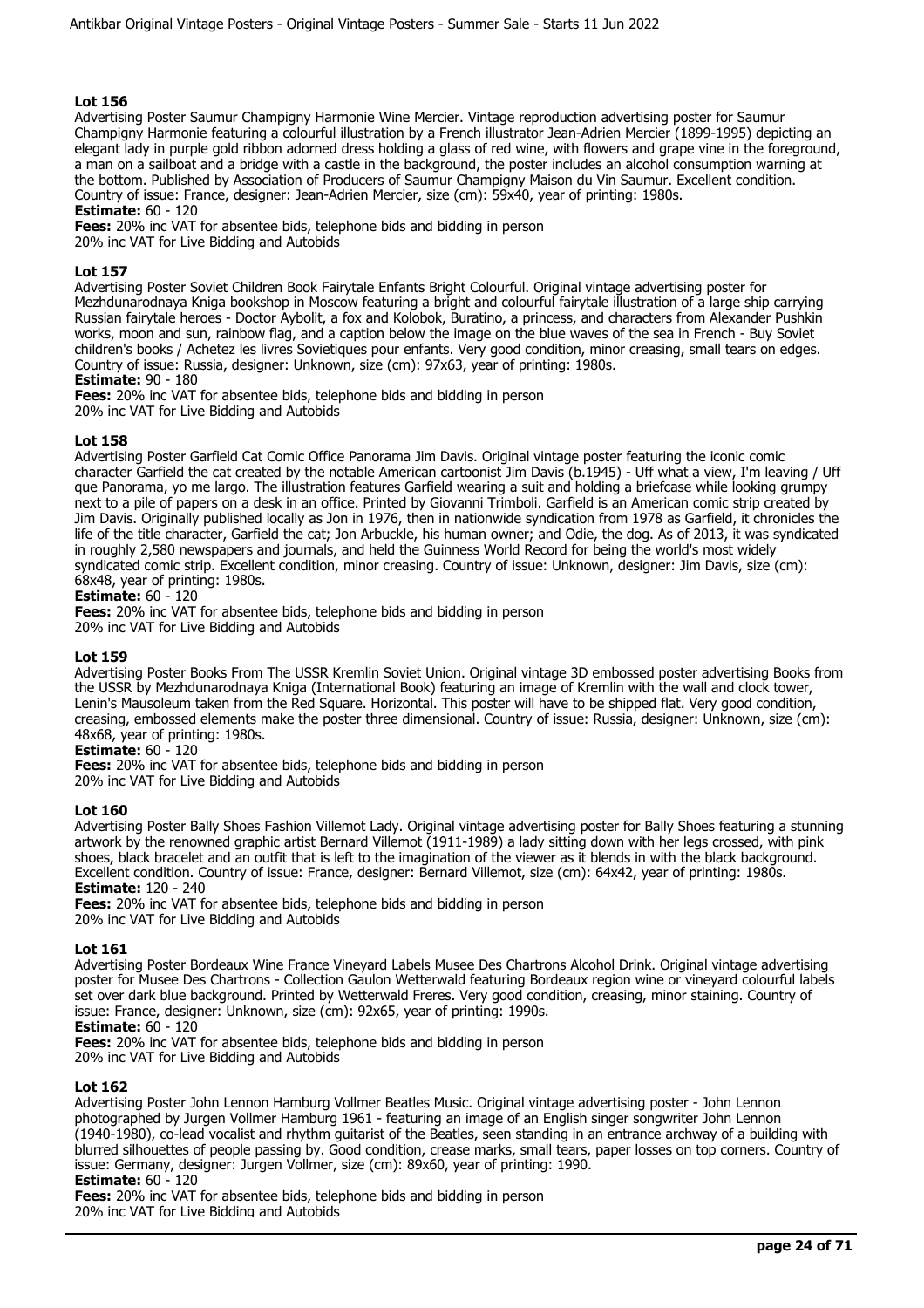Advertising Poster Herge Exhibition Tintin Snowy Belgium Welkenraedt. Original vintage poster advertising an exhibition of the work of Tintin creator Herge (Georges Prosper Remi; 1907-1983) that took place at Welkenraedt from 8 June to 15 September 1991. Design features Tintin looking at a sign for the exhibition in shock as he walks past with his dog Snowy. Good condition, creasing, staining. Country of issue: Belgium, designer: Herge, size (cm): 63x51, year of printing: 1991. **Estimate:** 120 - 240

**Fees:** 20% inc VAT for absentee bids, telephone bids and bidding in person 20% inc VAT for Live Bidding and Autobids

## **Lot 164**

Advertising Poster George Henry Japanese Pottery Scottish Drawings Watercolours. Original vintage advertising poster for Scottish Drawings & Watercolours 1870-1970 Hunterian Art Gallery University of Glasgow 15 February - 16 April 1992, featuring artwork by George Henry titled A Japanese Pottery Seller from 1894, depicting a Japanese lady in a kimono with her hair tied up with hair pins sitting under an umbrella with pottery on the ground and more people in the background. George Henry (1858-1943) was a Scottish painter, a prominent representative of the Glasgow School, a circle of influential artists and designers in the 1870s until 1910s. Very good condition, minor creasing, minor staining. Country of issue: UK, designer: George Henry, size (cm): 60x42, year of printing: 1992.

## **Estimate:** 60 - 120

**Fees:** 20% inc VAT for absentee bids, telephone bids and bidding in person 20% inc VAT for Live Bidding and Autobids

## **Lot 165**

Advertising Poster Eiffel Tower Paintings Toiles De Maitres 1993 Delaunay Klee Magritte Braque Leger. Original vintage advertising poster for Toiles de Maitres 1993 / Paintings of Masters 1993, Robert Delaunay Paul Klee Marie Laurencin Magritte Joan Miro Georges Braque Fernand Leger, featuring a colourful design of the Eiffel tower set over blue background and colourful bold lettering. Good condition, minor creasing, minor staining, paper loss on bottom right corner. Country of issue: France, designer: Unknown, size (cm): 48x59, year of printing: 1992.

## **Estimate:** 60 - 120

**Fees:** 20% inc VAT for absentee bids, telephone bids and bidding in person

20% inc VAT for Live Bidding and Autobids

## **Lot 166**

Advertising Poster Picasso Last Pictures Exhibition Letzte Bilder. Original vintage art exhibition advertising poster for Picasso Letzte Bilder / Last Pictures, that took place 17 October 1993 - 30 January 1994 at Kunsthalle Bielefeld, featuring a self-portrait of a Spanish artist Pablo Picasso (1881-1973) in green, blue, and red, with bold black lettering on red frame. Lufthansa logo in the top right corner. Excellent condition, creasing. Country of issue: Germany, designer: Picasso, size (cm): 84x59, year of printing: 1993.

**Estimate:** 75 - 150

**Fees:** 20% inc VAT for absentee bids, telephone bids and bidding in person 20% inc VAT for Live Bidding and Autobids

#### **Lot 167**

Advertising Poster Rita Riedel Zufalle Einfalle Art Exhibition. Original art exhibition advertising poster for Zufalle Einfalle / Coincidences Ideas by Rita Riedel that took place 23 April to 21 May 1995 at Pavillon des Rathauses Brackwede, featuring an illustration of two faces set over yellow background. Very good condition, bumps on edges, minor staining in top right corner. Country of issue: Germany, designer: Rita Riedel, size (cm): 60x35, year of printing: 1995.

# **Estimate:** 60 - 120

**Fees:** 20% inc VAT for absentee bids, telephone bids and bidding in person 20% inc VAT for Live Bidding and Autobids

#### **Lot 168**

Advertising Poster Disneyland Paris Citron Disney Tinkerbell. Original vintage advertising poster for the 62 Fête du Citron / Lemon Festival - a carnival event organised by the tourist office of Menton that took place between 18 February and 5 March 1995 - The festival celebrates the annual production lemons and other citrus fruit with floats and sculptures constructed from these fruits. Design features the iconic Disney castle made of lemons and oranges to reflect the years theme. Tinkerbell can be seen casting a spell over the palace. The Disneyland Paris logo appears above. Good condition, crease marks, tears, paper loss on bottom left corner, tape on edges. Country of issue: France, designer: Unknown, size (cm): 60x41, year of printing: 1995.

#### **Estimate:** 60 - 120

**Fees:** 20% inc VAT for absentee bids, telephone bids and bidding in person 20% inc VAT for Live Bidding and Autobids

## **Lot 169**

Advertising Poster Gerrit Rietveld Red Blue Chair Stijl Design Architecture Furniture. Original vintage exhibition advertising poster for Gerrit Rietvield Design und Architektur / Design and Architecture exhibition that took place 12 May to 21 July 1996 at Museum am Ostwall in Dortmund, Germany. The poster features an illustration of a red and blue chair set over yellow background, it was designed in 1917 by Gerrit Rietveld (1888-1964), a Dutch furniture designer and architect, the chair represents De Stijl art movement in three dimensions, it was constructed in the early 1920s and by suggestion of a fellow architect Bart van der Leck it was added bright colours. Good condition, fold marks, minor creasing. Country of issue: Germany, designer: Unknown, size (cm): 59.5x42, year of printing: 1996.

**Estimate:** 120 - 240

**Fees:** 20% inc VAT for absentee bids, telephone bids and bidding in person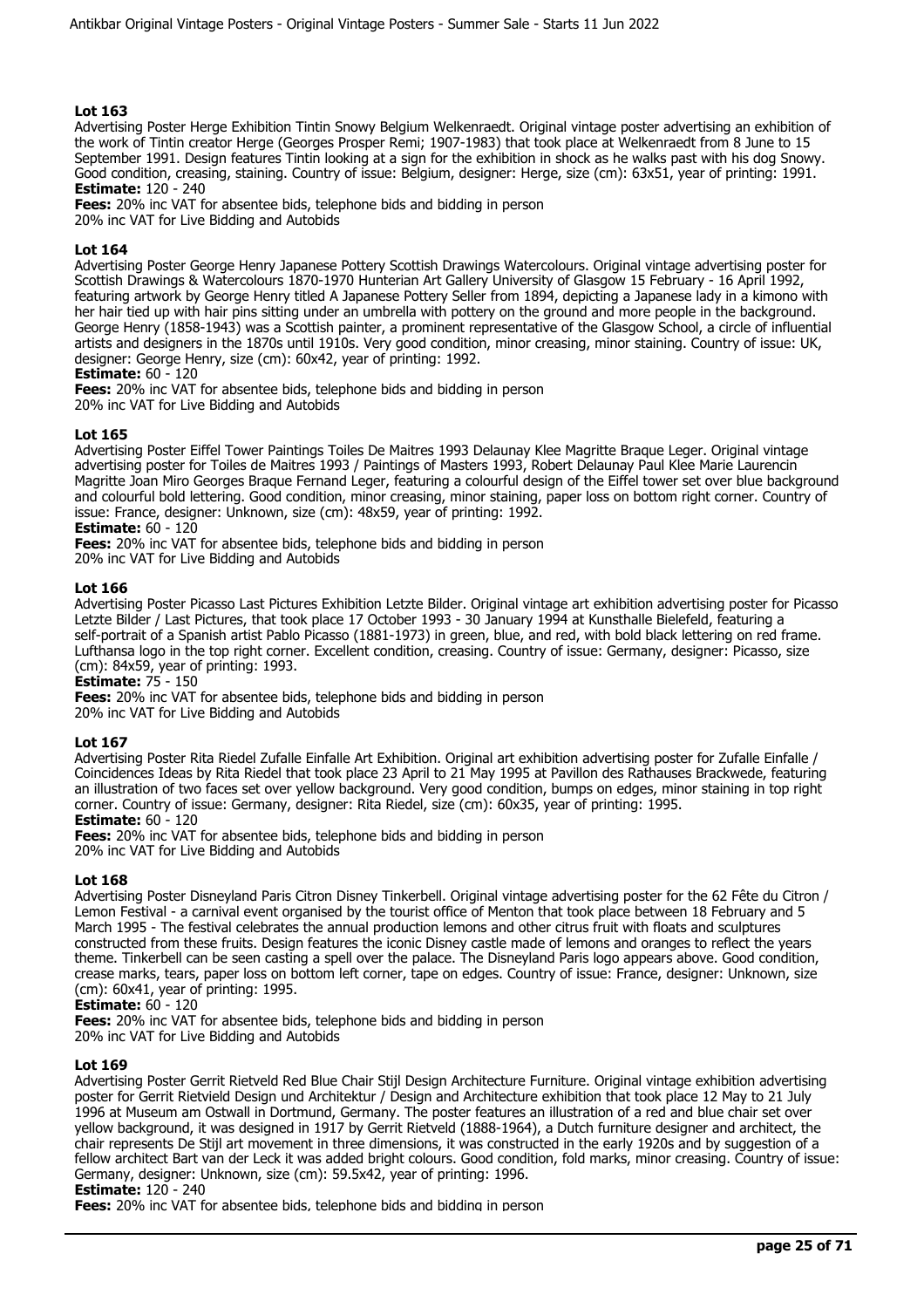## 20% inc VAT for Live Bidding and Autobids

## **Lot 170**

Travel Poster Lyme Regis Southern Railway Lambert Rowboat Dock. Part of an original vintage Southern Railway travel poster featuring a stunning artwork by Alfred Lambert for Lyme Regis depicting a seaside scenery, men in black suits at the stone pier, sail boats and a man in a row boat by the dock, with holidaymakers at the beach swimming in the water and sunbathing on the yellow sand, buildings with red and brown roofs, green field and trees in the distance. Fair condition, folds, creasing, foxing, staining, tears on image, paper loss on right edge. Country of issue: UK, designer: Lambert, size (cm): 45x56, year of printing: 1926.

## **Estimate:** 90 - 180

**Fees:** 20% inc VAT for absentee bids, telephone bids and bidding in person 20% inc VAT for Live Bidding and Autobids

## **Lot 171**

Travel Poster London Underground Country Plants Flowers. Original vintage travel poster - See Them in London's Country. Travel by Underground - featuring a bright colourful floral illustration depicting various plants in bloom - bush vetch, celandine, blue bell, cowslip, ragged robin, wood sorrel, snowdrop, red campion, clover, violet, wild strawberry, horseshoe vetch, perinwinkle, orchis, colt's-foot, wind flower, primrose, stitchwort, daffodil, lady's smock, herb robert, pink tippet daisy, yarrow, ox-eye daisy, lord & ladies, beaked parsley, yarrow, buttercup, speedwell, charlock, ground ivy, king-cup, bryony. Printed by Adams Bros and Shardlow Ltd, published by Underground Electric Railway Company Ltd, 1929. Acceptable condition, repaired tears, paper losses in margins, staining, backed on linen. Country of issue: UK, designer: D. Mullock, size (cm): 101x64, year of printing: 1929.

## **Estimate:** 450 - 900

**Fees:** 20% inc VAT for absentee bids, telephone bids and bidding in person 20% inc VAT for Live Bidding and Autobids

## **Lot 172**

Travel Poster Hotel De Bordeaux France Grand Theatre. Original vintage travel poster for Hotel de Bordeaux, featuring photographs of an exquisite building with a plaza in front, and the elegant interior, stylised lettering reads on the facilities at the hotel - located opposite the Grand Theatre, installation and comfort of major European hotels, cars at stations, hundred rooms with hot and cold running water, correspondence room, restaurant, smoking room, and the pricing for stay. Printed by Wetterwald Freres, Bordeaux, France. Horizontal. Good condition, tears on edges, creasing, staining, punched holes on top edge Country of issue: France, designer: Unknown, size (cm): 51x63, year of printing: 1910s. **Estimate:** 150 - 300

**Fees:** 20% inc VAT for absentee bids, telephone bids and bidding in person 20% inc VAT for Live Bidding and Autobids

## **Lot 173**

Travel Poster Bucharest Zoo Baneasa Lion Romania. Original vintage travel poster for Zoo Baneasa 'dialog la' / 'the dialogue', featuring an illustration of a little girl climbing the fence and a lioness with a cub looking at her. Zoo Baneasa is a zoo in Bucharest, Romania, located in a northern district of the city, called Baneasa. The park was founded in 1955 as a service of the Municipal Household Section of the People's Council of the Capital. Poor condition, folds, several paper losses on edges, several repaired tears. Country of issue: Romania, designer: Ioan Nicolau, size (cm): 67x47, year of printing: 1950s. **Estimate:** 60 - 120

**Fees:** 20% inc VAT for absentee bids, telephone bids and bidding in person 20% inc VAT for Live Bidding and Autobids

# **Lot 174**

Travel Poster Brighton Sussex South Coast British Isles Dixon Scott. Original vintage travel poster for Brighton - On The Bracing South Coast 60 Minutes From London, featuring a photograph The British Isles Brighton, Sussex by J. Dixon Scott. Brighton Corporation Publicity Department, Brighton, and The Travel And Industrial Development Association of Great Britain and Irealand, Kinnaird House, Pall Mall, East, London. Printed in England. Good condition, several restored paper losses in margins, several restored tears in margins, ink stamp visible in top right corner, backed on linen. Country of issue: UK, designer: J. Dixon Scott, size (cm): 102x64, year of printing: 1930s.

**Estimate:** 90 - 180

**Fees:** 20% inc VAT for absentee bids, telephone bids and bidding in person 20% inc VAT for Live Bidding and Autobids

## **Lot 175**

Travel Poster Shin Aichi Japanese Table Game World Tour. Original antique children's table game issued as New Year Appendix to a Japanese daily newspaper Shin-Aichi. The game is structured as a trip around the world in a airplane. The design features an illustration of a plane flying above the mount Fuji in the centre of the poster, surrounded by various comic strip like pictures depicting the plane flying over and observing the scenes with theatre, zeppelin, palm trees, camels, penguins, soldiers, titled - Etiquette, Tennis, Science, Skiing, Wilderness, Projection, Aviation, Baseball, Breeding, Plants, Discovery, Desert, Bullfighting, Hero. Some of scenes include Hollywood with a cartoon of angry Charlie Chaplin and a Japanese pilot saluting Mussolini. Shin-Aichi was first published in 1888 (Meiji rule year 21) by Ukichi Oshima, it had grown to become the leading newspaper in Showa era, it merged with Nagoya Shimbun in 1942 to establish Chunichi Shimbun newspaper. Horizontal. Fair condition, folds, creasing, several tears in margins, staining, small paper losses on image. Country of issue: Japan, designer: Unknown, size (cm): 55x70, year of printing: 1930s.

#### **Estimate:** 180 - 360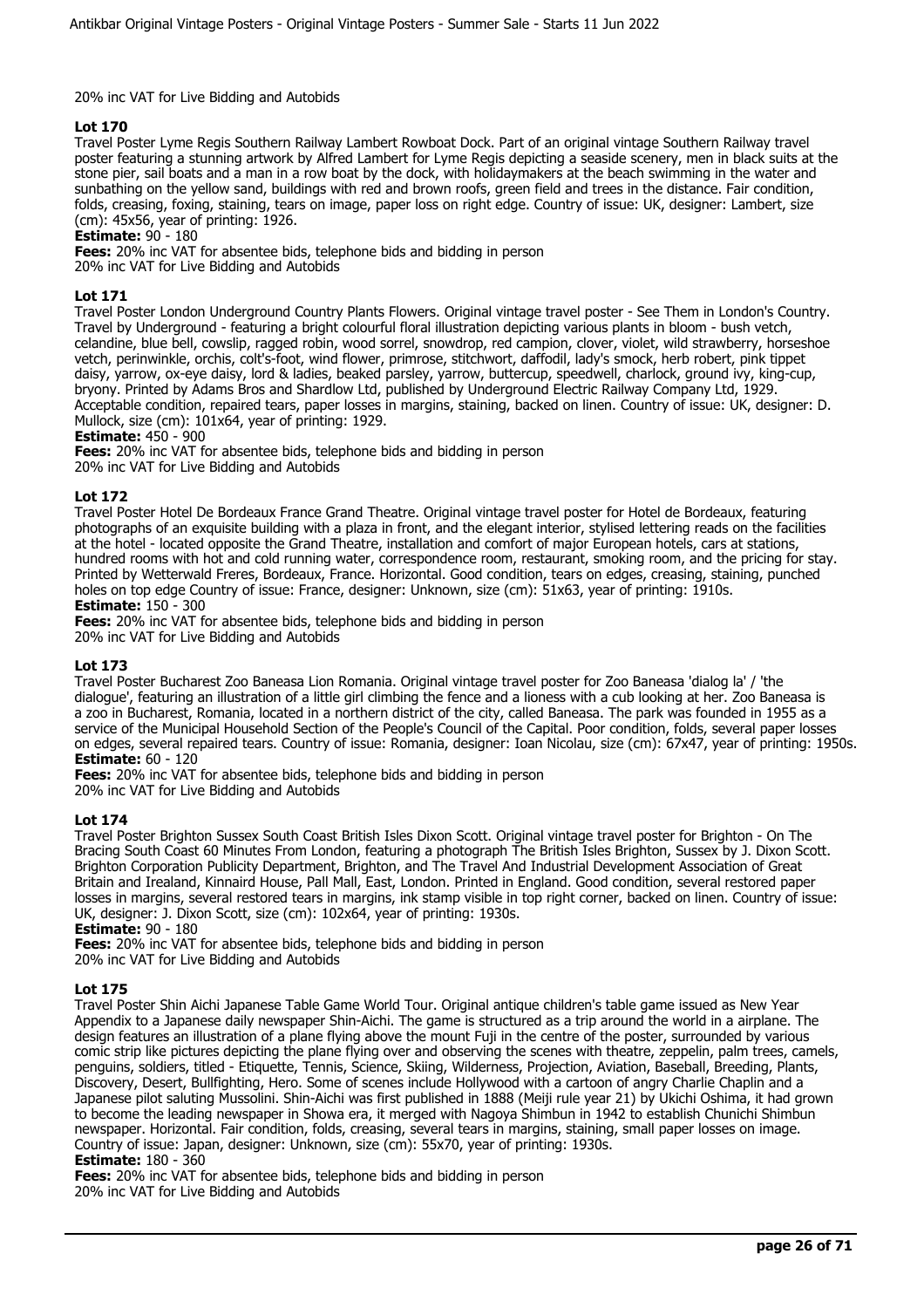Travel Poster Cap Arcona Hamburg South America Cruise Ocean Liner. Original vintage travel poster featuring a stunning artwork depicting Cap Arcona ocean liner sailing on the water with people on the deck. SS Cap Arcona made the first voyage as part of Hamburg Südamerikanische Dampfschifffahrts-Gesellschaft - Hamburg-South America Line from Germany to Buenos Aires in South America in 1927. During the World War II in 1940 it was requisitioned by the navy of Nazi Germany as an accommodation ship, later it was used as a set of a German propaganda movie Titanic, in 1945 it was used to evacuate German refugees from East Prussia before the advance of the Soviet Red Army, finally the liner served as a prison ship carrying Nazi concentration camp prisoners, before it along with Thielbek and Deutschland ships were bombed by the United Kingdom's Royal Air Force, which caused the sinking of all vessels in 1945. Printed by Art Institute Langebarte / Kunstanstalt Langebarte. Fair condition, staining, foxing, creasing, pinholes, tears, missing sheet? Country of issue: Germany, designer: Unknown, size (cm): 114x60, year of printing: 1930s.

## **Estimate:** 300 - 600

**Fees:** 20% inc VAT for absentee bids, telephone bids and bidding in person

20% inc VAT for Live Bidding and Autobids

## **Lot 177**

Travel Poster Aberdeen Commonwealth Scottish Terrier Line Australia. Original vintage travel advertising poster - Aberdeen & Commonwealth Line to Australia via Malta, Port Said & Colombo. One Class Only - featuring an illustration of a black Scottish Terrier dog aboard a vessel with lifebuoy and a cruise ship on the water in the distance, stylised lettering and a house flag of the Aberdeen Line - white six corner star on red and blue background. The Aberdeen Line was founded in 1825, with lines to South America, the Pacific, West Indies and the Mediterranean; in 1905 it joined White Star Line and Shaw, Savill & Albion Line; the Aberdeen & Commonwealth Line was founded in 1933 as an incorporation of Aberdeen Line and Australian Commonwealth Line. Printed by Howard, Jones, Roberts & Leete Ltd., London. Poor condition, folds, several tears, several paper losses, staining, creasing. Country of issue: UK, designer: P. H. Yorke, size (cm): 101x61, year of printing: 1930s.

#### **Estimate:** 120 - 240

**Fees:** 20% inc VAT for absentee bids, telephone bids and bidding in person 20% inc VAT for Live Bidding and Autobids

## **Lot 178**

Travel Poster Isle Of Man For Holidays Steam Ship Cruise Wilkinson. Original vintage cruise ship travel poster advertising - Isle of Man for Holidays - by The Isle of Man Steam Packet Company, featuring an artwork by the notable British artist and illustrator, Norman Wilkinson (1878-1971) depicting Lady of Mann ocean liner at sea with steam rising up into the sky. Poor condition, large paper losses, tears through image, folds, creasing, staining, writing in pencil and ink. Country of issue: UK, designer: Norman Wilkinson, size (cm): 69x63, year of printing: 1930s.

## **Estimate:** 90 - 180

**Fees:** 20% inc VAT for absentee bids, telephone bids and bidding in person

20% inc VAT for Live Bidding and Autobids

#### **Lot 179**

Travel Poster London Glasgow By Sea Clyde Shipping Company Art Deco. Original vintage travel flyer poster by Clyde Shipping Company - London and Glasgow by Sea. A Sea Trip Makes a Bracing and Enjoyable and therefore an ideal holiday - featuring an illustration of two ladies on the deck of a cruise liner with SS Toward waving at another ship in the distance, the reverse of the poster features information on the Coasting tours on steamers, the West Coast Sea Route to Scotland, London to Glasgow, Greenock, Belfast, Waterford. Printed by McCorquodale. Excellent condition, double sided flyer. Country of issue: UK, designer: Unknown, size (cm): 21x13, year of printing: 1930s.

## **Estimate:** 45 - 90

**Fees:** 20% inc VAT for absentee bids, telephone bids and bidding in person 20% inc VAT for Live Bidding and Autobids

#### **Lot 180**

Travel Poster Colonial Maritime Art Deco Flemish Art Exhibition Antwerp 1930 . Original vintage Art Deco travel advertising poster by Chemins de Fer Belgique Belgian railways for International Colonial, Maritime and Flemish Art Exhibition Antwerp 1930 / Exposition Internationale Coloniale, Maritime et d'Art Flamand Anvers 1930, featuring a stunning artwork depicting seagulls in the foreground, steamship on the wavy water and radiant red, orange and yellow sun, with palm trees and mountains in the background. Under the High Patronage of LL MM the King and the Queen, The Honourary Presidency of LL AA RR the Duke and Duchess of Branat and the Auspices du Gouvernement. Printed by J-E Goossens, S.A. Brussels. Poor condition, several paper losses, tears on edges, staining, foxing, creasing. Country of issue: Belgium, designer: Unknown, size (cm): 105x75, year of printing: 1930.

## **Estimate:** 90 - 180

**Fees:** 20% inc VAT for absentee bids, telephone bids and bidding in person 20% inc VAT for Live Bidding and Autobids

## **Lot 181**

Travel Poster Salies De Bearn SPA Railway Paris Orleans Midi. Original vintage travel poster by Chemins de Fer de Paris a Orleans et du Midi Railway Company inviting to visit Salies de Bearn Spa and Tourist Resort February 1 to November 30, featuring an illustration by Rene Roussef depicting ladies with baskets doing their laundry by a small stream and hanging it out to dry by the wall of a building with people on the other side of the river looking at them. Printed by Chaix, Paris. Poor condition, large paper losses, tears, creasing, staining Country of issue: France, designer: Rene Roussef, size (cm): 98x63, year of printing: 1931.

#### **Estimate:** 120 - 240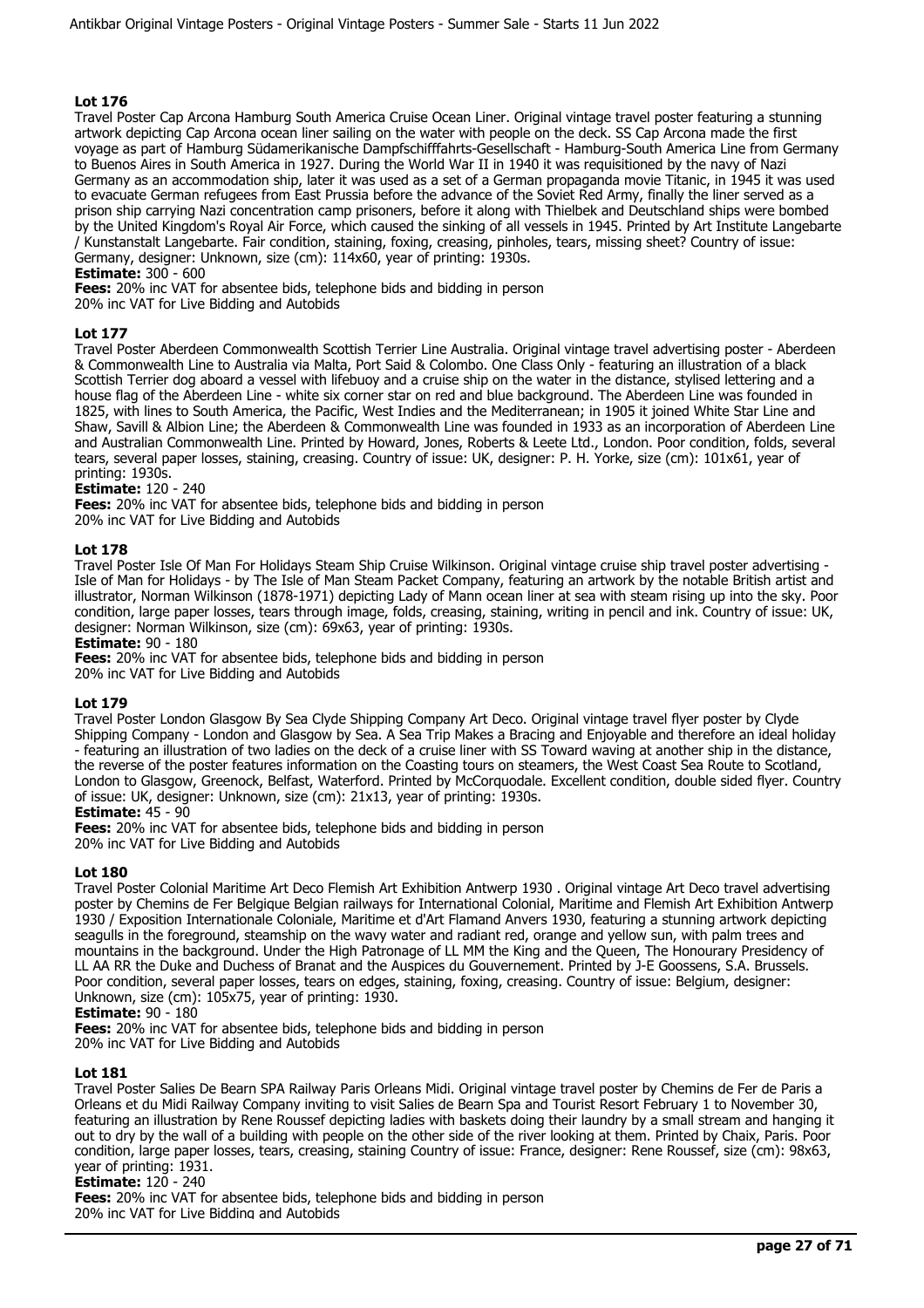Travel Poster American Overseas Airlines AOA USA Lewitt Him Sky. Original vintage travel advertising poster for American Overseas Airlines designed by the notable design team Lewitt-Him (1933-1955); Jan Le Witt (1907-1991) and George Him (1900-1981) featuring a bold illustration of large abbreviation AOA in yellow with arrows pointing the direction and a plane flying through the sky, white fluffy clouds and bright yellow sun set over blue background. AOA operated between the United States and Europe between 1945 and 1950. Printed in England by W.R. Royle & Son. Good condition, creasing, tears in margins, paper losses in margins, staining, foxing. Country of issue: UK, designer: Lewitt Him, size (cm): 96x61, year of printing: 1948.

## **Estimate:** 150 - 300

**Fees:** 20% inc VAT for absentee bids, telephone bids and bidding in person 20% inc VAT for Live Bidding and Autobids

## **Lot 183**

Travel Poster American Overseas Airlines AOA USA Lewitt Him Airport. Original vintage travel advertising poster for American Overseas Airlines designed by the notable design team Lewitt-Him (1933-1955); Jan Le Witt (1907-1991) and George Him (1900-1981) featuring a bold illustration of large abbreviation AOA in yellow and a plane flying through the letter 'o' with the airport landing strip below and black and blue starry sky above. AOA operated between the United States and Europe between 1945 and 1950. Printed in England by W.R. Royle & Son. Fair condition, several tears, paper losses on edges, staining, creasing on edges. Country of issue: UK, designer: Lewitt Him, size (cm): 96x61, year of printing: 1940s. **Estimate:** 150 - 300

**Fees:** 20% inc VAT for absentee bids, telephone bids and bidding in person 20% inc VAT for Live Bidding and Autobids

## **Lot 184**

Travel Poster Everybody Flies Sabena Belgian Airlines Stewardess. Original vintage travel advertising poster - Everybody flies Sabena Belgian Airlines - featuring an illustration of a flight attendant at the entrance of the aircraft with elegantly dressed ladies, gentlemen and children walking up the airfield with a plane and the airport in the distance. Sabena was the national airline of Belgium from 1923 to 2001. Poor condition, several tears, several large paper losses, creasing, folds, staining, pinholes. Country of issue: Belgium, designer: C. Pub , size (cm): 99x65, year of printing: 1950s. **Estimate:** 90 - 180

# **Fees:** 20% inc VAT for absentee bids, telephone bids and bidding in person

20% inc VAT for Live Bidding and Autobids

## **Lot 185**

Travel Poster Ireland BEA Airlines Aer Lingus Rock Of Cashel British European Airways. Original vintage travel poster - Ireland Fly BEA British European Airways and Aer Lingus - featuring an illustration by the painter and etcher Raymond Teague Cowern (1913-1986) depicting The Rock of Cashel, with brown and white cows resting on grass and blue skies with white clouds floating above. Founded 1936 Aer Lingus is the flag carrier airline of Ireland. Fair condition, creasing, tears, staining, pinholes. Country of issue: UK, designer: Raymond Teague Cowern, size (cm): 101x61, year of printing: 1950s. **Estimate:** 120 - 240

**Fees:** 20% inc VAT for absentee bids, telephone bids and bidding in person 20% inc VAT for Live Bidding and Autobids

## **Lot 186**

Travel Poster Canada Canadian National Railways Rockies Jasper Park Maligne Railway CNR. Original vintage travel poster - See Canada by train. Canadian National Railways - featuring a photograph of trees on the Maligne lake in Jasper National Park surrounded by the Canadian Rockies, with an illustration of passengers by the CNR 9600 train and a maple leaf CNR logo. Printed in Canada. Good condition, creasing, minor staining, tears on edges. Country of issue: Canada, designer: Unknown, size (cm): 75x50, year of printing: 1950s.

## **Estimate:** 120 - 240

**Fees:** 20% inc VAT for absentee bids, telephone bids and bidding in person 20% inc VAT for Live Bidding and Autobids

## **Lot 187**

Travel Poster Jasper Canadian National Railways Rockies Mountains Lake Tourism. Original vintage travel poster - Jasper. Canadian National Railways - featuring a photograph of a couple dressed in the iconic plaid shirts admiring the Canadian Rockies in Jasper National Park, an illustration of the train over yellow background below and a maple leaf logo of the CNR. Printed in Canada. Very good condition, minor creasing, small tears. Country of issue: Canada, designer: Unknown, size (cm): 74x50, year of printing: 1950s.

## **Estimate:** 120 - 240

**Fees:** 20% inc VAT for absentee bids, telephone bids and bidding in person

20% inc VAT for Live Bidding and Autobids

#### **Lot 188**

Travel Poster Super Continental Canada Railway CNR Rockies Canadian National Railways. Original vintage travel poster - Two great trains across Canada. The Super Continental. The Continental. Canadian National Railways - featuring a photograph of a train driving through fir trees and the Canadian Rockies in the background, a maple leaf logo of the CNR below the image. Printed in Canada. Good condition, creasing, tears, minor staining. Country of issue: Canada, designer: Unknown, size (cm): 74x50, year of printing: 1950s.

#### **Estimate:** 120 - 240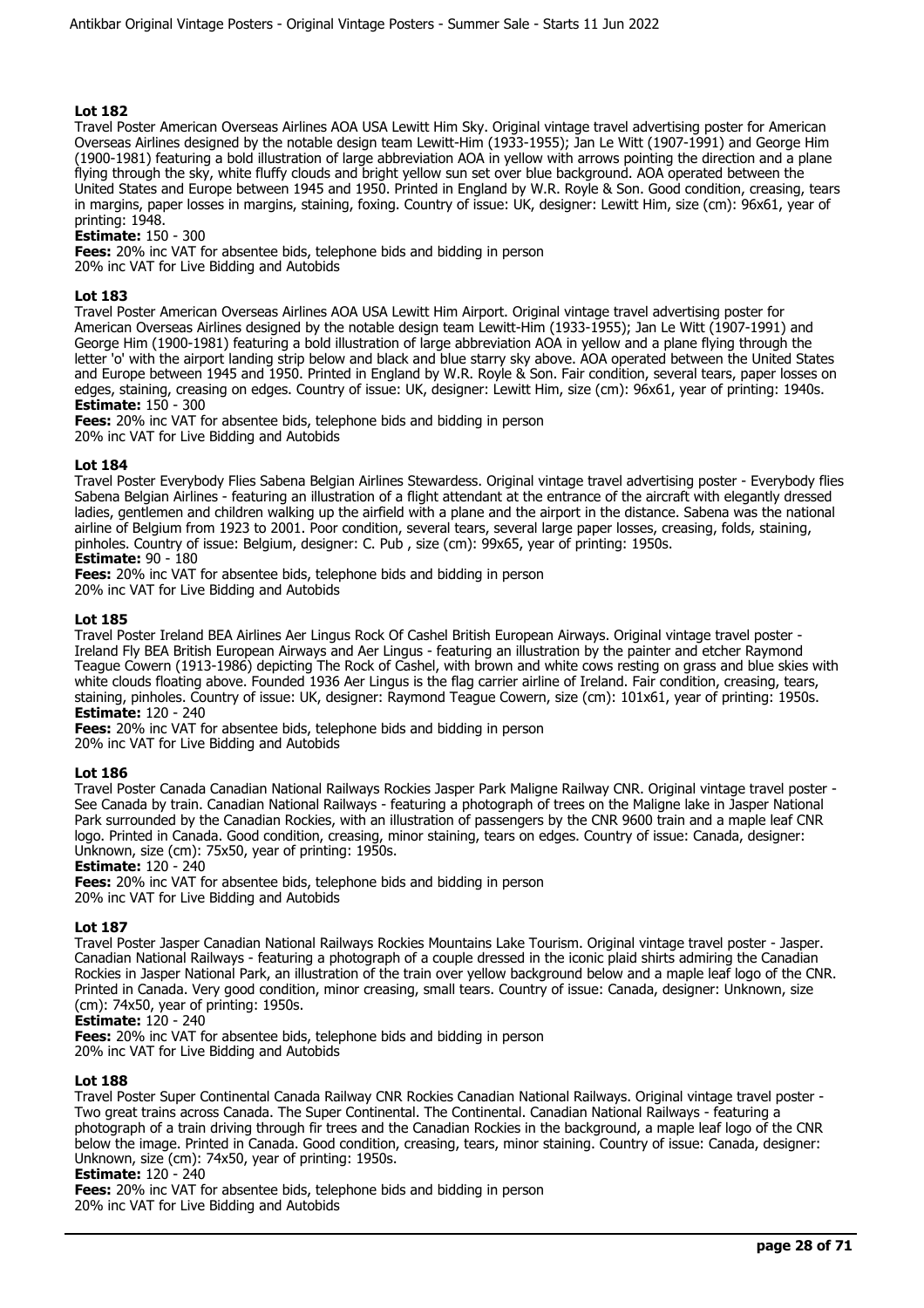Travel Poster Sweden Stockholm Town Hall. Original vintage travel poster for Sweden featuring a photograph of the Stockholm Town Hall in black and white colours with the reflection in the water, red lettering below the image. Published by Swedish Tourist Traffic Association. Printed in Sweden by Esselte Ad, Stockholm. Good condition, creasing, tears, paper loss on top edge. Country of issue: Sweden, designer: S. Svantesson, size (cm): 100x63, year of printing: 1950s. **Estimate:** 60 - 120

**Fees:** 20% inc VAT for absentee bids, telephone bids and bidding in person 20% inc VAT for Live Bidding and Autobids

## **Lot 190**

Travel Poster Visit Tunisia Tunisie North Africa Tourism Tunis. Original vintage travel poster Visitez La Tunisie / Visit Tunisia featuring an illustration by Yahia depicting a street view with green and red ornate columns holding up the arches of a building, red rug and people in white clothing walking among the street. Published by and for Tunisian Government. Printed in France by Rene Sicard, Paris. Good condition, tears on edges, foxing, creasing. Country of issue: France, designer: Yahia, size (cm): 100x61, year of printing: 1950s.

#### **Estimate:** 120 - 240

**Fees:** 20% inc VAT for absentee bids, telephone bids and bidding in person

20% inc VAT for Live Bidding and Autobids

## **Lot 191**

Travel Poster TAI Airline Planisphere Illustrated Map France. Original vintage travel advertising poster for TAI Transports Aeriens Intercontinentaux Map of the World by Luc-Marie Bayle (1914-2000) featuring a colourful planisphere map showing the airline's routes around the globe surrounded by fun images of explorers in different modes of transport from hot air balloons and an early Wright flyer to a modern TAI plane and rowing boats to a paddle steamer and sailing ships with fish and birds on both sides of a decorative compass point below, the bold yellow TAI coat of arms title text between the stars in the night sky above. In 1963, TAI merged with Union Aeromaritime de Transport to form UTA French Airlines (merged into Air France in 1992). Horizontal. Good condition, creasing, tears, staining. Country of issue: France, designer: Luc Marie Bayle, size (cm): 58x80, year of printing: 1950s.

## **Estimate:** 180 - 360

**Fees:** 20% inc VAT for absentee bids, telephone bids and bidding in person

20% inc VAT for Live Bidding and Autobids

## **Lot 192**

Travel Poster Yosemite National Park Southern Pacific SP Railroad. Original vintage travel poster for Yosemite California SP The Friendly South Pacific featuring a photograph by Jack Whisler depicting people admiring the beauty of the mountains in the Yosemite National Park on a sunny day. Published by Southern Pacific Transportation Company. Very good condition, minor staining. Country of issue: USA, designer: Jack Whisler, size (cm): 58.5x40.5, year of printing: 1950s. **Estimate:** 90 - 180

**Fees:** 20% inc VAT for absentee bids, telephone bids and bidding in person 20% inc VAT for Live Bidding and Autobids

## **Lot 193**

Travel Poster Africa Zebras SAS Scandinavian Airlines Nielsen . Original vintage travel poster for Africa issued by SAS Scandinavian Airlines System featuring a colourful design by Otto Nielsen (1916-2000) of zebras against a purple night sky with a vulture sitting on a tree branch and a plane flying over a mountain in the distance, the text and SAS logo on the margin below. Good condition, minor creasing, staining, ink stamp on reverse. Country of issue: Denmark, designer: Otto Nielsen, size (cm): 100x62, year of printing: 1950s.

#### **Estimate:** 120 - 240

**Fees:** 20% inc VAT for absentee bids, telephone bids and bidding in person

20% inc VAT for Live Bidding and Autobids

#### **Lot 194**

Travel Poster South America SAS Toucan Scandinavian Airlines Nielsen . Original vintage travel poster for South America issued by SAS Scandinavian Airlines System featuring a colourful design by Otto Nielsen (1916-2000) of toucans on branches with pink flowers against jungle green background and a plane flying in the distance, the text and SAS logo on the margin below. Good condition, minor creasing, small tears on edges, minor staining. Country of issue: Denmark, designer: Otto Nielsen, size (cm): 100x62, year of printing: 1950s.

#### **Estimate:** 120 - 240

**Fees:** 20% inc VAT for absentee bids, telephone bids and bidding in person 20% inc VAT for Live Bidding and Autobids

#### **Lot 195**

Travel Poster Africa SAS Giraffe Scandinavian Airlines Nielsen. Original vintage travel poster for Africa issued by SAS Scandinavian Airlines System featuring a colourful design by Otto Nielsen (1916-2000) of adult giraffes tending for their young with pink flowers against jungle green background and a plane flying in the distance, the text and SAS logo on the margin below. Good condition, creasing, tears on edges, small paper losses on edges, minor staining, ink stamp on reverse. Country of issue: Denmark, designer: Otto Nielsen, size (cm): 100x62, year of printing: 1950s.

#### **Estimate:** 120 - 240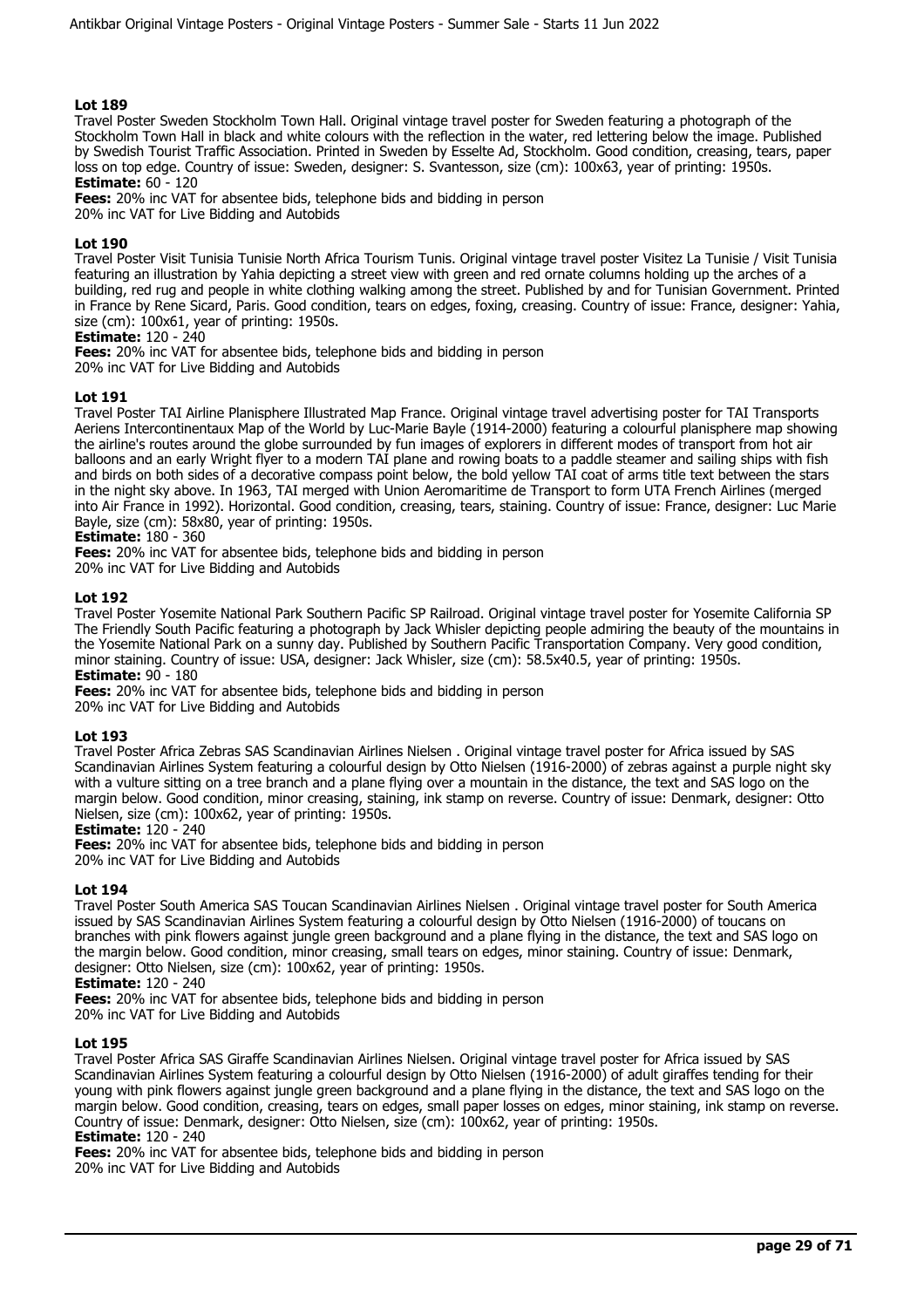Travel Poster British Railways Depend On The Harwich Hook Route BR. Original vintage travel poster by British Railways Zeeland S.S. Co - Depend on the Harwich-Hook Route. Day and night service from Liverpool Street via Hook of Holland. featuring a great illustration of a ship sailing at night with deep green and blue hues of water and sky. Published by British Railways (Eastern Region). Printed in Great Britain by Jordison & Co., Ltd., London and Middlesbrough. Good condition, folds, tears on edges, creasing, minor staining. Country of issue: UK, designer: Unknown, size (cm): 102x63, year of printing: 1950s.

#### **Estimate:** 90 - 180

**Fees:** 20% inc VAT for absentee bids, telephone bids and bidding in person 20% inc VAT for Live Bidding and Autobids

## **Lot 197**

Travel Poster Sunny Rhyl Wales British Railways Beach BR. Original vintage travel poster by British Railways - Sunny Rhyl for a Healthy Happy Holiday - featuring an illustration of a smiling lady in an orange swimsuit in the foreground and children playing and making sandcastles, with sailboats, pier, and Welsh seafront in the distance. Published by British Railways (London Midland Region). Printed in Great Britain by Stafford & Co., Ltd., Netherfield, Nottingham. Good condition, folds, creasing, some small tears on edges. Country of issue: UK, designer: Leonard, size (cm): 102x64, year of printing: 1950s. **Estimate:** 120 - 240

**Fees:** 20% inc VAT for absentee bids, telephone bids and bidding in person 20% inc VAT for Live Bidding and Autobids

## **Lot 198**

Travel Poster Struer Denmark Jutland Map Tourism Midcentury. Original vintage travel poster for a Danish city of Struer - in the middle of it all! / Struer - midt i det hele! - featuring a map marking Struer and surrounding cities and geographical locations set on a circle inset, with illustrations of beach goers, oysters in a barrel, castles and churches, agricultural scenes, fishing, factory, planting trees, ducks, geese, and storks at the pond, mothers and children, hunting, painting, a fisherman with a net and a crawfish, circus, and monument, all held together with a red ribbon set over grey background. Good condition, several tears on edges, creasing, staining. Country of issue: Denmark, designer: Hakon Mielche, size (cm): 85x61, year of printing: 1950.

## **Estimate:** 120 - 240

**Fees:** 20% inc VAT for absentee bids, telephone bids and bidding in person 20% inc VAT for Live Bidding and Autobids

## **Lot 199**

Travel Poster Berlin Germany Kurfurstendamm Reinhard Bartsch. Original vintage travel poster for Berlin Germany featuring a scenic view along the city's popular Kurfurstendamm avenue on a rainy night with the historic Kaiser Wilhelm Memorial Church / Kaiser-Wilhelm-Gedachtniskirche visible in the distance, the street lights and advertising neon shining on people walking along the pavement and crossing the road in front of the traffic, the classic mid century cars reflecting on the wet road with a tree in the foreground, the bold title text on the margin below. Artwork by the German painter Reinhard Bartsch (1925-1990). Fair condition, tape on edges, staining, pinholes, tears, foxing, creasing. Country of issue: Germany, designer: Reinhard Bartsch, size (cm): 84x59, year of printing: 1955.

**Estimate:** 120 - 240

**Fees:** 20% inc VAT for absentee bids, telephone bids and bidding in person 20% inc VAT for Live Bidding and Autobids

## **Lot 200**

Travel Poster Arosa Ski Switzerland Donald Brun. Original vintage travel poster for Arosa in the Swiss Alps featuring colourful artwork by Donald Brun (1909-1999) depicting a lady in a colourful headdress depicting the beautiful nature of the Alpine resort with a squirrel, mushrooms, deer, fishing in the lake, text below reads - Graubunden, Schweiz 1800m Grisons, Suisse, Switzerland 6000 ft. Printed in Switzerland - Eidenbenz-Seitz & Co. St. Gailen. Arosa is a town and a municipality in the Plessur Region in the canton of Graubünden in Switzerland. It is both a summer and a winter tourist resort. The resort is known throughout Switzerland for its famous ice hockey team, the EHC Arosa which used to be one of the most successful teams in the country. Fair condition, fold marks, creasing, small tears on edges, staining. Country of issue: Switzerland, designer: Donald Brun, size (cm): 102x64, year of printing: 1957.

# **Estimate:** 180 - 360

**Fees:** 20% inc VAT for absentee bids, telephone bids and bidding in person 20% inc VAT for Live Bidding and Autobids

## **Lot 201**

Travel Poster Valais Switzerland Mountain Hiking. Original vintage travel poster - Valais Schweiz Switzerland Suisse Svizzera Le pays des vacances / The Country of holidays, featuring a photograph of a family resting during the hike, with mother reading a book, and children sitting on a rock by the mountain trail, with mountain peaks in the distance. Good condition, pinholes, tears, creasing Country of issue: Switzerland, designer: Hans Heinrich Schellenberg, size (cm): 102x64, year of printing: 1957.

#### **Estimate:** 120 - 240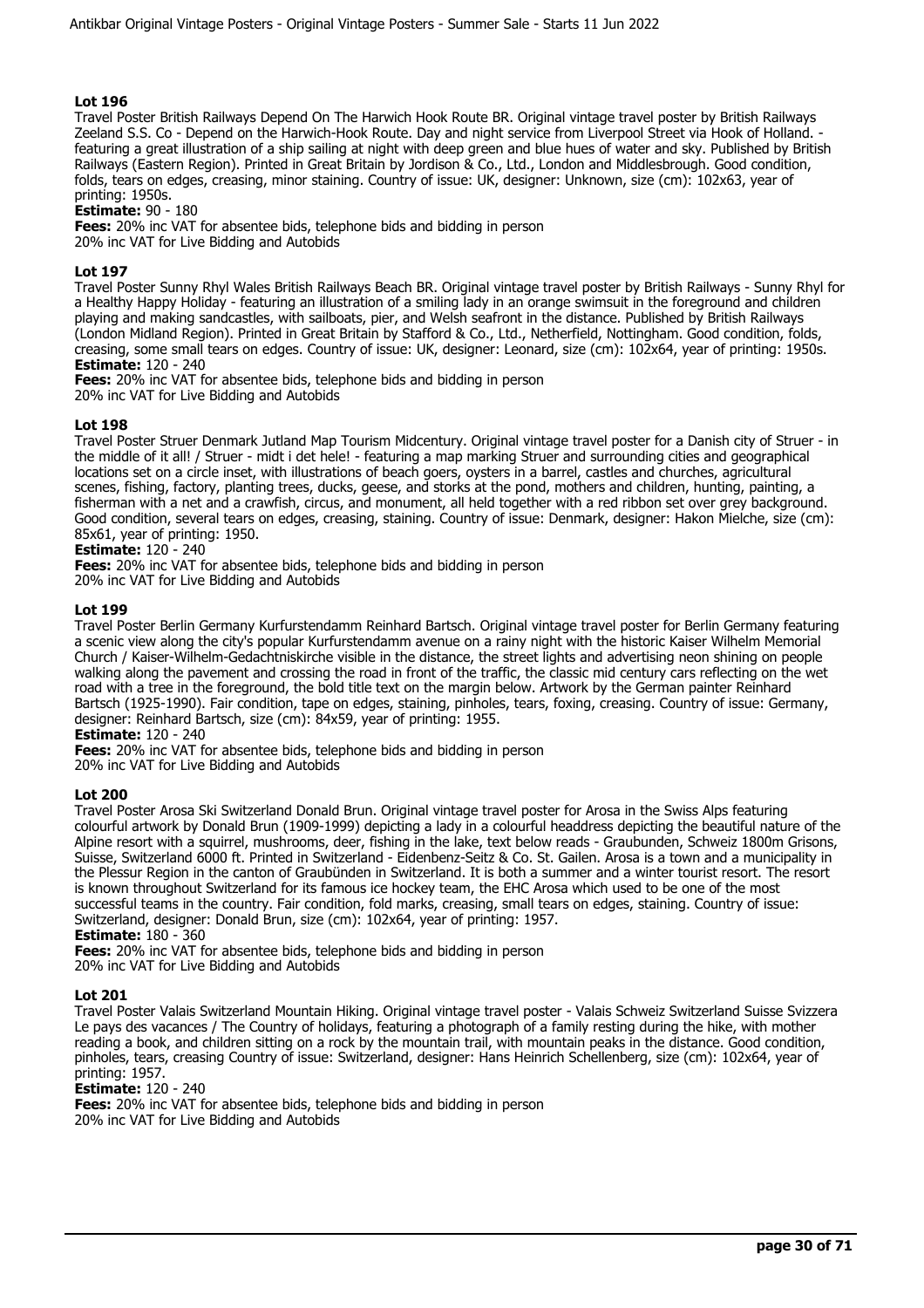Travel Poster British Rail Rebirth Coventry Cathedral. Original vintage British Railways travel poster issued by London Midland Railway - The Rebirth of Coventry Cathedral - Artwork taken from an original drawing by architect Sir Basil Spence (1907-1976) depicts the Cathedral Church of St Michael at Coventry - The porch. Printed in Great Britain by Waterlow and Sons Limited. Good condition, folds, repaired tears, creasing, pencil on bottom right corner. Country of issue: UK, designer: Basil Spence, size (cm): 102x127, year of printing: 1957.

**Estimate:** 150 - 300

**Fees:** 20% inc VAT for absentee bids, telephone bids and bidding in person

20% inc VAT for Live Bidding and Autobids

## **Lot 203**

Travel Poster USA SAS Scandinavian Airlines Airways. Original vintage travel poster for USA by SAS Scandinavian Airlines System featuring a colourful design by Otto Nielsen (1916-2000) depicting a view of stylised colourful skyscrapers, a plane flying overhead set over blue background. Good condition, creasing, tears on edges, small paper losses on edges, minor staining. Country of issue: USA, designer: Otto Nielsen, size (cm): 100x61, year of printing: 1958.

# **Estimate:** 120 - 240

**Fees:** 20% inc VAT for absentee bids, telephone bids and bidding in person 20% inc VAT for Live Bidding and Autobids

## **Lot 204**

Travel Poster Windsor British Railways See Britain By Train BR. Original vintage travel poster by British Railways - Windsor. See Britain by Train. - featuring a stunning artwork by Gordon Nicoll (1888-1959) depicting elegantly dressed ladies and gentlemen observing a boat on oars on Thames river with Windsor Castle in the background. Published by British Railways (Western Region). Printed in Great Britain by Charles & Read Ltd. Good condition, folds, creasing, tears on edges, paper loss on top right edge, foxing, staining. Country of issue: UK, designer: Godon Nicoll, size (cm): 102x63, year of printing: 1962.

## **Estimate:** 120 - 240

**Fees:** 20% inc VAT for absentee bids, telephone bids and bidding in person

20% inc VAT for Live Bidding and Autobids

## **Lot 205**

Travel Poster Richmond Yorkshire British Rail Swaledale. Original vintage travel poster advertising Richmond Yorkshire for British Rail, designed by Edward Wesson (1910-1983). The painting depicts Richmond castle on a hillside, with houses beneath, smoke coming from their chimneys, surrounded by trees. The River Swale runs towards the viewer, with a bridge with arches crossing over it, beneath a blue sky with white clouds. Underneath the painting, white text on a yellow background gives information about Richmond, next to a map of Great Britain with Edinburgh, Newcastle, Darlington, Richmond, York and London highlighted on a train route. Richmond Castle is one of Britain's finest Norman castles and was occupied by the northern Non-Combatant Corps during WWI. Published by British Railways North Eastern Region and printed in Great Britain by Stafford & Co LTD, Nottingham. Good condition, large tear on top edge, creasing, minor staining. Country of issue: UK, designer: Edward Wesson, size (cm): 102x64, year of printing: 1962. **Estimate:** 120 - 240

**Fees:** 20% inc VAT for absentee bids, telephone bids and bidding in person 20% inc VAT for Live Bidding and Autobids

## **Lot 206**

Travel Poster Ski France Chamonix Mont Blanc Railway Chemin. Original vintage travel poster advertising Le Chemin de fer du Montenvers - a railway in the French Alps, Haute-Savoie department of France. The railway runs between Chamonix and the Mer de Glace, a valley glacier on the north slope of Mont Blanc massif at an altitude of 1,913 m. The poster features a photograph of a small train with red carriages and a white roof driving across a bridge over a river. The railway winds around a wooded slope with a glacier and steep snowy mountains in the background. Published by the Ministere des travaux publics, des transports et du tourisme. Printed by Draeger. Chamonix-Mont-Blanc, more commonly known as Chamonix, is a commune in the Haute-Savoie department in the Auvergne-Rhone-Alpes region of southeastern France. It was the site of the first Winter Olympics in 1924. Situated to the north of Mont Blanc, between the peaks of the Aiguilles Rouges and the notable Aiguille du Midi, Chamonix is one of the oldest ski resorts in France. The Chamonix commune is popular with skiers and mountain enthusiasts. Very good condition, minor creasing, small tears. Country of issue: France, designer: Lambert, size (cm): 60x40, year of printing: 1966.

**Estimate:** 120 - 240

**Fees:** 20% inc VAT for absentee bids, telephone bids and bidding in person

20% inc VAT for Live Bidding and Autobids

#### **Lot 207**

Travel Poster Pennsylvania USA Dutch Country. Original vintage travel poster Tour Quaint Pennsylvania. Pennsylvania Dutch Country, published by Pennsylvania Department of Commerce Bureau of Travel Development Harrisburg, Pennsylvania, featuring an illustration of a house, two Amish children standing next to a father, a horse drawn carriage, and an ornate vase holding a tulip, yellow branch above and heart decor framing the image. Pennsylvania Dutch Country (Deitsch: Deitscherei), sometimes called the Distelfink Country, is an area of Southeastern and South Central Pennsylvania that by the American Revolution had a high percentage of Pennsylvania Dutch inhabitants. Religiously, there was a large portion of Lutherans. There were also German Reformed, Moravian, Amish, Mennonite, Schwarzenau Brethren and other German Christian sections. Catholics settled around early Jesuit missions in Conewago (near Hanover, PA) and Goshenhoppen (now known as Bally). The term was used in the middle of the 20th century as a description of a region with a distinctive Pennsylvania Dutch culture, but in recent decades the composition of the population is changing and the phrase is used more now in a tourism context than any other. Good condition, creasing, staining, small paper losses in margins, tears in margins. Country of issue: USA, designer: Bart Sloane, size (cm): 74x53, year of printing: 1960s.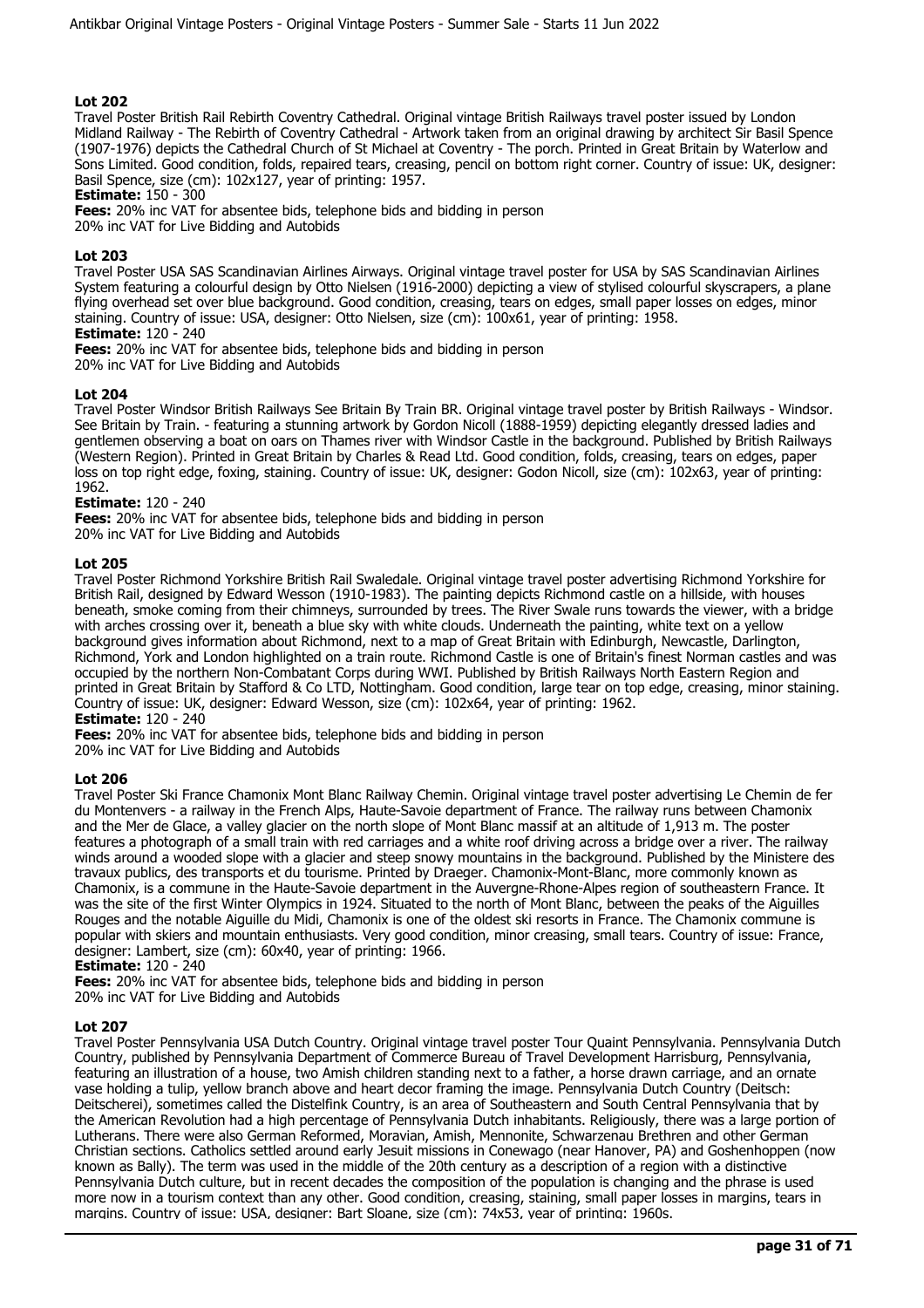## **Estimate:** 90 - 180

**Fees:** 20% inc VAT for absentee bids, telephone bids and bidding in person 20% inc VAT for Live Bidding and Autobids

## **Lot 208**

Travel Poster Les Menuires Trois Vallees Savoie Ski France Winter Sport. Original vintage travel poster Ski en Liberte Les Menuires station des 3 Vallees Savoie / France 1850-3400m / Skiing in Freedom les Menuires resort of the 3 Valleys Savoie / France 1850-3400m, featuring a photograph of a smiling couple o n a snowy slope, a gentleman holding a lady with skis in his arms with blue sky in the background. Printed by Bourgeois. Les Menuires is a ski resort in the Belleville valley of Les Trois Vallees between Saint-Martin-de-Belleville and Val Thorens. Owned and operated by Compagnie des Alpes, it is in the Savoie département of France. The resort has 48 restaurants, 39 ski lifts and 62 trails. The resort has advanced ski slopes and beginner slopes. The resort also hosted the men's slalom alpine skiing event at the 1992 Winter Olympics. It's slopes are connected to more than 600 km of slopes in Les Trois Vallees, making it a part of the largest skiable area in the world. The resort has not only skiing facilities, but also offers a range of other activities. Very good condition, creasing. Country of issue: France, designer: Rapho, size (cm): 55x37, year of printing: 1960s.

## **Estimate:** 105 - 210

**Fees:** 20% inc VAT for absentee bids, telephone bids and bidding in person 20% inc VAT for Live Bidding and Autobids

## **Lot 209**

Travel Poster Reims Cathedral France Notre Dame Gothic. Original vintage travel poster for France, featuring a stunning colourful artwork by a French painter of School of Paris Maurice Utrillo (1883-1955), depicting an excellent example of the High Gothic architecture - Reims Cathedral also called Notre-Dame de Reims Cathedral, a UNESCO World Heritage protected Roman Catholic cathedral in the city of Reims, it was build between 1211-1345. Photo by Braun, collage by Prof. W. Hadorn, Berne. Published by Ministry of Public Works and Transport - General Commission for Tourism. Printed by Braun Et Cie, Mulhouse, Paris. Fair condition, creasing, tears, foxing. Country of issue: France, designer: Maurice Utrillo , size (cm): 100x62, year of printing: 1960s.

## **Estimate:** 90 - 180

**Fees:** 20% inc VAT for absentee bids, telephone bids and bidding in person 20% inc VAT for Live Bidding and Autobids

## **Lot 210**

Travel Poster Air France Great Britain Grande Bretagne Abstract Royal Guard. Original vintage travel poster Grande-Bretagne / Great Britain by Air France, featuring a stylised abstract illustration by Georges Mathieu (1921-2012) of golden, blue, white, red and black shapes mimicking the Royal Guard bearskin cap. Good condition, creasing on edges, tears on edges. Country of issue: France, designer: Georges Mathieu, size (cm): 100x60, year of printing: 1960s. **Estimate:** 150 - 300

**Fees:** 20% inc VAT for absentee bids, telephone bids and bidding in person 20% inc VAT for Live Bidding and Autobids

## **Lot 211**

Travel Poster Megeve Ski France Sunny Capital Of Skiing Haute Savoie Winter Sport. Original vintage travel poster - Megeve the sunny capital of skiing / Megeve l'ensoleillée Capitale du ski - in France Haute-Savoie featuring a photograph of people enjoying the winter sports skiing on the white snow. The popular ski resort village of Megeve is located in the French Alps near Mont Blanc and was developed as a purpose built resort by the Rothschild family in the 1910s. Printed in France. Published by and for the French Government - Kodak Ektachrome. Draeger, Imp. Paris. Good condition, creasing, tears on edges, staining. Country of issue: France, designer: Unknown, size (cm): 99x62, year of printing: 1960s. **Estimate:** 120 - 240

# **Fees:** 20% inc VAT for absentee bids, telephone bids and bidding in person

20% inc VAT for Live Bidding and Autobids

## **Lot 212**

Travel Poster Isle of Man British Rail Railways. Original vintage British Rail travel poster for the Isle of Man featuring a colourful scenic painting by Peter Collins of Port St Mary / Purt le Moirrey - located on the south west side of the island. The painting depicts boats moored in the harbour with seagulls flying in the foreground and people walking along the coastal road in front of houses, with sailing boats further along the harbourside and hills in the distance. The title is in bold red lettering below with the British Rail logo and further information reading: Trains from all parts connect with steamers from Liverpool throughout the year and from Ardrossan during the summer. Please ask for details of services and fares. Published by British Railways (London Midland Region) LM 31164 and printed in Great Britain by Waterlow & Sons Ltd. Horizontal. Good condition, creasing, tears on edges, staining in margins. Country of issue: UK, designer: Peter Collins, size (cm): 102x127, year of printing: 1960s.

## **Estimate:** 120 - 240

**Fees:** 20% inc VAT for absentee bids, telephone bids and bidding in person 20% inc VAT for Live Bidding and Autobids

## **Lot 213**

Travel Poster Meribel Savoie Trois Vallees Ski France Hiking Winter Sports. Original vintage travel and skiing sport poster for Meribel Savoie France Au Coeur Des Trois vallees / In the Heart of the Three Valleys 1600-2700m, featuring an illustration of summer and winter views of Meribel, depicting bright flowers in blossom, and a hiker in front of a house, with an image split at the middle depicting winter season with a person skiing and round red sun set over the shape of heart. Printed by Edition Jean-Pierre Madelon S.A., Chambery. Meribel is a ski resort in the Tarentaise Valley in the French Alps. Meribel was home to events of the 1992 Winter Olympics hosted in Albertville. It hosted the ice hockey and the women's alpine skiing events. The ski resort is part of the Trois Vallees ski area which comprises the resorts of Courchevel, La Tania, Meribel, Les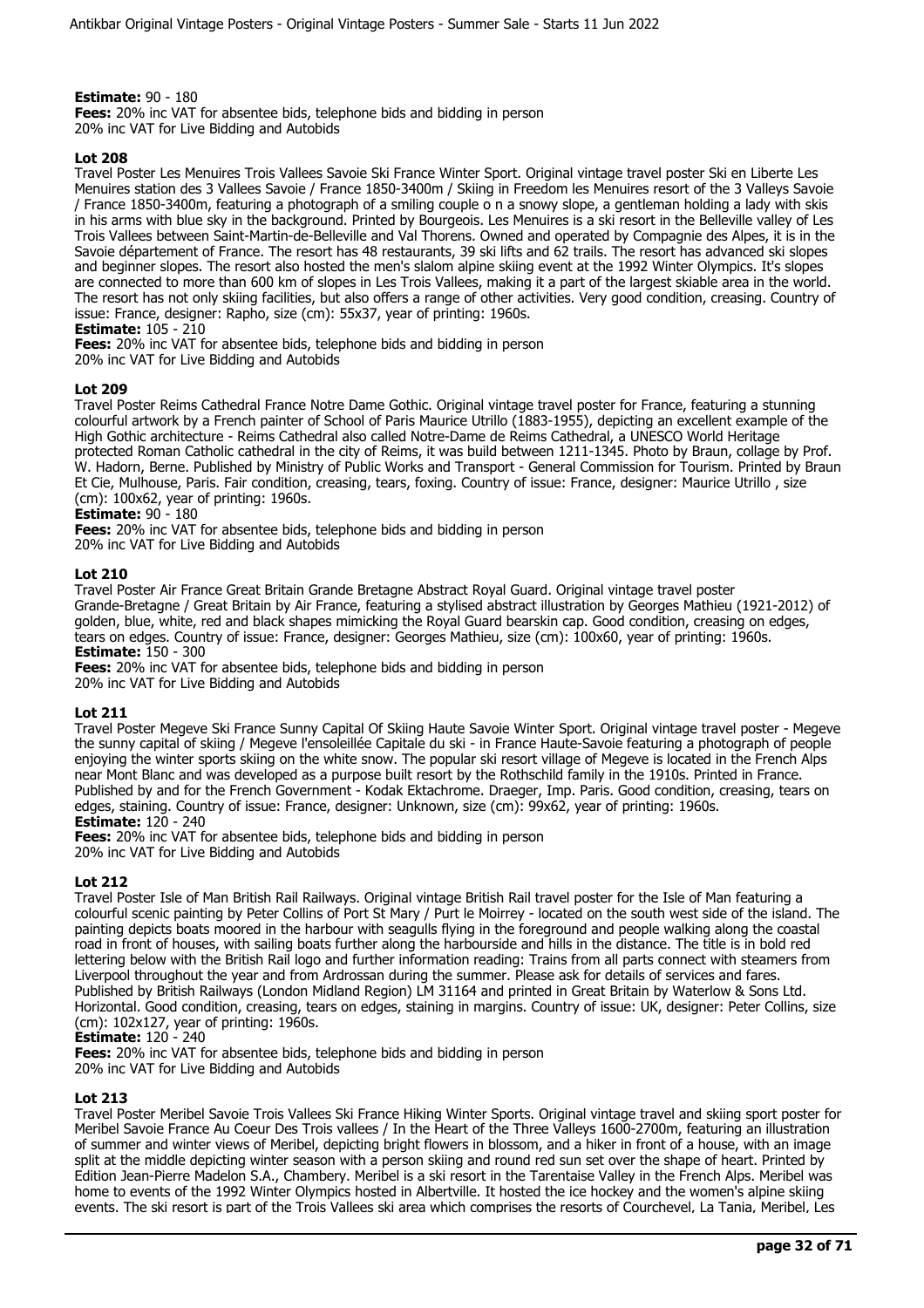Menuires-Saint Martin, Val Thorens and Orelle. Good condition, crease marks, small tears. Country of issue: France, designer: Unknown, size (cm): 60x40, year of printing: 1970s.

**Estimate:** 120 - 240 **Fees:** 20% inc VAT for absentee bids, telephone bids and bidding in person

20% inc VAT for Live Bidding and Autobids

## **Lot 214**

Travel Poster Auron Cote d'Azur Ski France Riviera Sun Winter Sports. Original vintage travel and skiing sport poster for Auron Cote d'Azur France Soleil & Poudreuse / Sun & Powder 1600-2450m, featuring a photograph over a valley with a resort, church and house roofs with a snowy mountain and stylised title with a sun and snowflake. Photograph by Rudolf Boss. J. Ramel SA/Nice. Auron is a ski resort with 135 kilometres (84 mi) of ski runs, at an elevation of 1,600 metres (5,200 ft) to 2,450 metres (8,040 ft), in the French alps in the Alpes-Maritimes department. It is located above the Tinee Valley near the town of Saint-Etienne-de-Tinee. It is situated 95 kilometres (59 mi) north of Nice. Good condition, crease marks, small tears. Country of issue: France, designer: Unknown, size (cm): 60x40.5, year of printing: 1970s.

**Estimate:** 90 - 180

**Fees:** 20% inc VAT for absentee bids, telephone bids and bidding in person

20% inc VAT for Live Bidding and Autobids

## **Lot 215**

Travel Poster Clusaz Haute Savoie Ski France Winter Sports. Original vintage travel and skiing sport poster for La Clusaz Haute Savoie 1040m, featuring a photograph of quaint restaurants and cafes, lively traffic with blurred headlights, Christmas tree decorated with Christmas lights, snowy mountain slope and peaks over blue winter evening sky background. It is a ski resort in the Alps near the Swiss border. The commune of La Clusaz is part of the Haute-Savoie departement. An old village, La Clusaz has been hosting winter sports since 1907. It is the birthplace of French skiers Guy Perillat and Vincent Vittoz and sailor Philippe Monnet. Located in the Aravis mountain range La Clusaz (originally from the word cluse meaning a narrow path between two mountains) was once called Clusa Locus Dei meaning God's narrow place. Good condition, crease marks, small tears. Country of issue: France, designer: Unknown, size (cm): 60x40, year of printing: 1970s. **Estimate:** 90 - 180

**Fees:** 20% inc VAT for absentee bids, telephone bids and bidding in person 20% inc VAT for Live Bidding and Autobids

## **Lot 216**

Travel Poster British Rail Pictorial Map Southern England Southern Region. Original vintage travel poster - A Pictorial Map of Southern England including over 200 places of interest to visit by rail with details of Southern Region facilities - by British Rail Southern Region - Get out and about on the Southern A map of interesting things to see and do-and you can reach them easily by rail. - featuring colourful illustration with a compass, marking places of interest and coats of arms. Horizontal. The Southern Region was a region of British Railways from 1948 until 1992 when railways were re-privatised. The Southern Region also inherited some independent light railways, namely the East Kent Light Railway, the Kent and East Sussex Railway and the North Devon and Cornwall Junction Light Railway. Richmond Railway Bridge spanning the Thames in Richmond upon Thames. The Southern Region served southern London, Brighton, Kent, Surrey, Sussex, Hampshire, the Isle of Wight, and some areas of Dorset, Wiltshire and Berkshire. Good condition, folds as issued, small tears, small paper loss on edge, minor staining, double sided. Country of issue: UK, designer: Unknown, size (cm): 39x86, year of printing: 1970s. **Estimate:** 90 - 180

**Fees:** 20% inc VAT for absentee bids, telephone bids and bidding in person

20% inc VAT for Live Bidding and Autobids

## **Lot 217**

Travel Poster Czechoslovak Folklore Culture Czech Pottery. Original vintage travel poster - Folklor Tchevoslovaque - Czechoslovak Folklor - featuring an illustration of a ceramic plate in white blue and brown hues, with birds, horses, pottery and tools and a person in the traditional costume playing flute in the centre, set over yellow background. Published by Cedok, an oldest travel agency in the Czech Republic that was founded in 1920. Good condition, creasing, tears on edges, staining, foxing, fold. Country of issue: Czech, designer: Unknown, size (cm): 83x58, year of printing: 1980s. **Estimate:** 90 - 180

**Fees:** 20% inc VAT for absentee bids, telephone bids and bidding in person 20% inc VAT for Live Bidding and Autobids

## **Lot 218**

Travel Poster Union Castle Cruises Liner Have Fun Go Places Tourism. Original vintage cruise tourism poster Union - Castle Cruises Have fun - go places. Book here! - featuring a photograph of a cruise liner on the ocean water. Printed in England for Union Castle Line British Registry by Brown Knight & Truscott Ltd London & Tonbridge. Union Castle Line was a British shipping line with passenger liners and cargo ships, it was established in 1900 and became defunct in 1990. Good condition, several small repaired tears in margins, staining, creasing, repaired pinholes. Country of issue: UK, designer: Unknown, size (cm): 101x63, year of printing: 1980s.

#### **Estimate:** 120 - 240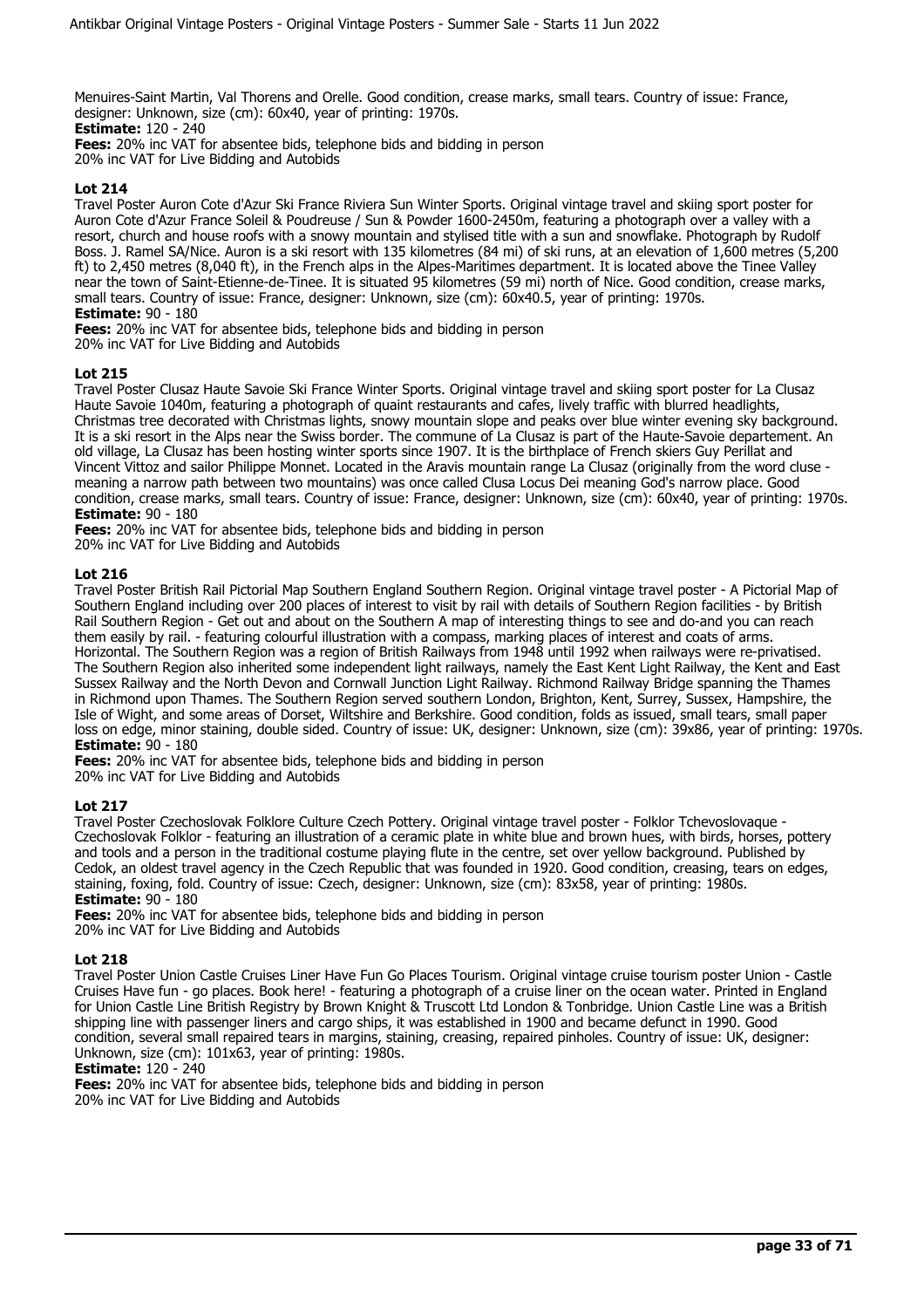Sport Poster Mercedes Benz 300SL Le Mans Double Victory New Record Racing. Original vintage motorsport poster celebrating the double victory of Mercedes-Benz 300SL in the 24 hour Le Mans car race featuring a dynamic illustration by the Austrian graphic designer, painter and artist Hans Liska (1907-1983) depicting a race official updating the timing score as a Mercedes car numbered 21 races past at speed driven by the German racing driver Hermann Lang (1909-1987) and Fritz Riess (1922-1991) taking first place in their Mercedes-Benz 300 SL with Mercedes Benz in bold blue letters and the Mercedes logo above, the text on the side in French for this 24 heures du Mans auto racing victory listing the winners and Theo Helfrich (1913-1978) and Helmut Niedermayr (1915-1985) in second place, also in a 300SL, with the speed at the bottom - Nouveau record absolu de parcours / New absolute course record 3733,780 km in 24 hours. Very good condition, minor creasing, small tears. Country of issue: Germany, designer: Hans Liska, size (cm): 30x21, year of printing: 1952. **Estimate:** 180 - 360

**Fees:** 20% inc VAT for absentee bids, telephone bids and bidding in person

20% inc VAT for Live Bidding and Autobids

## **Lot 220**

Sport Poster Grand Prix De France Car Racing. Original vintage motorsport poster for the Grand Prix De France that took place at Saint-Gaudens on the 10 August 1952 - 60 Million Prizes and Bonuses - Design features blue, red, green and silver sports cars racing with a red and blue target in the background. Very good condition, minor staining, small repaired tears, backed on linen. Staining on linen in bottom right corner. Country of issue: France, designer: Jean Des Gachons, size (cm): 61x39, year of printing: 1952.

#### **Estimate:** 90 - 180

**Fees:** 20% inc VAT for absentee bids, telephone bids and bidding in person 20% inc VAT for Live Bidding and Autobids

## **Lot 221**

Sport Poster Apostleship of Prayer Eucharistic Crusade Africa Christian Sport. Original vintage Christian sport propaganda poster Fides - Apostleship of Prayer - Eucharistic Crusade The Christian Spirit in Sport July 1956 The Salvation of Africa Threatened by Atheism / Apostolat de la priere - croisade eucharistique. l'Esprit Chretien Dans le Sport Juillet 1956. Le Salut de l'Afrique Menacee d'Atheisme, featuring an illustration of a runner holding a flame running towards the viewer with two athlets running and jumping hurdles, with a white cross on blue background. Issued by Apostleship of Prayer - Toulouse. Printed by Helio-Cachan, France. The Apostleship of Prayer was founded in Vals (France) in 1844 by Father Gautrelet, a Jesuit. It is present in all the French-speaking cantons. Good condition, folds, creasing, tears, staining, paper losses on top edge. Country of issue: France, designer: Jean Lefort, size (cm): 59x39, year of printing: 1956. **Estimate:** 75 - 150

**Fees:** 20% inc VAT for absentee bids, telephone bids and bidding in person 20% inc VAT for Live Bidding and Autobids

#### **Lot 222**

Sport Poster Sunbeam Pioneer Run Motorcycle Tricycle Tricar. Original vintage sport poster Sunbeam M.C.C. 23rd Annual Pioneer Run that took place 22 March 1959 Cavalcade of Historic Motorcycles, Tricycles and Tricars, featuring a photograph of two gentlemen holding bicycles, with advertising of The Motorcycle magazine below. Printed by Moore Batley Ltd, London. Good condition, folds, tears, staining, discolouration Country of issue: UK, designer: Unknown, size (cm): 76x50, year of printing: 1959.

## **Estimate:** 90 - 180

**Fees:** 20% inc VAT for absentee bids, telephone bids and bidding in person 20% inc VAT for Live Bidding and Autobids

#### **Lot 223**

Sport Poster Cunning Foxes Hunt Here Hunting Rifle Schlaue Fuchse Jagen Hier. Original vintage sport poster Cunning foxes hunt here / Schlaue Füchse jagen hier, featuring an illustration of a fox dressed in a green costume, with a bag of tags across its body, seen holding a rifle, stylised lettering on black and yellow background. Fair condition, several tears, creasing, paper losses, staining, tape on corners. Country of issue: Austria, designer: Unknown, size (cm): 104x84, year of printing: 1950s.

#### **Estimate:** 120 - 240

**Fees:** 20% inc VAT for absentee bids, telephone bids and bidding in person 20% inc VAT for Live Bidding and Autobids

#### **Lot 224**

Sport Poster Dental Health Children Football Basketball Swimming Cycling. Original vintage sport and health poster - A healthy and clean mouth is the greatest exponent of health and beauty. *I* Una boca sana y limpia, es el mayor exponente de salud y belleza. - featuring an illustration of children brushing teeth, doing morning exercise, a boy with a bandage on his painful tooth watching boys playing football, boys swimming in the pool, cycling, playing basketball with an inset of fruit, vegetables and milk, smiling boys running with a trophy, and a boy in a dentist chair. Published for Profiden Laboratories Investigations and Dental Preparation / Laboratorios Profiden Investigaciones y Preparaciones Odontologicas. Printed by Rivadeneyra S.A. Madrid. Horizontal. Fair condition, creasing, several tears in margins, several paper losses in margins. Country of issue: Spain, designer: Unknown, size (cm): 71x99, year of printing: 1960s. **Estimate:** 120 - 240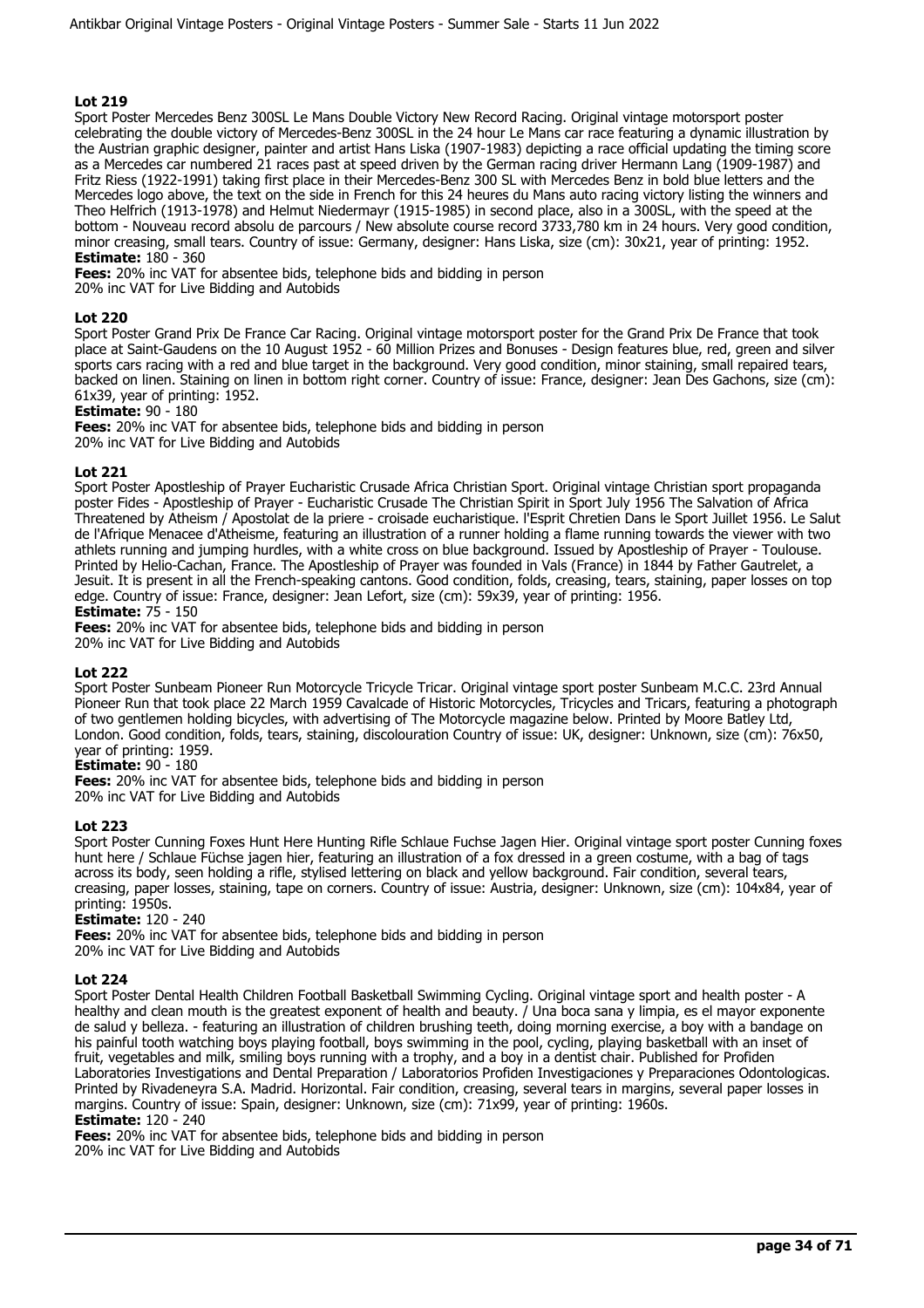Sport Poster Isle of Man TT Course Pictorial Map Railway UK H.G. Steward . Original vintage motor racing poster H.G. Steward Large Scale Pictorial Map of the Isle of Man showing T.T. Course & Vantage Points, roads, railways, villages and street plan of Douglas including 70 illustrations of some of the many places of interest throughout the island. Designed and published by H.G. Steward. Based upon the Ordnance Survey Map with the sanction of the Controller of H.M. Stationery Office. Printed by Bridson & Horrox Limited. Good condition, folds as issued, creasing, staining, folds down into booklet. Country of issue: UK, designer: HG Steward, size (cm): 57x45, year of printing: 1960s.

**Estimate:** 60 - 120

**Fees:** 20% inc VAT for absentee bids, telephone bids and bidding in person

20% inc VAT for Live Bidding and Autobids

## **Lot 226**

Sport Poster Motor Racing Is Dangerous UK Race Track Warning. Original vintage auto racing sport poster for a race track - Notice. Warning to the public Motor Racing is Dangerous and persons attending this event do so entirely at their own risk. "It is a condition of admission that all persons having any connection with the promotion and/or organisation and/or conduct of the event, including the owners of the land and the drivers and owners of the vehicles and passengers in the vehicles are absolved from all liability arising out of accident causing damage or personal injury (whether fatal or otherwise) howsoever caused to spectators or ticked holders'. Allied Law Stationers Limited. 159 Bermondsey Street, London, SE1 3UW. Horizontal. Good condition, folds, creasing, small tears. Country of issue: UK, designer: Unknown, size (cm): 51x76, year of printing: 1970s.

## **Estimate:** 30 - 60

**Fees:** 20% inc VAT for absentee bids, telephone bids and bidding in person 20% inc VAT for Live Bidding and Autobids

## **Lot 226.**

Sport Poster Motor Racing Is Dangerous UK Race Track Warning. Original vintage auto racing sport poster for a race track - Notice. Warning to the public Motor Racing is Dangerous and persons attending this event do so entirely at their own risk. "It is a condition of admission that all persons having any connection with the promotion and/or organisation and/or conduct of the event, including the owners of the land and the drivers and owners of the vehicles and passengers in the vehicles are absolved from all liability arising out of accident causing damage or personal injury (whether fatal or otherwise) howsoever caused to spectators or ticked holders'. Allied Law Stationers Limited. 159 Bermondsey Street, London, SE1 3UW. Horizontal. Good condition, folds, creasing, small tears. Country of issue: UK, designer: Unknown, size (cm): 51x76, year of printing: 1970s.

#### **Estimate:** 30 - 60

**Fees:** 20% inc VAT for absentee bids, telephone bids and bidding in person 20% inc VAT for Live Bidding and Autobids

#### **Lot 227**

Sport Poster Grand Prix Barney Pegum. Original vintage commercially issued mail order motorsport poster for Grand Prix featuring a customised name banner reading - This Year's World Champion - Barney Pegum. The names of other champions appear below including Emerson Fittipaldi, Clay Regazzoni, Ronnie Peterson, James Hunt and Niki Lauda. Design features a painted collage of race tracks, racers, formula one cars, chequered flags, Shell and Gulf oil branding and mechanics. Good condition, folds, minor staining, backed on linen. Country of issue: UK, designer: Unknown, size (cm): 76x53, year of printing: 1970s.

#### **Estimate:** 60 - 120

**Fees:** 20% inc VAT for absentee bids, telephone bids and bidding in person 20% inc VAT for Live Bidding and Autobids

#### **Lot 228**

Sport Poster Grenoble Winter Olympic Games France Winter Sport. Original vintage sport poster for the 10th Olympic Winter Games 6/18 February 1968 Grenoble France / Xmes Jeux Olympiques d'Hiver 6/18 Febrier 1968 Grenoble France, featuring an illustration of the Olympic rings sliding down the snow covered mountain slope. The 1968 Olympic Games were held in Grenoble, Auvergne-Rhone-Alpes in France, Norway won the most gold medals, followed by the Soviet Union in second, and France in third. Poor condition, creasing all over image, tears, staining. Country of issue: France, designer: Jean Brian, size (cm): 94x63, year of printing: 1967.

#### **Estimate:** 90 - 180

**Fees:** 20% inc VAT for absentee bids, telephone bids and bidding in person 20% inc VAT for Live Bidding and Autobids

#### **Lot 229**

Sport Poster Davis Cup Tennis Ecuador Spain Semifinal 1967. Original vintage sport poster for the 1967 Davis Cup Semi-final match between Ecuador and Spain on 21, 22 and 23 September in Barcelona featuring photographs of tennis players on tennis court with spectators around, the text in Spanish above and below: Real Federacion Espanola de Tenis Copa Davis Seminifinal Interzonas Ecuador Espana. Good condition, creasing, fold mark, staining, crease marks, shiny gold ink. Country of issue: Spain, designer: Unknown, size (cm): 62x44, year of printing: 1967. **Estimate:** 90 - 180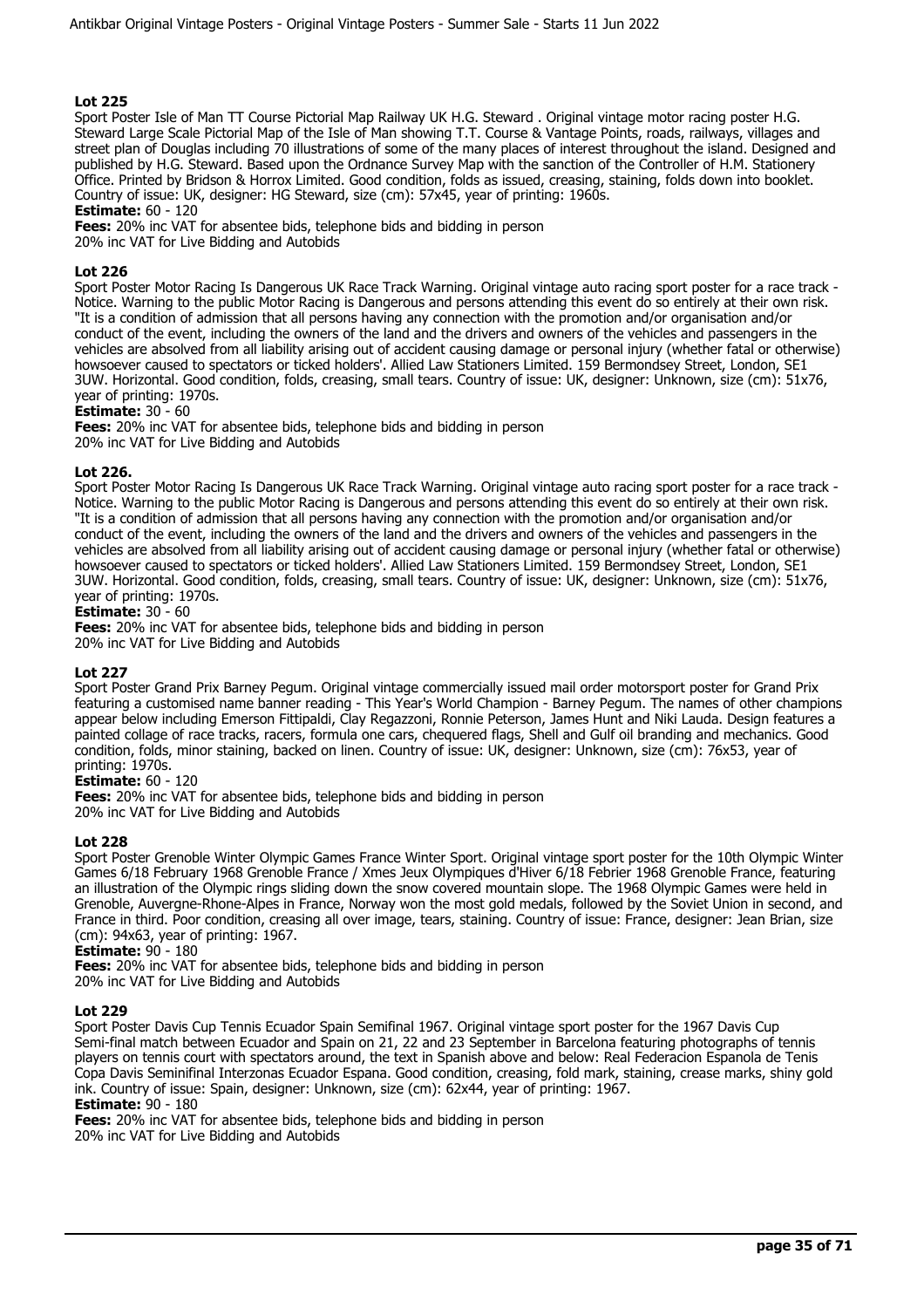Sport Poster New Orleans Saints NFL American Football Collectors Series. Original vintage sport poster celebrating the 50th Anniversary of the NFL National Football League in 1969 taken from an NFL Collectors Series - New Orleans Saints - Design features a black and white image of a player with an orange and green jazz musician on his chest and a colourful pattern in the background. Published by National Football League Properties Inc. Very good condition, minor creasing, small tears, minor staining. Country of issue: USA, designer: David Willardson, size (cm): 92x61, year of printing: 1969. **Estimate:** 90 - 180

**Fees:** 20% inc VAT for absentee bids, telephone bids and bidding in person 20% inc VAT for Live Bidding and Autobids

## **Lot 231**

Sport Poster Atlanta Falcons NFL American Football Collectors Series. Original vintage sport poster celebrating the 50th Anniversary of the NFL National Football League in 1969 taken from an NFL Collectors Series - Atlanta Falcons - Design features a colourful collage of players alongside a falcon bird on a yellow background. Published by National Football League Properties Inc. Very good condition, minor creasing, small tears. Country of issue: USA, designer: Don Weller, size (cm): 92x61, year of printing: 1969.

## **Estimate:** 90 - 180

**Fees:** 20% inc VAT for absentee bids, telephone bids and bidding in person 20% inc VAT for Live Bidding and Autobids

#### **Lot 232**

Sport Poster Dallas Cowboys NFL American Football Collectors Series. Original vintage sport poster celebrating the 50th Anniversary of the NFL National Football League in 1969 taken from an NFL Collectors Series - Dallas Cowboys - Design features a painting of players in three different positions, charging, throwing and the three point stance. The background features a pattern comprised of a star logo. Published by National Football League Properties Inc. Excellent condition, minor creasing. Country of issue: USA, designer: Wilcox, size (cm): 92x61, year of printing: 1969. **Estimate:** 90 - 180

**Fees:** 20% inc VAT for absentee bids, telephone bids and bidding in person

20% inc VAT for Live Bidding and Autobids

## **Lot 233**

Sport Poster Baltimore Colts NFL American Football Collectors Series. Original vintage sport poster celebrating the 50th Anniversary of the NFL National Football League in 1969 taken from an NFL Collectors Series - Baltimore Colts - Design features a painting of a player reading himself for play by leaning down with bold green lettering in the background. Published by National Football League Properties Inc. Good condition, creasing, small tears, staining, pinholes. Country of issue: USA, designer: Unknown, size (cm): 92x61, year of printing: 1969.

#### **Estimate:** 90 - 180

**Fees:** 20% inc VAT for absentee bids, telephone bids and bidding in person 20% inc VAT for Live Bidding and Autobids

#### **Lot 234**

Sport Poster San Francisco 49ers NFL American Football Collectors Series. Original vintage sport poster celebrating the 50th Anniversary of the NFL National Football League in 1969 taken from an NFL Collectors Series - San Francisco 49ers - Design features a painting of players charging on a football field. Published by National Football League Properties Inc. Excellent condition, minor creasing. Country of issue: USA, designer: M. Brehm, size (cm): 92x61, year of printing: 1969. **Estimate:** 90 - 180

**Fees:** 20% inc VAT for absentee bids, telephone bids and bidding in person 20% inc VAT for Live Bidding and Autobids

#### **Lot 235**

Sport Poster Cleveland Browns NFL American Football Collectors Series. Original vintage sport poster celebrating the 50th Anniversary of the NFL National Football League in 1969 taken from an NFL Collectors Series - Cleveland Browns - Design features a warm orange painting of players charging on a football field. Published by National Football League Properties Inc. Good condition, pinholes, tears, creasing, minor staining, paper loss in top right corner. Country of issue: USA, designer: Mike Gain, size (cm): 92x61, year of printing: 1969.

#### **Estimate:** 90 - 180

**Fees:** 20% inc VAT for absentee bids, telephone bids and bidding in person 20% inc VAT for Live Bidding and Autobids

#### **Lot 236**

Sport Poster Los Angeles Rams NFL American Football Collectors Series. Original vintage sport poster celebrating the 50th Anniversary of the NFL National Football League in 1969 taken from an NFL Collectors Series - Los Angeles Rams - Design features a collage of players and scenes from a game on a white background. Published by National Football League Properties Inc. Good condition, small tears, foxing, creasing Country of issue: USA, designer: Don Weller, size (cm): 92x61, year of printing: 1969.

**Estimate:** 90 - 180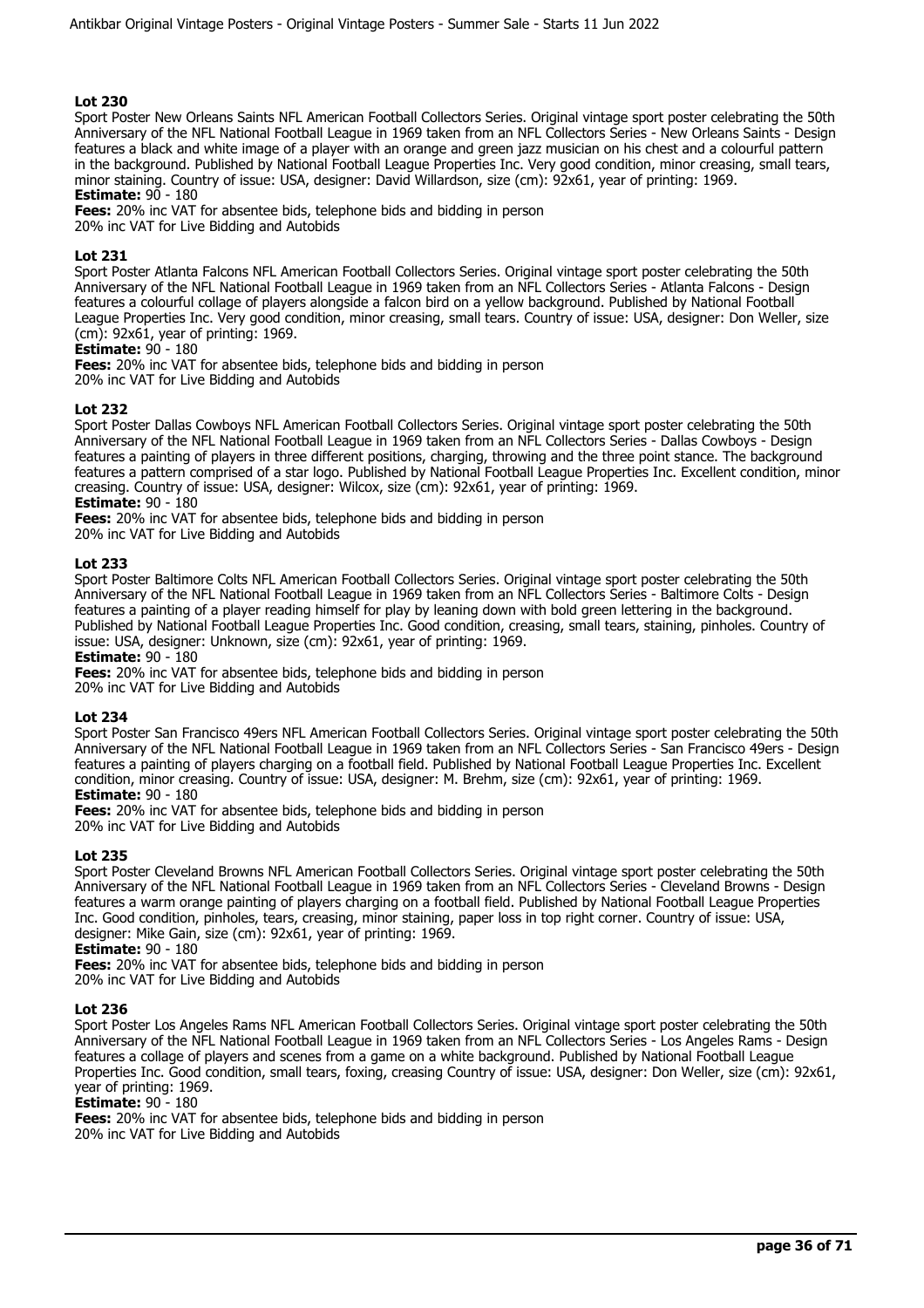Sport Poster Detroit Lions NFL American Football Collectors Series. Original vintage sport poster celebrating the 50th Anniversary of the NFL National Football League in 1969 taken from an NFL Collectors Series - Detroit Lions - Design features a collage of players below a roaring lion. Published by National Football League Properties Inc. Good condition, creasing, small tears, minor staining. Country of issue: USA, designer: Wolin, size (cm): 92x61, year of printing: 1969. **Estimate:** 90 - 180

**Fees:** 20% inc VAT for absentee bids, telephone bids and bidding in person

20% inc VAT for Live Bidding and Autobids

## **Lot 238**

Sport Poster Pittsburgh Steelers NFL American Football Collectors Series. Original vintage sport poster celebrating the 50th Anniversary of the NFL National Football League in 1969 taken from an NFL Collectors Series - Pittsburgh Steelers - Design features a painting of players charging in line merged with a tactics chalk board and stencil style lettering. Published by National Football League Properties Inc. Good condition, creasing, tears in image, small paper loss in top left corner. Country of issue: USA, designer: Unknown, size (cm): 92x61, year of printing: 1969.

## **Estimate:** 90 - 180

**Fees:** 20% inc VAT for absentee bids, telephone bids and bidding in person 20% inc VAT for Live Bidding and Autobids

## **Lot 239**

Sport Poster Philadelphia Eagles NFL American Football Collectors Series. Original vintage sport poster celebrating the 50th Anniversary of the NFL National Football League taken from an NFL Collectors Series - Philadelphia Eagles - Design features a green painting of players chargin down the field with an eagle flying above. Published by National Football League Properties Inc. Very good condition, minor creasing, small tears. Country of issue: USA, designer: M. Batty, size (cm): 92x61, year of printing: 1969.

#### **Estimate:** 90 - 180

**Fees:** 20% inc VAT for absentee bids, telephone bids and bidding in person

20% inc VAT for Live Bidding and Autobids

## **Lot 240**

Sport Poster Washington Redskins NFL American Football Collectors Series. Original vintage sport poster celebrating the 50th Anniversary of the NFL National Football League taken from an NFL Collectors Series - Washington Redskins - Design features a painting of players with the iconic Native American logo visible on the yellow background. Published by National Football League Properties Inc. Excellent condition. Country of issue: USA, designer: Peter O Lloyd, size (cm): 92x61, year of printing: 1969.

#### **Estimate:** 90 - 180

**Fees:** 20% inc VAT for absentee bids, telephone bids and bidding in person

20% inc VAT for Live Bidding and Autobids

#### **Lot 241**

Sport Poster New York Giants NFL American Football Collectors Series. Original vintage sport poster celebrating the 50th Anniversary of the NFL National Football League taken from an NFL Collectors Series - New York Giants - Design features a painting of players wearing the iconic blue kit below bold lettering. Published by National Football League Properties Inc. Good condition, creasing, small tears, minor staining. Country of issue: USA, designer: T. Smith, size (cm): 92x61, year of printing: 1969.

## **Estimate:** 90 - 180

**Fees:** 20% inc VAT for absentee bids, telephone bids and bidding in person 20% inc VAT for Live Bidding and Autobids

## **Lot 242**

Sport Poster Green Bay Packers NFL American Football Collectors Series. Original vintage sport poster celebrating the 50th Anniversary of the NFL National Football League taken from an NFL Collectors Series - Green Bay Packers - Design features a colourful collage of iconic players framed by bold blue and red banners. Published by National Football League Properties Inc. Very good condition, creasing, small tears. Country of issue: USA, designer: David Johnston, size (cm): 92x61, year of printing: 1969.

#### **Estimate:** 90 - 180

**Fees:** 20% inc VAT for absentee bids, telephone bids and bidding in person 20% inc VAT for Live Bidding and Autobids

#### **Lot 243**

Sport Poster St Louis Cardinals NFL American Football Collectors Series. Original vintage sport poster celebrating the 50th Anniversary of the NFL National Football League taken from an NFL Collectors Series - St Louis Cardinals - Design features players charging with a black silhouette of a Fredbird on a red background. Published by National Football League Properties Inc. Very good condition, minor creasing. Country of issue: USA, designer: Unknown, size (cm): 92x61, year of printing: 1969.

#### **Estimate:** 90 - 180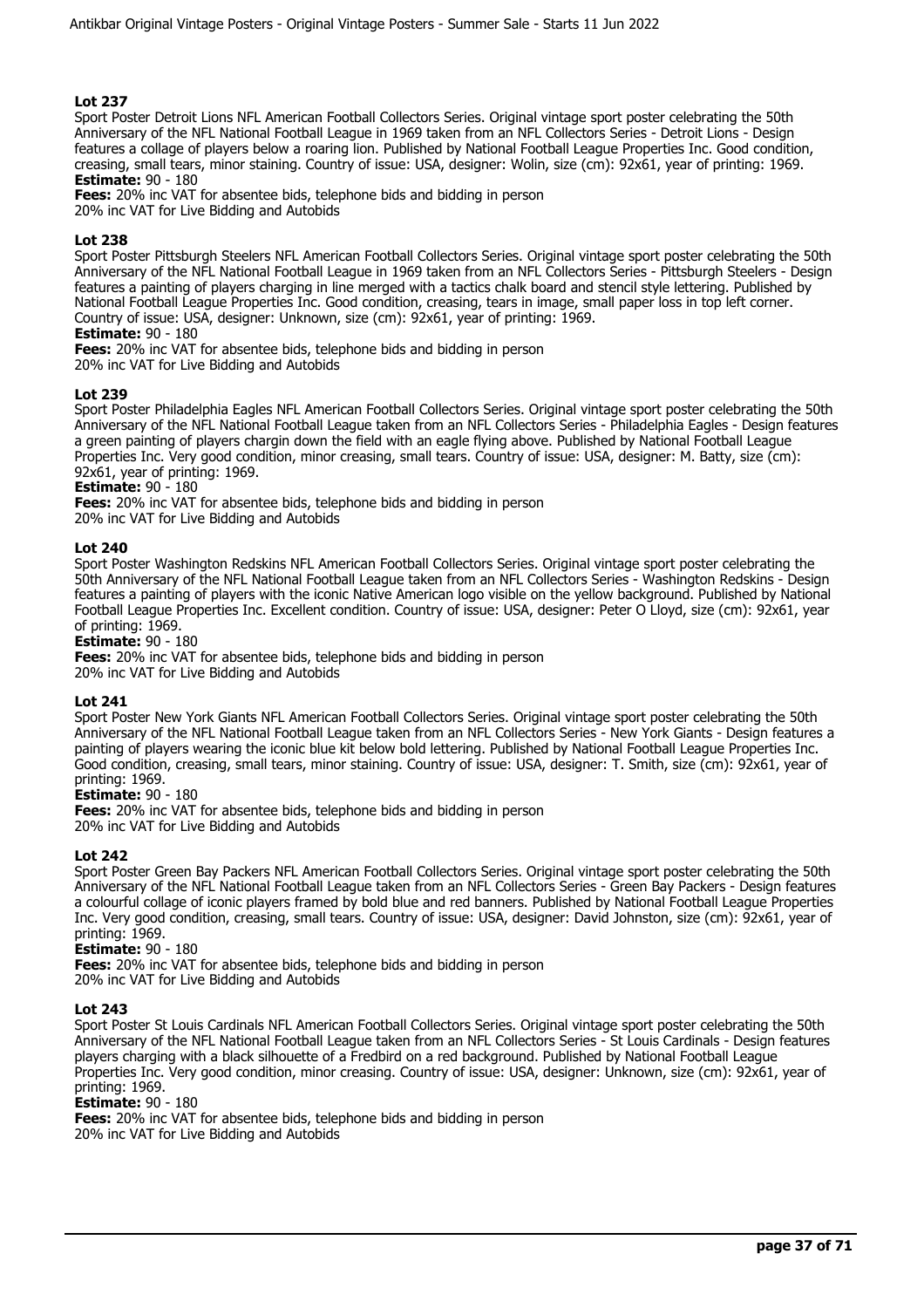Sport Poster Chicago Bears NFL American Football Collectors Series. Original vintage sport poster celebrating the 50th Anniversary of the NFL National Football League taken from an NFL Collectors Series - Chicago Bears - Design features players tussling for the ball with a red silhouette of a suited man looming in the background. Published by National Football League Properties Inc. Very good condition, creasing, small tears. Country of issue: USA, designer: M. Camino, size (cm): 92x61, year of printing: 1969.

## **Estimate:** 90 - 180

**Fees:** 20% inc VAT for absentee bids, telephone bids and bidding in person 20% inc VAT for Live Bidding and Autobids

## **Lot 245**

Sport Poster NFL American Football 50th Anniversary. Original vintage sport poster celebrating the 50th Anniversary of the NFL National Football League in 1969 taken from an NFL Collectors Series issued by 1969 - Design features posters of the 16 teams that comprised the league displayed with the year that they entered the competition. The teams include the Chicago Bears, St Louis Cardinals, Green Bay Packers, New York Giants, Washinton Redskins, Philadelphia Eagles, Pittsburgh Steelers, Detroit Lions, Los Angeles Rams, Cleveland Browns, San Francisco 49ers, Baltimore Colts, Dallas Cowboys, Minnesota Vikings, Atlanta Falcons and New Orleans Saints. Published by National Football League Properties Inc. Very good condition, creasing, small tears. Country of issue: USA, designer: Unknown, size (cm): 92x61, year of printing: 1969. **Estimate:** 90 - 180

**Fees:** 20% inc VAT for absentee bids, telephone bids and bidding in person 20% inc VAT for Live Bidding and Autobids

## **Lot 246**

Sport Poster Tour De France 1971 Map Cycling Merckx. Original vintage sport poster featuring the map of Tour de France 1971, advertising for Merlin Plage, camping, caravanning with Trigano, Miko ice cream, blonde Pelforth beer, schedule and timing records, the map of route is laid over a photograph of cyclists riding on the road with mountains in the background. The 1971 Tour de France consisted of 22 stages over 3608 kilometres starting in Mulhouse on 26 June and finishing at the Velodrome de Vincennes in Paris on 18 July, Belgian cyclist Eddy Merckx came in first, followed by a Dutch cyclist Joop Zoetermelk, and another Belgian sportsman Lucien Van Impe ranking in third. The map was issued as part of Miroir du Cyclisme magazine No. 143. Good condition, fold marks, creasing, small tears, small paper losses, minor staining, writing in blue ink. Country of issue: Belgium, designer: Unknown, size (cm): 90x60, year of printing: 1971. **Estimate:** 120 - 240

**Fees:** 20% inc VAT for absentee bids, telephone bids and bidding in person 20% inc VAT for Live Bidding and Autobids

## **Lot 247**

Sport Poster Sapporo Olympic Winter Games Ice Skating. Original vintage sport poster for the XI Olympic Winter Games held in Sapporo Japan from 3-13 February 1972 featuring an ice skater in motion on ice, the bold black lettering and Olympic Rings logo below. The XI Olympic Winter Games held in Sapporo Hokkaido Japan in 1972 was the first Winter Olympic Games held outside Europe and North America. Good condition, pinholes, bumps on edges, small tears on edges. Country of issue: Japan, designer: Yusaku Kamekuru, size (cm): 104x73, year of printing: 1972. **Estimate:** 180 - 360

**Fees:** 20% inc VAT for absentee bids, telephone bids and bidding in person 20% inc VAT for Live Bidding and Autobids

#### **Lot 248**

Sport Poster Tour Of Spain Cycling Race Vuelta Ciclista a Espana 1972. Original vintage sport poster Vuelta Cilista a Espana 1972 / Tour of Spain 1972 Official map presented courtesy of Aurora anonymous insurance company, the poster features a route that spans across from Fuengirola along the coastline passing by Grenada, Valencia, Tarragona, Barcelona, Zaragoza, Bilbao, and ends in San Sebastian, the map presents fun caricatures of cyclists with a Flamenco dancer, hitchhikers, police officer investigating with a magnifying glass, dressed as medieval knights with swords and shield, a submarine, fishing, and mermaid, with the map legend in the bottom right corner, the reverse presents advertising for Aurora. Tour of Spain 1972 was the 27th edition of the Vuelta a Espana, a cycling race event that was held from 27 April to 14 May with a route of 3079 km divided into 17 stages, it was won by Jose Manuel Fuente in 82 hours. Horizontal. Good condition, folds as issued, creasing, minor staining, small paper losses on margins, folds into leaflet. Country of issue: Spain, designer: Unknown, size (cm): 56x70, year of printing: 1972.

#### **Estimate:** 90 - 180

**Fees:** 20% inc VAT for absentee bids, telephone bids and bidding in person

20% inc VAT for Live Bidding and Autobids

#### **Lot 249**

Sport Poster Tour De France 1973 Cycling . Original vintage sport poster for Tour de France 73 from Miroir du Cyclisme magazine, featuring a map of France with the cycling route marked on it with red lines, marking 20 stages of the race that took place between 30 June and 22 July and began in Scheveningen, Netherlands and finished in Paris covering the distance of 4090 km, the race was won by a Spanish cyclist Luis Ocana, followed by Bernard Thevenet from France, and Spanish athlete Jose Manuel Fuente ranked third. The poster features Adidas, Miko, Le Cycle, Reynolds advertising along with blank spaces to record the race results. Good condition, folds, tears, staining, pinholes, paper losses Country of issue: Belgium, designer: Unknown, size (cm): 60x51, year of printing: 1973.

#### **Estimate:** 90 - 180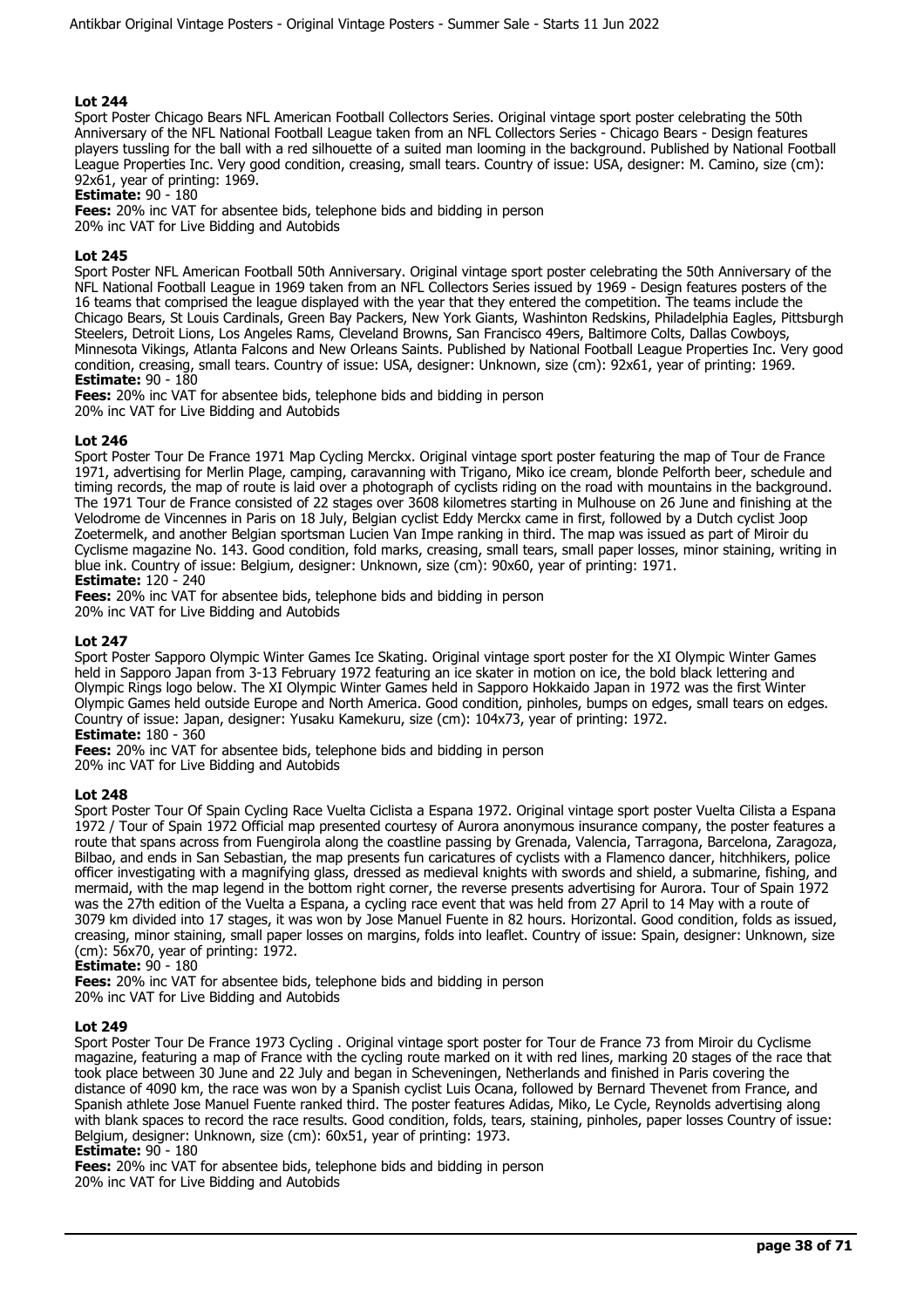Sport Poster Volta a Cataluna 1974 Bicycle Race Cycle. Original vintage sport poster for the 1967 Volta a Catalunya cycle race that took place from 4 to 11 September 1974 with the start in Lleida and finish in Manresa, the poster features the route of the race, an illustration of a man on a bicycle and advertising for Banco de Bilbao and UDS. The race was won by a French cyclist Bernard Thevenet, followed by Spanish athletes Andres Oliva in second, and Domingo Perurena in third. Good condition, staining, creasing. Country of issue: Spain, designer: Unknown, size (cm): 49x33, year of printing: 1974. **Estimate:** 60 - 120

**Fees:** 20% inc VAT for absentee bids, telephone bids and bidding in person 20% inc VAT for Live Bidding and Autobids

## **Lot 251**

Sport Poster Moscow Olympics Tallinn Sailing Regatta USSR Sailing. Original vintage Soviet sports poster for the sailing events of the 22nd Summer Olympic Games / Games of the XXII Olympiad hosted by Moscow Russia and held from 21-29 July at the Pirita Olympic Yachting Centre in Tallinn on the Baltic Sea coast - ?????? 80 ??????????? ???????? ?????? / Tallinn 80 Olympic Sailing Regatta - featuring a great design depicting six sailing boats in full sail racing on a blue water background leaving lines in the Olympic colours in their wake, the stylised title text and Moscow Olympics logo below. Fair condition, creasing, tears, staining, pinholes. Country of issue: Russia, designer: A. Barakhtyanskiy, size (cm): 88x57 , year of printing: 1978.

## **Estimate:** 120 - 240

**Fees:** 20% inc VAT for absentee bids, telephone bids and bidding in person 20% inc VAT for Live Bidding and Autobids

## **Lot 252**

Sport Poster 24 Heures Du Mans Car Racing BMW Porsche. Original vintage motorsport poster for the 24 Heures du Mans / 24 Hours of Le Mans on 14-15 June 1980 featuring the text in bold white lettering above an illustration of Porsche and BMW France sports cars racing at speed towards the viewer with silhouettes of spectators below red setting sun. Organised by Automobile Club de l'Ouest. This Grand Prix endurance race was won by Ford in the first driven by Jean Rondeau and Jean-Pierre Jaussaud and third places by Gordon Spice, Philippe Martin, Jean-Michel Martin, and Porsche coming in second driven by Jacky Ickx and Reinhold Joest. Horizontal. Excellent condition, backed on linen. Country of issue: France, designer: Pascarel, size (cm): 39x53, year of printing: 1980.

#### **Estimate:** 60 - 120

**Fees:** 20% inc VAT for absentee bids, telephone bids and bidding in person

20% inc VAT for Live Bidding and Autobids

#### **Lot 252.**

Sport Poster 24 Heures Du Mans Car Racing BMW Porsche. Original vintage motorsport poster for the 24 Heures du Mans / 24 Hours of Le Mans on 14-15 June 1980 featuring the text in bold white lettering above an illustration of Porsche and BMW France sports cars racing at speed towards the viewer with silhouettes of spectators below red setting sun. Organised by Automobile Club de l'Ouest. This Grand Prix endurance race was won by Ford in the first driven by Jean Rondeau and Jean-Pierre Jaussaud and third places by Gordon Spice, Philippe Martin, Jean-Michel Martin, and Porsche coming in second driven by Jacky Ickx and Reinhold Joest. Horizontal. Excellent condition, backed on linen. Country of issue: France, designer: Pascarel, size (cm): 39x53, year of printing: 1980.

## **Estimate:** 60 - 120

**Fees:** 20% inc VAT for absentee bids, telephone bids and bidding in person

20% inc VAT for Live Bidding and Autobids

#### **Lot 252a**

Sport Poster 24 Heures Du Mans Car Racing BMW Porsche. Original vintage motorsport poster for the 24 Heures du Mans / 24 Hours of Le Mans on 14-15 June 1980 featuring the text in bold white lettering above an illustration of Porsche and BMW France sports cars racing at speed towards the viewer with silhouettes of spectators below red setting sun. Organised by Automobile Club de l'Ouest. This Grand Prix endurance race was won by Ford in the first driven by Jean Rondeau and Jean-Pierre Jaussaud and third places by Gordon Spice, Philippe Martin, Jean-Michel Martin, and Porsche coming in second driven by Jacky Ickx and Reinhold Joest. Horizontal. Excellent condition, backed on linen. Country of issue: France, designer: Pascarel, size (cm): 39x53, year of printing: 1980.

#### **Estimate:** 60 - 120

**Fees:** 20% inc VAT for absentee bids, telephone bids and bidding in person

20% inc VAT for Live Bidding and Autobids

#### **Lot 253**

Sport Poster Football World Cup 1982 England vs Germany . Original vintage sport poster for 1982 FIFA World Cup England versus Germany football game that took place at Madrid Estadio Bernabeu stadium on 29 June 1982, the poster features a dynamic illustration of football players tackling for the ball, with the surnames of the players listed below the image. England and West Germany along with the Runners-up Spain were playing in Group B of the World Cup, the game finished with a 0-0 draw result; Italy was the champion of the 1982 FIFA World Cup, with West Germany in second place, Poland in third, and France in forth place. Lithograph by Ortega S.A. Barco 14 Valencia, Spain. Very good condition, minor creasing, finger prints on bottom edge. Country of issue: Spain, designer: Donat Gouri, size (cm): 97x54, year of printing: 1982. **Estimate:** 90 - 180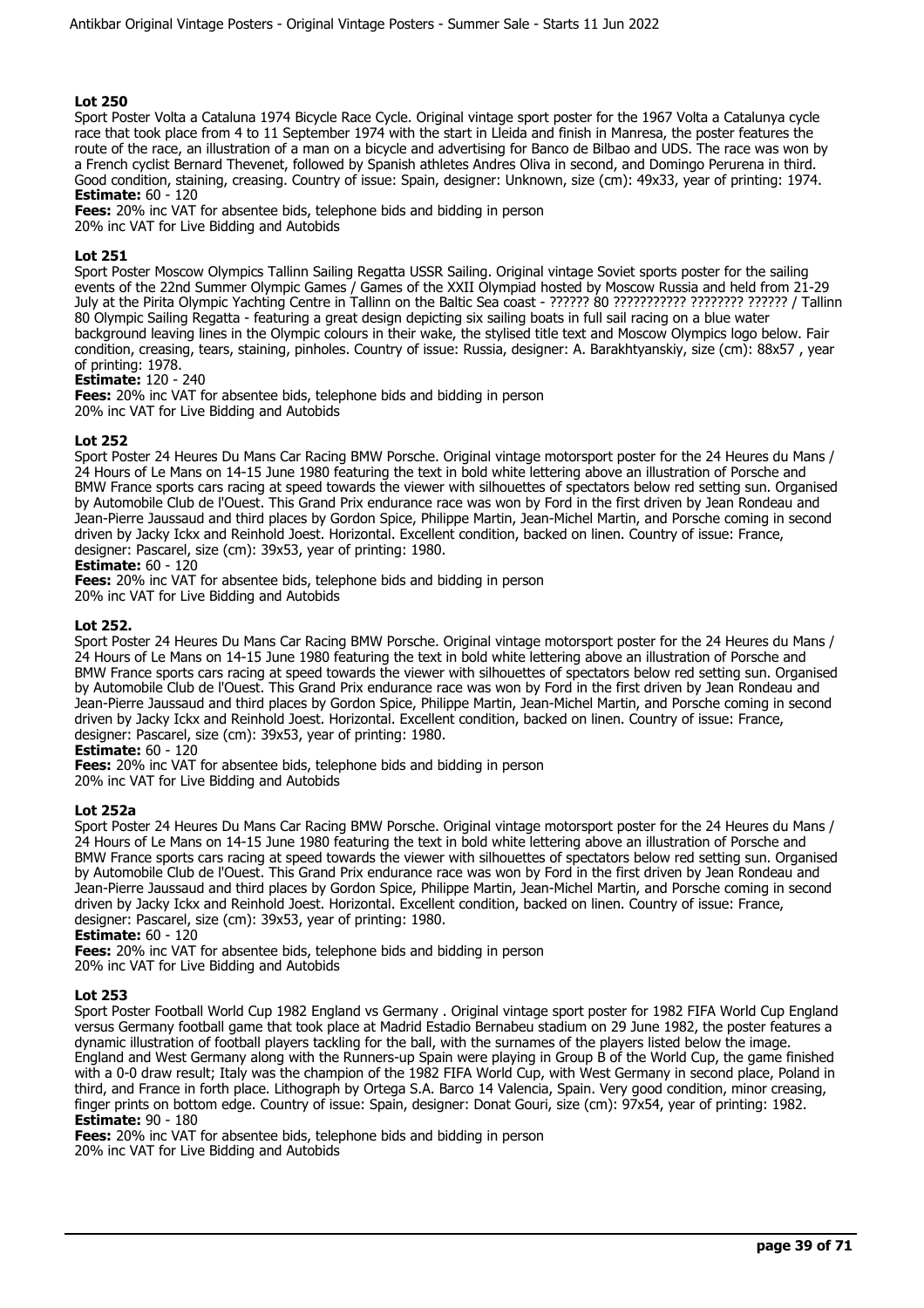Sport Poster Internationale Real Madrid Football Goalkeeper. Original vintage sport poster for European Cup of Cup Winners Clubs Quarter Finals / Copa de Europa de Clubs Vencedores de Copa Cuartos de Final football game between Internazionale and Real Madrid teams that took place on 16 March 1983 at the Santiago Bernabeu stadium in Madrid, the poster features a dynamic illustration of a goalkeeper jumping up to catch the ball and other players in front of the goal, with the surnames of the players listed below the image. Lithograph by Ortega S.A. Barco 14 Valencia, Spain. Very good condition, minor creasing, small tears on margins. Country of issue: Spain, designer: Donat Gouri, size (cm): 97x54, year of printing: 1983.

## **Estimate:** 90 - 180

**Fees:** 20% inc VAT for absentee bids, telephone bids and bidding in person 20% inc VAT for Live Bidding and Autobids

## **Lot 255**

Sport Poster London Marathon 1985 LT Underground British Rail Running. Original vintage sport poster for London Marathon Sunday, 21st April 1985 We'll be running all day! Go by Tube (or British Rail). There are stations all along the route, just pick the one that suits you best. The poster features a London Transport underground logo and runners in red and blue uniforms forming the logo above the map of London marking the route of the marathon that started in Greenwich park, proceeded to Woolwich Common, Lewisham, Rotherhithe, Southwark, circled around the Isle of Dogs, went further along the Thames river to Westminster and finishing at St. James's Park. The London Marathon was founded in 1981 by Chris Brasher and John Disley, the race has several components - mass race for the public, professional race, wheelchair race, and teenage athlete race. Good condition, creasing, tears on edges. Country of issue: UK, designer: Unknown, size (cm): 101x63, year of printing: 1985.

## **Estimate:** 120 - 240

**Fees:** 20% inc VAT for absentee bids, telephone bids and bidding in person 20% inc VAT for Live Bidding and Autobids

#### **Lot 256**

Sport Poster Barcelona Summer Olympic Games Olympics 92. Original vintage sport poster for the 1992 Summer Olympic Games of the XXV Olympiad featuring the emblem of the Olympics in blue, yellow and red and the five Olympic rings above the skyline of the city. Unified Team (formed of the former Soviet Union Republics) won 45 gold medals, United States ranked second, and Germany third. Fair condition, creasing, small tears, pinholes, foxing, staining, paper loss on top right corner. Country of issue: Spain, designer: Unknown, size (cm): 70x50, year of printing: 1988.

## **Estimate:** 60 - 120

**Fees:** 20% inc VAT for absentee bids, telephone bids and bidding in person 20% inc VAT for Live Bidding and Autobids

## **Lot 257**

Sport Poster Cobi Barcelona 92 Olympic Games Catalan Sheepdog Mascot. Original vintage sport poster for the 1992 Summer Olympic Games of the XXV Olympiad featuring Cobi, an official mascot for these Olympic Games. Cobi is a Catalan Sheepdog in Cubist style designed by Javier Mariscal and inspired by the interpretations of Picasso of a masterpiece from Velázquez, Las Meninas. He was unveiled to the public in 1987. His name was derived from the Barcelona Olympic Organising Committee (COOB). Good condition, pinholes, creasing, small paper loss in top left corner, minor staining. Country of issue: Spain, designer: Javier Mariscal, size (cm): 70x50, year of printing: 1988.

## **Estimate:** 60 - 120

**Fees:** 20% inc VAT for absentee bids, telephone bids and bidding in person 20% inc VAT for Live Bidding and Autobids

#### **Lot 258**

Sport Poster Petra Barcelona 92 Paralympic Olympic Games Girl Mascot. Original vintage sport poster for the 1992 Summer Olympic Games of the XXV Olympiad featuring Petra, armless girl in blue shirt and red skirt walking across the image with the skyline of Barcelona below. Petra was the official mascot of the Summer Paralympic Games, alongside with Cobi, a Catalan sheepdog designed by Javier Mariscal. Fair condition, several paper losses on edges, tears on edges, pinholes, staining, minor creasing. Country of issue: Spain, designer: Javier Mariscal, size (cm): 70x50, year of printing: 1990. **Estimate:** 60 - 120

**Fees:** 20% inc VAT for absentee bids, telephone bids and bidding in person 20% inc VAT for Live Bidding and Autobids

## **Lot 259**

Advertising Poster Gilbert and George Exhibition Cosmological . Original vintage art exhibition poster advertising Gilbert and George - The Cosmological Pictures that took place at Wurtt Kunstverein Stuttgart between 27 March and 2 May 1993 - Design from 1989 tiled Down to Earth features the famous artists standing in a graveyard with large red portraits of them looming in the background. Gilbert Prousch and George Passmore are a duo of British artists who teamed up after studying together at Central St Martins. Excellent condition. Country of issue: Germany, designer: Gilbert Prousch and George Passmore, size (cm): 85x60, year of printing: 1993.

#### **Estimate:** 90 - 180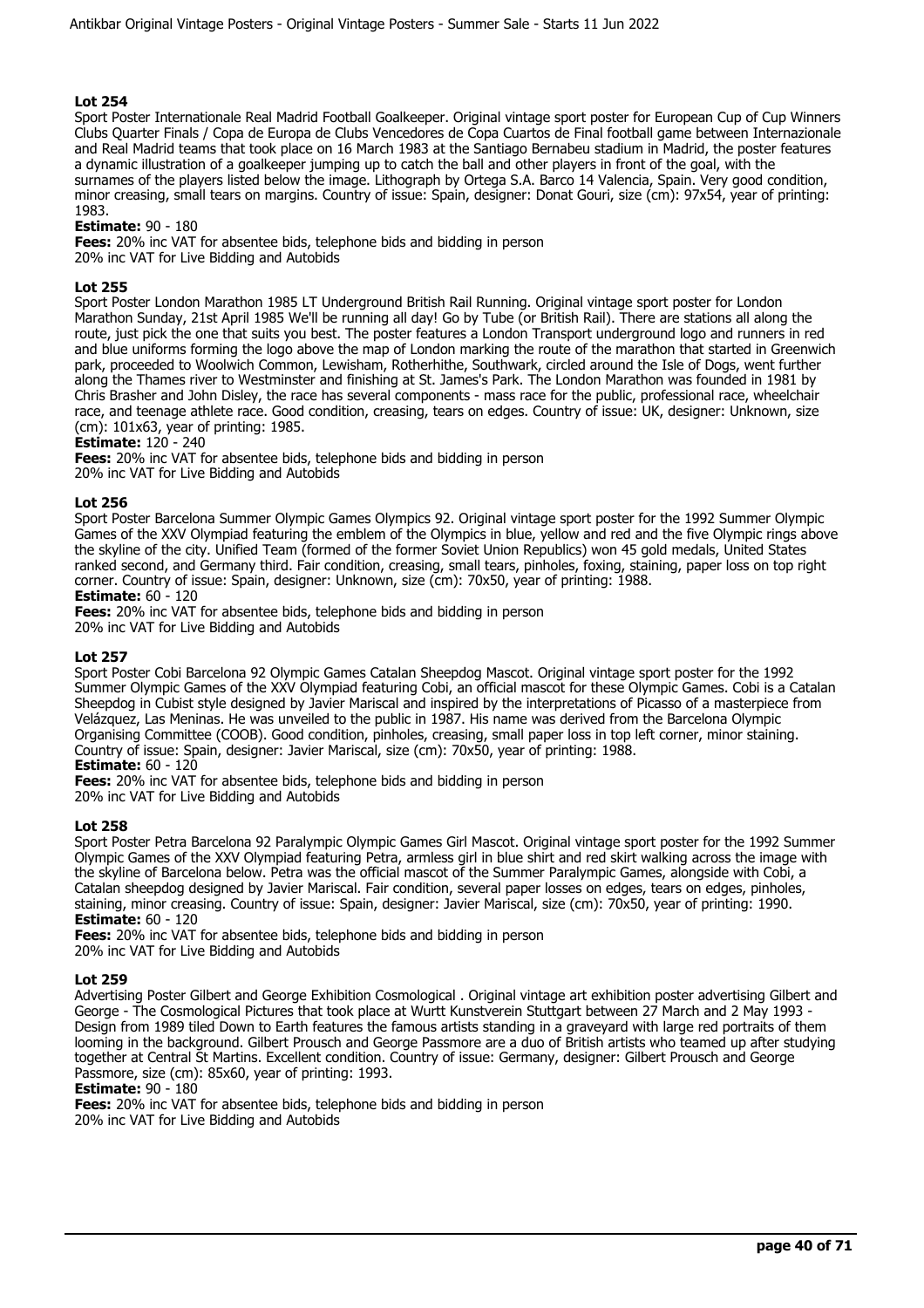Sport Poster Moscow Bears USSR American Football. Original vintage Soviet sport poster for Moscow Bears - The First Russian Professional Football Team, featuring a photograph of the American football team in red and white uniforms and holding helmets. Moscow Bears was founded in 1989 in Moscow, Russia. Horizontal. American football first appeared in the USSR in the summer of 1989, when two Oklahoma high school football teams ("Stars" and "Boomers") played three exhibition games in Moscow, Leningrad, and Tallinn, Estonia. In 1989, the Moscow Bears team was formed and represented the Soviet Union in the international tournament. The first official game of the USSR national team took place against the German national team on 17 September 1989. The Bears lost 776. Excellent condition, minor creasing, ink stamp on reverse. Country of issue: Russia, designer: Unknown, size (cm): 49x70, year of printing: 1990s.

#### **Estimate:** 90 - 180

**Fees:** 20% inc VAT for absentee bids, telephone bids and bidding in person

20% inc VAT for Live Bidding and Autobids

## **Lot 261**

Propaganda Poster Le Combat Fight Children Play France. Original antique poster - Le Combat - featuring an illustration of children play fighting with tou swords and rifles with a boy in a horse costume and another carrying the flag of France on a country road with hay stacks and windmills, held together by an ornate golden frame. Very good condition, minor staining, small repaired tear on bottom right corner, backed on linen. Country of issue: France, designer: Unknown, size (cm): 41x31, year of printing: 1900s.

**Estimate:** 90 - 180

**Fees:** 20% inc VAT for absentee bids, telephone bids and bidding in person

20% inc VAT for Live Bidding and Autobids

## **Lot 262**

Propaganda Poster Alcohol Kills France L'Alcool Tue . Original antique anti alcohol propaganda poster l'Alcool Tue / Alcohol Kills, featuring a bold illustration by a prolific Swiss painter and illustrator Eugene Burnand (1850-1921), depicting a worried mother and an angried older son holding their younger siblings looking at an alcoholic man in agony suffering from health effects induced by alcoholism. Printed by Berger-Levrault, Nancy. Good condition, folds, repaired tears, minor staining, browning, minor creasing, paper loss in top right, pinholes, backed on linen. Country of issue: France, designer: Eug. Burnand, size (cm): 100x66, year of printing: 1910s.

## **Estimate:** 150 - 300

**Fees:** 20% inc VAT for absentee bids, telephone bids and bidding in person

20% inc VAT for Live Bidding and Autobids

## **Lot 263**

Propaganda Poster Falange Espanola Spanish Civil War Fascist. Original vintage Spanish Civil War Fascist propaganda poster by Falange Espanola - with a deeply Christian sense of life, comes to be used thoroughly, with all its weapons, against the monstrous monstrosities of selfishness and misunderstanding of a dying pagan society. - featuring an illustration of red winged beasts being shot down with arrows that read - Against Misery. Against Hunger. Against the Cold. Winter Help. Printed by R. Losada Sor Gomez Hnost Sevilla. Good condition, folds, creasing, tears on edges. Country of issue: Spain, designer: Ritton, size (cm): 86x64, year of printing: 1930s.

**Estimate:** 180 - 360

**Fees:** 20% inc VAT for absentee bids, telephone bids and bidding in person

20% inc VAT for Live Bidding and Autobids

#### **Lot 264**

Propaganda Poster Dirt Danger Health Cleanliness Council. Original vintage British health and safety propaganda poster - Where there's dirt there's danger - issued by Health & Cleanliness Council 5 Tavistock Square, London WC 1. This poster was a part of campaign for healthy living aimed the British people (particularly the working classes). The Health & Cleanliness Council also printed brochures: The new home: a handbook for tenants, providing guidance for tenants on how to keep their property clean and healthy. It includes "homely hints" on cleaning, furniture, shopping, storage of clothing and the disposal of vermin. Health and Beauty: A Book for Girls, encouraging young women to "be beautiful!" through cleanliness and good health. Good condition, creasing, staining. Country of issue: UK, designer: Unknown, size (cm): 76x51, year of printing: 1930s.

#### **Estimate:** 60 - 120

**Fees:** 20% inc VAT for absentee bids, telephone bids and bidding in person 20% inc VAT for Live Bidding and Autobids

## **Lot 265**

Propaganda Poster Hiding Mistakes Doval Motivation Fehler Verbergen Parker Holladay. Original vintage German motivational workplace poster issued by Parker-Holladay company in Berlin. Doval was a German equivalent of Bill Jones that was created in the UK by Parker-Holladay to promote the correct work ethic in the workplace. The concept was copyrighted and also taken to the USA and Canada motivating personnel to perform efficiently worldwide. Fehler verbergen - ist genau so toricht wie Korken versenken, sie kommen immer wieder an die Oberflache. - Hiding mistakes - is just as foolish as popping corks, they always come to the surface. Very good condition, small tears in margins. Country of issue: Germany, designer: Doval, size (cm): 72x56, year of printing: 1929.

#### **Estimate:** 120 - 240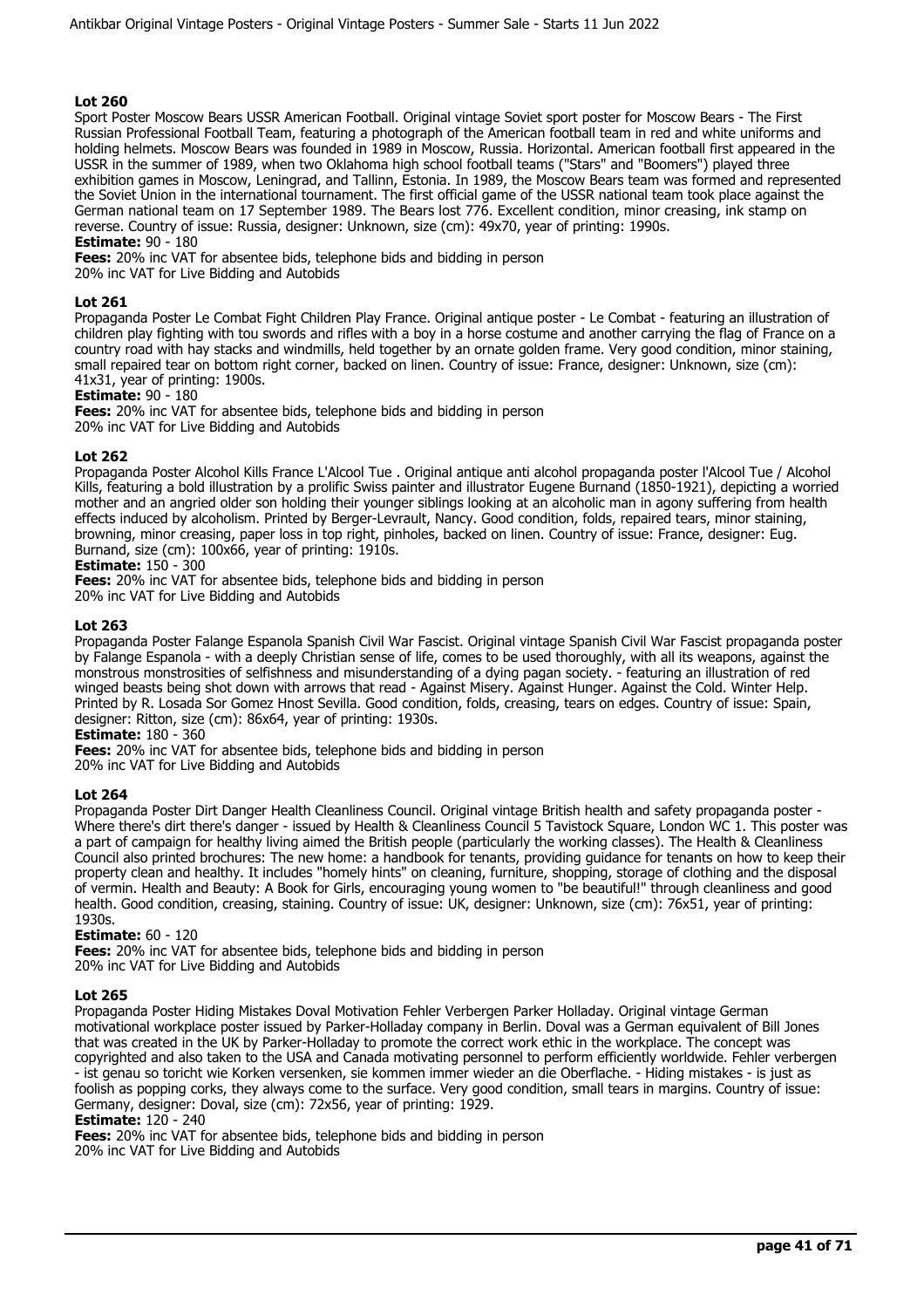Propaganda Poster Ideas Better Way Ideen Doval Motivation Parker Holladay. Original vintage German motivational workplace poster issued by Parker-Holladay company in Berlin. Doval was a German equivalent of Bill Jones that was created in the UK by Parker-Holladay to promote the correct work ethic in the workplace. The concept was copyrighted and also taken to the USA and Canada motivating personnel to perform efficiently worldwide. The poster features an illustration of a worker in a uniform pointing at the blueprint and an employer listening to his idea, bold stylised lettering reads - Ideen. Weisst Du einen besseren Weg, so sag ihn. Verwerte deine ideen. / Ideas. If you know a better way, tell it. Use my ideas. Good condition, tears in margins, minor staining. Country of issue: Germany, designer: Doval, size (cm): 72x56, year of printing: 1929.

## **Estimate:** 120 - 240

**Fees:** 20% inc VAT for absentee bids, telephone bids and bidding in person 20% inc VAT for Live Bidding and Autobids

## **Lot 267**

Propaganda Poster Be Careful Fire Safety Sei Vorsichtig Doval Motivation Parker Holladay. Original vintage German motivational workplace poster issued by Parker-Holladay company in Berlin. Doval was a German equivalent of Bill Jones that was created in the UK by Parker-Holladay to promote the correct work ethic in the workplace. The concept was copyrighted and also taken to the USA and Canada motivating personnel to perform efficiently worldwide. The poster features an illustration of fire-fighters fighting fire, bold stylised lettering reads - Be careful. For the well-being of you and those around you. / Sei vorsichtig. Für Dein sowie Deiner Mitmenschen Wohl. Good condition, tears in margins, small restored paper losses. Country of issue: Germany, designer: Doval, size (cm): 72x56, year of printing: 1929. **Estimate:** 90 - 180

**Fees:** 20% inc VAT for absentee bids, telephone bids and bidding in person

20% inc VAT for Live Bidding and Autobids

## **Lot 268**

Propaganda Poster Save Electricity Doval Motivation Parker Holladay Licht Verschwendung . Original vintage German motivational workplace poster issued by Parker-Holladay company in Berlin. Doval was a German equivalent of Bill Jones that was created in the UK by Parker-Holladay to promote the correct work ethic in the workplace. The concept was copyrighted and also taken to the USA and Canada motivating personnel to perform efficiently worldwide. The poster features an illustration of a man entering the storage room with some boxes, barrel, and books to find that the light is on, bold stylised lettering reads - Waste of light. Why waste it when it's so easy to save? / Lichtverschwendung. Wozu die Verschwendung wenn es so leicht ist, zu sparen? Good condition, large repaired tear on image, minor staining. Country of issue: Germany, designer: Doval, size (cm): 72x56, year of printing: 1929. **Estimate:** 90 - 180

**Fees:** 20% inc VAT for absentee bids, telephone bids and bidding in person 20% inc VAT for Live Bidding and Autobids

#### **Lot 269**

Propaganda Poster Start Work Late Doval Motivation Parker Holladay Spat Anfangen Fruh Aufhoren. Original vintage German motivational workplace poster issued by Parker-Holladay company in Berlin. Doval was a German equivalent of Bill Jones that was created in the UK by Parker-Holladay to promote the correct work ethic in the workplace. The concept was copyrighted and also taken to the USA and Canada motivating personnel to perform efficiently worldwide. The poster features an illustration of a man holding a hat leaving work early while other colleagues are seen at their desks working, bold stylised lettering reads - Start late stop early. Makes it easier for those who want a job. / Spät anfangen früh aufhören. Macht es denen leichter die veine stelle wollen. Fair condition, restored tears, staining, paper losses in left corners. Country of issue: Germany, designer: Doval, size (cm): 72x56, year of printing: 1929.

#### **Estimate:** 150 - 300

**Fees:** 20% inc VAT for absentee bids, telephone bids and bidding in person 20% inc VAT for Live Bidding and Autobids

## **Lot 270**

Propaganda Poster Reliable Work Doval Motivation Parker Holladay Fuhren bedingt Zuverlassigkeit. Original vintage German motivational workplace poster issued by Parker-Holladay company in Berlin. Doval was a German equivalent of Bill Jones that was created in the UK by Parker-Holladay to promote the correct work ethic in the workplace. The concept was copyrighted and also taken to the USA and Canada motivating personnel to perform efficiently worldwide. The poster features an illustration of two train drivers, bold stylised lettering reads - Driving depends on reliability. Reliable work is worth more than the occasional brilliant performance! / Fuhren bedingt zuverlässigkeit. Zuverlässige Arbeit ist mehr wert als gelegentliche Glanzleistungen! Good condition, tears in margins, staining. Country of issue: Germany, designer: Doval, size (cm): 72x56, year of printing: 1929.

## **Estimate:** 150 - 300

**Fees:** 20% inc VAT for absentee bids, telephone bids and bidding in person 20% inc VAT for Live Bidding and Autobids

**Lot 271** 

Propaganda Poster You Don't Know Me Doval Motivation Parker Holladay Ihr Kennt Mich Nicht. Original vintage German motivational workplace poster issued by Parker-Holladay company in Berlin. Doval was a German equivalent of Bill Jones that was created in the UK by Parker-Holladay to promote the correct work ethic in the workplace. The concept was copyrighted and also taken to the USA and Canada motivating personnel to perform efficiently worldwide. The poster features an illustration of a man in a suit and tie, white and yellow lettering reads - You don't know me? Then you will get to know me at this point if you give me a minute of reflection every day. Because my 'wisdom' is also your wisdom, I am a working person like you are, what I say to you, you will say to yourself if you want life and work to be more satisfying. / Ihr kennt mich nicht? Dann werdet Ihr mich an dieser Stelle kennen lernen, wenn Ihr mir taglich eine Minute des Nachsinnens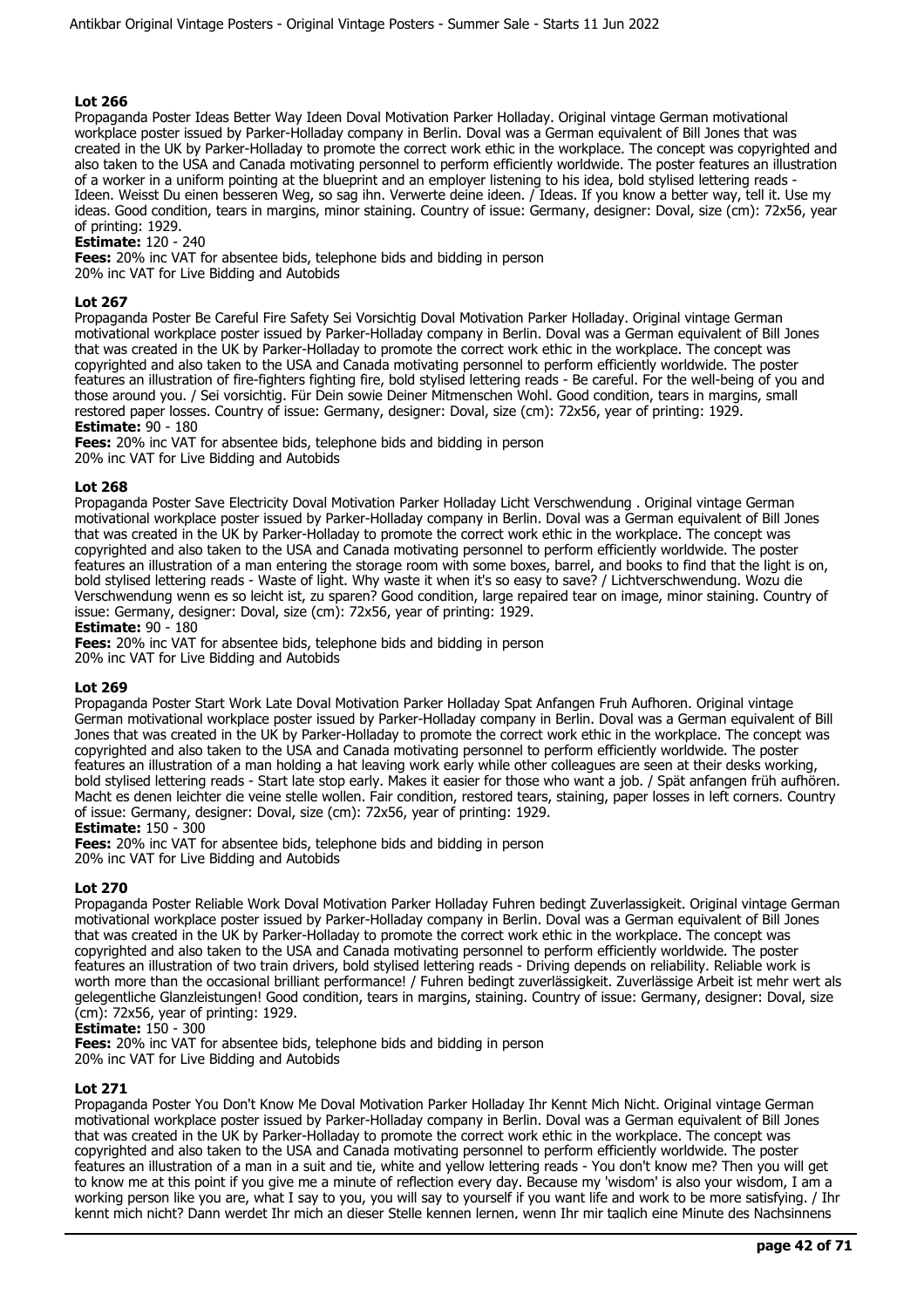schenkt. Denn meine 'Weisheit' ist auch Eure Weisheit, ich bin ein arbeitender Mensch, wie Ihr es seid, das, was ich Euch sage, werdet Ihr Euch selber sagen, wenn Euch das Leben und die Arbeit mehr befriedigen sollen. Good condition, tears in margins, staining. Country of issue: Germany, designer: Doval, size (cm): 72x56, year of printing: 1929. **Estimate:** 60 - 120

**Fees:** 20% inc VAT for absentee bids, telephone bids and bidding in person

20% inc VAT for Live Bidding and Autobids

## **Lot 272**

Propaganda Poster Tust Du Nichts Doval Motivation Parker Holladay . Original vintage German motivational workplace poster issued by Parker-Holladay company in Berlin. Doval was a German equivalent of Bill Jones that was created in the UK by Parker-Holladay to promote the correct work ethic in the workplace. The concept was copyrighted and also taken to the USA and Canada motivating personnel to perform efficiently worldwide. The poster features an illustration of a man sitting down with his hands on a walking stick, stylised lettering reads - If you don't do anything, you don't throw anything / Tust du nichts fo wirfst du nichts. Good condition, tears in margins, staining. Country of issue: Germany, designer: Doval, size (cm): 72x56, year of printing: 1929.

## **Estimate:** 60 - 120

**Fees:** 20% inc VAT for absentee bids, telephone bids and bidding in person 20% inc VAT for Live Bidding and Autobids

## **Lot 273**

Propaganda Poster Unbridled Power Doval Motivation Parker Holladay Konzentriere Krafte. Original vintage German motivational workplace poster issued by Parker-Holladay company in Berlin. Doval was a German equivalent of Bill Jones that was created in the UK by Parker-Holladay to promote the correct work ethic in the workplace. The concept was copyrighted and also taken to the USA and Canada motivating personnel to perform efficiently worldwide. The poster features an illustration of galloping horses and a motor, stylised red and white lettering reads - Unbridled power is worthless Concentrate your powers / Zügellose Kraft ist wertlos Konzentriere deine Kräfte. Good condition, tears in margins, staining. Country of issue: Germany, designer: Doval, size (cm): 72x56, year of printing: 1929. **Estimate:** 120 - 240

**Fees:** 20% inc VAT for absentee bids, telephone bids and bidding in person 20% inc VAT for Live Bidding and Autobids

## **Lot 274**

Propaganda Poster Full Weight Full Working Hours Furs Gute Geld Das Volle Gewicht Doval Motivation Parker Holladay . Original vintage German motivational workplace poster issued by Parker-Holladay company in Berlin. Doval was a German equivalent of Bill Jones that was created in the UK by Parker-Holladay to promote the correct work ethic in the workplace. The concept was copyrighted and also taken to the USA and Canada motivating personnel to perform efficiently worldwide. The poster features an illustration of a lady doing shopping and a salesperson pulling the scales down to increase the weight, with a smaller illustration below of a lady reading a book instead of working, stylised lettering reads - Full weight for good money .. full use of working hours! / Fur's gute Geld das volle gewicht .. die volle Ausnutzung der Arbeitszeit! Good condition, tears, creasing, staining. Country of issue: Germany, designer: Doval, size (cm): 72x56, year of printing: 1929. **Estimate:** 120 - 240

**Fees:** 20% inc VAT for absentee bids, telephone bids and bidding in person 20% inc VAT for Live Bidding and Autobids

## **Lot 275**

Propaganda Poster Ask Avoid Mistakes Frage Doval Motivation Parker Holladay . Original vintage German motivational workplace poster issued by Parker-Holladay company in Berlin. Doval was a German equivalent of Bill Jones that was created in the UK by Parker-Holladay to promote the correct work ethic in the workplace. The concept was copyrighted and also taken to the USA and Canada motivating personnel to perform efficiently worldwide. The poster features an illustration of two workers consulting the plan with a loading equipment in the background, stylised lettering reads - Ask. Assure yourself! You will avoid costly mistakes. / Frage. Vergewissere dich! Du vermeidest kostspielige Fehler. Good condition, repaired tears on margins and on image, minor staining. Country of issue: Germany, designer: Doval, size (cm): 72x56, year of printing: 1929.

**Estimate:** 90 - 180

**Fees:** 20% inc VAT for absentee bids, telephone bids and bidding in person 20% inc VAT for Live Bidding and Autobids

## **Lot 276**

Propaganda Poster Take Care Sorgen Sunshine Doval Motivation Parker Holladay . Original vintage German motivational workplace poster issued by Parker-Holladay company in Berlin. Doval was a German equivalent of Bill Jones that was created in the UK by Parker-Holladay to promote the correct work ethic in the workplace. The concept was copyrighted and also taken to the USA and Canada motivating personnel to perform efficiently worldwide. The poster features an illustration of sun shining from behind the white and grey rain clouds, stylised white and yellow lettering reads - Take care. The sun shines behind every cloud. Stay in control of the situation - hold out! / Sorgen. Hinter jeder wolke scheint die sonne. Bleibe Herr der Situation - halte aus! Good condition, tears in margins, staining. Country of issue: Germany, designer: Doval, size (cm): 72x56, year of printing: 1929.

#### **Estimate:** 60 - 120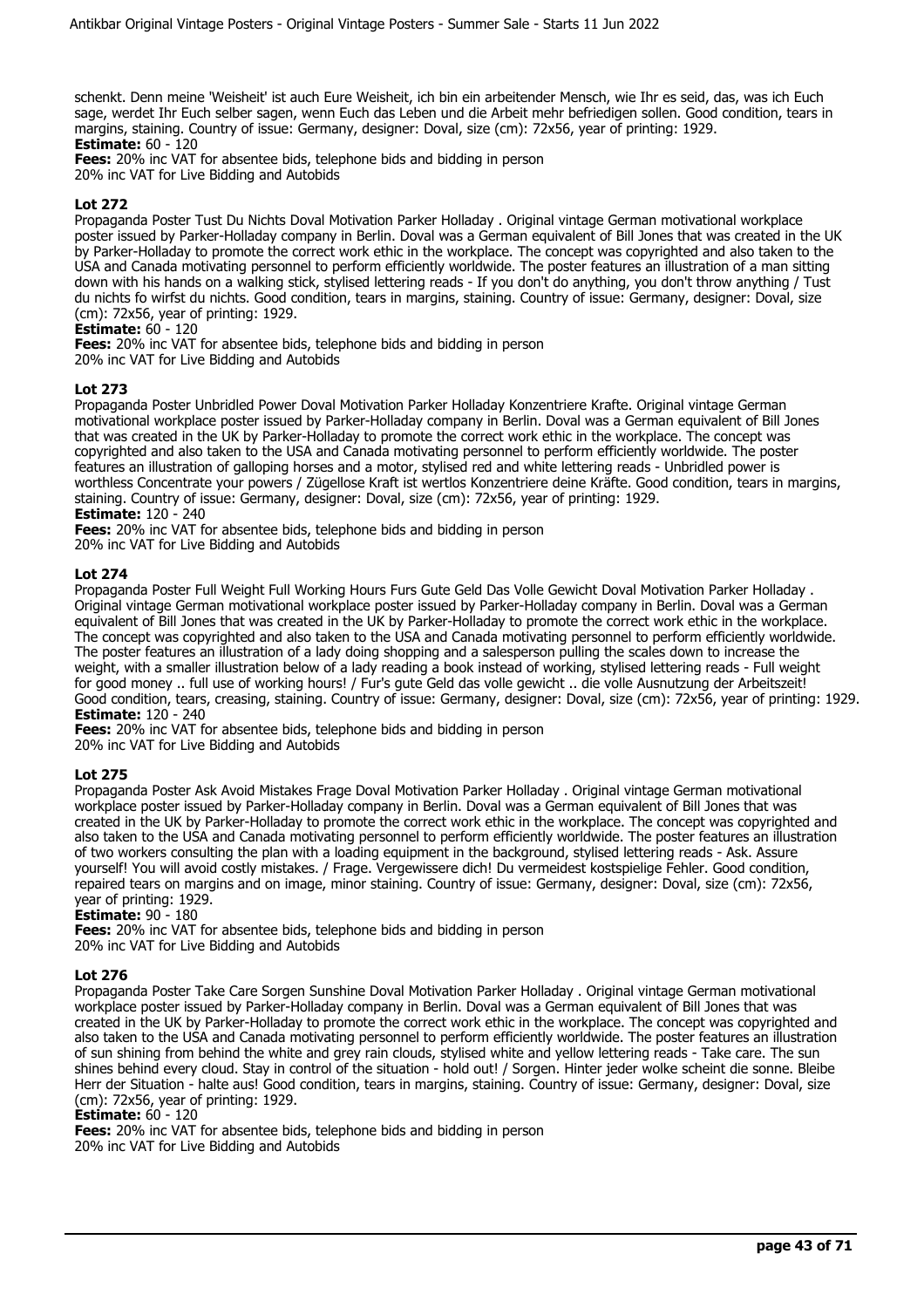Propaganda Poster Enmities Damage Performance Feindschaften Doval Motivation Parker Holladay . Original vintage German motivational workplace poster issued by Parker-Holladay company in Berlin. Doval was a German equivalent of Bill Jones that was created in the UK by Parker-Holladay to promote the correct work ethic in the workplace. The concept was copyrighted and also taken to the USA and Canada motivating personnel to perform efficiently worldwide. The poster features an illustration of two men facing each other and clenching their fists, caption reads - Enmities damage you and your performance! Don't get involved - go your own way! / Feindschaften schaden Dir und Deiner Leistung! Lass Dich nicht darauf ein - geu deinen weg! Good condition, restored tears, paper loss in bottom left corner. Country of issue: Germany, designer: Doval, size (cm): 72x56, year of printing: 1929.

**Estimate:** 180 - 360

**Fees:** 20% inc VAT for absentee bids, telephone bids and bidding in person 20% inc VAT for Live Bidding and Autobids

## **Lot 278**

Propaganda Poster Material Abuse Missbrauch Doval Motivation Parker Holladay . Original vintage German motivational workplace poster issued by Parker-Holladay company in Berlin. Doval was a German equivalent of Bill Jones that was created in the UK by Parker-Holladay to promote the correct work ethic in the workplace. The concept was copyrighted and also taken to the USA and Canada motivating personnel to perform efficiently worldwide. The poster features an illustration of a man being hit on the head by a hammer, caption reads - Material abuse. Spare it - as you would spare the head of your fellow man. / Material-Missbrauch. Schone es - wie du den kopf deines mitmenschen schonen wurdest. Good condition, tears in margins, staining, creasing. Country of issue: Germany, designer: Doval, size (cm): 72x56, year of printing: 1929.

## **Estimate:** 120 - 240

**Fees:** 20% inc VAT for absentee bids, telephone bids and bidding in person 20% inc VAT for Live Bidding and Autobids

## **Lot 279**

Propaganda Poster False Rumours Falsche Geruchte Werden Immer Grosser Doval Motivation Parker Holladay . Original vintage German motivational workplace poster issued by Parker-Holladay company in Berlin. Doval was a German equivalent of Bill Jones that was created in the UK by Parker-Holladay to promote the correct work ethic in the workplace. The concept was copyrighted and also taken to the USA and Canada motivating personnel to perform efficiently worldwide. The poster features an illustration of a devil or a beast in yellow, the caption reads - False rumours are getting bigger and bigger. Don't believe everything you hear. Think before you judge! / Falsche gerüchte werden immer grosser. Glaubt nicht alles was Ihr hort. Uberlegt bevor Ihr urteilt! Good condition, tears in margins, large restored tear through image staining, small paper loss on right margin. Country of issue: Germany, designer: Doval, size (cm): 72x56, year of printing: 1929. **Estimate:** 60 - 120

**Fees:** 20% inc VAT for absentee bids, telephone bids and bidding in person

20% inc VAT for Live Bidding and Autobids

#### **Lot 280**

Propaganda Poster I Forgot Ich Habs Vergessen Doval Motivation Parker Holladay . Original vintage German motivational workplace poster issued by Parker-Holladay company in Berlin. Doval was a German equivalent of Bill Jones that was created in the UK by Parker-Holladay to promote the correct work ethic in the workplace. The concept was copyrighted and also taken to the USA and Canada motivating personnel to perform efficiently worldwide. The poster features an illustration of a man reading a newspaper while the water from the sink pours out onto the floor wetting sacks of flour, caption reads - 'I forgot' means 'What do I care?' forgetters will be forgotten. Be on the ball! / 'Ich hab's vergessen' heisst 'Was kummert's mich?' Vergesser werden vergessen. Sei bei der sache! Good condition, tears in margins, staining. Country of issue: Germany, designer: Doval, size (cm): 72x56, year of printing: 1929.

**Estimate:** 75 - 150

**Fees:** 20% inc VAT for absentee bids, telephone bids and bidding in person 20% inc VAT for Live Bidding and Autobids

#### **Lot 281**

Propaganda Poster Thinking Forces Progress Denken Erzwingt Fortschritt Doval Motivation Parker Holladay . Original vintage German motivational workplace poster issued by Parker-Holladay company in Berlin. Doval was a German equivalent of Bill Jones that was created in the UK by Parker-Holladay to promote the correct work ethic in the workplace. The concept was copyrighted and also taken to the USA and Canada motivating personnel to perform efficiently worldwide. The poster features an illustration of a group of people reading the blueprints, captioned - Thinking forces progress. Progress is your good too. Think along! / Denken erzwingt fortschritt. Fortschritt ist auch dein Wohl. Denke mit! Good condition, tears, staining, small paper loss in bottom right corner. Country of issue: Germany, designer: Doval, size (cm): 72x56, year of printing: 1929.

#### **Estimate:** 90 - 180

**Fees:** 20% inc VAT for absentee bids, telephone bids and bidding in person 20% inc VAT for Live Bidding and Autobids

## **Lot 282**

Propaganda Poster Waste Of Energy Doval Parker Holladay Motivation Kraftverschwendung Ist Sinnlos. Original vintage German motivational workplace poster issued by Parker-Holladay company in Berlin. Doval was a German equivalent of Bill Jones that was created in the UK by Parker-Holladay to promote the correct work ethic in the workplace. The concept was copyrighted and also taken to the USA and Canada motivating personnel to perform efficiently worldwide. The poster features an illustration of a man swinging a large heavy hammer over an anvil to hit on a tiny nail, captioned - Waste of energy is useless. Use your powers wisely / Kraftversschwendung ist sinnlos. Verwerte deine Krafte mit Uberlegung. Good condition, small tears on edges, large restored tear on bottom edge, creasing, minor staining. Country of issue: Germany,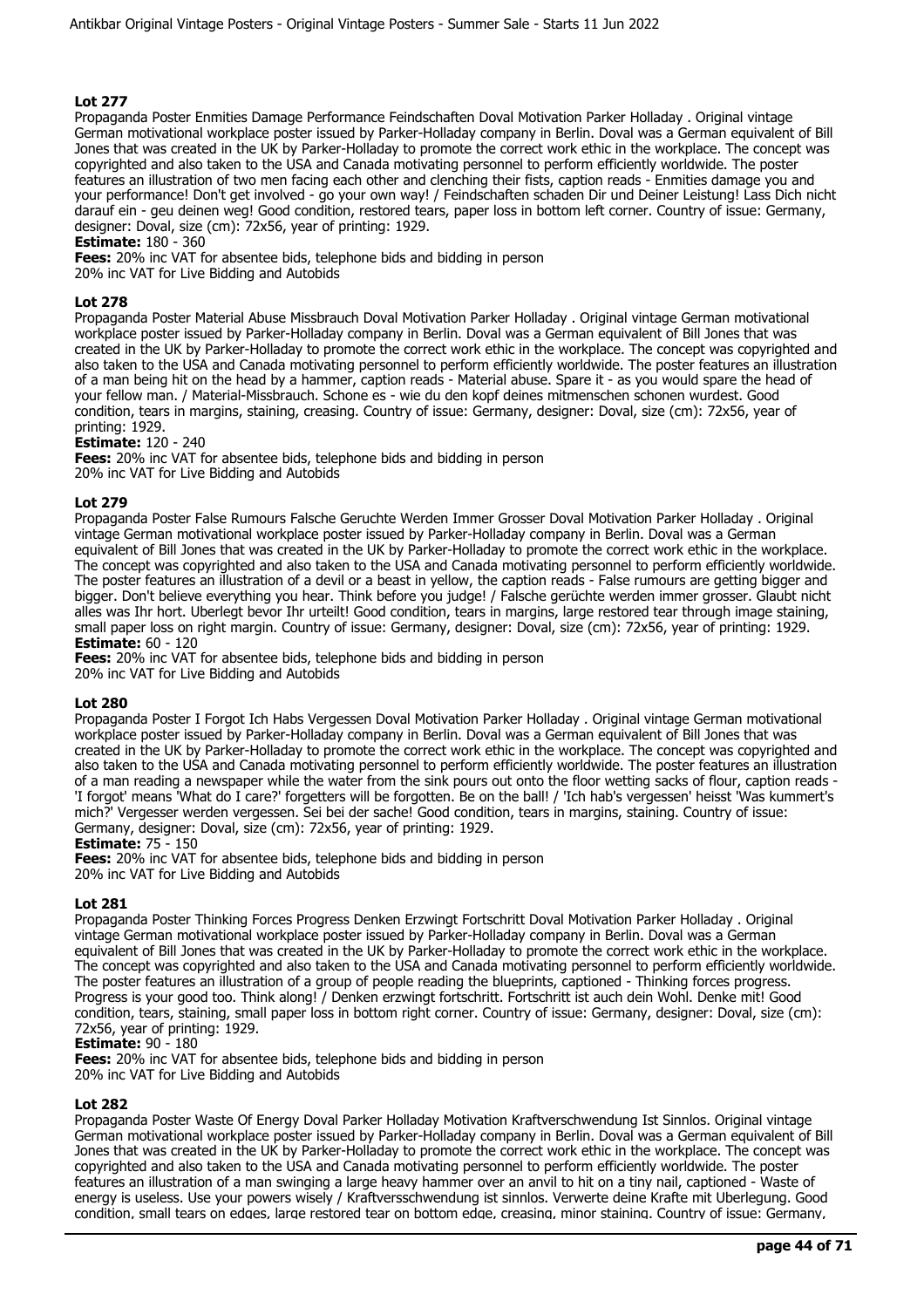designer: Doval, size (cm): 72x56, year of printing: 1929. **Estimate:** 150 - 300 **Fees:** 20% inc VAT for absentee bids, telephone bids and bidding in person 20% inc VAT for Live Bidding and Autobids

## **Lot 283**

Propaganda Poster Diligence Sorgfalt Doval Motivation Parker Holladay. Original vintage German motivational workplace poster issued by Parker-Holladay company in Berlin. Doval was a German equivalent of Bill Jones that was created in the UK by Parker-Holladay to promote the correct work ethic in the workplace. The concept was copyrighted and also taken to the USA and Canada motivating personnel to perform efficiently worldwide. The poster features an illustration of a gentleman turning around to look at three men talking, captioned - Negligence resets itself. Diligence demands you and your work! Don't hinder yourself. / Nachlassigkeit setzt dich zuruck. Sorgfalt fordert Dich und Deine Arbeit! Hindere dich nicht. Good condition, restored tears, minor creasing, small tears on margins. Country of issue: Germany, designer: Doval, size (cm): 72x56, year of printing: 1929.

#### **Estimate:** 120 - 240

**Fees:** 20% inc VAT for absentee bids, telephone bids and bidding in person

20% inc VAT for Live Bidding and Autobids

#### **Lot 284**

Propaganda Poster Gossip Is Useless Rumour Klatsch Nutzt Keinem Motivation Parker Holladay. Original vintage German motivational workplace poster issued by Parker-Holladay company in Berlin. Doval was a German equivalent of Bill Jones that was created in the UK by Parker-Holladay to promote the correct work ethic in the workplace. The concept was copyrighted and also taken to the USA and Canada motivating personnel to perform efficiently worldwide. The poster features an illustration of two ladies sitting down with cups of tea gossiping about people that are dancing behind them, captioned - Gossip is useless! Don't even overhear the aunt - don't let him come up! / Klatsch nützt keinem! Nicht mal den tanten überhöre ihn - lass ihn nicht aufkommen! Good condition, tears on edges, staining, restored tears, paper loss in bottom left corner, restored paper loss in top right corner. Country of issue: Germany, designer: Doval, size (cm): 72x56, year of printing: 1929.

**Estimate:** 150 - 300

**Fees:** 20% inc VAT for absentee bids, telephone bids and bidding in person

20% inc VAT for Live Bidding and Autobids

## **Lot 285**

Propaganda Poster Punctuality Punktlichkeit Motivation Parker Holladay. Original vintage German motivational workplace poster issued by Parker-Holladay company in Berlin. Doval was a German equivalent of Bill Jones that was created in the UK by Parker-Holladay to promote the correct work ethic in the workplace. The concept was copyrighted and also taken to the USA and Canada motivating personnel to perform efficiently worldwide. The poster features an illustration of people running in a hurry with a book that lists excuses for being late, captioned - Punctuality! needs no apologies. If you come in time - you'll make it far. Be punctual! / Punktlichkeit! Bedarf keiner entschuldigung. Kommst du zur zeit - bringst du es weit. Sei punktlich! Good condition, large restored tear through image, tears on edges, restored paper loss in bottom left corner, staining. Country of issue: Germany, designer: Doval, size (cm): 72x56, year of printing: 1929. **Estimate:** 120 - 240

**Fees:** 20% inc VAT for absentee bids, telephone bids and bidding in person

20% inc VAT for Live Bidding and Autobids

#### **Lot 286**

Propaganda Poster Excuses Ausreden Fritz Doval Motivation Parker Holladay. Original vintage German motivational workplace poster issued by Parker-Holladay company in Berlin. Doval was a German equivalent of Bill Jones that was created in the UK by Parker-Holladay to promote the correct work ethic in the workplace. The concept was copyrighted and also taken to the USA and Canada motivating personnel to perform efficiently worldwide. The poster features an illustration of a man holding a book titled 'Why I didn't (In 10,000 Words), captioned - Here comes the excuse Fritze. Results need no apologies. / Da kommt der Ausreden-Fritze. Resultate brauchen keine Entschuldigung. Good condition, restored paper loss in top left corner, restored tears, paper loss in bottom left corner, staining. Country of issue: Germany, designer: Doval, size (cm): 72x56, year of printing: 1929.

# **Estimate:** 90 - 180

**Fees:** 20% inc VAT for absentee bids, telephone bids and bidding in person 20% inc VAT for Live Bidding and Autobids

#### **Lot 287**

Propaganda Poster Suggestions Appreciated Doval Motvation Material U Zeit Ersparnis Parker Holladay. Original vintage German motivational workplace poster issued by Parker-Holladay company in Berlin. Doval was a German equivalent of Bill Jones that was created in the UK by Parker-Holladay to promote the correct work ethic in the workplace. The concept was copyrighted and also taken to the USA and Canada motivating personnel to perform efficiently worldwide. The poster features an illustration of a worker talking to the manager with a manufacturing equipment behind them, captioned - Material and time savings. Practical suggestions are appreciated. Bring your suggestion! / Material u. zeit ersparnis. Praktische vorschlage finded anerkennung. Bringe Deinen Vorschlag! Good condition, restored tears, staining. Country of issue: Germany, designer: Doval, size (cm): 72x56, year of printing: 1929.

#### **Estimate:** 90 - 180

**Fees:** 20% inc VAT for absentee bids, telephone bids and bidding in person

20% inc VAT for Live Bidding and Autobids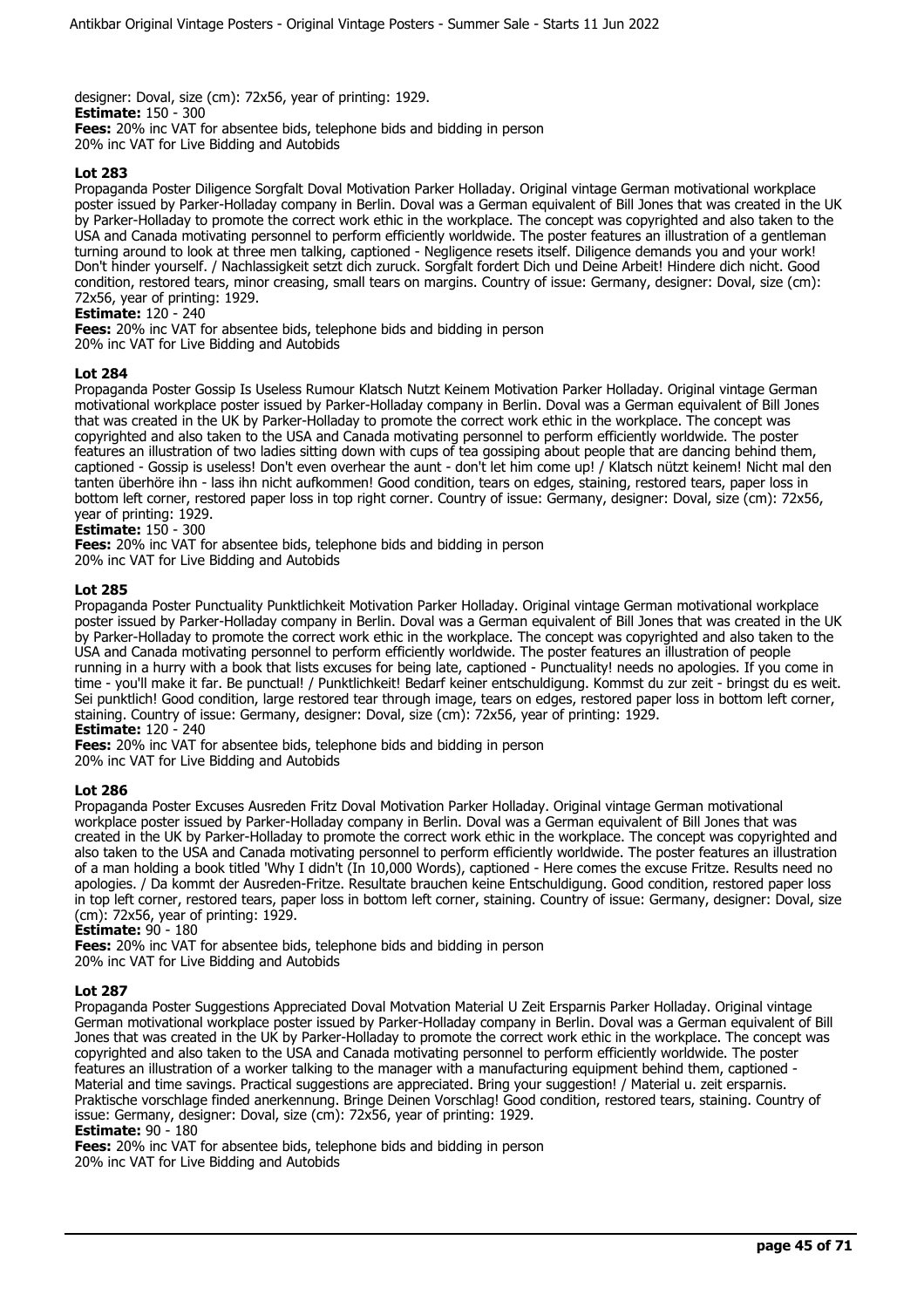Propaganda Poster Responsibility Durchschnitt Doval Motivation Parker Holladay. Original vintage German motivational workplace poster issued by Parker-Holladay company in Berlin. Doval was a German equivalent of Bill Jones that was created in the UK by Parker-Holladay to promote the correct work ethic in the workplace. The concept was copyrighted and also taken to the USA and Canada motivating personnel to perform efficiently worldwide. The poster features an illustration of a worker walking towards a man holding a paper titled - Responsibility, the poster is captioned - Don't stick to the average. Responsibility broadens prospects. Take it - go forward! / Bleibe nicht beim durchschnitt. Verantwortung erweitert die aussichten. Ubernimm's - geh vorwarts! Very good condition, repaired tears. Country of issue: Germany, designer: Doval, size (cm): 72x56, year of printing: 1929.

**Estimate:** 60 - 120

**Fees:** 20% inc VAT for absentee bids, telephone bids and bidding in person 20% inc VAT for Live Bidding and Autobids

## **Lot 289**

Propaganda Poster Do It Now Tu Es Gleich Activist Doval Motivation Parker Holladay. Original vintage German motivational workplace poster issued by Parker-Holladay company in Berlin. Doval was a German equivalent of Bill Jones that was created in the UK by Parker-Holladay to promote the correct work ethic in the workplace. The concept was copyrighted and also taken to the USA and Canada motivating personnel to perform efficiently worldwide. The poster features an illustration of three men - pessimist, optimist and activist, captioned - Do it now! The pessimist: I can't. The optimist: I can. The activist: I did it! Be an activist - be the same! / Tu es gleich! Der pessimist: Ich kanns nicht. Der optimist: Ich kanns. Der aktivist: Ich habs gelan! Sei ein Aktivist - sei es gleich! Good condition, repaired tears, creasing. Country of issue: Germany, designer: Doval, size (cm): 72x56, year of printing: 1929.

# **Estimate:** 90 - 180

**Fees:** 20% inc VAT for absentee bids, telephone bids and bidding in person 20% inc VAT for Live Bidding and Autobids

#### **Lot 290**

Propaganda Poster Not My Job Das Ist Nicht Meine Arbeit Doval Motivation Parker Holladay. Original vintage German motivational workplace poster issued by Parker-Holladay company in Berlin. Doval was a German equivalent of Bill Jones that was created in the UK by Parker-Holladay to promote the correct work ethic in the workplace. The concept was copyrighted and also taken to the USA and Canada motivating personnel to perform efficiently worldwide. The poster features an illustration of a man refusing a task with other colleagues next to him, captioned - This isn't my job. Safest way not to get ahead. / Das ist nicht meine Arbeit. Ver sicherste Weg, nicht vorwarts zu kommen. Fair condition, large restored tears, restored paper losses, staining, creasing. Country of issue: Germany, designer: Doval, size (cm): 72x56, year of printing: 1929.

**Estimate:** 75 - 150

**Fees:** 20% inc VAT for absentee bids, telephone bids and bidding in person

20% inc VAT for Live Bidding and Autobids

## **Lot 291**

Propaganda Poster Courage To Laugh Lacheln Gehort Oft Mut Doval Motivation Parker Holladay. Original vintage German motivational workplace poster issued by Parker-Holladay company in Berlin. Doval was a German equivalent of Bill Jones that was created in the UK by Parker-Holladay to promote the correct work ethic in the workplace. The concept was copyrighted and also taken to the USA and Canada motivating personnel to perform efficiently worldwide. The poster features an illustration of a painter crossing a frowned face, leaving only a smiling face, captioned Anyone can look morose - it often takes courage to laugh. / Verdriesslich kann jeder aussehen - zum Lacheln gehort oft Mut. Good condition, small tears, minor staining. Country of issue: Germany, designer: Doval, size (cm): 72x56, year of printing: 1929. **Estimate:** 120 - 240

**Fees:** 20% inc VAT for absentee bids, telephone bids and bidding in person 20% inc VAT for Live Bidding and Autobids

#### **Lot 292**

Propaganda Poster Clutter Inhibits Unordnung Hemmt Doval Motivation Parker Holladay. Original vintage German motivational workplace poster issued by Parker-Holladay company in Berlin. Doval was a German equivalent of Bill Jones that was created in the UK by Parker-Holladay to promote the correct work ethic in the workplace. The concept was copyrighted and also taken to the USA and Canada motivating personnel to perform efficiently worldwide. The poster features an illustration of a worker running into the lettering and cluttered boxes, captioned - Clutter inhibits. Order makes work easier for you and others. / Unordnung hemmt. Ordnung erleichtert dir und den Anderen die Arbeit. Fair condition, restored paper loss in top right corner, large restored tear through image, creasing, staining. Country of issue: Germany, designer: Doval, size (cm): 72x56, year of printing: 1929.

#### **Estimate:** 60 - 120

**Fees:** 20% inc VAT for absentee bids, telephone bids and bidding in person

20% inc VAT for Live Bidding and Autobids

#### **Lot 293**

Propaganda Poster Have You Met Doval Kennst Du Doval Motivation Parker Holladay. Original vintage German motivational workplace poster issued by Parker-Holladay company in Berlin. Doval was a German equivalent of Bill Jones that was created in the UK by Parker-Holladay to promote the correct work ethic in the workplace. The concept was copyrighted and also taken to the USA and Canada motivating personnel to perform efficiently worldwide. The poster features an illustration of a blackboard with handwritten question - Kennst Du Doval? / Have you met Doval? Very good condition, repaired tears in margins. Country of issue: Germany, designer: Doval, size (cm): 72x56, year of printing: 1929. **Estimate:** 60 - 120

**Fees:** 20% inc VAT for absentee bids, telephone bids and bidding in person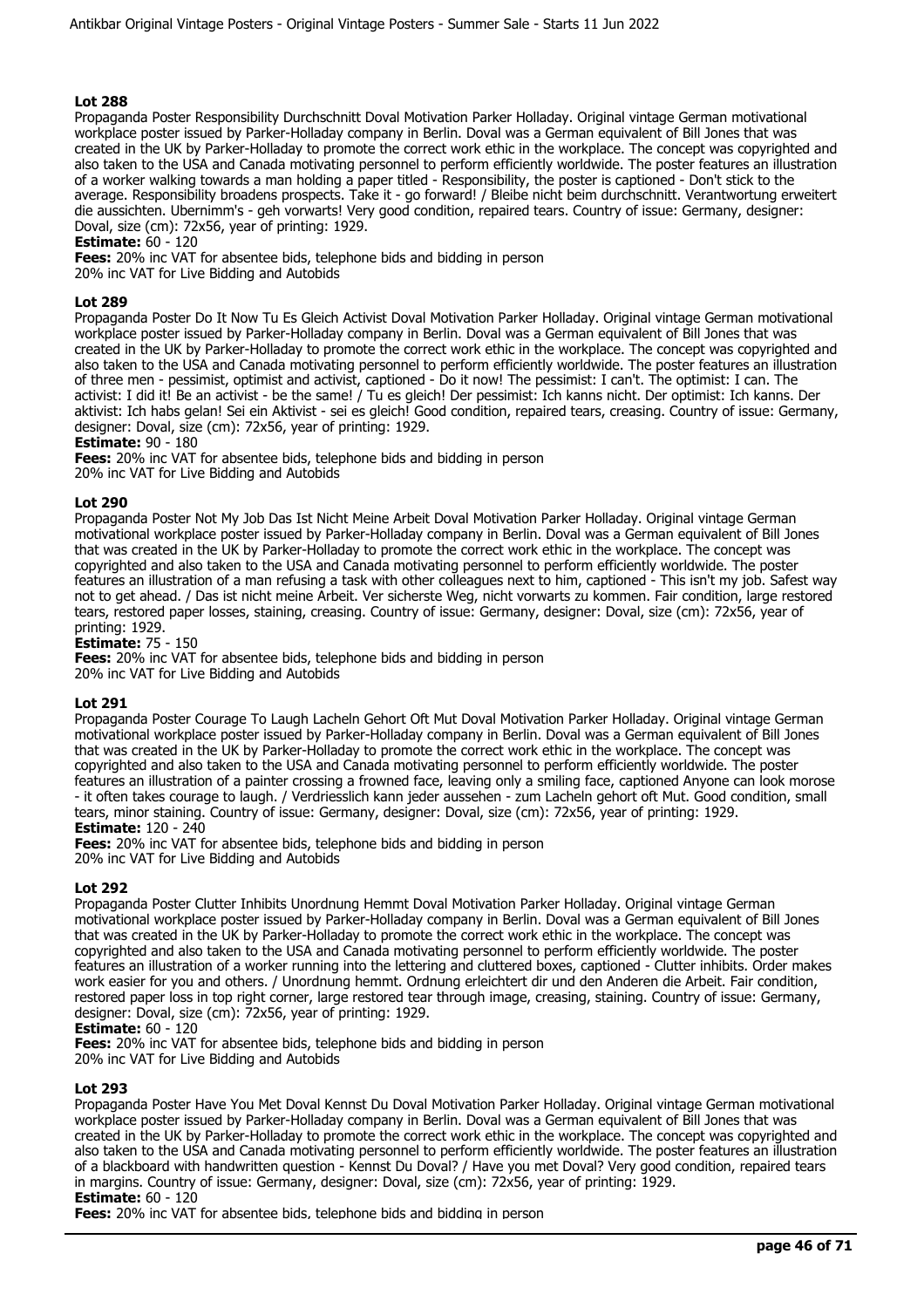#### 20% inc VAT for Live Bidding and Autobids

## **Lot 294**

Propaganda Poster Consequences Of Dishonesty Doval Motivation Parker Holladay. Original vintage German workplace poster issued by Parker-Holladay company in Berlin. Doval was a German equivalent of Bill Jones that was created in the UK by Parker-Holladay to promote the correct work ethic in the workplace. The concept was copyrighted and also taken to the USA and Canada motivating personnel to perform efficiently worldwide. The poster features an illustration of a child holding a doll and a shadowy figure of a man holding a ring of keys, the caption reads - The consequences of dishonesty affect the innocent too / Die Folgen der Unehrlichkeit treffen auch Unschuldige. Good condition, repaired tears, browning. Country of issue: Germany, designer: Doval, size (cm): 72x56, year of printing: 1929.

**Estimate:** 120 - 240

**Fees:** 20% inc VAT for absentee bids, telephone bids and bidding in person

20% inc VAT for Live Bidding and Autobids

## **Lot 295**

Propaganda Poster Loyalty No Middle Ground Doval Motivation Parker Holladay. Original vintage German workplace poster issued by Parker-Holladay company in Berlin. Doval was a German equivalent of Bill Jones that was created in the UK by Parker-Holladay to promote the correct work ethic in the workplace. The concept was copyrighted and also taken to the USA and Canada motivating personnel to perform efficiently worldwide. The poster features an illustration of a dog protecting the owner from the wolves, captioned - Loyalty! Is 100% quality. Make a decision! There is no middle ground. / Treue! Ist 100% qualitat. Entscheide Dich! Es gibt keinen Mittelweg. Fair condition, repaired tears, staining, paper loss in bottom left corner. Country of issue: Germany, designer: Doval, size (cm): 72x56, year of printing: 1929. **Estimate:** 120 - 240

**Fees:** 20% inc VAT for absentee bids, telephone bids and bidding in person 20% inc VAT for Live Bidding and Autobids

## **Lot 296**

Propaganda Poster Impatience Patience Doval Motivation Parker Holladay. Original vintage German workplace poster issued by Parker-Holladay company in Berlin. Doval was a German equivalent of Bill Jones that was created in the UK by Parker-Holladay to promote the correct work ethic in the workplace. The concept was copyrighted and also taken to the USA and Canada motivating personnel to perform efficiently worldwide. The poster features an illustration of an elegantly dressed man putting on his shoes and snapping the shoelace, caption reads - Impatience is a waste of time! Patience saves you useless trouble. / Ungeduld ist zeitverlust! Durch Geduld ersparst du unnütze Mühe. Very good condition, small tears on edges, minor staining. Country of issue: Germany, designer: Doval, size (cm): 72x56, year of printing: 1929. **Estimate:** 90 - 180

**Fees:** 20% inc VAT for absentee bids, telephone bids and bidding in person 20% inc VAT for Live Bidding and Autobids

## **Lot 297**

Propaganda Poster Risk It Consequences Doval Motivation Parker Holladay. Original vintage German workplace poster issued by Parker-Holladay company in Berlin. Doval was a German equivalent of Bill Jones that was created in the UK by Parker-Holladay to promote the correct work ethic in the workplace. The concept was copyrighted and also taken to the USA and Canada motivating personnel to perform efficiently worldwide. The poster features an illustration of a gentleman with his head wrapped in bandages, casts on his arm and leg seen walking with a crutch, caption reads - Risk it! And the consequences? You cannot buy your limbs new. / Riskier's! Und die folgen? Deine Glieder kannst Du Dir nicht neu kaufen. Good condition, creasing, tears, minor staining, small paper loss in top left corner. Country of issue: Germany, designer: Doval, size (cm): 72x56, year of printing: 1929.

## **Estimate:** 90 - 180

**Fees:** 20% inc VAT for absentee bids, telephone bids and bidding in person 20% inc VAT for Live Bidding and Autobids

## **Lot 298**

Propaganda Poster Sensitive Criticism Doval Motivation Parker Holladay. Original vintage German workplace poster issued by Parker-Holladay company in Berlin. Doval was a German equivalent of Bill Jones that was created in the UK by Parker-Holladay to promote the correct work ethic in the workplace. The concept was copyrighted and also taken to the USA and Canada motivating personnel to perform efficiently worldwide. The poster features an illustration of a gentleman with a blindfold on his eyes holding a book titled Criticism, caption reads - Don't be sensitive. You can't read blindfolded. Don't learn with sensitivity! / Sei nicht Empfindlich. Mit verbundenen Augen kann man nicht lesen. Mit Empfindlichkeit nicht lernen! Good condition, tears on edges, staining. Country of issue: Germany, designer: Doval, size (cm): 72x56, year of printing: 1929.

#### **Estimate:** 60 - 120

**Fees:** 20% inc VAT for absentee bids, telephone bids and bidding in person

20% inc VAT for Live Bidding and Autobids

#### **Lot 299**

Propaganda Poster Nazi Hitlerjugend Winter Relief Third Reich. Original vintage propaganda poster issued in the Nazi Germany for the Greater Germany's Winter Relief Organisation 1939/40 November / Grossdeutschlands Winterhilfswerk 1939/40 November, featuring an illustration of a young man playing a drum, with a man playing trumpet and people gathering in the background, yellow eagle with a swastika below the title. Winter Relief of the German people known by the abbreviation WHW, was an annual donation drive organised by the National Socialist People's Welfare. Good condition, creasing, tears on edges. Country of issue: Germany, designer: Unknown, size (cm): 44x31, year of printing: 1939. **Estimate:** 240 - 480

**Fees:** 20% inc VAT for absentee bids, telephone bids and bidding in person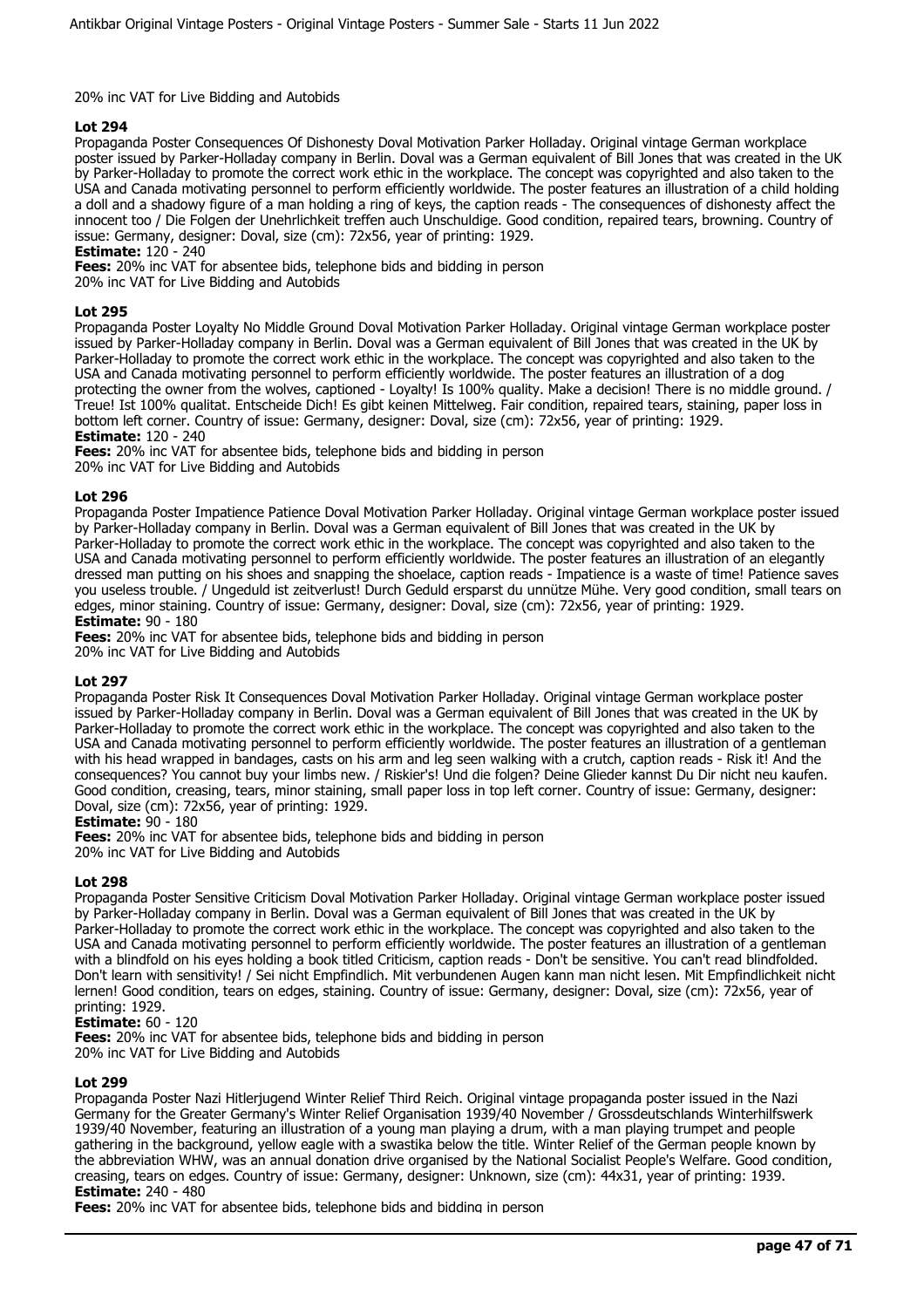## 20% inc VAT for Live Bidding and Autobids

## **Lot 300**

Propaganda Poster Chest Xray Health Check Tuberculosis Medicine Hospital. Original vintage health propaganda poster - It takes only a few seconds to take your chest x-ray. Absolutely free and confidential. The quickest, most reliable and interesting method in modern preventive medicine. - featuring an illustration of a clock face and a smiling family in elegant clothing, black and red lettering set over blue and yellow background. Issued by NAPT - National Association for the Prevention of Tuberculosis. Very good condition, creasing, minor staining. Country of issue: UK, designer: Unknown, size (cm):  $73x50$ , year of printing:  $1940s$ .

**Estimate:** 120 - 240

**Fees:** 20% inc VAT for absentee bids, telephone bids and bidding in person

20% inc VAT for Live Bidding and Autobids

## **Lot 301**

Propaganda Poster National Savings Service of Man WWII. Original vintage propaganda poster National Savings In the Service of Man - This picture is dedicated to the Children of England & Wales by the National Savings Committee. They also Serve who Save National Savings. - the poster features illustrations of various animals - oxen, sheep, yak, carrier pigeon, husky dog, camel, rescue dog, horse, elephant. Issued by the National Savings Committee, London, Scottish Savings Committee, Belfast. Printed for Stationery Office by J. Howitt & Son Ltd, Nottingham. Good condition, creasing, minor staining, tears on edges. Country of issue: UK, designer: Unknown, size (cm): 76x51, year of printing: 1940s. **Estimate:** 60 - 120

**Fees:** 20% inc VAT for absentee bids, telephone bids and bidding in person 20% inc VAT for Live Bidding and Autobids

## **Lot 302**

Propaganda Poster In Town and Country Post Office Savings Bank National Savings WWII. Original vintage propaganda poster - In Town and Country there are 18,000 Branches of the Post Office Savings Bank - featuring an illustration in grey, brown and green depicting people and a dog walking through a quaint street with Post Office Savings Bank. Very good condition, minor creasing, small tears. Country of issue: UK, designer: Beaumont, size (cm): 76x41, year of printing: 1940s. **Estimate:** 90 - 180

**Fees:** 20% inc VAT for absentee bids, telephone bids and bidding in person 20% inc VAT for Live Bidding and Autobids

## **Lot 303**

Propaganda Poster National Savings Scotland. Original vintage propaganda poster - For your own and your country's sake invest in National Savings. Through the Post Office Savings Bank, Trustee Savings Banks, or National Savings Certificates featuring an illustration of a gentleman in tartan and kilt playing bagpipes set over light blue background. Issued by the Scottish Committee, Edinburgh. Printed for H.M. Stationery Office by Thos. Forman & Sons Ltd., Nottingham. Very good condition, minor creasing, small repaired tear on bottom right corner. Country of issue: UK, designer: Chambers, size (cm): 74x50, year of printing: 1940s.

**Estimate:** 120 - 240

**Fees:** 20% inc VAT for absentee bids, telephone bids and bidding in person 20% inc VAT for Live Bidding and Autobids

## **Lot 304**

Propaganda Poster Germany Elections Pacifism SPD Never Again Nie Wieder. Original vintage German Elections political propaganda poster issued by the Social Democratic Party - Never again! Therefore negotiate / Nie wieder! Darum verhandeln - featuring an illustration of a silhouette of a man propped on metal bar crutches made out of brick with rubble and half torn buildings set over red background. Publisher Board of the SPD Social Democratic Party of Germany, Bonn. Good condition, creasing, fold, small tear on right edge, minor staining. Country of issue: Germany, designer: Unknown, size (cm): 41x29, year of printing: 1940s.

#### **Estimate:** 90 - 180

**Fees:** 20% inc VAT for absentee bids, telephone bids and bidding in person 20% inc VAT for Live Bidding and Autobids

#### **Lot 305**

Propaganda Poster Formation Badges British Forces HG Simonds Brewers. Original vintage British propaganda poster published by the H & G Simonds Brewers by Appointment Brewers to H.M. The King, featuring illustration of the Formation badges worn by British Forces from 1939 to 1946. Horizontal. Good condition, small restored tears, restored pinholes, foxing, backed on linen. Country of issue: UK, designer: Unknown, size (cm): 55x88, year of printing: 1947. **Estimate:** 60 - 120

**Fees:** 20% inc VAT for absentee bids, telephone bids and bidding in person

20% inc VAT for Live Bidding and Autobids

## **Lot 306**

Propaganda Poster USSR United Nation Anti Semitic Conspiracy Theory USA Christian Nationalist Crusade. Original vintage anti-Soviet and anti-Semitic conspiracy theory propaganda poster - Sensational fact! Russian Arms Banner Bears Shocking Similarity To United Nations Flag! - featuring a side by side illustration of the United Nations Flag and the Russian Arms Banner with the text below reads: Some days before this went to press an intelligent patriot put into our hands a copy of the so-called Russian Constitution. Imagine the shock when we came to the picture of the Russian Arms Banner in other words, the flag under which the Russians fight. As we observed it, its similarity in design and motif to the United Nations Flag was too great to ignore. Therefore, we have reproduced a copy of each flag in order that the reader may draw his own conclusions. Today American boys are being asked to die under the U. N. flag, which apparently was copied from the Arms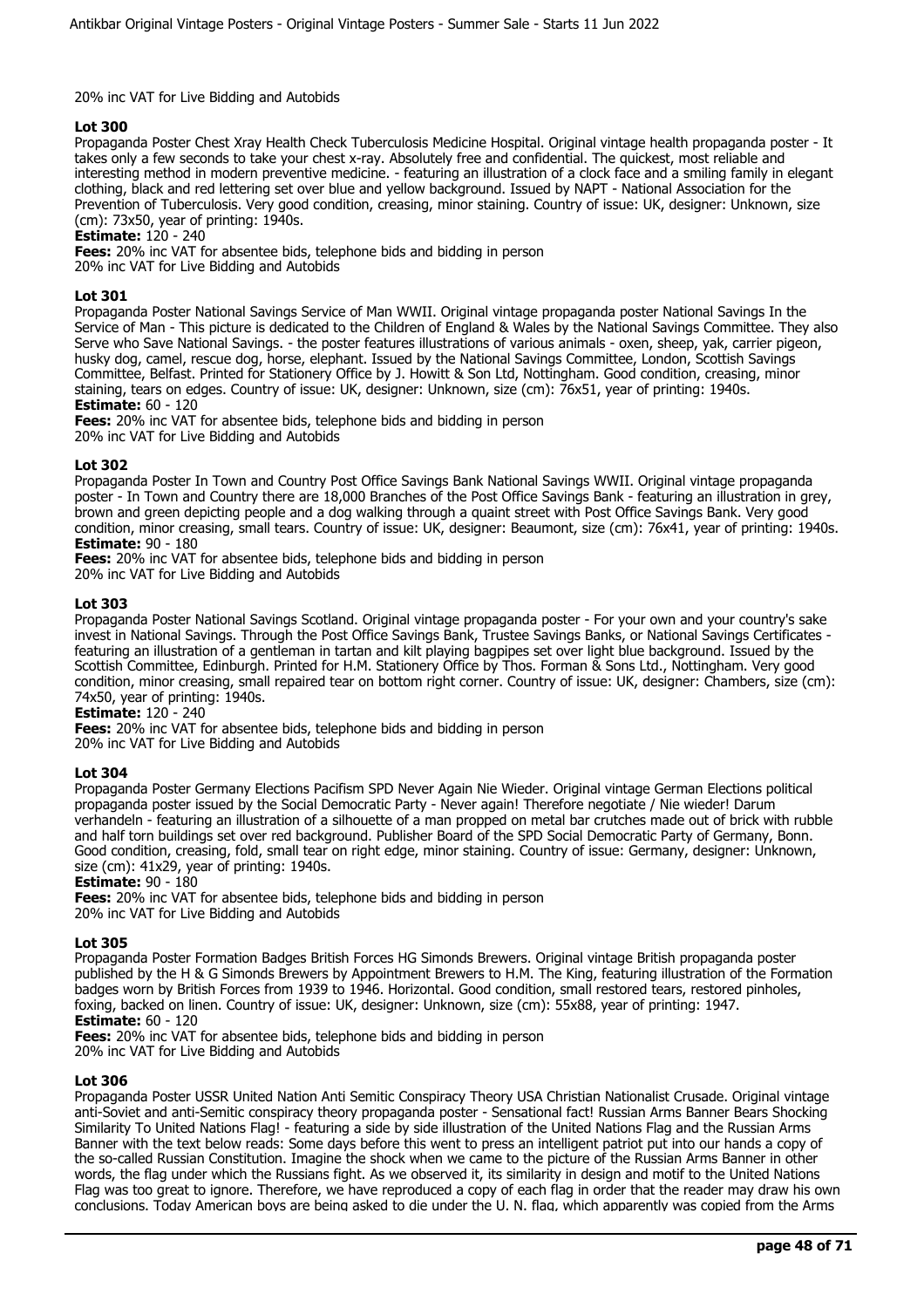Banner of Soviet Russia. Do not confuse the Arms Banner with the Russian national emblem, which is the hammer and sickle with a red background. We have a copy of the Russian Constitution and on the front of the Russian Constitution is just one picture and that is the picture of the Arms Banner portrayed above. What goes on here? What super conspiracy is responsible for this deadly situation? Oh, what saps some of our American leaders have been - and if not saps, traitors! NOTE: While the Russian Arms Banner and the United Nations flag bear this striking similarity in design, the reader must not forget that the Jew Palestine flag is the same color as the U. N. flag. So it turns out that our Korean heroes are being asked to die under the Jew colors of a flag copied from the Russian Arms Banner. Attention: This page is being reproduced as a tract and may be had in bundles of 50 for \$1.00. No smaller orders will be filled. The only purpose of this tract is for bulk distribution. Send orders to Christian Nationalist Crusade, P. O. Box 27895, Los Angeles 27, Calif. Christian Nationalist Crusade was an American antisemitic organization which operated from St. Louis, Missouri. Its founder was Gerald L. K. Smith. It sold and distributed, inter alia, The International Jew, and subscribed to the antisemitic views embodied in The Protocols of the Elders of Zion which it also published. According to details published by the Library of Congress, Smith "prepared" The International Jew for publication, date possibly in the 1950s. Good condition, folds, tears, creasing, small paper losses in right edge. Country of issue: USA, designer: Unknown, size (cm): 28x22, year of printing: 1950s. **Estimate:** 60 - 120

**Fees:** 20% inc VAT for absentee bids, telephone bids and bidding in person

20% inc VAT for Live Bidding and Autobids

## **Lot 307**

Propaganda Poster Royal Navy Recruitment Reward Apprenticeship UK . Original vintage Royal Navy army recruitment propaganda poster - Skill brings its fair reward. For details of Artificer Apprenticeship in the Royal Navy apply to the Director of Naval Recruiting, Queen Anne's Mansions, London, S.W. 1. - featuring an illustration of a sailor in a naval uniform standing at the radio equipment. Prepared for the Admiralty by the Central Office of Information. Excellent condition. Country of issue: UK, designer: Morden, size (cm): 38x25.5, year of printing: 1950s. **Estimate:** 75 - 150

**Fees:** 20% inc VAT for absentee bids, telephone bids and bidding in person 20% inc VAT for Live Bidding and Autobids

#### **Lot 308**

Propaganda Poster Austria Elections Communist Strength Walter Binder. Original vintage communist propaganda poster Starkt die Kommunisten / Strengthen the Communists featuring stylised lettering over large white hammer and sickle and Austrian flag below all set over black background. Published by the Communist Party of Austria, the party was established in 1918 as the Communist Party of German-Austria. Printed by Globus Vienna. Very good condition, folds, small tear on edge. Country of issue: Austria, designer: Walter Binder, size (cm): 41x29, year of printing: 1950s. **Estimate:** 60 - 120

**Fees:** 20% inc VAT for absentee bids, telephone bids and bidding in person

20% inc VAT for Live Bidding and Autobids

#### **Lot 309**

Propaganda Poster Alcohol Drink In Moderation Alcoholism. Original vintage public safety poster - Be careful, wine also contains alcohol don't forget that in 1 litre of wine at 10 degrees there is 1/10 of pure alcohol. Drink in moderation. featuring an illustration of a bottle of wine being heated up set over gradual green and blue background. Very good condition, folds, small tears. Country of issue: France, designer: J.R. Rioux, size (cm): 58x38, year of printing: 1950s. **Estimate:** 60 - 120

**Fees:** 20% inc VAT for absentee bids, telephone bids and bidding in person 20% inc VAT for Live Bidding and Autobids

#### **Lot 310**

Propaganda Poster Alcohol Danger Traffic Safety Alcoholism Accident Road . Original vintage French public safety poster warning about dangers caused by alcohol - Alcohol causes 57% of serious accidents each year / l'Alcool provoque chaque annee 57% des accidents graves. - featuring an illustration of two cars driving towards each other with blurred images of the headlights and the traffic sign 'Danger'. Published by the National Alcoholism Defense Committee / Comite National de Defense Contre l'Alcoolisme. Printed by Wolf SICAR Rouen, Paris. Good condition, folds, creasing, small tears. Country of issue: France, designer: Farin, size (cm): 60x40, year of printing: 1950s.

# **Estimate:** 90 - 180

**Fees:** 20% inc VAT for absentee bids, telephone bids and bidding in person 20% inc VAT for Live Bidding and Autobids

#### **Lot 311**

Propaganda Poster Czechoslovakia Elections National Assembly Prague Voting Ballot. Original vintage propaganda poster Ballot for the elections to the National Assembly in Czechoslovakia - Hlasovaci Listek pro volby do narodniho shromazdeni. Design features an illustration of a hand holding up the ballot depicting a water dam, farmers on tractors going through wheat fields, a couple walking through the city, a couple, child and other people standing with parcels at a store, children playing on the playground on the seesaw, riding bicycles, playing in the sand, and people marching along as they hug with sings that read 'peace' and 'friendship'; red lettering below reads - 28 November - Everyone to the election / Vsichni k volbam - Published by Narodny Fronty / National Front. Printed by Rude Pravo, Prague. Horizontal. Good condition, folds, creasing, pinholes. Country of issue: Czechoslovakia, designer: Unknown, size (cm): 43x59, year of printing: 1954. **Estimate:** 90 - 180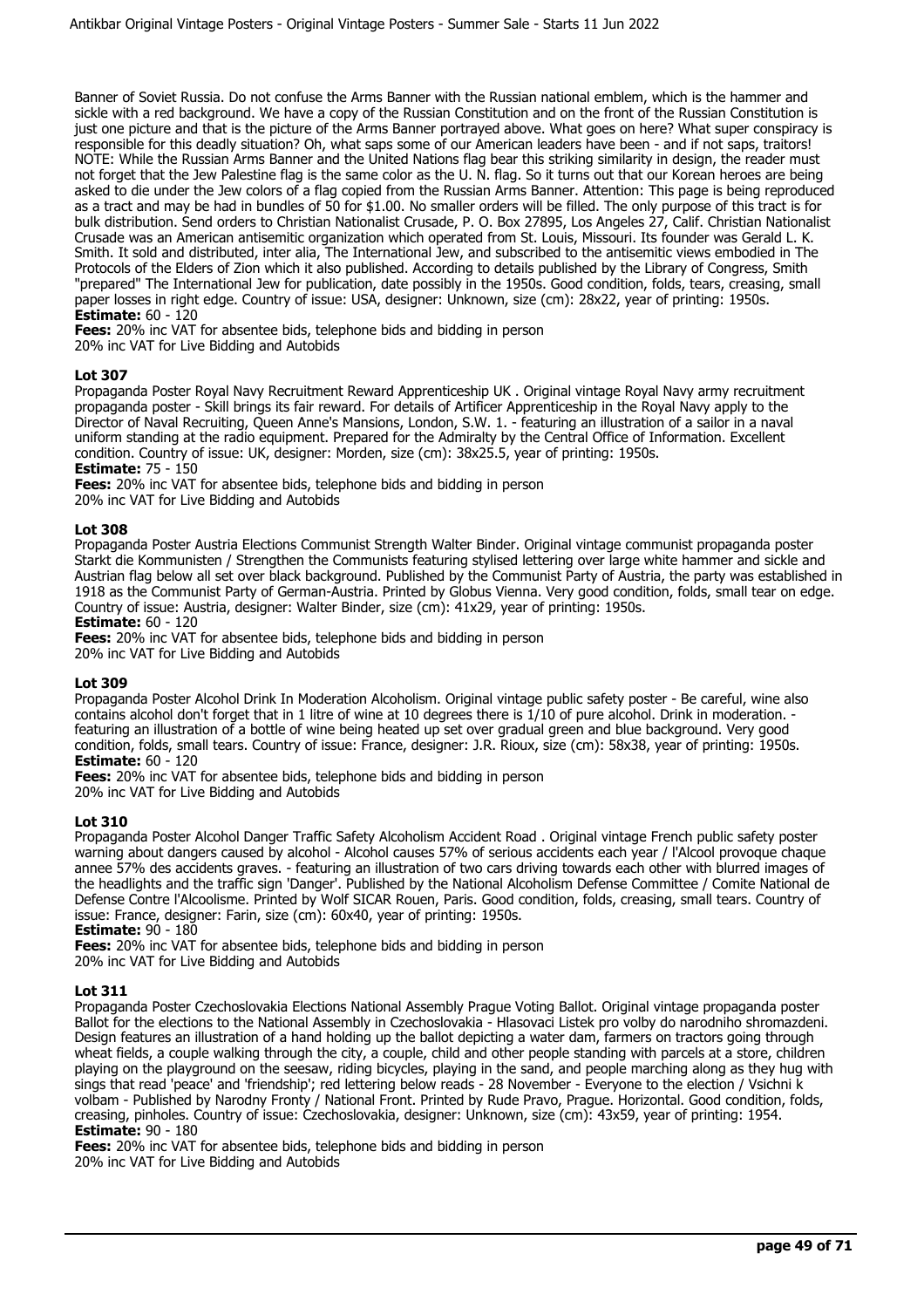Propaganda Poster Regular Army Recruitment Hats Soldier UK. Original vintage army recruitment propaganda poster - 27 of the hats to choose from in the Regular Army - featuring illustration of various rank and duty soldier hats. Printed for H.M. Stationery Office. Good condition, creasing, staining, tears, paper loss in top right corner. Country of issue: UK, designer: E.M Evans, size (cm): 38x25, year of printing: 1955.

**Estimate:** 90 - 180

**Fees:** 20% inc VAT for absentee bids, telephone bids and bidding in person

20% inc VAT for Live Bidding and Autobids

## **Lot 313**

Propaganda Poster Soviet Army Liberation Czech Victory Race May 1. Original vintage propaganda poster issued in Czechoslovakia - We celebrate May 1, XI Anniversary liberated by the Soviet Army. May 5th All for the victory race 1956 / Slavime 1. Maj XI Vyroci osvobozeni Sovetskou Armadou. 5. Kvetna Vichni na beh vitezstvi 1956 - featuring an illustration of men and women running with Czechoslovak and Soviet flags in commemoration of the World War Two end, with blue and yellow bold lettering set over light blue background. Good condition, folds, creasing. Country of issue: Czechoslovakia, designer: PT, size (cm): 96x40, year of printing: 1956.

#### **Estimate:** 90 - 180

**Fees:** 20% inc VAT for absentee bids, telephone bids and bidding in person 20% inc VAT for Live Bidding and Autobids

## **Lot 314**

Propaganda Poster Set Civil Defence London Nuclear Bomb Damage UK Cold War. Set of eight original Civil Defence propaganda posters showing illustrations of building and streets prior and after Nuclear bomb explosion. Some of them detail nominal bomb air burst Damage at about 4000-5000 ft from G.Z. Property seriously damaged. Streets: moderate obstruction by debris. Direction of blast 3a. Damage at about 5-6 miles from ground-burst 10 m.t. bomb (=500n)Printed by Hydrographic Supplies Est. London: Her Majesty's Stationery Office: 1958. Horizontal. Most of the posters are in good condition, staining, creasing, tears, pinholes, punched holes on top edge. Country of issue: UK, designer: Unknown, size (cm): 57x76, year of printing: 1958.

## **Estimate:** 120 - 240

**Fees:** 20% inc VAT for absentee bids, telephone bids and bidding in person

20% inc VAT for Live Bidding and Autobids

#### **Lot 315**

Propaganda Poster Shameful Racism Stigma American Democracy USSR Koretsky. Original vintage Soviet anti-racism propaganda poster titled - The Shameful Stigma of American "Democracy" - featuring a frowning Statue of Liberty with a mark on the cheek showing a group of white men preparing to lynch an Afro-American man. Viktor Koretsky (19091998) was a leading Soviet poster artist and well acknowledged master of the photomontage and photography in poster design. Poor condition, folds, several large tears through image, several paper losses, creasing, minor staining. Country of issue: Russia, designer: V. Koretsky, size (cm): 84x59, year of printing: 1963.

## **Estimate:** 180 - 360

**Fees:** 20% inc VAT for absentee bids, telephone bids and bidding in person

20% inc VAT for Live Bidding and Autobids

#### **Lot 316**

Propaganda Poster Aggressor Hitler Nazi Capitalism USSR Soldier. Original vintage Soviet propaganda poster - Any aggressor will have the same end! - featuring an illustration of a Red Army soldier holding a rocket with a hammer and sickle print in one hand and a group of an American capitalist and a Nazi looking at a painting in his other hand performed by the caricaturists and cartoonists Kukryniksy (Kupriyanov, Krylov, Sokolov) titled The End, portraying Hitler in the doorway of a bunker, Gebbels behind him, and generals in despair with a bottle of alcohol and hanging phone receiver. Very good condition, minor staining, minor creasing. Country of issue: Russia, designer: A.N. Dobrov, size (cm): 84x55, year of printing: 1969.

#### **Estimate:** 150 - 300

**Fees:** 20% inc VAT for absentee bids, telephone bids and bidding in person 20% inc VAT for Live Bidding and Autobids

#### **Lot 317**

Propaganda Poster Communist Party Helmsman Soldier Hitler Fight Nazism USSR. Original vintage Soviet propaganda poster - The party is our helmsman - featuring an illustration of a Red Army soldier holding a banner and a gun with a bandage on his head and medals on his chest standing on a pile with Nazi swastikas and wreckage that reads 'Adolph Hitler'. Fair condition, creasing, tears, staining, browning. Country of issue: Russia, designer: E. Artsrunyan, size (cm): 87x58, year of printing: 1969.

#### **Estimate:** 120 - 240

**Fees:** 20% inc VAT for absentee bids, telephone bids and bidding in person 20% inc VAT for Live Bidding and Autobids

#### **Lot 318**

Propaganda Poster USA Stronghold Of Reaction And Aggression USSR. Original vintage Soviet propaganda poster - USA - Stronghold of reaction and aggression. - featuring an illustration of the Statue of Liberty with rockets guns and gallows, illustration of a soldier, dislocation of American soldiers, the text on the poster reads - American billionaires have opened a particularly tragic page in the bloody history of imperialism. Lenin. The USA is the largest country of capitalism. Territory - 9.4 million square meters, population - 202 million people. 2.9 million people live in the colonial possessions of the United States. The events of the last decade have revealed with even greater force the image of US imperialism as a world exploiter and gendarme, an implacable enemy of the liberation movements. The USA is a state of sharp social contrasts,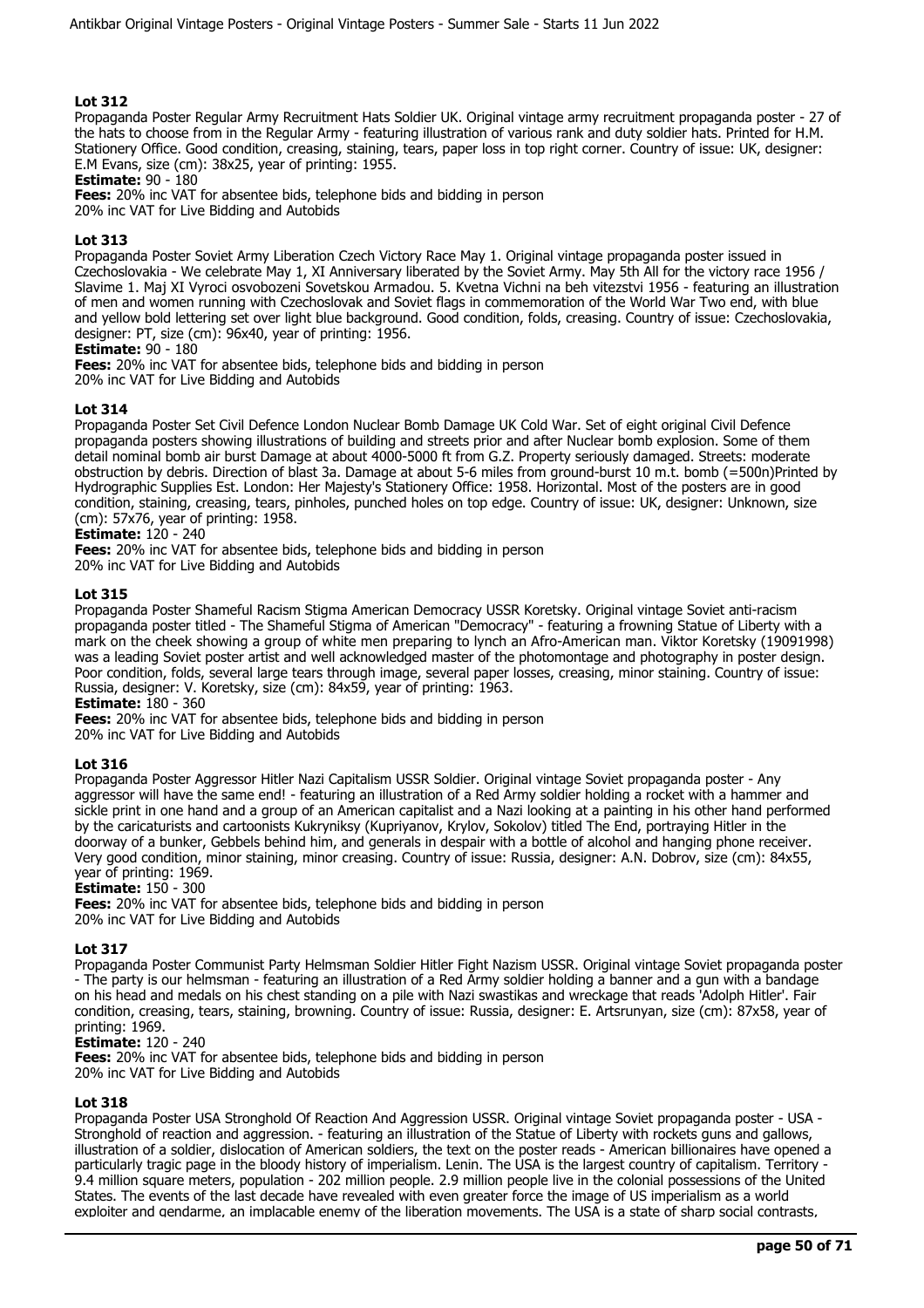monstrous property and political inequality, and racism. While 2% of the population owns half of the national wealth, 35 million people live in poverty and 11.5 million go hungry. 25 million blacks live in conditions of racial inequality and are persecuted. Despite the fact that imperialism as a world system is stronger, it remains a serious and dangerous adversary. The aggressiveness of the main imperialist power, the United States, has intensified. An army of 500,000 is waging a bandit war in Vietnam. Over the past 5 years, US military spending has amounted to almost \$350 billion, i.e. 20% more than during all the years of the Second World War. In today's world, the efforts of imperialist states, primarily the United States, have created an ominous web of regional military blocs and alliances that are hotbeds of tension and hotbeds of military conflicts. 429 large and almost 3,000 small bases and strongholds have been set up by the Pentagon on foreign territories. About 1.5 million US troops are stationed in over 100 states. The United States and its partners in military blocs in the post-war period organized and provoked more than 200 military conflicts and local wars aimed at suppressing the revolutionary and national liberation movement. Soviet soldiers must be especially vigilant against the intrigues of imperialism, constantly maintain high combat readiness in order to crush any aggressor. Good condition, tears, creasing, small paper loss on image. Country of issue: Russia, designer: S. Sokolov, size (cm): 62x44, year of printing: 1969. **Estimate:** 90 - 180

**Fees:** 20% inc VAT for absentee bids, telephone bids and bidding in person 20% inc VAT for Live Bidding and Autobids

## **Lot 319**

Propaganda Poster Lenin Writings Statue Communism USSR Soviet Workers. Original vintage Soviet propaganda poster featuring a statue of Vladimir Lenin seen sat down with a pen in his hand and different language edition of Lenin's writings in the background, the quote by Lenin below reads - I would not want anything so much, I dreamed of nothing so much as the opportunity to write for the workers. Good condition, fold, creasing. Country of issue: Russia, designer: V. Volikov, size (cm): 88x59, year of printing: 1969.

## **Estimate:** 60 - 120

**Fees:** 20% inc VAT for absentee bids, telephone bids and bidding in person 20% inc VAT for Live Bidding and Autobids

## **Lot 320**

Propaganda Poster Protect Your Eyes Work Safety USSR Soviet Welder. Original vintage Soviet work safety poster for accident prevention - Protect Your Eyes - featuring a dynamic image of a welder wearing a protective face cover with a spark in shades of orange and red radiating out in white against the blue background to the eye of another worker in a helmet in the foreground, the warning message in bold text below. Horizontal. Very good condition, creasing, small tears, Country of issue: Russia, designer: E. Frolov, size (cm): 60x87, year of printing: 1972.

## **Estimate:** 90 - 180

**Fees:** 20% inc VAT for absentee bids, telephone bids and bidding in person 20% inc VAT for Live Bidding and Autobids

#### **Lot 321**

Propaganda Poster Work Safety USSR Machinery Injury Accident Prevention. Original vintage Soviet work safety propaganda poster - Remember! Machines do not forgive mistakes - featuring an illustration of a finger wrapped in a bandage in front of a gear cog wheel with the bold red warning lettering above and below. Published by Shipbuilding Publishing House. Excellent condition. Country of issue: Russia, designer: V. V. Semyonov, size (cm): 89x59, year of printing: 1972. **Estimate:** 120 - 240

**Fees:** 20% inc VAT for absentee bids, telephone bids and bidding in person

20% inc VAT for Live Bidding and Autobids

#### **Lot 322**

Propaganda Poster For World Peace USSR Negotiation Agreement Cold War. Original vintage Soviet propaganda Cold War era poster - For world peace! - featuring an illustration of a working class person in a uniform holding a large red book titled Contracts Agreements Negotiations Contacts welcoming to sit down at the negotiating table that is doubling as an image of the globe. Good condition, creasing, small tears on edges, staining. Country of issue: Russia, designer: V. Briskin, size (cm): 94x61, year of printing: 1973.

## **Estimate:** 90 - 180

**Fees:** 20% inc VAT for absentee bids, telephone bids and bidding in person 20% inc VAT for Live Bidding and Autobids

#### **Lot 323**

Propaganda Poster Soviet Women Forefront Five Year Plan. Original vintage Soviet propaganda poster - Soviet women! Be in the forefront of the nationwide fight for the successful fulfillment of the plans for the fourth year of the five-year plan! featuring an illustration of three ladies with hammer and sickle pins on their uniforms and clothing, seen holding engineering blueprints and wheat, with bold white lettering set over red background. Good condition, staining, foxing, creasing, bumps on edges. Country of issue: Russia, designer: Unknown, size (cm): 93x58, year of printing: 1974. **Estimate:** 90 - 180

**Fees:** 20% inc VAT for absentee bids, telephone bids and bidding in person

20% inc VAT for Live Bidding and Autobids

#### **Lot 324**

Propaganda Poster Portugal Immigrant Unity Civic Action. Original vintage propaganda poster Portugal Migrants - United We Will Win / Portugal Emigrante Unidos Venceremos - Design features the silhouette of a migrant worker holding a tool with birds flying in the sky above. Good condition, creasing on edges, small tears on edges. Country of issue: Portugal, designer: Unknown, size (cm): 68x49, year of printing: 1975.

## **Estimate:** 120 - 240

**Fees:** 20% inc VAT for absentee bids, telephone bids and bidding in person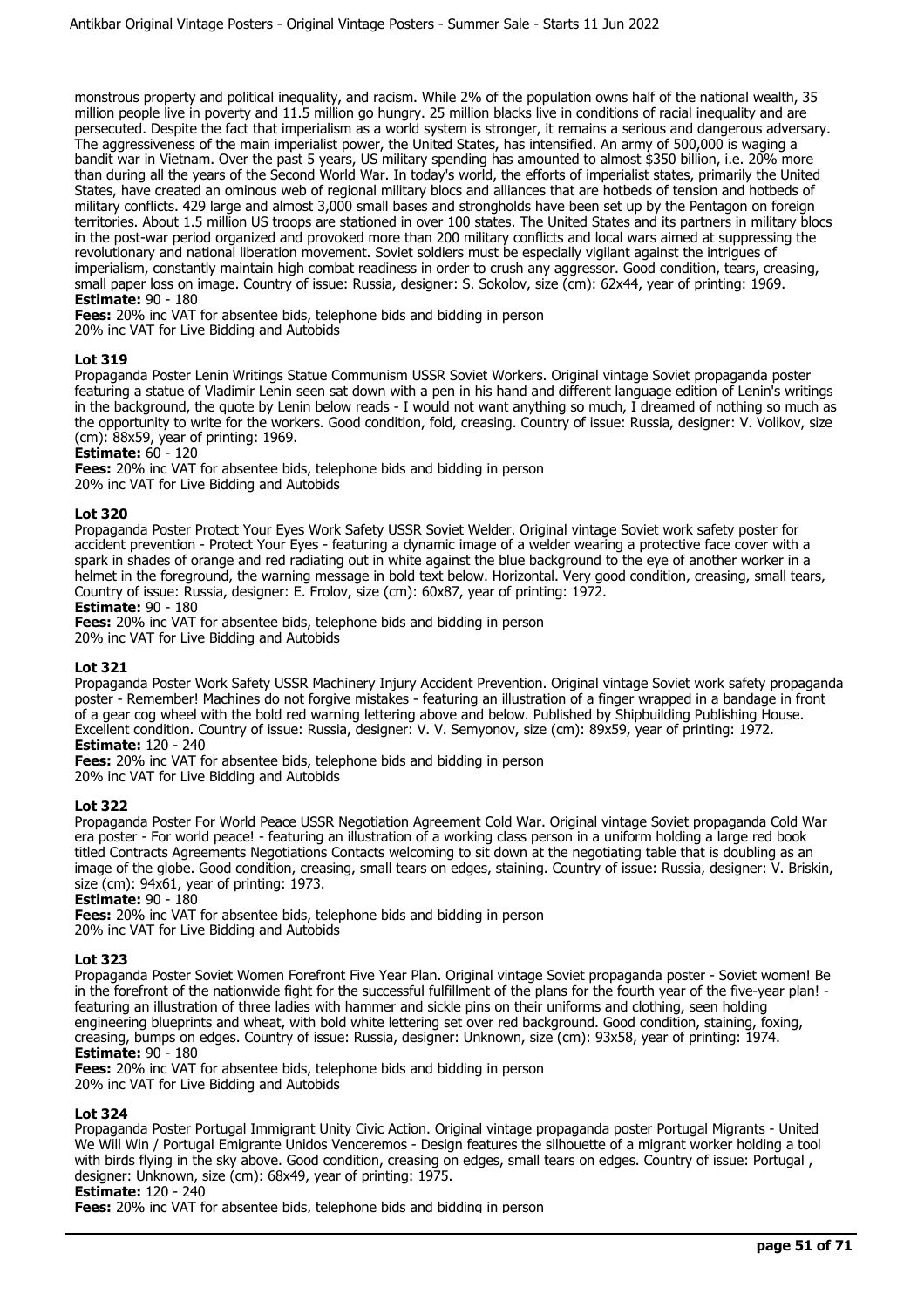#### 20% inc VAT for Live Bidding and Autobids

## **Lot 325**

Propaganda Poster Victory Over Fascism Palestine Ismail Shammout. Original vintage propaganda poster commemorating The 30th Anniversary of the Victory Over Fascism, featuring an illustration of a Star of David and a swastika on the bloody letters that read 'fascism' and a silhouette of a fighter in white set over grey background. Published by PLO Palestine Liberation Organisation. Horizontal. Very good condition, creasing on edges, small tears on edges. Country of issue: Palestine, designer: Ismail Shammout, size (cm): 70x50, year of printing: 1975.

## **Estimate:** 120 - 240

**Fees:** 20% inc VAT for absentee bids, telephone bids and bidding in person 20% inc VAT for Live Bidding and Autobids

## **Lot 326**

Propaganda Poster Lenin Five Year Plan Brezhnev Quote Red Banner. Original vintage Soviet propaganda poster - Our five-year plans are the five-year plans of the world! - featuring an illustration of Vladimir Lenin holding his arm to his head in a salute with a building under construction and a red star between two banners that hold quotes by Vladimir Lenin - We promise the workers and peasants to do everything for peace, and we will do it. - and Leonid Brezhnev - Our people work for peace and fight for peace in the name of free labor. Horizontal. Fair condition, folds, creasing, staining, small paper loss in top left corner. Country of issue: Russia, designer: A. Saldre, size (cm): 66x97, year of printing: 1976.

## **Estimate:** 90 - 180

**Fees:** 20% inc VAT for absentee bids, telephone bids and bidding in person 20% inc VAT for Live Bidding and Autobids

## **Lot 327**

Propaganda Poster Lenin Marx Engels Marxism Leninism Politics USSR Soviet. Original vintage Soviet propaganda poster - Long Live Marxism - Leninism! - featuring an illustration of a German philosopher, economist, political theorist Karl Marx; German philosopher, critic of political economy Friedrich Engels; and Russian revolutionary and politician Vladimir Lenin set over red background with caption in Russian in bold white below the image. Horizontal. Fair condition, creasing, tears on edges, paper loss on bottom right corner, restored paper losses on top edge, staining. Country of issue: Russia, designer: P. Bendel, size (cm): 80x106, year of printing: 1976.

## **Estimate:** 120 - 240

**Fees:** 20% inc VAT for absentee bids, telephone bids and bidding in person

20% inc VAT for Live Bidding and Autobids

## **Lot 328**

Propaganda Poster Lenin Banner Soviet USSR Communism Communist. Original vintage Soviet propaganda poster Lenin is our banner! featuring an illustration of a Russian revolutionary and politician Vladimir Lenin depicted over a red banner with golden lettering below on white background. Good condition, fold, tears on edges, creasing, staining, pinholes. Country of issue: Russia, designer: N. Karpovskiy, size (cm): 101x66, year of printing: 1976.

**Estimate:** 120 - 240

**Fees:** 20% inc VAT for absentee bids, telephone bids and bidding in person

20% inc VAT for Live Bidding and Autobids

## **Lot 329**

Propaganda Poster Peace Reforge Arms Race Disarmament Nuclear Weapons USSR. Original vintage Soviet propaganda poster - Reforge the peace - featuring a large metal forging press with the word 'peace' on it above a pile of scrap metal consisting of arms, tanks and weapons, the caption reads - For an end to the arms race that is dangerous for the world, for a transition to the reduction of accumulated stockpiles of weapons, to disarmament. Very good condition, minor creasing, light staining. Country of issue: Russia, designer: S. Rayev, size (cm): 106x67, year of printing: 1976. **Estimate:** 90 - 180

**Fees:** 20% inc VAT for absentee bids, telephone bids and bidding in person 20% inc VAT for Live Bidding and Autobids

## **Lot 330**

Propaganda Poster Lenin Communist Youth USSR Glory VLKSM Komsomol. Original vintage Soviet propaganda poster promoting The All-Union Leninist Young Communist League VLKSM - Glory to the Leninist Komsomol - featuring a dynamic image showing Vladimir Lenin (1870-1924) in profile on a red banner flag against a red background with the initials in red and the bold text in white below. The All-Union Leninist Young Communist League (Komsomol; 1918-1991) was a youth organisation under the Communist Party of the USSR for teenagers and young adults aged 14-28 after they graduated from the Young Pioneers and Little Octobrists (for younger children aged 7-9 years old). Fair condition, creasing, tears, staining, small paper loss on left edge, incomplete poster. Country of issue: Russia, designer: Unknown, size (cm): 85x55, year of printing: 1976.

#### **Estimate:** 90 - 180

**Fees:** 20% inc VAT for absentee bids, telephone bids and bidding in person 20% inc VAT for Live Bidding and Autobids

## **Lot 331**

Propaganda Poster Tel El Zaatar Martyrs Palestine PLO Beirut. Original vintage propaganda poster with text in Arabic: Attention!...these are the three thousand martyrs of Tel Aza'atar. Design featuring an illustration of silhouettes set over orange background. Tel al-Zaatar was a refugee camp in Beirut, it housed 20 thousand Palestinian refugees, it was attacked and came under siege by Christian Lebanese militia in January 1976, which ended by a full-scale military assault and massacre in August 1976. Published by PLO Palestine Liberation Organisation. Good condition, creasing, tears on edges, folds, disco Country of issue: Palestine, designer: V. Domenici, size (cm): 96x68, year of printing: 1976.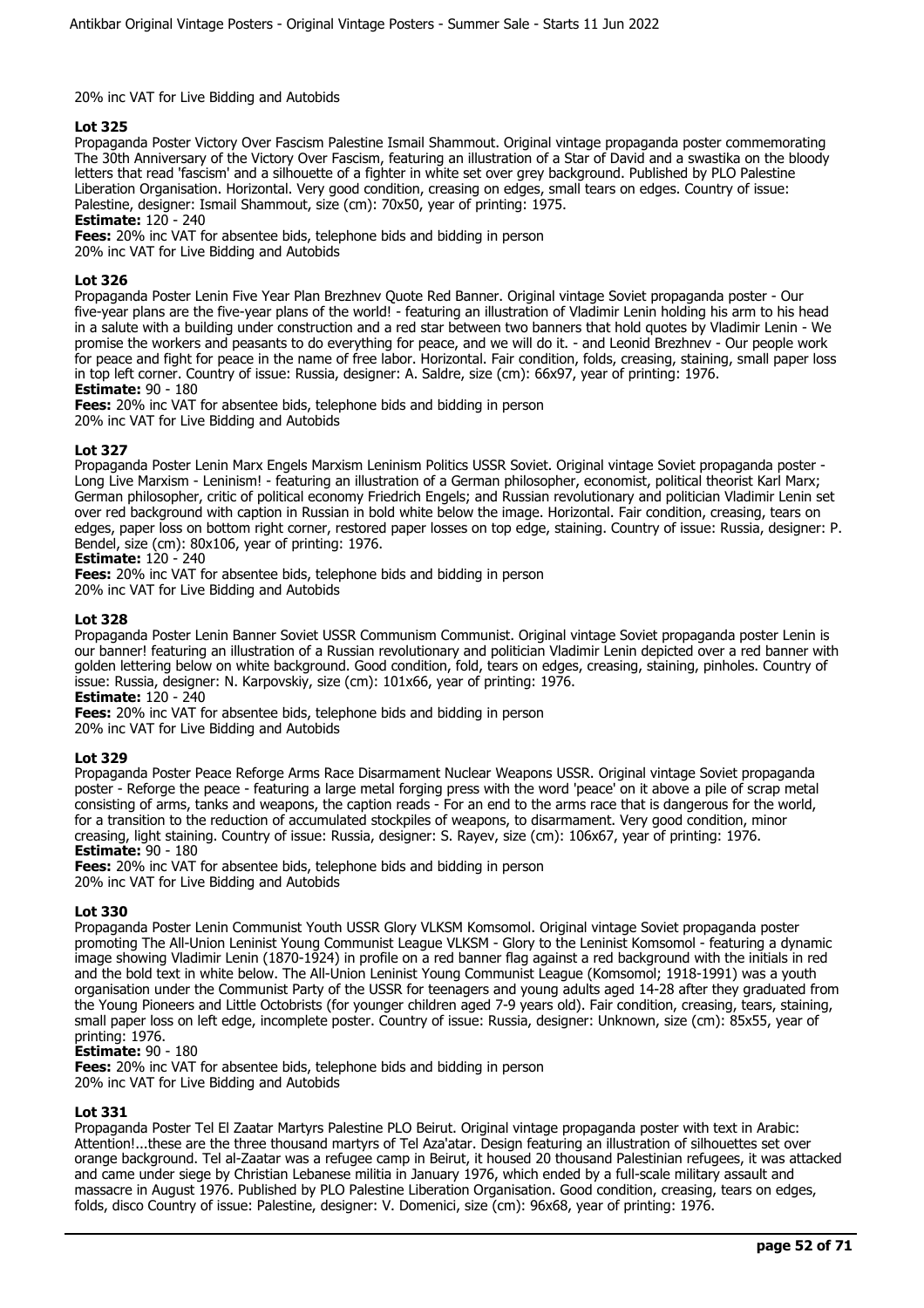**Estimate:** 120 - 240

**Fees:** 20% inc VAT for absentee bids, telephone bids and bidding in person 20% inc VAT for Live Bidding and Autobids

## **Lot 332**

Propaganda Poster Work Better Improve Efficiency Quality USSR. Original vintage Soviet propaganda poster - Work better, improve efficiency and quality! - featuring an illustration of a two working men, possibly welder and miner or construction worker holding red banners with hammer and sickle and holding up a quality mark of the USSR at the centre above the large hammer and sickle set in the middle of an urban illustration that includes construction cranes and electric power lines. The poster features a quote from a speech at the Congress of Trade Unions of the USSR by Leonid Brezhnev - Work better, improve efficiency and quality! Efficiency and quality are the key tasks of the tenth five-year plan. But we should not forget: in order for this concise and precise formula not to turn into a boring phrase, not to lose its active, mobilizing character, we must daily, with passion, check ourselves: is everything being done to put it into practice? Horizontal. Large size. Very good condition, minor creasing, minor staining, 3 sheet poster. Country of issue: Russia, designer: V. Kononov, size (cm): 104x206, year of printing: 1977.

## **Estimate:** 90 - 180

**Fees:** 20% inc VAT for absentee bids, telephone bids and bidding in person 20% inc VAT for Live Bidding and Autobids

## **Lot 333**

Propaganda Poster Peace And Cooperation Flags USSR Economic Assistance COMECON. Original vintage Soviet propaganda poster - A course of peace and cooperation - featuring an illustration of the flying flags of Bulgaria, Hungary, Germany, Cuba, Mongolia, Poland, Rumania, Soviet Union, and Czech, with word 'peace' in different languages next to the flags, with the logo of Comecon - Council for Mutual Economic Assistance, an economic organisation from 1949 to 1991 that was comprised from the Eastern Bloc countries and a number of socialist states around the world. Good condition, creasing, tears on edges, staining. Country of issue: Russia, designer: S. Rayev, size (cm): 98x65, year of printing: 1977. **Estimate:** 60 - 120

**Fees:** 20% inc VAT for absentee bids, telephone bids and bidding in person 20% inc VAT for Live Bidding and Autobids

## **Lot 334**

Propaganda Poster Army Of The World Lenin Communism Soviet USSR. Original vintage Soviet propaganda poster - The army of the world is the strongest - featuring an illustration of Vladimir Lenin, with a photograph of the Red Army soldiers on a red star inset. Very good condition, light foxing, minor creasing. Country of issue: Russia, designer: O. Maslyakov, size (cm): 99.5x67, year of printing: 1977.

**Estimate:** 60 - 120

**Fees:** 20% inc VAT for absentee bids, telephone bids and bidding in person 20% inc VAT for Live Bidding and Autobids

#### **Lot 335**

Propaganda Poster Red Banner Of October USSR Kremlin Communist Congress. Original vintage Soviet propaganda poster - May the banner of October fly forever! Six decades of glorious years of historical victories with an all-powerful firm step under the hot red flag - featuring an illustration of a red banner flying in the wind, the coat of arms of the Soviet Union with a hammer and sickle and wheat above Kremlin, with large number XXV on the blue background, possibly issued for the 25th Congress of the Communist Party of the Soviet Union. Horizontal. Excellent condition. Country of issue: Russia, designer: V. Viktorov, size (cm): 64x102, year of printing: 1977.

**Estimate:** 120 - 240

**Fees:** 20% inc VAT for absentee bids, telephone bids and bidding in person 20% inc VAT for Live Bidding and Autobids

#### **Lot 336**

Propaganda Poster Soviet Workers Hard Work October 60 Anniversary. Original vintage Soviet propaganda poster featuring an illustration of two men, a farmer with a rifle and a plough, with horse on the farm in the background, the other holding wheat and a red banner that reads - 60th anniversary of October - hard work! - with factories and crop harvesting machines in the background, all with the rays of bright red sun stretching from one image to the other and years 1917 and 1977 at the top of the image. Horizontal. Large size. Good condition, minor creasing, minor staining, incomplete 3 sheet poster including only 2 sheets. Country of issue: Russia, designer: E. Artsrunyan, size (cm): 106x133, year of printing: 1977. **Estimate:** 60 - 120

**Fees:** 20% inc VAT for absentee bids, telephone bids and bidding in person

20% inc VAT for Live Bidding and Autobids

#### **Lot 336.**

Propaganda Poster Soviet Workers Hard Work October 60 Anniversary. Original vintage Soviet propaganda poster featuring an illustration of two men, a farmer with a rifle and a plough, with horse on the farm in the background, the other holding wheat and a red banner that reads - 60th anniversary of October - hard work! - with factories and crop harvesting machines in the background, all with the rays of bright red sun stretching from one image to the other and years 1917 and 1977 at the top of the image. Horizontal. Large size. Good condition, minor creasing, minor staining, incomplete 3 sheet poster including only 2 sheets. Country of issue: Russia, designer: E. Artsrunyan, size (cm): 106x133, year of printing: 1977. **Estimate:** 60 - 120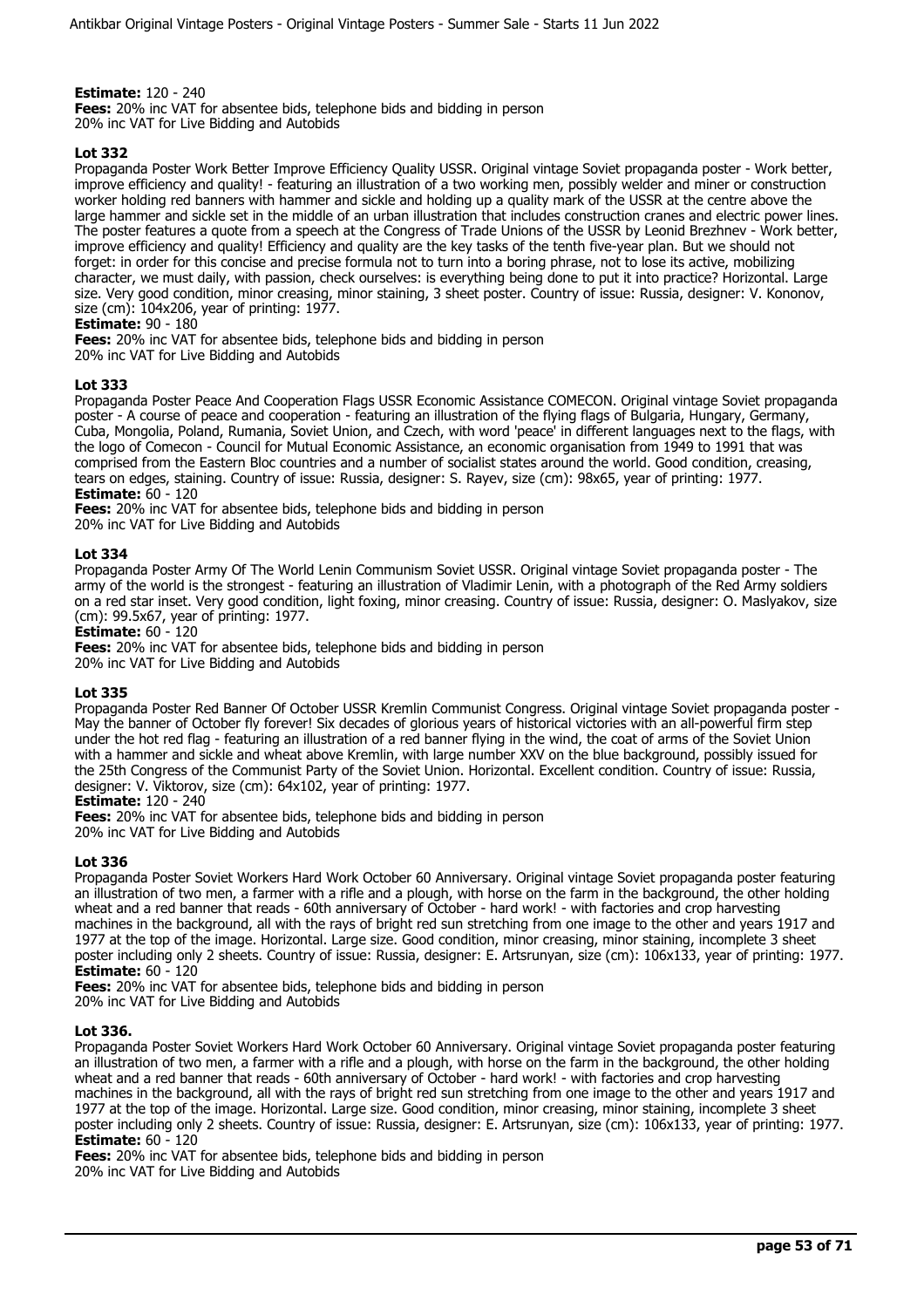Propaganda Poster Disarmament Peace USSR USA Cold War Soviet Nuclear Arms. Original vintage Soviet propaganda poster - For discharge. For disarmament. - featuring an illustration of a man in blue clothing with a helmet that reads 'peace', stylised lettering that ties the hands of a corpulent man with a dollar sign cap and nuclear missiles for fingers. Excellent condition. Country of issue: Russia, designer: B. Yefimov, size (cm): 67x44, year of printing: 1977.

**Estimate:** 90 - 180

**Fees:** 20% inc VAT for absentee bids, telephone bids and bidding in person 20% inc VAT for Live Bidding and Autobids

## **Lot 338**

Propaganda Poster USSR Peace Program Communist Party Brezhnev Kremlin. Original vintage Soviet propaganda poster - Peace Program. We bring peace to all nations! - featuring an illustration of a plane marked with USSR / CCCP on its side flying from Kremlin set over light blue background with Roman numeral XXIV on it. The poster was created for 24th Congress of the Communist Party of the Soviet Union, the main international outcome of the congress was the Peace Program set out in the Report of L. I. Brezhnev and the resolution adopted on it, a system of measures aimed at radically improving the international situation and fundamentally restructuring relations between states. Good condition, creasing, small tears, staining. Country of issue: Russia, designer: B. Kondratyev, B. Briskin, size (cm): 89x58, year of printing: 1973.

## **Estimate:** 180 - 360

**Fees:** 20% inc VAT for absentee bids, telephone bids and bidding in person 20% inc VAT for Live Bidding and Autobids

#### **Lot 339**

Propaganda Poster Lenin Most Humane Person Soviet Russia. Original vintage Soviet propaganda poster - The most humane person - featuring a portrait of Vladimir Lenin (1870-1924), a Russian revolutionary and politician, founder and head of Soviet Russia and the Soviet Union. Good condition, creasing, tears on edges, staining. Country of issue: Russia, designer: V. Berezovsky, size (cm): 103x67, year of printing: 1978.

## **Estimate:** 90 - 180

**Fees:** 20% inc VAT for absentee bids, telephone bids and bidding in person 20% inc VAT for Live Bidding and Autobids

#### **Lot 340**

Propaganda Poster Palestine Revolution Gun Bullet Hassib Al Jassem. Original vintage propaganda poster - 14 Years Since the Launch of the Revolution. And the Revolution Continues - featuring an illustration of an automated gun and a bullet set over yellow and green background. Published by PLO Unified Information - Palestine Liberation Organisation. Good condition, creasing, minor staining, small tears. Country of issue: Palestine, designer: Hassib Al Jassem, size (cm): 90x60, year of printing: 1979.

**Estimate:** 120 - 240

**Fees:** 20% inc VAT for absentee bids, telephone bids and bidding in person 20% inc VAT for Live Bidding and Autobids

#### **Lot 341**

Propaganda Poster Solidarity Lebanese People Struggle OSPAAAL. Original vintage propaganda poster issued by OSPAAAL featuring an illustration of a man holding a gun set over the flag of Lebanon with a green tree on white and red background, white lettering below the image reads in Spanish, English, French, and Arabic - Solidaridad internacional con la lucha del pueblo libanes. International solidarity with the Lebanese people's struggle. Solidarite internationale avec la lutte du peuple libanais. OSPAAAL - Organization of Solidarity of the People of Asia, Africa & Latin America is a Cuban political movement that was founded in Havana in 1966. Very good condition, minor staining. Country of issue: Cuba, designer: Alberto Blanco, size (cm): 69x45, year of printing: 1970s.

#### **Estimate:** 90 - 180

**Fees:** 20% inc VAT for absentee bids, telephone bids and bidding in person 20% inc VAT for Live Bidding and Autobids

#### **Lot 342**

Sport Poster Notice Prohibited Area UK Race Track Warning. Original vintage auto racing sport poster for a race track - Notice. Prohibited Area. The Public is not permitted in this area. - Allied Law Stationers Limited. 159 Bermondsey Street, London, SE1 3UW. Horizontal. Good condition, folds, creasing, small tears. Country of issue: UK, designer: Unknown, size (cm): 51x76, year of printing: 1970s.

# **Estimate:** 30 - 60

**Fees:** 20% inc VAT for absentee bids, telephone bids and bidding in person

#### 20% inc VAT for Live Bidding and Autobids

#### **Lot 342.**

Sport Poster Notice Prohibited Area UK Race Track Warning. Original vintage auto racing sport poster for a race track - Notice. Prohibited Area. The Public is not permitted in this area. - Allied Law Stationers Limited. 159 Bermondsey Street, London, SE1 3UW. Horizontal. Good condition, folds, creasing, small tears. Country of issue: UK, designer: Unknown, size (cm): 51x76, year of printing: 1970s.

#### **Estimate:** 30 - 60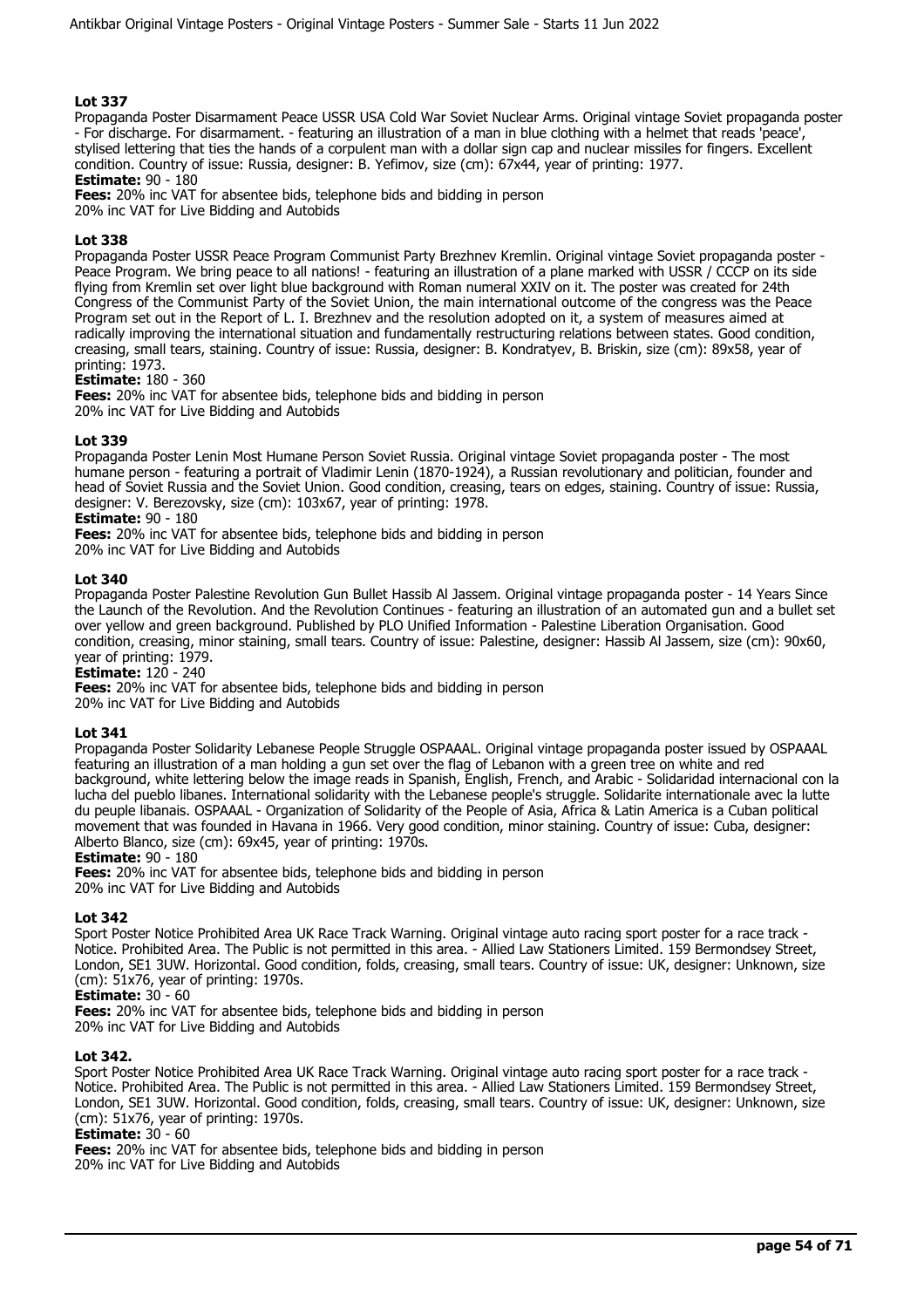Propaganda Poster Peace International March Socialism USSR Workers Soviet Propaganda. Original vintage Soviet propaganda poster featuring an illustration of men and women in an International March marching together with banners in different languages that read 'peace' and 'socialism'. Horizontal. Very good condition, small tears on edges, incomplete poster. Country of issue: Russia, designer: Unknown, size (cm): 68x97, year of printing: 1970s.

**Estimate:** 90 - 180

**Fees:** 20% inc VAT for absentee bids, telephone bids and bidding in person

20% inc VAT for Live Bidding and Autobids

## **Lot 343.**

Propaganda Poster Peace International March Socialism USSR Workers Soviet Propaganda. Original vintage Soviet propaganda poster featuring an illustration of men and women in an International March marching together with banners in different languages that read 'peace' and 'socialism'. Horizontal. Very good condition, small tears on edges, incomplete poster. Country of issue: Russia, designer: Unknown, size (cm): 68x97, year of printing: 1970s.

## **Estimate:** 90 - 180

**Fees:** 20% inc VAT for absentee bids, telephone bids and bidding in person

20% inc VAT for Live Bidding and Autobids

## **Lot 344**

Propaganda Poster Be Alert Stay Alive Radio Controlled Devices Kill Troubles Northern Ireland. Original vintage public safety poster Be Alert - Stay Alive - Radio Controlled Devices Kill - Design features an illustration of a soldier with a radio tower in the background. Photographs of possible hiding places for explosive devices frame the image. Poster produced to raise awareness during the troubles in Northern Ireland. The Troubles, also known internationally as the Northern Ireland conflict, took place in Northern Ireland and lasted about 30 years from the late 1960s to 1998. Fair condition, tears, staining, paper losses in corners, pinholes, creasing. Country of issue: UK, designer: Unknown, size (cm): 43x33, year of printing: 1970s.

# **Estimate:** 60 - 120

**Fees:** 20% inc VAT for absentee bids, telephone bids and bidding in person

20% inc VAT for Live Bidding and Autobids

## **Lot 345**

Propaganda Poster Heary O'Leary Phone Troubles Northern Ireland. Original vintage public safety poster Heary O'leary -Phones are not secure - Just goes to show what a good old chin wag on the phone will do - Design features a cartoon of a big-eared vampire sucking the blood of a soldier's bloodied body. Poster produced to raise awareness during the troubles in Northern Ireland. The Troubles, also known internationally as the Northern Ireland conflict, took place in Northern Ireland and lasted about 30 years from the late 1960s to 1998. Excellent condition. Country of issue: UK, designer: Unknown, size (cm): 29x21, year of printing: 1970s.

**Estimate:** 60 - 120

**Fees:** 20% inc VAT for absentee bids, telephone bids and bidding in person

#### 20% inc VAT for Live Bidding and Autobids

#### **Lot 346**

Propaganda Poster No! Don't End Up as a Booby Prize Troubles Northern Ireland. Original vintage public safety poster No! Don't end up as a booby prize... Design features a soldier shouting to stop his comrade form picking up a booby tapped gun alongside bold red lettering. Poster produced to raise awareness during the troubles in Northern Ireland. The Troubles, also known internationally as the Northern Ireland conflict, took place in Northern Ireland and lasted about 30 years from the late 1960s to 1998. Good condition, tears, creasing, pinholes. Country of issue: UK, designer: Unknown, size (cm): 44x33, year of printing: 1970s.

#### **Estimate:** 60 - 120

**Fees:** 20% inc VAT for absentee bids, telephone bids and bidding in person 20% inc VAT for Live Bidding and Autobids

#### **Lot 347**

Propaganda Poster Booby Traps Can Kill Troubles Northern Ireland. Original vintage public safety poster Booby Traps Can Kill - Check for loose wires, fishing lines, strange objects or smells - Every time, don't hesitate - Ask for help dial 999, tell the RUC the UDR or the army. Design features photographs of booby traps on a car, gate and doorway. Poster produced to raise awareness during the troubles in Northern Ireland. The Troubles, also known internationally as the Northern Ireland conflict, took place in Northern Ireland and lasted about 30 years from the late 1960s to 1998. Good condition, creasing, pinholes, paper loss in top right corner, small tears, paint on right edge. Country of issue: UK, designer: Unknown, size (cm): 42x30, year of printing: 1970s.

## **Estimate:** 60 - 120

**Fees:** 20% inc VAT for absentee bids, telephone bids and bidding in person 20% inc VAT for Live Bidding and Autobids

#### **Lot 348**

Propaganda Poster Tomorrow Is Cancelled Railway Accident Prevention Service. Original vintage railway public safety poster - Tomorrow is cancelled Because of carelessness today - published by the railway Accident Prevention Service, bold black lettering in a thick black frame on white background. Good condition, fold, minor creasing, light staining, small tears. Country of issue: UK, designer: Unknown, size (cm): 46x30.5, year of printing: 1970s. **Estimate:** 60 - 120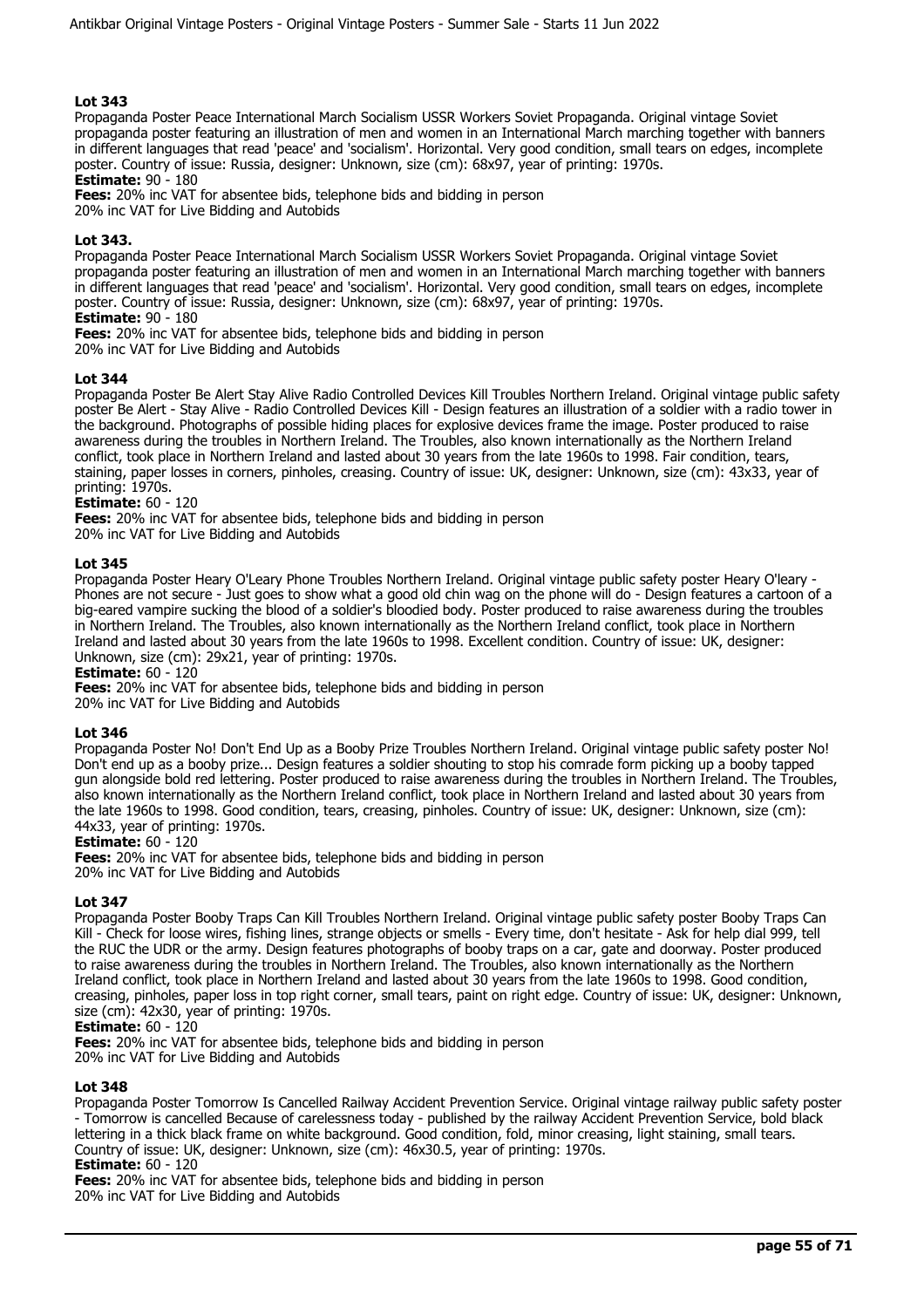Propaganda Poster Smoking Danger Women Health Safety Tobacco Cigarette Ukraine. Original vintage Soviet Ukraine health propaganda poster promoting healthy living and quitting harmful habits - Smoking is harmful to everyone, and especially to women! The poster features a great bold illustration of a grey skull with bright red lips smoking a cigarette with the smoke rising up set over black background. Good condition, creasing, tears, minor staining. Country of issue: Ukraine, designer: Kudryashov, size (cm): 87x62, year of printing: 1980s.

**Estimate:** 120 - 240

**Fees:** 20% inc VAT for absentee bids, telephone bids and bidding in person 20% inc VAT for Live Bidding and Autobids

## **Lot 350**

Propaganda Poster Palestine Resistance Walls Chains Zuhdi Al Aduwi. Original vintage propaganda poster commemorating April 17th Palestinian Prisoner Day Walls and Chains Will Never Stop Resistance, featuring an illustration of a man in handcuffs standing in prison with high walls and barbed wire looking at the birds flying high in the sky. Very good condition, creasing on edges, small tears on edges. Country of issue: Palestine, designer: Zuhdi Al Aduwi, size (cm): 55.5x40, year of printing: 1980s.

## **Estimate:** 120 - 240

**Fees:** 20% inc VAT for absentee bids, telephone bids and bidding in person 20% inc VAT for Live Bidding and Autobids

## **Lot 351**

Propaganda Poster Palestine Israel Defeat Inevitability Tank Soldier. Original vintage propaganda poster - 88 Days of Steadfastness Proved the Inevitability of Israel's Defeat - featuring an illustration of a soldier holding a weapon and a broken tank with Star of David and rubble and destruction in the background set over pink background. Published by PLO Palestine Liberation Organisation. Very good condition, creasing on edges, small tears on edges. Country of issue: Lebanon, designer: Unknown, size (cm): 69x48, year of printing: 1980s.

## **Estimate:** 120 - 240

**Fees:** 20% inc VAT for absentee bids, telephone bids and bidding in person

20% inc VAT for Live Bidding and Autobids

## **Lot 352**

Propaganda Poster Palestine War Israel Soldier Flag Grave. Original vintage propaganda poster - To War. And when they go to war they will write on their signs truth to God, justice to God, honour to God, judgment to God. - featuring an illustration of a body in a grave covered with the flag of Israel with green, red, and black set over white background. Very good condition, tear on bottom edge, minor creasing on top right corner, staining on top right corner. Country of issue: Palestine, designer: Ilan Molcho, size (cm): 100x70, year of printing: 1980s.

**Estimate:** 120 - 240

**Fees:** 20% inc VAT for absentee bids, telephone bids and bidding in person 20% inc VAT for Live Bidding and Autobids

## **Lot 353**

Propaganda Poster Anniversary Intilaqa Bullet Palestine FATAH Muwaffaq Mattar. Original vintage propaganda poster - 15th Anniversary of the Intilaqa - featuring an illustration of children and women and a soldier on the bullet. Published by FATAH - Palestinian National Liberation Movement. Good condition, creasing, minor staining, small tears on margins. Country of issue: Palestine, designer: Muwaffaq Mattar, size (cm): 100x70, year of printing: 1980.

# **Estimate:** 120 - 240

**Fees:** 20% inc VAT for absentee bids, telephone bids and bidding in person 20% inc VAT for Live Bidding and Autobids

## **Lot 354**

Propaganda Poster Revolution Until Victory Palestine PLO Youssef Hammou. Original vintage propaganda poster with text in Arabic: Fatah - Revolution Until Victory issued by the Palestine Liberation Organisation featuring an illustration of Kalashnikov machine gun with the map and flag of Palestine set over blue background. Very good condition, creasing on edges, small tears on edges, stamp stuck on bottom edge Country of issue: Palestine, designer: Youssef Hammou, size (cm): 70x49.5, year of printing: 1981.

**Estimate:** 120 - 240

**Fees:** 20% inc VAT for absentee bids, telephone bids and bidding in person 20% inc VAT for Live Bidding and Autobids

## **Lot 355**

Propaganda Poster Palestine Military Unity Record Youssef Abdelki. Original vintage propaganda poster Military Unity and a Military Record (ID Number) for all Palestinians, featuring an illustration a man and a woman holding weapons with a little girl next to them and silhouettes of soldiers with weapons set over white background with thick black and orange frame around. Good condition, creasing, tears on edges. Country of issue: Lebanon, designer: Youssef Abdelki, size (cm): 68x48, year of printing: 1981.

**Estimate:** 120 - 240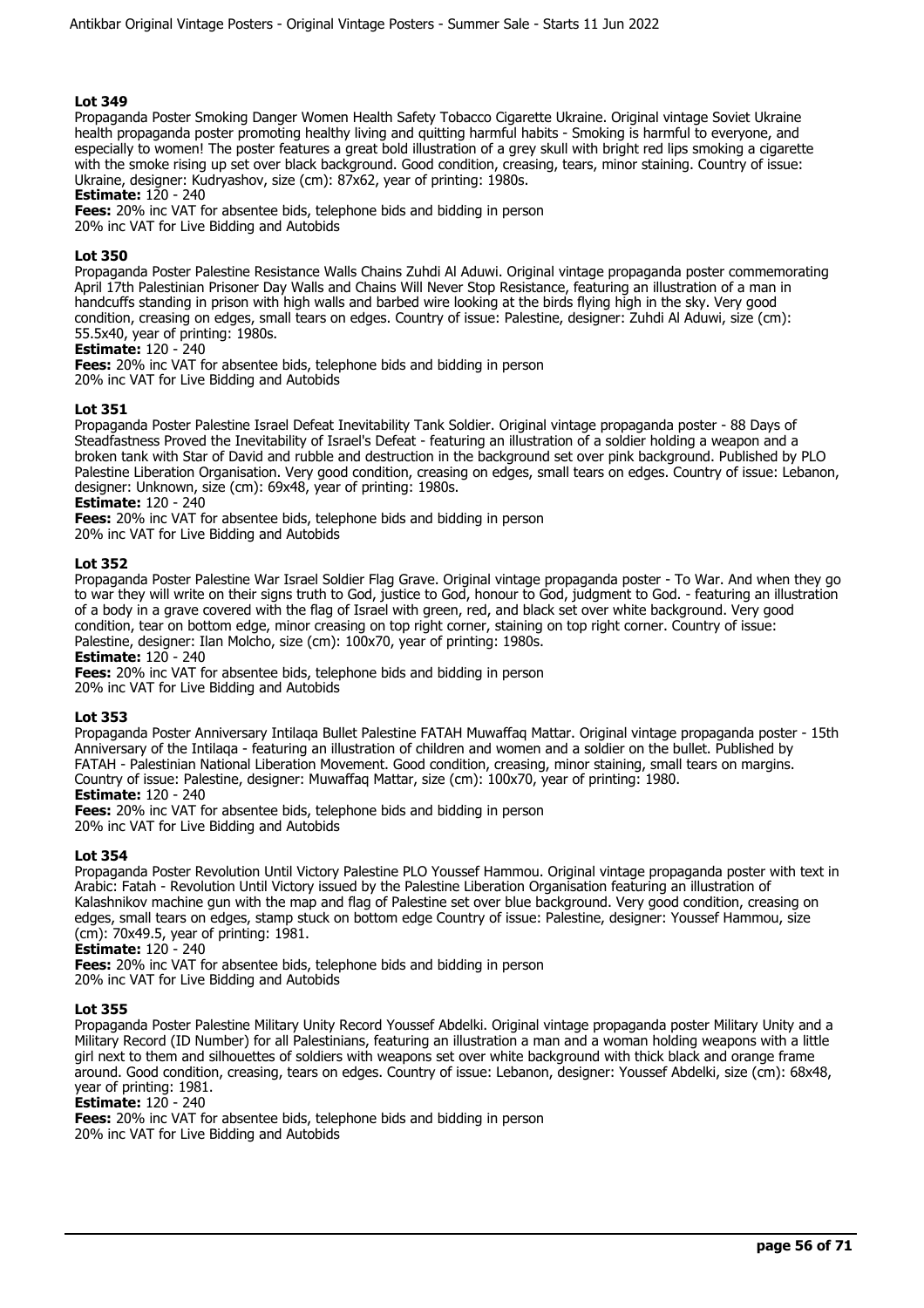Propaganda Poster PFLP Freedom Palestine Prisoners Marc Rudin. Original vintage propaganda poster Freedom for prisoners in occupied Palestine - featuring an illustration of a hand behind a fence shaped in the Star of David pattern. PFLP or Popular Front for the Liberation of Palestine was founded in 1967 by George Habash, as a Palestinian nationalism, Marxism Leninism, revolutionary socialism, anti-Zionism, pan-Arabism revolutionary ideological organisation. Very good condition, small tears on edges. Country of issue: Palestine, designer: Marc Rudin, size (cm): 68x48, year of printing: 1981. **Estimate:** 120 - 240

**Fees:** 20% inc VAT for absentee bids, telephone bids and bidding in person 20% inc VAT for Live Bidding and Autobids

## **Lot 357**

Propaganda Poster Palestine Soldier Fight Love Fatah Emile Menhem. Original vintage propaganda poster featuring an illustration of a soldier holding a weapon with an illustration of a city and a red heart in his chest, with a quote from a poem by Abu Salma - Oh Palestine... Nothing more beautiful, more precious, more pure. The more I fight for you, the more I love you. Published by FATAH - Palestinian National Liberation Movement. Very good condition, minor creasing, small tears. Country of issue: Palestine, designer: Emile Menhem, size (cm): 88x60, year of printing: 1981.

# **Estimate:** 120 - 240

**Fees:** 20% inc VAT for absentee bids, telephone bids and bidding in person 20% inc VAT for Live Bidding and Autobids

#### **Lot 358**

Propaganda Poster PFLP Palestine Guns Peace Liberation Kamal Nicola. Original vintage propaganda poster commemorating the 14th Anniversary of PFLP Only Our Guns Will Clear the Road to Peace and Liberation, featuring an illustration of a peace dove flying on a rifle set over blue background. PFLP or Popular Front for the Liberation of Palestine was founded in 1967 by George Habash, as a Palestinian nationalism, Marxism Leninism, revolutionary socialism, anti-Zionism, pan-Arabism revolutionary ideological organisation. Very good condition, crease marks on edges. Country of issue: Palestine, designer: Kamal Nicola, size (cm): 68x47, year of printing: 1982.

#### **Estimate:** 120 - 240

**Fees:** 20% inc VAT for absentee bids, telephone bids and bidding in person 20% inc VAT for Live Bidding and Autobids

#### **Lot 359**

Propaganda Poster Gagarin Soviet Space Science USSR Cosmonaut. Original vintage Soviet propaganda poster USSR - Homeland of Cosmonautics, created to help the artist - designer and organiser of visual agitation with elements of artistic and decorative design of wall newspapers, stands, thematic exhibitions, the poster features phrases in Russian that read - Cosmonautics Day was established by the Decree of the Presidium of the Supreme Soviet of the USSR of April 9, 1962 to commemorate the flight of the world's first man into space. It is celebrated annually on April 12th. By decision of the International Aviation Federation, this day is celebrated as the World Day of Aviation and Cosmonautics. / Now it is difficult to name such a branch of science, technology or the national economy, which, to one degree or another, would not experience the beneficial effects of space research. / We conquer space and time! / Glory to Soviet science! - with illustrations of cosmonauts, scientists, soldiers, rocket, satellite. Good condition, folds, creasing, staining, small tears, instructions for poster display on reverse. Country of issue: Russia, designer: V. Gubanov, V. Strashnov, size (cm): 105x79, year of printing: 1983.

## **Estimate:** 150 - 300

**Fees:** 20% inc VAT for absentee bids, telephone bids and bidding in person 20% inc VAT for Live Bidding and Autobids

#### **Lot 360**

Propaganda Poster Palestine Nation Of Rifles Liberation Abdu Sandeed. Original vintage propaganda poster - Palestine is a nation of rifles and liberation - featuring an illustration of a white dove feeding its young in a nest attached to a green and red rifle, yellow Arabic text on black background. Good condition, creasing, tears on edges, minor staining. Country of issue: Lebanon, designer: Abdu Sandeed, size (cm): 70x50, year of printing: 1983.

# **Estimate:** 120 - 240

**Fees:** 20% inc VAT for absentee bids, telephone bids and bidding in person 20% inc VAT for Live Bidding and Autobids

#### **Lot 361**

Propaganda Poster Palestine Shackles of Occupation Hosni Radwan. Original vintage propaganda poster - Our people are breaking the shackles of the occupation - featuring a broken pad lock with a Star of David, flag of Palestine flying above with a city in the background. Published by FATAH - Palestinian National Liberation Movement. Good condition, creasing, tears on edges, minor staining, Country of issue: Palestine, designer: Hosni Radwan, size (cm): 89x59, year of printing: 1983. **Estimate:** 120 - 240

**Fees:** 20% inc VAT for absentee bids, telephone bids and bidding in person 20% inc VAT for Live Bidding and Autobids

#### **Lot 362**

Propaganda Poster Fateh Armed Struggle Palestine Sami. Original vintage propaganda poster - FATEH, 18 years of armed struggle. 18 Annees de lutte armee - featuring an illustration of a man clenching his fist and another arm showing the peace or victory sign reaching from behind the bars set over red shape of Palestine map and black background. Published by FATAH - Palestinian National Liberation Movement. Good condition, tears on edges. Country of issue: Palestine, designer: Sami, size (cm): 84x59, year of printing: 1983.

# **Estimate:** 120 - 240

**Fees:** 20% inc VAT for absentee bids, telephone bids and bidding in person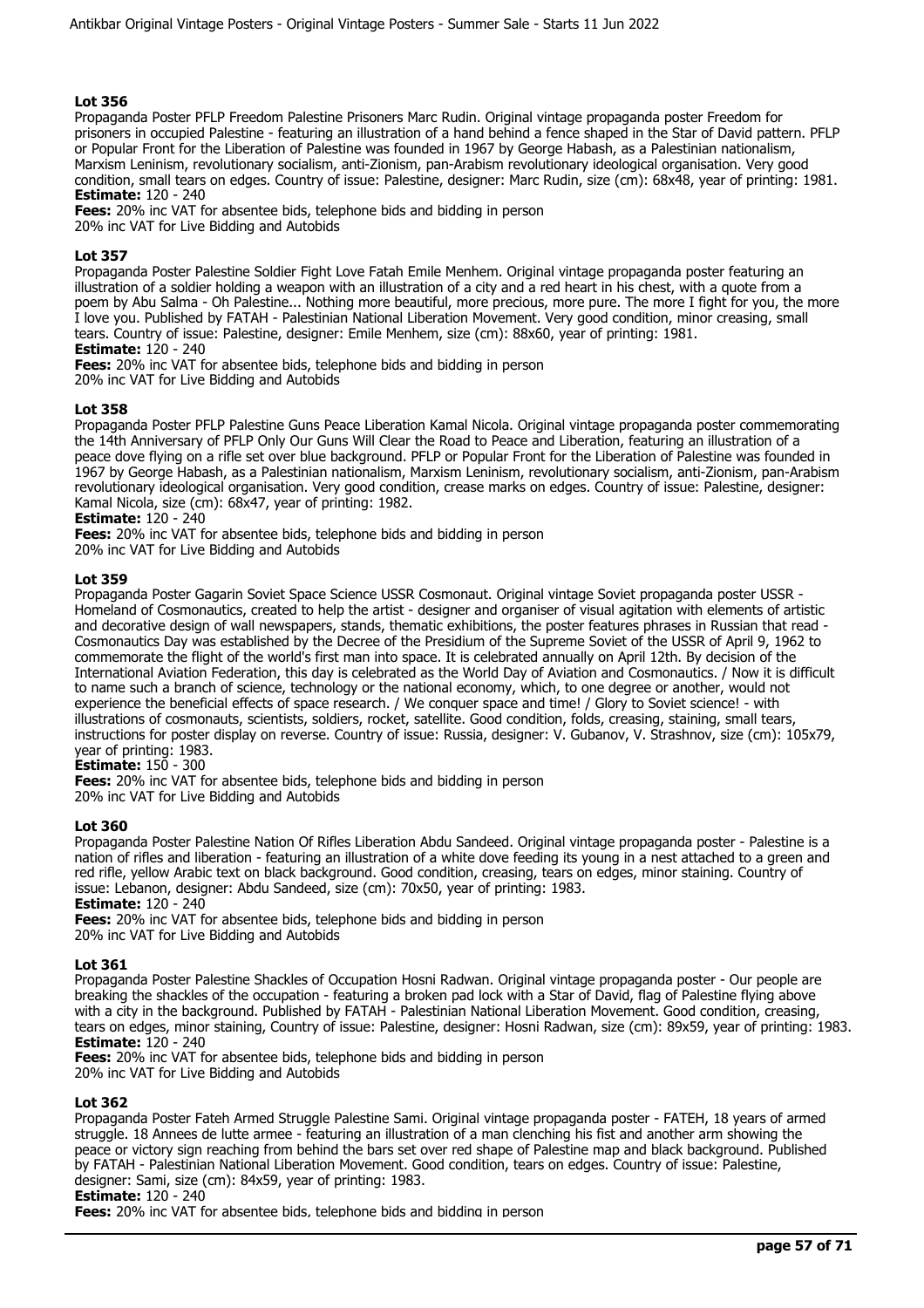#### 20% inc VAT for Live Bidding and Autobids

## **Lot 363**

Propaganda Poster Lenin Communist Party Victories Workers USSR . Original vintage Soviet propaganda poster The Party is leading us to new victories!, featuring an illustration of Vladimir Lenin, with soldiers, workers, men and women of different nationalities in red and white on pages of a book, a quote by Lenin - The Party is the mind, honour and conscience of our era. - and the lettering on the first page of the book that reads - Proletarians of all countries, unite! Communist Party of the Soviet Union. Horizontal. Fair condition, several crease marks, several repaired tears, staining, small paper loss in bottom left corner. Country of issue: Russia, designer: I. Kominarets, size (cm): 66x98, year of printing: 1985. **Estimate:** 90 - 180

**Fees:** 20% inc VAT for absentee bids, telephone bids and bidding in person 20% inc VAT for Live Bidding and Autobids

## **Lot 364**

Propaganda Poster Space Exploration USSR USA Cosmonaut Apollon Soyuz Salyut Rocket. Original vintage Soviet propaganda poster Space Exploration featuring photographs depicting Cosmonauts from Soyuz T-11, Salyut-7, Soyuz T-12 Dzhanibekov, Savitskaya and Volk; cosmonauts Kizim, Atykov and Solvyov working out on a training equipment; cosmonauts Bykovsky (USSR) and Yen (GDR) with flags of the USSR and Germany in front of them and a globe in the background in 1978; cosmonauts from USSR and Cuba aboard the orbital complex in 1980; Soviet and Indian international crew in 1983; Soviet and American crews of Soyuz and Apollo space ship; an illustration of 1975 docked Apollo and Soyuz space ships with starry sky and moon in the background. The poster was issued as part of educational visual aid for high school, thematic pictures for learning foreign languages in grades 8 through 10. Horizontal. Fair condition, paper losses on edges, restored paper loss on left edge, creasing, staining. Country of issue: Russia, designer: V. Grachev, size (cm): 59x88, year of printing: 1985.

## **Estimate:** 120 - 240

**Fees:** 20% inc VAT for absentee bids, telephone bids and bidding in person 20% inc VAT for Live Bidding and Autobids

## **Lot 365**

Propaganda Poster Space Exploration USSR Gagarin Tsiolkovsky Cosmonaut Strelka Belka Dogs . Original vintage Soviet propaganda poster Space Exploration featuring photographs depicting a monument for a Russian and Soviet rocket scientist and astronautic theory pioneer Konstantin Tsiolkovsky; Tsiolkovsky medal; a monument for the rocket engineer Sergei Korolev on Baikonur Cosmodrome; photographs of Yuri Gagarin with medals and surrounded by the crowd; a little yellow house where Gagarin stayed on Baikonur Cosmodrome; Valentina Tereshkova with medals and in a spacesuit; the first human spacewalk 1965 (exhibit at VDNKh of the USSR, Cosmos pavilion); VDNKh USSR, pavilion Cosmos Orbital complex Salyut-Soyuz-Progress. The poster was issued as part of educational visual aid for high school, thematic pictures for learning foreign languages in grades 8 through 10. Good condition, restored paper losses, minor staining, creasing. Country of issue: Russia, designer: Unknown, size (cm): 87x59, year of printing: 1985.

**Estimate:** 120 - 240

**Fees:** 20% inc VAT for absentee bids, telephone bids and bidding in person 20% inc VAT for Live Bidding and Autobids

#### **Lot 366**

Propaganda Poster USSR Computer Scientist Robot System Rocket Education. Original vintage Soviet education propaganda poster promoting secondary vocational schools - Boys and girls! In secondary vocational schools you can acquire the specialty of adjusters and operators of robotic systems and electronic computers. The poster features an illustration of a young scientist in a white lab coat depicted at the computer with automated robot hands holding pipes, with space rocket satellite and VLKSM All-Union Leninist Young Communist League Professional development Komsomol Ticket logo in the top right corner. Poor condition, crease marks all over poster, folds, tears, small paper losses on edges, restored paper loss in top right corner, staining. Country of issue: Russia, designer: G. Verbitskiy, size (cm): 86x59, year of printing: 1985. **Estimate:** 150 - 300

**Fees:** 20% inc VAT for absentee bids, telephone bids and bidding in person 20% inc VAT for Live Bidding and Autobids

#### **Lot 367**

Propaganda Poster Palestine Homeland Denied Dove Peace. Original vintage propaganda poster Palestine A Homeland Denied, featuring a white dove with a tear drop stylised as the flag of Palestine. Designed by a Spanish designer Pedro Laperal. This poster was printed by the London-based Iraqi Cultural Centre for the 1979 exhibit Palestine: A Homeland Denied. Printed in England. Very good condition, small crease marks, small printing errors, description printed on reverse. Country of issue: UK, designer: Pedro Laperal, size (cm): 70x51, year of printing: 1985.

#### **Estimate:** 120 - 240

**Fees:** 20% inc VAT for absentee bids, telephone bids and bidding in person

20% inc VAT for Live Bidding and Autobids

## **Lot 368**

Propaganda Poster Peace Dove Hands World United Nations USSR. Original vintage Soviet propaganda poster for an International Year of Peace - Into a peaceful decade, the poster features two arms in the shape of white peace doves holding a globe set over blue background. The International Year of Peace was recognised in 1986 by the United Nations, the date was associated with the 40th anniversary of the establishment of the UN. Excellent condition. Country of issue: Russia, designer: Pureivin Bayar, size (cm): 95x67, year of printing: 1986. **Estimate:** 90 - 180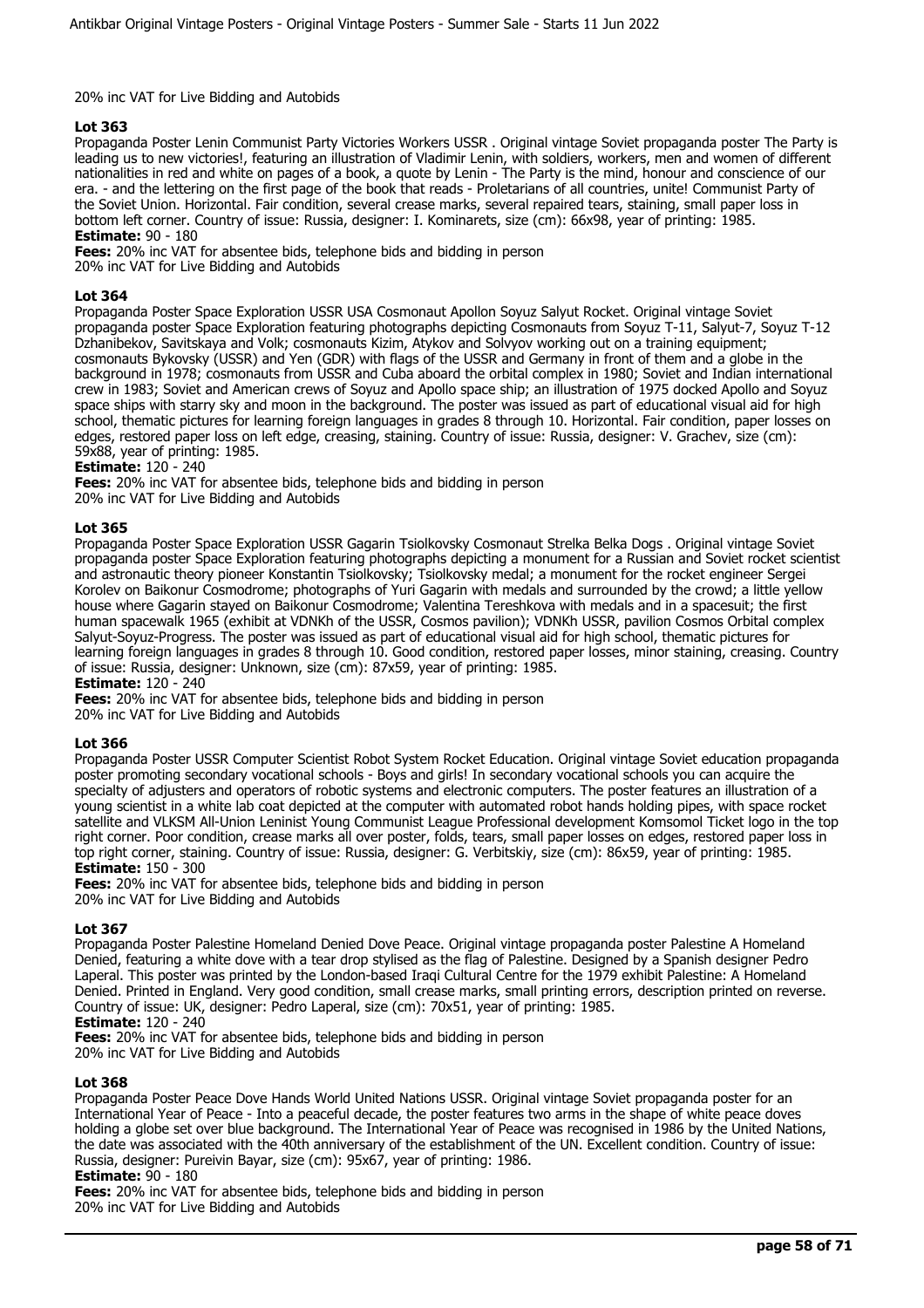Propaganda Poster Peace Dove Bird War Helmet UN USSR. Original vintage Soviet propaganda poster - Peace rather than enmity - featuring an illustration of a white peace dove feeding from a war helmet, poster issued as part of the International Year of Peace propaganda, it was recognised in 1986 by the United Nations, with the logo of the International Year of Peace depicting two hands releasing a white dove surrounded by a laurel crown. Excellent condition, minor creasing. Country of issue: Russia, designer: B. Solovyov, D. Mishev, size (cm): 97x65, year of printing: 1986.

**Estimate:** 90 - 180

**Fees:** 20% inc VAT for absentee bids, telephone bids and bidding in person 20% inc VAT for Live Bidding and Autobids

## **Lot 370**

Propaganda Poster Palestine Workers Intifada PFLP Tank Marc Rudin. Original vintage propaganda poster commemorating May 1st Workers' Day Workers on the Frontline of the Intifada, featuring an illustration of workers rolling a big rock down the slope towards a tank, set over black and red background. Issued by PFLP or Popular Front for the Liberation of Palestine was founded in 1967 by George Habash, as a Palestinian nationalism, Marxism Leninism, revolutionary socialism, anti-Zionism, pan-Arabism revolutionary ideological organisation. Horizontal. Excellent condition, minor creasing, printing errors. Country of issue: Palestine, designer: Marc Rudin, size (cm): 50x70, year of printing: 1986.

#### **Estimate:** 120 - 240

**Fees:** 20% inc VAT for absentee bids, telephone bids and bidding in person 20% inc VAT for Live Bidding and Autobids

## **Lot 371**

Propaganda Poster Enemy Approach Israel Palestine David Tartakover. Original vintage propaganda poster featuring an illustration of a cactus and caption in Hebrew - And if you should come to inherit your homeland; Do not approach it as an enemy, But come to the inhabitants in the spirit of peace. Not by malica, by transgression nor by animosity will you build the homeland of your forefathers, but by love and mercy, by righteousness and faith, And you will love the inhabitants of the land for they are your brothers of your own flesh, and you will not disregard them. Rabbi Binyamin (pseudonym of Yehoshua Radler-Fieldmann, active in the Brit Shalom association, founded in 1925 to foster Jewish-Arab relations. Very good condition, minor creasing, small tears, minor staining. Country of issue: Israel, designer: David Tartakover, size (cm): 89x57, year of printing: 1986.

## **Estimate:** 120 - 240

**Fees:** 20% inc VAT for absentee bids, telephone bids and bidding in person 20% inc VAT for Live Bidding and Autobids

## **Lot 372**

Propaganda Poster Nuclear Energy Peace Progress USSR Stork Missile. Original vintage Soviet propaganda poster - Nuclear energy - at the service of peace and progress! - featuring an illustration of storks making a nest on the electric post in the shape of a nuclear missile with a blue and yellow background. Very good condition, minor creasing, small tears. Country of issue: Russia, designer: A. Sinishin, size (cm): 67x48, year of printing: 1987.

# **Estimate:** 90 - 180

**Fees:** 20% inc VAT for absentee bids, telephone bids and bidding in person

20% inc VAT for Live Bidding and Autobids

## **Lot 373**

Propaganda Poster Do Not Feed Cattle Bread USSR Cow Grain. Original vintage Soviet propaganda poster - Don't feed! featuring an illustration of a cow in a green field chained to an oversized half eaten rye bread loaf. The poster was possibly issued to fight practice of feeding bread to cattle and mainly pigs to fatten them up. Horizontal. Excellent condition. Country of issue: Russia, designer: I. Maylitis, size (cm): 48x65, year of printing: 1987.

# **Estimate:** 60 - 120

**Fees:** 20% inc VAT for absentee bids, telephone bids and bidding in person 20% inc VAT for Live Bidding and Autobids

#### **Lot 374**

Propaganda Poster Teacher Thank You USSR Education School Uniform. Original vintage Soviet propaganda poster - Thank you, teacher! - featuring a photograph of a teachers hand helping a schoolgirl hold yellow marker with a ruffled school uniform cuff by the yellow frame holding the image. Very good condition, minor creasing, small tears on edges. Country of issue: Russia, designer: Y. Emmus, size (cm): 67x48, year of printing: 1987.

# **Estimate:** 60 - 120

**Fees:** 20% inc VAT for absentee bids, telephone bids and bidding in person 20% inc VAT for Live Bidding and Autobids

#### **Lot 375**

Propaganda Poster Tractor USSR Design Implementation Production Speed. Original vintage Soviet propaganda poster - From design to implementation - minimum amount of time! - featuring an illustration of a tractor sketch with front part coloured red set over green background. Very good condition, minor creasing. Country of issue: Russia, designer: V. Zaikin, size (cm): 67x48, year of printing: 1987.

## **Estimate:** 60 - 120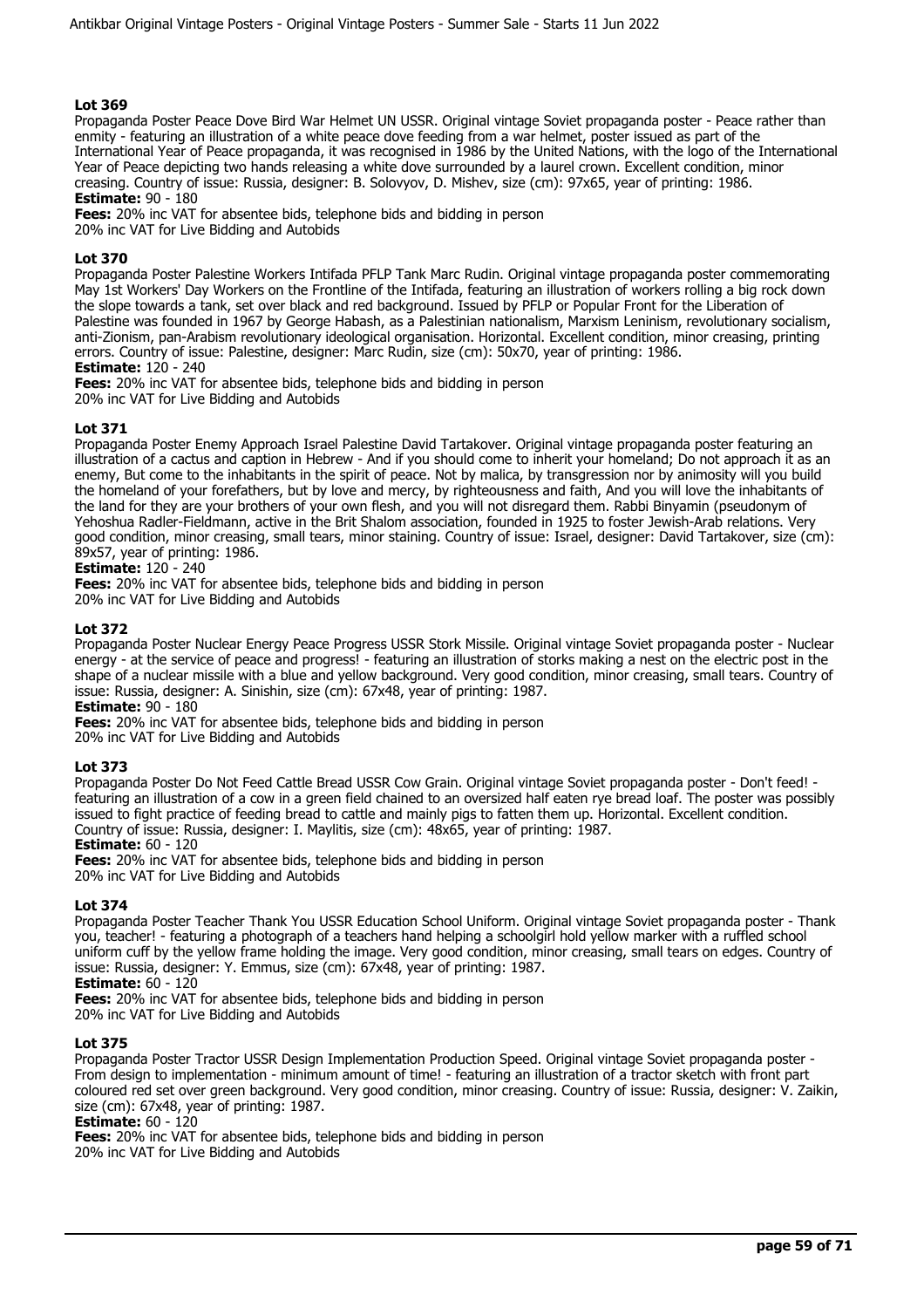Propaganda Poster Bungler Slipshod Worker USSR Quality Control. Original vintage Soviet propaganda poster - For bungler / slipshod worker - featuring an illustration of a broken spoon with a hole with a tag attached to it on a string. Good condition, creasing, small tears, staining. Country of issue: Russia, designer: L. Gomonov, size (cm): 87x55, year of printing: 1987.

**Estimate:** 60 - 120

**Fees:** 20% inc VAT for absentee bids, telephone bids and bidding in person

20% inc VAT for Live Bidding and Autobids

## **Lot 377**

Propaganda Poster Nuclear Forces Treaty USA USSR Gorbachev Reagan Missile. Original vintage Soviet propaganda poster - Long live reason! - featuring an illustration of the flags of USSR and the United States crossing out the background with nuclear missiles and a tear off calendar date page '8 December 1987'. The Intermediate-Range Nuclear Forces Treaty between the US and USSR was signed on 8 December 1987 by Mikhail Gorbachev and Ronald Reagan, banning all land-based ballistic missiles, cruise missiles, and missile launchers. Very good condition, minor creasing, small tear on top left corner. Country of issue: Russia, designer: S. Rayev, size (cm): 66x48, year of printing: 1987. **Estimate:** 60 - 120

**Fees:** 20% inc VAT for absentee bids, telephone bids and bidding in person 20% inc VAT for Live Bidding and Autobids

## **Lot 378**

Propaganda Poster No To War Bread Peace USSR USA. Original vintage Soviet propaganda poster - Yes to Bread! No to War! - featuring a photograph of a bunch of wheat in the shape of a nuclear bomb 'mushroom' like explosion and a smaller image of a nuclear explosion at the top of the poster. Very good condition, minor creasing, small tear on bottom left corner. Country of issue: Russia, designer: Bernd Morgner, Verner Maler, Lutz Grumbach, size (cm): 67x48, year of printing: 1987.

#### **Estimate:** 60 - 120

**Fees:** 20% inc VAT for absentee bids, telephone bids and bidding in person

20% inc VAT for Live Bidding and Autobids

## **Lot 379**

Propaganda Poster Peace Samovar Tea USA USSR Perestroika. Original vintage Soviet propaganda poster - We live in peace! - featuring a golden samovar with a tea kettle on the top and two tea cups decorated with flags of the USA and the USSR. Fair condition, tears on edges, paper loss in bottom left corner, creasing, minor staining. Country of issue: Russia, designer: A. Biryukov, size (cm): 86x55, year of printing: 1988.

#### **Estimate:** 120 - 240

**Fees:** 20% inc VAT for absentee bids, telephone bids and bidding in person

20% inc VAT for Live Bidding and Autobids

#### **Lot 380**

Propaganda Poster Professionalism Violin USSR Music Instrument. Original vintage Soviet propaganda poster - Each job requires professionalism - featuring an illustration of a string instrument with large metal bolts for tuning pegs. Very good condition, minor creasing. Country of issue: Russia, designer: V. Veshtak, size (cm): 65x48, year of printing: 1988. **Estimate:** 60 - 120

**Fees:** 20% inc VAT for absentee bids, telephone bids and bidding in person 20% inc VAT for Live Bidding and Autobids

#### **Lot 381**

Propaganda Poster Soviet Bureaucracy Cabbage Document USSR. Original vintage Soviet propaganda poster - In the report... but is it on the table? - featuring an illustration of a cabbage made out of papers titled 'report' and 'record' laying on a table marked 'order', the poster was possibly issued to point the attention to the difference between the paperwork and the actual situation. Very good condition, minor creasing. Country of issue: Russia, designer: N. Kravchenko, size (cm): 66x48, year of printing: 1988.

**Estimate:** 60 - 120

**Fees:** 20% inc VAT for absentee bids, telephone bids and bidding in person 20% inc VAT for Live Bidding and Autobids

#### **Lot 382**

Propaganda Poster Help Animal Abuse Fur Hat USSR. Original vintage Soviet propaganda poster - Help! - featuring an illustration of a dog with an earflap hat ties coming from its ears and a price tag of 150 roubles set over yellow background; hats with earflaps made from dogs have entered the street youth fashion in the 1980s, the media and the public considered these hats to be immoral. Good condition, creasing, small tears on edges, staining. Country of issue: Russia, designer: S. Sukharyov, A. Rezerv, M. Rozhdestvin, size (cm): 87x55, year of printing: 1988. **Estimate:** 90 - 180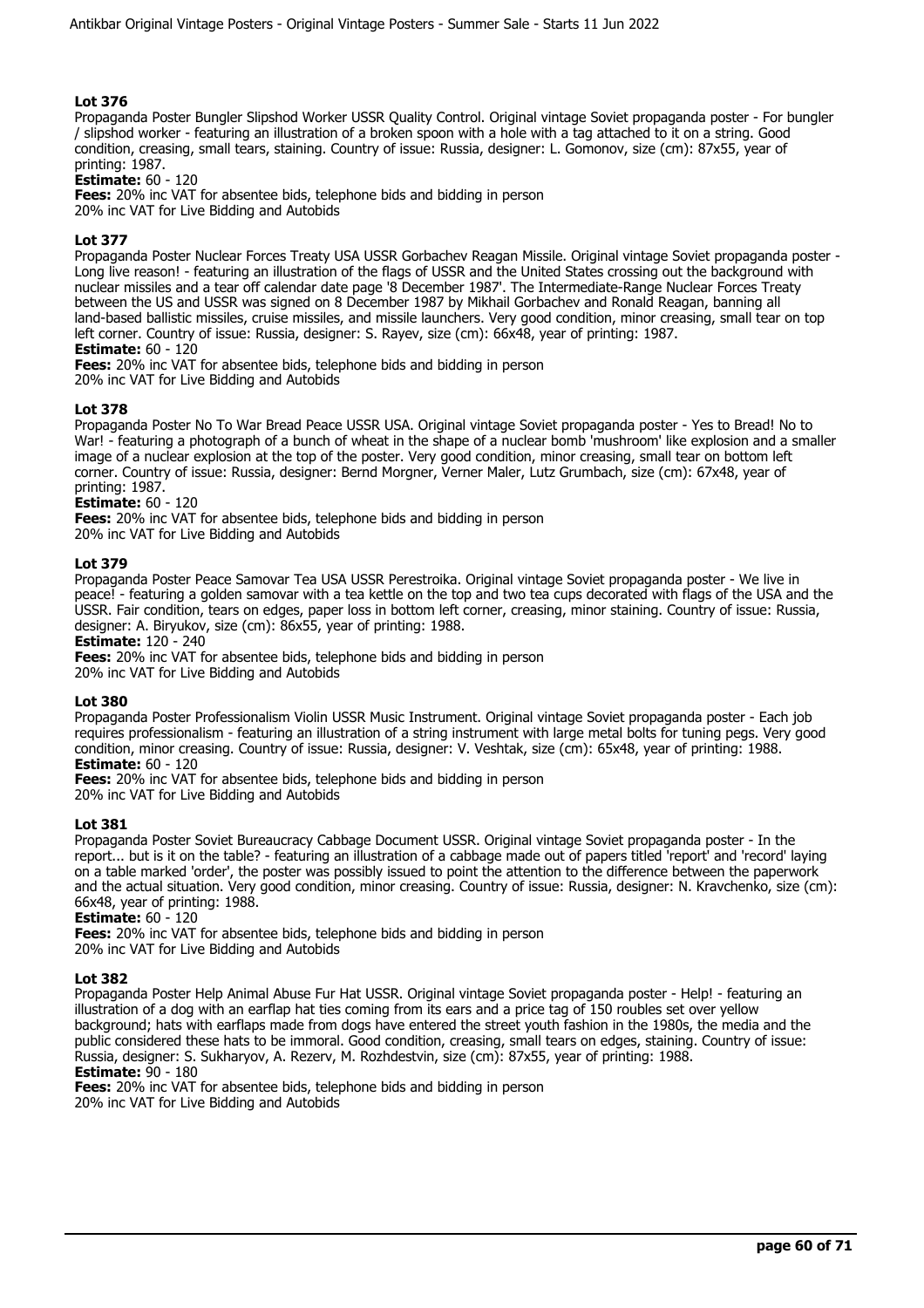Propaganda Poster Peace Dove Honest Dialogue USSR. Original vintage Soviet propaganda poster - For a frank and honest dialogue! - featuring an illustration of two red phone receivers with cables forming a peace dove holding an olive branch, set over white background with blue frame. Horizontal. Very good condition, minor creasing, minor staining. Country of issue: Russia, designer: F. Byuttner, size (cm): 48x65, year of printing: 1988.

**Estimate:** 60 - 120

**Fees:** 20% inc VAT for absentee bids, telephone bids and bidding in person

20% inc VAT for Live Bidding and Autobids

## **Lot 384**

Propaganda Poster Soviet American Cosmonaut Children USSR Space Race Cold War . Original vintage Soviet propaganda poster - We are for peace, for friendship - featuring an illustration of two children with USSR and United States flags on their spacesuits holding heart shaped satellites standing on a daisy covered planet with a destroyed nuclear missile at their feet and blue and black space background. Excellent condition. Country of issue: Russia, designer: V. Rasteryaev, size (cm): 67x48, year of printing: 1988.

#### **Estimate:** 90 - 180

**Fees:** 20% inc VAT for absentee bids, telephone bids and bidding in person

20% inc VAT for Live Bidding and Autobids

## **Lot 385**

Propaganda Poster Perestroika Rooster Gorbachev Communist Party USSR. Original vintage Soviet propaganda poster - Structure to Perestroika - featuring an illustration of a politician rooster in a suit and tie crying 'I have adjusted' with a jumble of letters and numbers on white background. Perestroika (Reconstruction) was a political reform movement in the Communist Party of the Soviet Union intended to restructure Soviet political and economic system, which began with Mikhail Gorbachev's speech in 1985 stressing on the importance of modification. Very good condition, minor creasing, minor staining. Country of issue: Russia, designer: O. Zaykova, size (cm): 65x48, year of printing: 1988. **Estimate:** 60 - 120

**Fees:** 20% inc VAT for absentee bids, telephone bids and bidding in person

20% inc VAT for Live Bidding and Autobids

## **Lot 386**

Propaganda Poster Lenin Birthday Communist Soviet Union USSR. Original vintage Soviet propaganda poster - 22 April the Birthday of Vladimir Ilyich Lenin - featuring an illustration of Vladimir Lenin in an iconic cap, black suit and a red bow on his lapel, with red banners on blue background. Horizontal. Large size. Good condition, creasing, tears on edges, minor staining, 3 sheet poster. Country of issue: Russia, designer: V. Kononov, size (cm): 106x67, year of printing: 1989. **Estimate:** 90 - 180

**Fees:** 20% inc VAT for absentee bids, telephone bids and bidding in person

20% inc VAT for Live Bidding and Autobids

#### **Lot 387**

Propaganda Poster Palestine Women Frontline Intifada Emad Abdel Wahhab. Original vintage propaganda poster commemorating March 8th International Women's Day Palestinian Women on The Frontline of the Infatiada, featuring an illustration of a silhouette of a lady in traditional ornate clothing seen throwing a rock, and a larger rock with colourful ornaments, Arabic writing, and colours of Palestinian flag. Good condition, crease marks on edges, tears on edges, paper loss on top left corner. Country of issue: Syria, designer: Emad Abdel Wahhab, size (cm): 62x45, year of printing: 1989. **Estimate:** 120 - 240

**Fees:** 20% inc VAT for absentee bids, telephone bids and bidding in person 20% inc VAT for Live Bidding and Autobids

#### **Lot 388**

Propaganda Poster Palestine Generation Liberation Marc Rudin. Original vintage propaganda poster - The Courageous Popular Uprising. Generation after Generation, until Total Liberation - featuring an illustration of a man in a green shirt and keffiyeh headscarf holding a child in one hand and a grenade in the other facing silhouettes of armed soldiers. Good condition, creasing, tears on edges. Country of issue: Lebanon, designer: Marc Rudin, size (cm): 70x49, year of printing: 1989.

#### **Estimate:** 120 - 240

**Fees:** 20% inc VAT for absentee bids, telephone bids and bidding in person 20% inc VAT for Live Bidding and Autobids

#### **Lot 389**

Propaganda Poster Palestine Martyrs Day PFLP Marc Rudin. Original vintage propaganda poster commemorating March 9th Martyr's Day, featuring an illustration of a man in a keffiyeh headscarf laying on the ground holding a slingshot with green leaves growing from it and soldier feet in the background. PFLP or Popular Front for the Liberation of Palestine was founded in 1967 by George Habash, as a Palestinian nationalism, Marxism Leninism, revolutionary socialism, anti-Zionism, pan-Arabism revolutionary ideological organisation. Horizontal. Good condition, creasing on edges, tears on edges, small paper losses on edges, minor staining. Country of issue: Palestine, designer: Marc Rudin, size (cm): 50x70, year of printing: 1990.

## **Estimate:** 120 - 240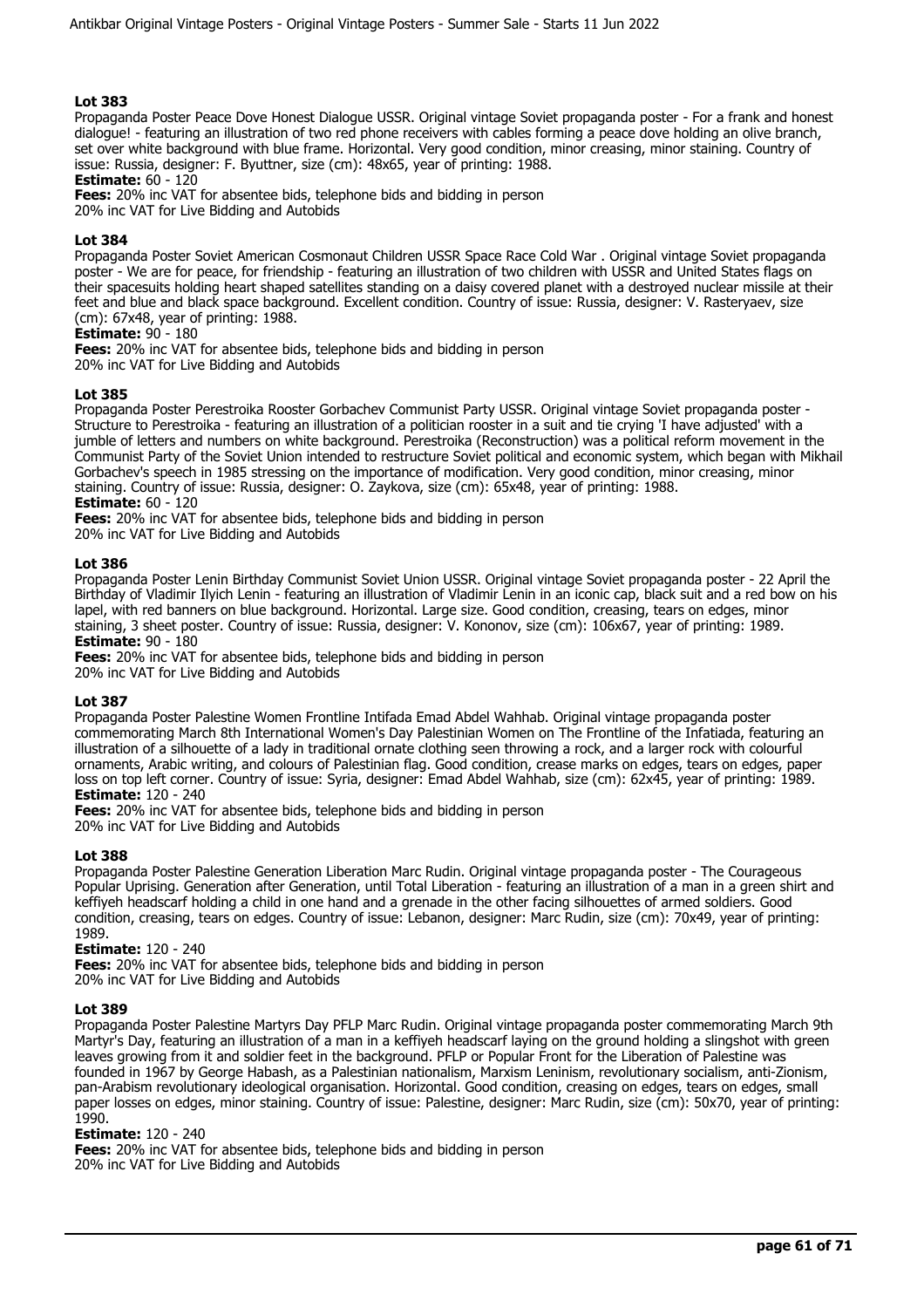Propaganda Poster Palestine Independence Pioneers PFLP Marc Rudin. Original vintage propaganda poster - Detainees Facing Zionist Repression Free the Pioneers of Independence - featuring an illustration of a person in keffiyeh headscarf in a prison cell with bars being broken by a rock. Issued by PFLP or Popular Front for the Liberation of Palestine was founded in 1967 by George Habash, as a Palestinian nationalism, Marxism Leninism, revolutionary socialism, anti-Zionism, pan-Arabism revolutionary ideological organisation. Good condition, minor creasing, small tears on edges. Country of issue: Palestine, designer: Marc Rudin, size (cm): 70x49, year of printing: 1990.

**Estimate:** 120 - 240

**Fees:** 20% inc VAT for absentee bids, telephone bids and bidding in person

20% inc VAT for Live Bidding and Autobids

## **Lot 391**

Propaganda Poster Violence At Work Is Now Reportable British Safety Council. Original vintage propaganda poster - Violence at Work is Now Reportable. 'Accident' includes an act of non-consensual physical violence done to a person at work. The reporting of injuries, diseases and dangerous occurences regulations 1995 (Riddor: In force April 1996) - issued by the British Safety Council. The poster features a pop art comic like illustration of an angry man holding a frightened lady by the throat. British Safety Council is a registered charity that was founded by James Tye, and since its foundation in 1957 it covers a variety of occupational and construction health and safety issues, environmental sustainability, COSHH, risk assessment, fire safety and environmental management. Good condition, fold marks, creasing. Country of issue: UK, designer: Unknown, size (cm): 76x51, year of printing: 1996.

**Estimate:** 120 - 240

**Fees:** 20% inc VAT for absentee bids, telephone bids and bidding in person 20% inc VAT for Live Bidding and Autobids

## **Lot 392**

War Poster WWI Entente Cordiale British Spider Anglo French Alliance Prussian Eagle. Original antique World War One Anglo-French alliance poster L'Entente Cordiale 1915, featuring a grotesque illustration of a British spider crawling over France and devouring a French soldier. The web spreads across the Atlantic ocean wrapping Uncle Sam, France, Greece, Italy, and spreading into the Middle East. German Eagle sits on the rock in the foreground, with German U-boats cutting the strands of the web. The Entente Cordiale comprised a series of agreements signed on 8 April 1904 between the United Kingdom and the French Republic which saw a significant improvement in Anglo-French relations. The most important feature of the agreement was the mutual recognition that Britain was in full control of Egypt and likewise France of Morocco, with the proviso that France's eventual dispositions for Morocco include reasonable allowance for Spain's interests there. At the same time, Britain ceded the Los Islands (off French Guinea) to France, defined the frontier of Nigeria in France's favour, and agreed to French control of the upper Gambia valley; while France renounced its exclusive right to certain fisheries off Newfoundland. Furthermore, French and British proposed zones of influence in Siam (Thailand), which was eventually decided not to be colonised, were outlined, with the eastern territories, adjacent to French Indochina, becoming a proposed French zone, and the western, adjacent to Burmese Tenasserim, a proposed British zone. Arrangements were also made to allay the rivalry between British and French colonists in the New Hebrides. Poor condition, folds, staining in image, creasing, tears on edges, trimmed edges, pencil writing in bottom left corner. Country of issue: France, designer: Eugen von Baumgarten, size (cm): 54x44, year of printing: 1915. **Estimate:** 180 - 360

**Fees:** 20% inc VAT for absentee bids, telephone bids and bidding in person

20% inc VAT for Live Bidding and Autobids

#### **Lot 393**

War Poster Military Service Act 1916 Enlist Recruitment WWI. Original antique World War One recruitment poster - The Military Service Act, 1916, Applies to unmarried men who, on August 15th, 1915, were 18 years of age or over and who will not be 41 years of age on March 2nd, 1916. All men (not excepted or exempted), between the above ages who, on November 2nd, 1915, were Unmarried or Widowers without any Child dependent on them will, on Thursday, March 2nd, 1916 be deemed to be enlisted for the period of the War. They will be placed in the Reserve until Called Up in their Class. Men excepted: Soldiers, including Territorials who have volunteered for Foreign Service; Men serving in the Navy or Royal Marines; Men discharged from Army or Navy, disabled or ill, or Time-Expired men; Men rejected for the Army since August 14th, 1915; Clergymen, Priests, and Ministers of Religion; Visitors from the Dominions. Men who may be exempted by local tribunals: Men more useful to the Nation in their present employments; Men in whose case Military Service would cause serious hardship owing to exceptional financial or business obligations or domestic position; Men who are ill or infirm; Men who conscientiously object to combatant service. If the Tribunal thinks fit, men may, on this ground, be (a) exempted from combatant service only engaged in work of National importance. Up to March 2nd, a man can apply to his Local Tribunal for a certificate of exemption. There is a Right of Appeal. He will not be called up until his case has been dealt with finally. Certificates of exemption may be absolute, conditional or temporary. Such certificates can be renewed, varied or withdrawn. Men retain their Civil Rights until called up and are amenable to Civil Courts only. Do not wait until March 2nd. Enlist voluntarily now. For fuller particulars of the Act, please apply for Leaflet No. 64 to the nearest Post Office, Police Station, or Recruiting Office. Published by The Parliamentary Recruiting Committee, London. Poster No. 153. Printed by Roberts & Leete Ltd London. Good condition, folds, creasing, tears, minor staining. Country of issue: UK, designer: Unknown, size (cm): 101x63, year of printing: 1916.

**Estimate:** 60 - 120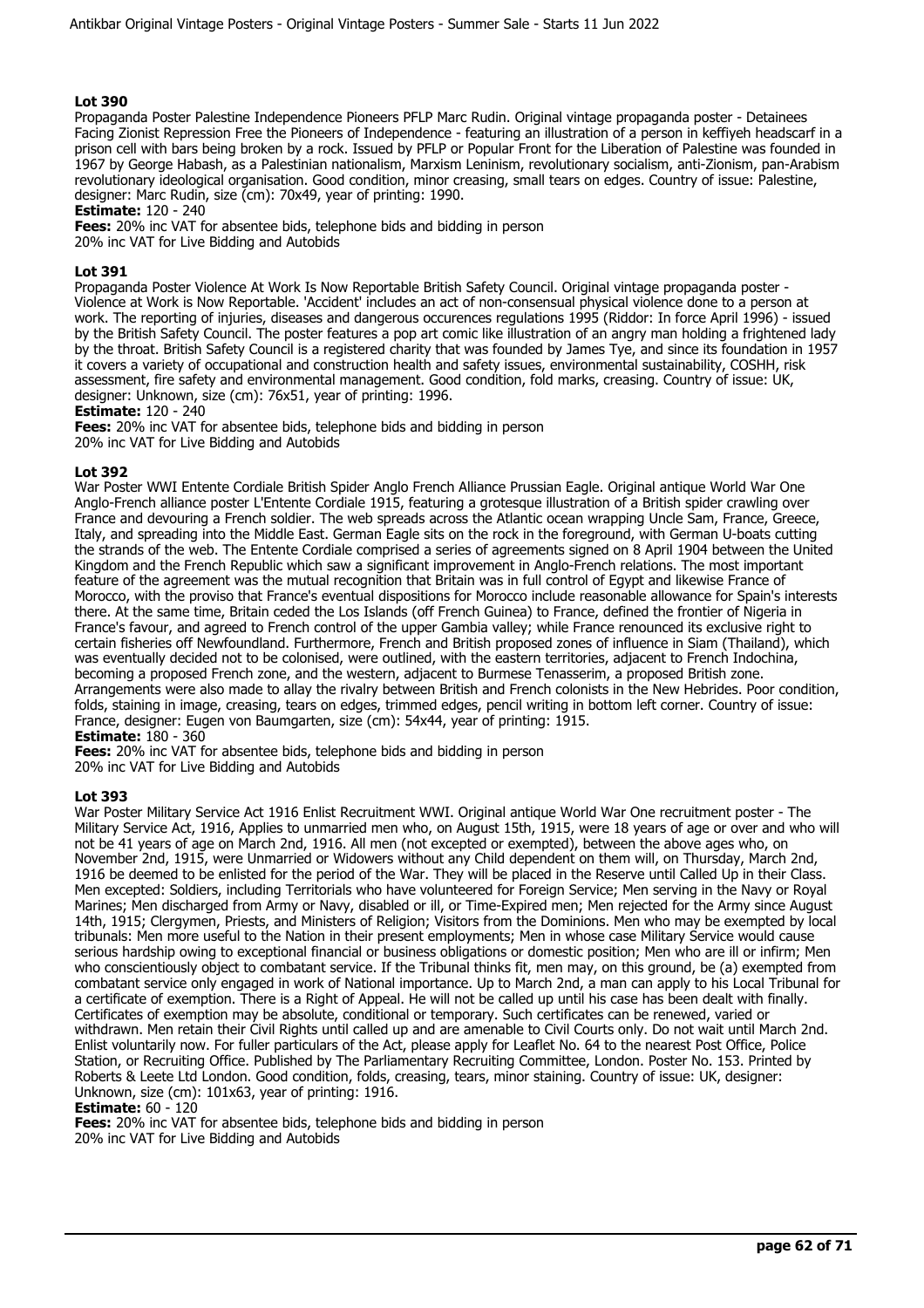War Poster Every Girl Pulling For Victory. Original vintage World War One poster Every Girl Pulling For Victory issued by the Victory Girls United War Work Campaign - Design by Edward Penfield (1866-1925) features a lady in a navy uniform rowing a boat across the water. Good condition, staining, creasing, tears, pinholes, backed on styrofoam. Country of issue: USA, designer: Edward Penfield, size (cm): 85x59, year of printing: 1918.

## **Estimate:** 90 - 180

**Fees:** 20% inc VAT for absentee bids, telephone bids and bidding in person

20% inc VAT for Live Bidding and Autobids

## **Lot 395**

War Poster Remember Belgium WWI War Bonds Liberty Loan Ellsworth Young. Original antique World War One poster - Remember Belgium Buy Bonds Fourth Liberty Loan - featuring an illustration by an American artist Ellsworth Young (1866-1952) depicting the silhouette of an armed German soldier with a thick Kaiser moustache dragging young girl against her will with burning ruins of the city in the background. Liberty Loans or Liberty Bonds were sold in the United States to support Allies of World War I, a coalition of countries led by France, Britain, Russia, Italy, Japan, and the United States, in their fight against the Central Powers of Germany, Austria-Hungary, the Ottoman Empire, Bulgaria and their colonies. Good condition, creasing, tears, staining, paper losses on bottom edge. Country of issue: USA, designer: Ellsworth Young, size (cm): 76x51, year of printing: 1918.

## **Estimate:** 150 - 300

**Fees:** 20% inc VAT for absentee bids, telephone bids and bidding in person 20% inc VAT for Live Bidding and Autobids

## **Lot 396**

War Poster Two Plagues Germany Tuberculosis WWI. Original antique World War One poster 2 Scourges - The Boche, Tuberculosis. The Boche Eagle will be defeated. Tuberculosis must be defeated too. / 2 Fleaux - Le Boche, La Tuberculose. L'aigle boche sera vaincu. La tuberculose doit l'etra aussi - featuring an illustration of a bleeding black German regal eagle being pierced with a sword and trying to pull the sword out by its talons. Boche (slur) is a pejorative term for Germans Good condition, creasing, tears on edges, foxing, staining, paper loss in bottom right corner. Country of issue: France, designer: Unknown, size (cm): 89x57, year of printing: 1918.

# **Estimate:** 120 - 240

**Fees:** 20% inc VAT for absentee bids, telephone bids and bidding in person 20% inc VAT for Live Bidding and Autobids

## **Lot 397**

War Poster WWII More Production Personal Attention US. Original vintage World War Two poster - Kinda give it your personal attention, will you? More production. - featuring an illustration of a sergeant rank soldier wiping sweat off his forehead while laying in grass and aiming a rifle with fired bullet shells in grass next to him. Published by War Production Board. Printed by U.S. Government Printing Office. Good condition, folds, creasing, small tears on edges. Country of issue: USA, designer: Herbert Roese, size (cm): 102x71, year of printing: 1942.

## **Estimate:** 120 - 240

**Fees:** 20% inc VAT for absentee bids, telephone bids and bidding in person

20% inc VAT for Live Bidding and Autobids

#### **Lot 398**

War Poster WWII Every Man Woman And Child Is A Partner US. Original vintage World War Two poster - 'Every man woman and child is a partner' President Roosevelt. In 1942 60,000 planes 45,000 tanks 20,000 A.A. Guns 8,000,000 Tons of Ships. - featuring an illustration of people walking diagonally across the poster and white and black bold lettering set over red arrow and blue rectangle. Published by War Production Board. Printed by U.S. Government Printing Office. Horizontal. Very good condition, folds, creasing Country of issue: USA, designer: Unknown, size (cm): 71x101, year of printing: 1942.

## **Estimate:** 120 - 240

**Fees:** 20% inc VAT for absentee bids, telephone bids and bidding in person 20% inc VAT for Live Bidding and Autobids

#### **Lot 399**

War Poster WWII Keep Home Fires Burning More Production US. Original vintage World War Two poster - Keep the home fires burning. More production! - featuring a photograph of a bare-chested muscular man shoveling coal to fuel the firebox. Published by War Production Board. Printed by U.S. Government Printing Office. Good condition, fold marks, tears on edges, creasing, small paper loss in bottom left corner, minor staining. Country of issue: USA, designer: Unknown, size (cm): 102x72, year of printing: 1942.

## **Estimate:** 120 - 240

**Fees:** 20% inc VAT for absentee bids, telephone bids and bidding in person 20% inc VAT for Live Bidding and Autobids

## **Lot 400**

War Poster WWII Swell Plane Pilot More Production US. Original vintage World War Two poster - She's a swell plane - give us more! More production. - featuring an illustration of a smiling pilot fighter removing his goggles and pointing with his thumb. Published by War Production Board. Printed by U.S. Government Printing Office. Good condition, creasing, folds, tears, minor staining. Country of issue: USA, designer: Rober Riggs, size (cm): 102x72, year of printing: 1942. **Estimate:** 120 - 240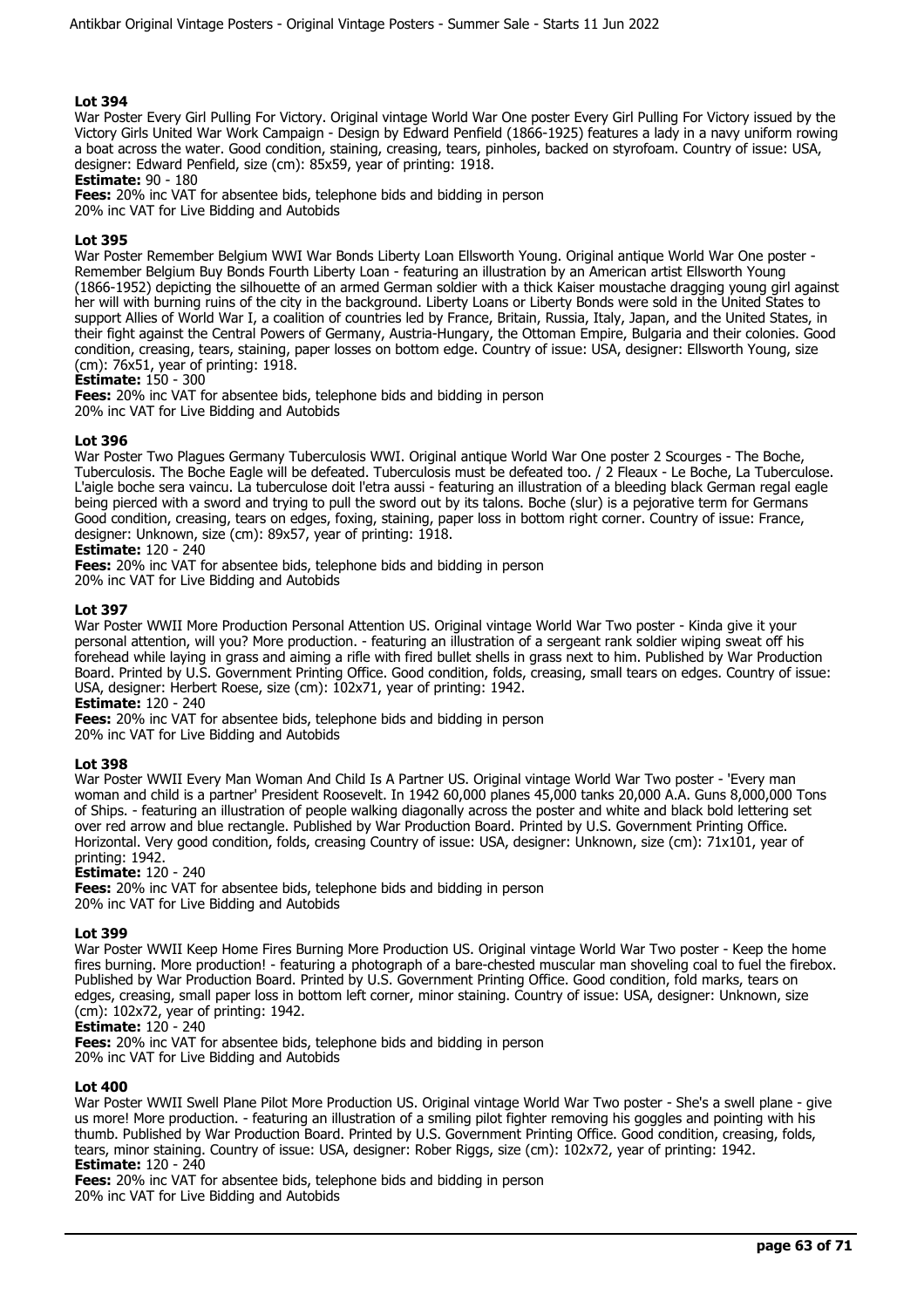War Poster WWII Fighting Fool More Production US. Original vintage World War Two poster - He's a fighting fool give him the best you've got. More production. - featuring an illustration of a soldier using an artillery gun with planes flying behind him. Published by War Production Board. Printed by U.S. Government Printing Office. Good condition, creasing, folds, tears. Country of issue: USA, designer: Fred Ludekens, size (cm): 102x72, year of printing: 1942.

**Estimate:** 120 - 240

**Fees:** 20% inc VAT for absentee bids, telephone bids and bidding in person

20% inc VAT for Live Bidding and Autobids

## **Lot 402**

War Poster Sunderland RAF Flying Boat WWII Air Force. Rare original vintage World War Two poster for the Short Sunderland Flying Boat - 20-Ton giant of the coastal command. Technical cut-out design features a heavily annotated illustration of the flying boat both inside and out, alongside a Union Jack and facts and figures about the plane. Through rain, fog, snow and biting cold, the short Sunderland flying boats of the RAF Coastal Command flew far out into the Atlantic to guard British convoys. They were built by Short Brothers of Rochester. Printed for H.M Stationery Office by W.R Royle and Son LTD. Good condition, folds, tears, browning, staining, creasing. Country of issue: UK, designer: Unknown, size (cm): 37x49, year of printing: 1942.

**Estimate:** 225 - 450

**Fees:** 20% inc VAT for absentee bids, telephone bids and bidding in person 20% inc VAT for Live Bidding and Autobids

## **Lot 403**

War Poster WWII If You Tell Where He's Going Sailor US Navy. Original vintage World War Two poster - If you tell where he's going... He may never get there! - featuring an illustration of a smiling United States army navy sailor carrying a sack over his shoulder. Published by the United States Navy Reserve. Printed by U.S. Government Printing Office. Distributed for the Issuing Agency by the Office of War Information. Good condition, folds, tears. Country of issue: USA, designer: John Falter, size  $(cm)$ :  $71x51$ , year of printing: 1943.

## **Estimate: 90 - 180**

**Fees:** 20% inc VAT for absentee bids, telephone bids and bidding in person 20% inc VAT for Live Bidding and Autobids

#### **Lot 404**

War Poster Freedom Of Speech WWII War Bonds Rockwell. Original vintage World War Two poster - Save Freedom of Speech. Buy War Bonds - featuring a painting from the Saturday Evening Post, an artwork by an American painter and illustrator Normal Rockwell (1894-1978) depicting a scene from a town meeting with a working class blue-collar man standing up among other elegantly dressed people, speaking his mind. This artwork is one four painting series titled Four Freedoms, it was inspired by Jim Edgerton who announced plans to build a new school in place of the old one that had burned down; other paintings are titled Freedom of Speech, Freedom of Worship, Freedom from Want. OWI Poster No. 44. Printed by U.S. Government Printing Office in 1943. Good condition, folds, creasing. Country of issue: USA, designer: Norman Rockwell, size (cm): 102x73, year of printing: 1943.

**Estimate:** 225 - 450

**Fees:** 20% inc VAT for absentee bids, telephone bids and bidding in person

20% inc VAT for Live Bidding and Autobids

## **Lot 405**

War Poster Freedom From Fear WWII Rockwell Blitz Saturday Evening Post. Original vintage World War Two poster - Ours... to fight for Freedom From Fear - featuring a painting from the Saturday Evening Post, an artwork by an American painter and illustrator Normal Rockwell (1894-1978) depicting a father holding glasses and a Bennington Banner newspaper with articles describing the ongoing events of the World War Two, he is seen looking at their peacefully sleeping children being tucked in by their mother, with doll, ball, and a building block on the floor. This artwork is one four painting series titled Four Freedoms, it was inspired by the Blitz strategic bombing of the United Kingdom and London in particular by the Nazi Germany; other paintings are titled Freedom of Speech, Freedom of Worship, Freedom from Want. OWI Poster No. 46. Printed by U.S. Government Printing Office in 1943. Good condition, folds, tears on edges, staining, paper loss in top left corner. Country of issue: USA, designer: Norman Rockwell, size (cm): 102x73, year of printing: 1943. **Estimate:** 225 - 450

**Fees:** 20% inc VAT for absentee bids, telephone bids and bidding in person 20% inc VAT for Live Bidding and Autobids

## **Lot 406**

War Poster Freedom From Want WWII Rockwell Dinner. Original vintage World War Two poster - Ours... to fight for Freedom From Want - featuring a painting from the Saturday Evening Post, an artwork by an American painter and illustrator Normal Rockwell (1894-1978) depicting a scene of lady presenting a roasted turkey to a family, with a gentleman standing to her side and the family smiling at each other. This artwork is one four painting series titled Four Freedoms; other paintings are titled Freedom of Speech, Freedom of Worship, Freedom from Want. OWI Poster No. 45. Printed by U.S. Government Printing Office in 1943. Good condition, folds, creasing, staining. Country of issue: USA, designer: Norman Rockwell, size (cm): 102x73, year of printing: 1943.

#### **Estimate:** 225 - 450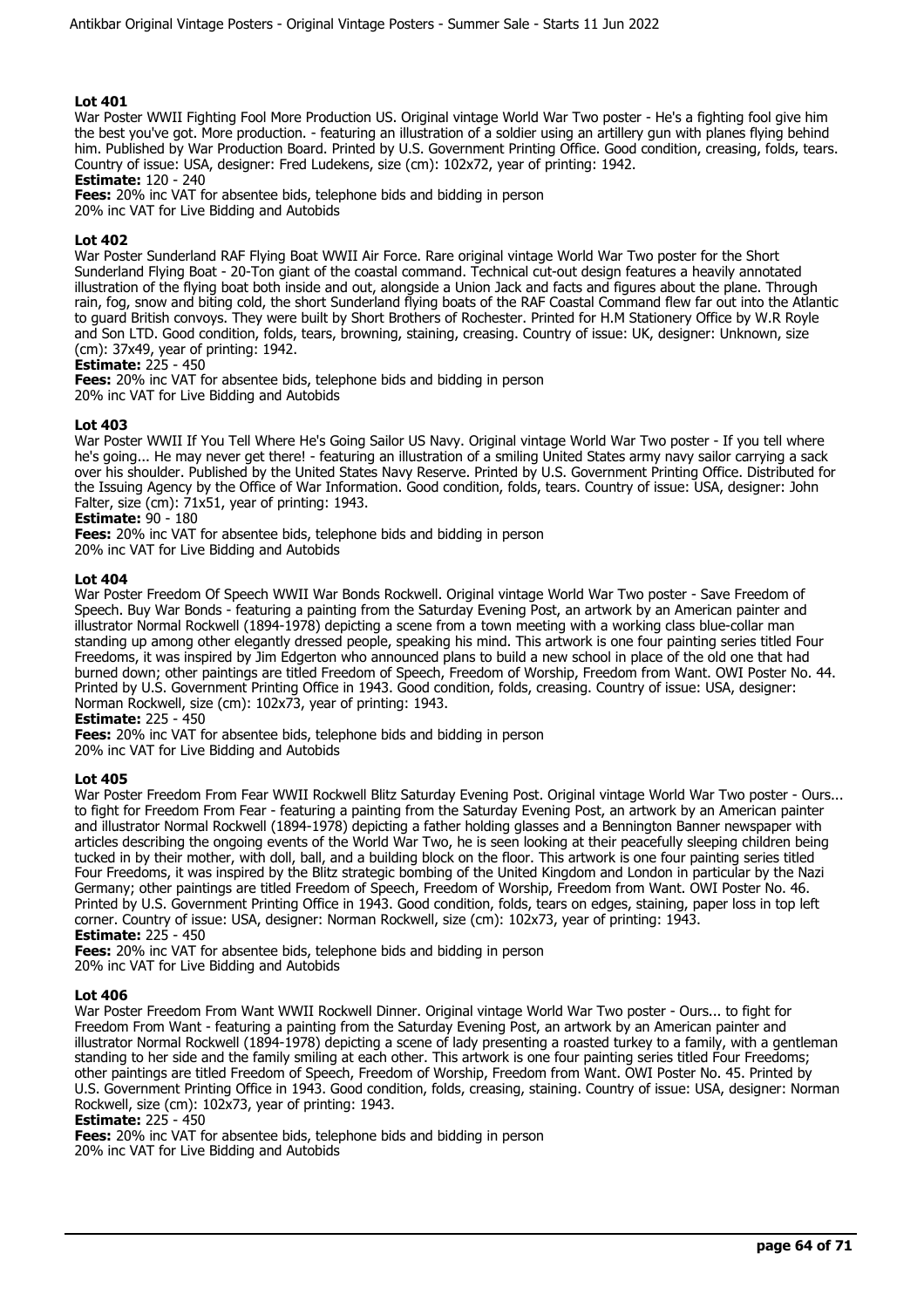War Poster WWII Don't Travel Unless Your Trip Helps Win The War US. Original vintage World War Two poster - Won't you give my boy a chance to get home? Don't travel - unless your trip helps win the war. - featuring an illustration of a lady facing the viewer with a flag behind her and a pin on her dress of the Blue Star Service Banner. Published by the U.S. Office Of Defense Transportation. Printed by U.S. Government Printing Office. Very good condition, folds, information printed on reverse. Country of issue: USA, designer: Jerome Rozen, size (cm): 68x51, year of printing: 1944. **Estimate:** 90 - 180

**Fees:** 20% inc VAT for absentee bids, telephone bids and bidding in person

20% inc VAT for Live Bidding and Autobids

## **Lot 408**

War Poster WWII Time Saved Saves Lives Tank Soldier US. Original vintage World War Two poster - Time saved on your job saves lives on his! Your Labor Management Committee says: Turn in your ideas to do it BETTER, FASTER. - featuring an illustration of soldiers in tanks synchronising their watches. Published by War Production Board. Printed by U.S. Government Printing Office. Very good condition, folds, minor staining. Country of issue: USA, designer: Mead Schaeffer, size (cm): 51x36, year of printing: 1944.

## **Estimate:** 90 - 180

**Fees:** 20% inc VAT for absentee bids, telephone bids and bidding in person 20% inc VAT for Live Bidding and Autobids

#### **Lot 409**

War Poster WWII Air Raid Bomber Aircraft Munich Terror Uber Munchen . Original vintage World War Two air raid awareness poster Terror uber Munchen / Terror over Munich, featuring an image of a soldier smashing Munich with his fist and bomber planes in the sky above. Good condition, creasing, tears on edges. Country of issue: Germany, designer: P. Fischer, size (cm): 62x44, year of printing: 1944.

# **Estimate:** 300 - 600

**Fees:** 20% inc VAT for absentee bids, telephone bids and bidding in person 20% inc VAT for Live Bidding and Autobids

## **Lot 410**

War Poster WWII Your Fleet Guarantees Freedom Navy Day US. Original vintage World War Two poster - Your Fleet Guarantees Freedom - Navy Day October 27, 1944 - featuring an illustration of the Earth surrounded by planes, warships, navy fleet and submarines. The Navy Day is celebrated on the birthday of naval enthusiast, former assistand Secretary of the Navy, and the 26th President of the United States Theodore Roosevelt. Order No. 84. Good condition, crease marks, minor staining, small repaired tears, backed on linen. Country of issue: USA, designer: Unknown, size (cm): 101x72, year of printing: 1944.

**Estimate:** 90 - 180

**Fees:** 20% inc VAT for absentee bids, telephone bids and bidding in person 20% inc VAT for Live Bidding and Autobids

#### **Lot 411**

War Poster Orphanage Army Children . Original vintage World War One poster Orphanage of the Army - Ensure to small orphans: Home and maternal tenderness; Education in the country; An appropriate career for each child; The religion of their fathers / Orphelinat des armée Assurer aux petits orphelins: Le foyer et la tendresse maternelle; L'éducation au pays; Une carrière appropriée a chaque enfant; La religion de leurs pères. Design by Frank Brangwyn (1867-1956) features women and children standing in line at church surrounded by flowers and crucifixes. Fair condition, large paper losses, several tears, staining, creasing, folds. Country of issue: UK, designer: Frank Brangwyn, size (cm): 152x100, year of printing: 1910s.

#### **Estimate:** 60 - 120

**Fees:** 20% inc VAT for absentee bids, telephone bids and bidding in person 20% inc VAT for Live Bidding and Autobids

## **Lot 412**

War Poster He Is Watching Subscribe Navy Sailor WWII Il Veille Souscrivez. Original vintage World War Two poster - Il veille... Souscrivez / He's Keeping Watch... Subscribe - featuring a photograph of a navy sailor in the iconic sailor uniform with wide lapel collar and a hat, seen looking at the ship in the distance, set over red background with black frame. Printed by M. Dechaux, Paris. Fair condition, several tears on margins, paper losses in margins, folds, creasing, pinholes, minor staining. Country of issue: France, designer: Tahon, size (cm): 78x59, year of printing: 1940s. **Estimate:** 90 - 180

**Fees:** 20% inc VAT for absentee bids, telephone bids and bidding in person

20% inc VAT for Live Bidding and Autobids

## **Lot 413**

War Poster Careless Talk Costs Lives WWII Walls Have Ears Fougasse. Original vintage World War Two poster by the notable British cartoonist and illustrator Fougasse (Cyril Kenneth Bird; 1887-1965) from the popular and iconic Careless Talk Costs Lives wartime propaganda series issued by the Ministry of Information - Don't forget that walls have ears! featuring a great design of two ladies having an afternoon tea with Adolph Hitler pattern wallpaper, set within a red border with the stylised warning text in black lettering below. Fair condition, tears on image and margins, paper losses on image and margins, pinholes, minor staining, creasing. Country of issue: UK, designer: Fougasse (Cyril Kenneth Bird), size (cm): 31.5x20.5, year of printing: 1940s.

## **Estimate:** 120 - 240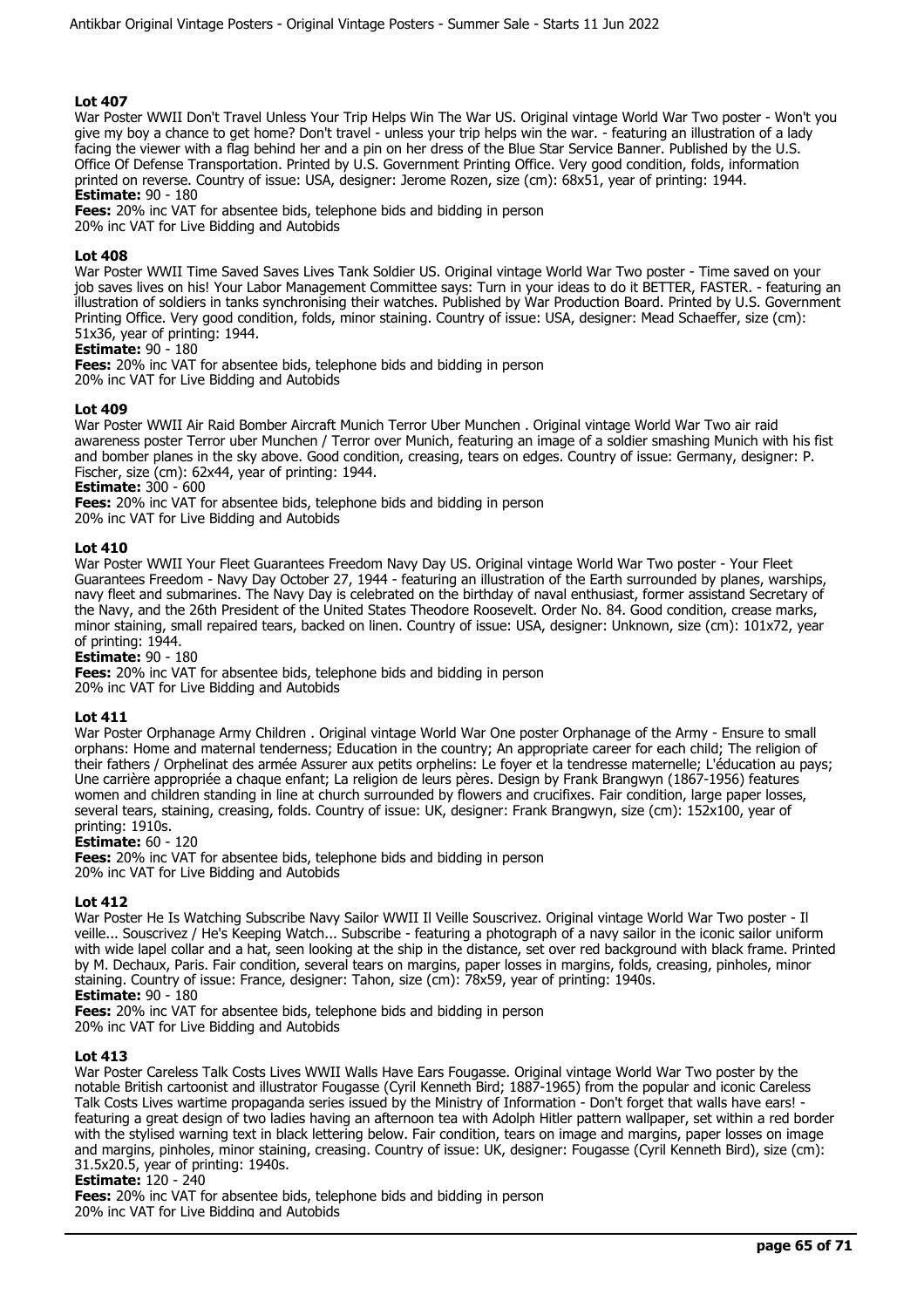War Poster Careless Talk Costs Lives WWII No Harm In Your Knowing Fougasse. Original vintage World War Two poster by the notable British cartoonist and illustrator Fougasse (Cyril Kenneth Bird; 1887-1965) from the popular and iconic Careless Talk Costs Lives wartime propaganda series issued by the Ministry of Information - Of course there's no harm in your knowing! - featuring a great design of a lady and a gentleman talking over the dinner table with Adolph Hitler with a swastika shoulder patch laying under the table and taking notes, set within a red border with the stylised warning text in black lettering below. Fair condition, tears on margins, paper losses on margins, pinholes, minor staining, creasing. Country of issue: UK, designer: Fougasse (Cyril Kenneth Bird), size (cm): 31.5x20.5, year of printing: 1940s. **Estimate:** 120 - 240

**Fees:** 20% inc VAT for absentee bids, telephone bids and bidding in person

20% inc VAT for Live Bidding and Autobids

## **Lot 415**

War Poster Germany Occupation Map WWII World War. Original vintage World War Two poster Germany: Map of the Occupation Areas / Karte der Besatzungs-Zonen, featuring a map of Europe marking the boundaries of Germany in 1937 and occupation areas in 1945, American zone, British zone, French zone, Russian zone, and Polish territory. Issued by Atlanta Map. Designed and distributed with the permission of the military government Atlanta-Service Frankfurt am Main. Horizontal. Good condition, folds, creasing, tears, staining, pinholes. Country of issue: Germany, designer: Unknown, size (cm): 42x53, year of printing: 1940s.

**Estimate:** 90 - 180

**Fees:** 20% inc VAT for absentee bids, telephone bids and bidding in person 20% inc VAT for Live Bidding and Autobids

## **Lot 416**

War Poster Trap Germs Coughs and Sneezes Spread Diseases UK. Original vintage poster World War Two propaganda poster - Trap the Germs in Your Handkerchief - Cartoon illustration by Allan Carter features a couple watching a man on television who is about to sneeze, in the following frames they scramble to cover the TV with a giant handkerchief. In the final fram they stand proudly alongside the slogan - Coughs and Sneezes Spread Diseases. Printed for H.M Stationery Office by T B and Co. Very good condition, minor creasing, light browning, small tear on bottom right corner. Country of issue: UK, designer: Allan Carter, size (cm): 37x24, year of printing: 1940s.

## **Estimate:** 90 - 180

**Fees:** 20% inc VAT for absentee bids, telephone bids and bidding in person 20% inc VAT for Live Bidding and Autobids

## **Lot 417**

War Poster Order Fuel Now Coal Anthracite Squirrel WWII UK Home Front. Original vintage World War Two propaganda poster Order Your Fuel Now - and take part of it in coke or anthracite - Design by Clive Uptton (1911-2006) features a supply line of squirrels holding lumps of coal. Issued by the Ministry of Fuel & Power. Printed for H.M. Stationery Office by J. Weiner LTD London. Good condition, folds, creasing, staining, small tears. Country of issue: UK, designer: Clive Uptton, size (cm): 76x51, year of printing: 1940s.

## **Estimate:** 90 - 180

**Fees:** 20% inc VAT for absentee bids, telephone bids and bidding in person 20% inc VAT for Live Bidding and Autobids

## **Lot 418**

War Poster WWII France Ouvrier Russia Bear Bolshevik USSR. Original vintage Second World War anti-Soviet Bolshevik propaganda poster issued in the Nazi occupied France. The text reads: Ouvrier! En Travaillant Pour LEurope Tu Proteges Ton Pays Et Ton Foyer / Worker! By Working For Europe You Protect Your Country and Your Household! The image shows a large man in blue workers overalls holding a shield and a hammer. He is protecting a blonde woman and her baby from the attack of a large Soviet bear wearing a cap with the Bolshevik star on. The background is blue behind the worker and his family, and red behind the bear. Good condition, restored paper losses on image, restored folds, restored tears on image, browning, staining, backed on linen. Country of issue: France, designer: Unknown, size (cm): 120x80, year of printing: 1940s.

#### **Estimate:** 330 - 660

**Fees:** 20% inc VAT for absentee bids, telephone bids and bidding in person 20% inc VAT for Live Bidding and Autobids

#### **Lot 419**

War Poster Children Are Safer In The Country WWII Home Front UK. Original vintage World War Two British propaganda poster "Children are safer in the country ... leave them there" featuring a black and white image of two young and healthy smiling children, the boy with his arm around a girl showing the older brother protecting his younger sister, with the text below. The evacuation during WWII known as Operation Pied Piper started in 1939, organised by the Ministry of Health to protect people from the bombing in cities by moving over 3.5 million evacuees to the safety of the countryside and other countries in the British Empire. Fair condition, tears on image and edges, creasing, staining, browning, staining, small paper losses on edges. Country of issue: UK, designer: Unknown, size (cm): 76x51, year of printing: 1940s. **Estimate:** 180 - 360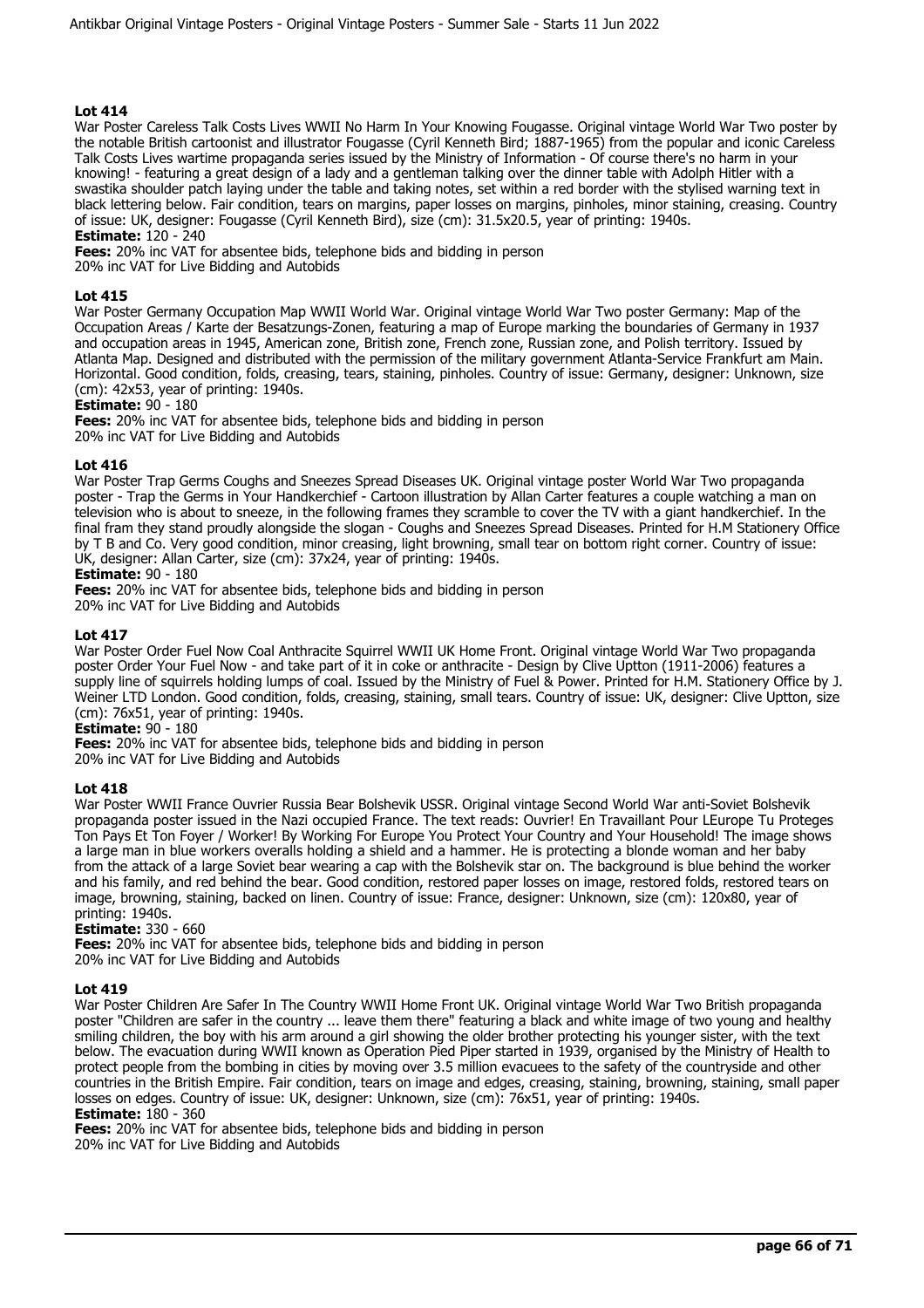War Poster British Aeroplanes Spitfire Guard African Skies WWII Air Force. Original vintage World War Two propaganda poster British Aeroplanes Guard African Skies - Design features a Spitfire plane flying over in the blue sky over the busy streets of an African village. Orange and white banners with bold lettering. Good condition, light fold, tears on edges, paper losses on edges, creasing. Country of issue: UK, designer: Unknown, size (cm): 51x38, year of printing: 1940s. **Estimate:** 300 - 600

**Fees:** 20% inc VAT for absentee bids, telephone bids and bidding in person

20% inc VAT for Live Bidding and Autobids

## **Lot 421**

War Poster Travelling Cinema Van WWII Savings Campaign. Original vintage World War Two poster - Lend to Defend the Righ to be Free - Look Out For This Travelling Cinema Van - An entertainment programme of sound films in support of the war savings campaign. Design features a blue image of the cinema van on a yellow background with bold blue lettering. A space has been left to write in a location. Issued by The National Savings Committee, London. Printed for HM Stationery Office by Fosh and Cross LTD, London. Fair condition, tears, creasing, staining, small paper losses on edges. Country of issue: UK, designer: Unknown, size (cm): 76x51, year of printing: 1940s.

**Estimate:** 90 - 180

**Fees:** 20% inc VAT for absentee bids, telephone bids and bidding in person 20% inc VAT for Live Bidding and Autobids

## **Lot 422**

War Poster Royal Navy Convoy Country WWII Victory National Savings. Original vintage World War Two poster Convoy Country Victory - Buy National Savings Certificates - Design by the notable British painter Rowland Hilder (1905-1933) features a military ship flying a white ensign flag typically flown by British Royal Navy ships and shore establishments. Smoking ships can be seen sailing over the horizon. Issued by the National Savings Committee London, Scottish Savings Committee Edinburgh, Ulster Savings Committee Belfast. Printed for H.M Stationery Office by J. Weiner LTD. Good condition, creasing, tears on edges, small paper losses on edges, staining. Country of issue: UK, designer: Rowland Hilder, size (cm): 76x51, year of printing: 1940s.

**Estimate:** 120 - 240

**Fees:** 20% inc VAT for absentee bids, telephone bids and bidding in person

20% inc VAT for Live Bidding and Autobids

#### **Lot 423**

War Poster Factory Girl Home Front WWII UK National Savings. Original vintage World War Two poster: Lend to Defend the Right to Be Free - Buy National Savings Certificates. Image of a lady wearing an apron and scarf on her head working in a factory with the shadow of a Red Cross Nurse behind her. Good condition, creasing, tears on edges, staining. Country of issue: UK, designer: John Pimlott, size (cm): 76x51, year of printing: 1940s.

**Estimate:** 120 - 240

**Fees:** 20% inc VAT for absentee bids, telephone bids and bidding in person

20% inc VAT for Live Bidding and Autobids

#### **Lot 424**

War Poster Travelling Cinema Van WWII Savings Campaign. Original vintage World War Two poster - Lend to Defend the Righ to be Free - Look Out For This Travelling Cinema Van - An entertainment programme of sound films in support of the war savings campaign. Design features a blue image of the cinema van on a yellow background with bold blue lettering. A space has been left to write in a location. Issued by The National Savings Committee, London. Printed for HM Stationery Office by Fosh and Cross LTD, London. Good condition, creasing, tears on edges, staining. Country of issue: UK, designer: Unknown, size (cm): 76x51, year of printing: 1940s.

**Estimate:** 90 - 180

**Fees:** 20% inc VAT for absentee bids, telephone bids and bidding in person 20% inc VAT for Live Bidding and Autobids

#### **Lot 425**

War Poster Factory Girl Home Front WWII UK National Savings. Original vintage World War Two poster: Lend to Defend the Right to Be Free - Buy National Savings Certificates. Image of a lady wearing an apron and scarf on her head working in a factory with the shadow of a Red Cross Nurse behind her. Fair condition, tears, creasing, staining, small paper losses on edges. Country of issue: UK, designer: John Pimlott, size (cm): 76x51, year of printing: 1940s.

**Estimate:** 90 - 180

**Fees:** 20% inc VAT for absentee bids, telephone bids and bidding in person 20% inc VAT for Live Bidding and Autobids

#### **Lot 426**

War Poster Vietnam War I Want You For US Army Uncle Sam Montgomery Flagg St Louis Missouri. Original vintage Vietnam war window card recruiting poster - I Want You For U.S. Army. The poster features a sticker with an address of US Army Recruiting Station at 2529 Hampton Avenue, St Louis, Missouri 63139. The US Government decided to re-use an iconic poster from the First World War for their recruitment and draft campaign during the Vietnam war. The design features an iconic illustration of Uncle Sam pointing at the viewer by an American artist James Montgomery Flagg (1877-1960). Good condition, staining, creasing, backed on card, separate sheet stuck on for recruiting station address. Country of issue: USA, designer: Unknown, size (cm): 36x28, year of printing: 1975.

#### **Estimate:** 90 - 180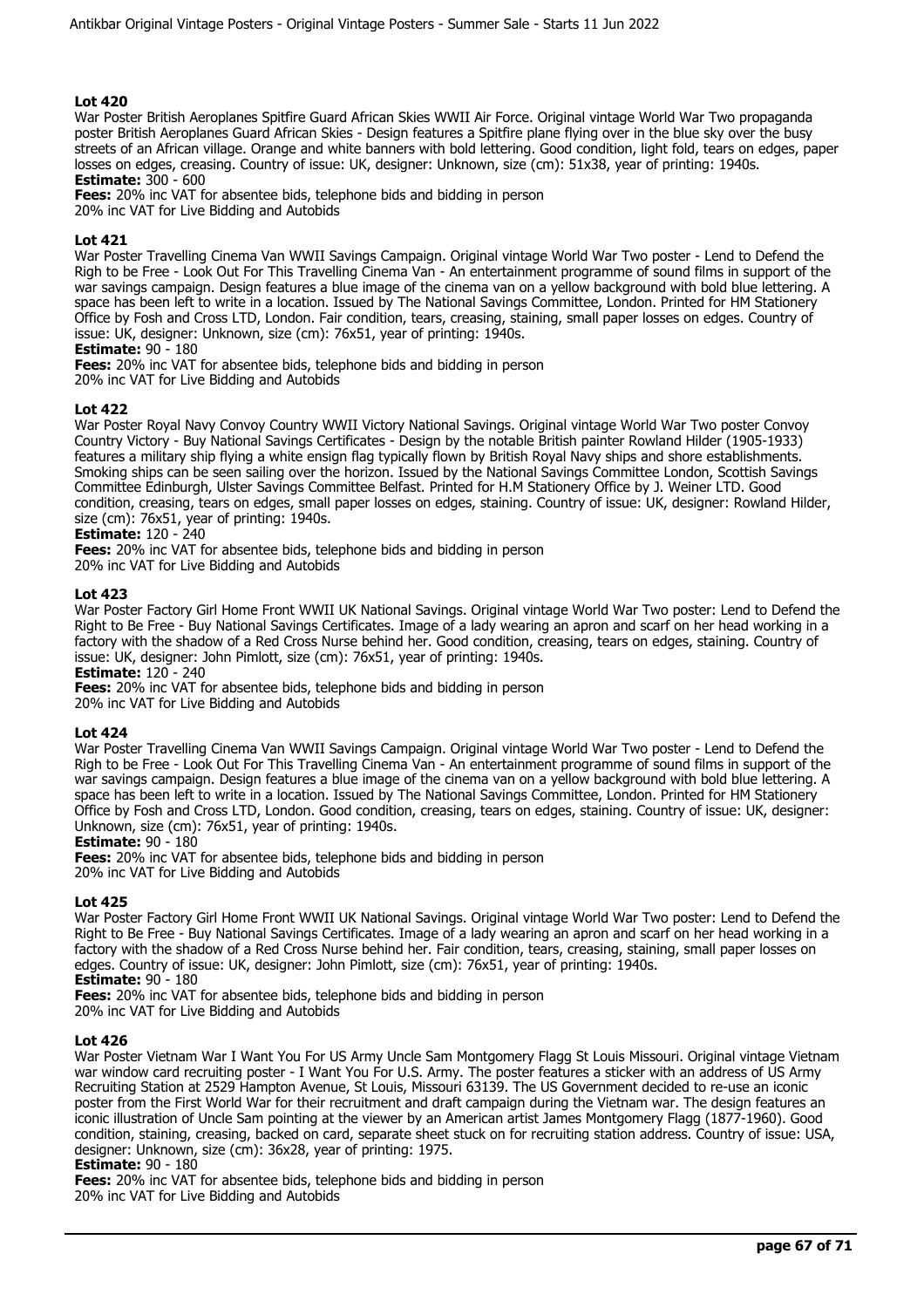Movie Poster Moulin Rouge Cabaret Paris Cancan Toulouse Lautrec . Original vintage film poster for the German release of the 1952 movie Moulin Rouge starring Jose Ferrer, Collette Marchand, Zsa Zsa Gabor and Katherine Kath based on the book by Pierre La Mure about the notable artist Henri de Toulouse-Lautrec (1865-1901), the bohemian subculture in Paris in the late 19th century and the famous burlesque music hall Moulin Rouge (1889-1915) featuring colourful artwork based on a painting by Henri de Toulouse-Lautrec depicting a bearded man in a black suit, top hat and glasses, holding a note pad and pencil while watching the French can-can dancer Jane Avril (1868-1943) dancing in a red and white polka dot top and pink skirts in front of a silhouetted crowd background, the title is stylised red letters above. Good condition, tears, minor staining, misaligned printing. Country of issue: Germany, designer: Unknown, size (cm): 30x21, year of printing: 1954. **Estimate:** 90 - 180

**Fees:** 20% inc VAT for absentee bids, telephone bids and bidding in person 20% inc VAT for Live Bidding and Autobids

## **Lot 428**

Movie Poster Arab Ka Saudagar Narang Indian Drama Film. Original vintage movie poster for Arab Ka Saudagar, a 1956 drama directed by S.D. Narang, starring Pradeep Kumar, Smriti Biswas and Shashikala Jawalkar, music by Hemant Kumar, featuring an illustration of a lady in a red and white skirt depicted dancing over the night sky, a man leading camels and a serpent moon over the mosque. Good condition, creasing, pinholes, staining, small paper losses in margins. Country of issue: India, designer: Kala Studio, size (cm): 76x51, year of printing: 1956.

**Estimate:** 120 - 240

**Fees:** 20% inc VAT for absentee bids, telephone bids and bidding in person

20% inc VAT for Live Bidding and Autobids

#### **Lot 429**

Movie Poster Across The Bridge Frontiers Dangereuse Steiger Knight Landi. Original vintage movie poster for a French release of crime drama thriller Across the Bridge / Frontiere Dangereuse, based on the homonymous story by Graham Greene, directed by Ken Annakin in 1957, and starring Rod Steiger, David Knight, and Marla Landi, the poster features an illustration of a Mexican border guard holding a revolver gun aiming at a running gentleman in a white suit with a truck and an inset of two film characters. Printed by J. Fourastie. Good condition, folds, browning, creasing, backed on old linen. Country of issue: France, designer: Jean Mascii, size (cm): 75x56, year of printing: 1957.

## **Estimate:** 60 - 120

**Fees:** 20% inc VAT for absentee bids, telephone bids and bidding in person

20% inc VAT for Live Bidding and Autobids

#### **Lot 430**

Movie Poster Turk Mustafa Kemal Ataturk Turkey President. Original vintage movie advertising poster for a Turkish film Mucizeler Yaratan Turk Ataturk / Turk Who Makes Miracles, the poster caption reads - great historical film 1000 metres away - featuring an illustration of Mustafa Kemal Ataturk with stylised lettering on red background. Kemal Ataturk also known as Mustafa Kemal Pasha (1881-1938) was the founding father of the Republic of Turkey and the first president of the country. Horizontal. Good condition, folds, creasing, staining, small tears on edges. Country of issue: Turkey, designer: Unknown, size (cm): 35x100, year of printing: 1957.

**Estimate:** 120 - 240

**Fees:** 20% inc VAT for absentee bids, telephone bids and bidding in person 20% inc VAT for Live Bidding and Autobids

#### **Lot 431**

Movie Poster Jump At Dawn Soviet Soldier Airborne Paratrooper Parachute Plane. Original vintage Soviet movie poster for Jump at Dawn / Pryzhok na Zare, a 1960 black and white film directed by Ivan Lykinskiy, starring Vladimir Kashpur, Vladimir Kostin, and Valentina Vladimirova, the poster features a still from the film with a soldier preparing for the jump and a commander instructing him, with white parachute pattern on the side of the plane, diagonal title over the image. Fair condition, folds, tears, staining, creasing, pinholes. Country of issue: Russia, designer: Y. Yaroshenko, size (cm): 105x75, year of printing: 1960.

## **Estimate:** 240 - 480

**Fees:** 20% inc VAT for absentee bids, telephone bids and bidding in person 20% inc VAT for Live Bidding and Autobids

#### **Lot 432**

Movie Poster DH Lawrence The Fox La Volpe Psychedelic. Original vintage movie poster for La Volpe / The Fox directed by Mark Rydell, starring Keir Dullea, Sandy Dennis, and Anne Heywood, the film is based on D.H. Lawrence's The Fox, the 1967 Canadian LGBT lesbian bi-sexual love triangle, the poster features two silhouettes of women with colourful and black hair and a man standing on the horizon that shapes into a black fox set over green background. Good condition, folds, creasing, tears, paper losses, pinholes, minor staining, 2 sheet poster, ink stamp on reverse. Country of issue: Italy, designer: Unknown, size (cm): 176x140, year of printing: 1968.

#### **Estimate:** 120 - 240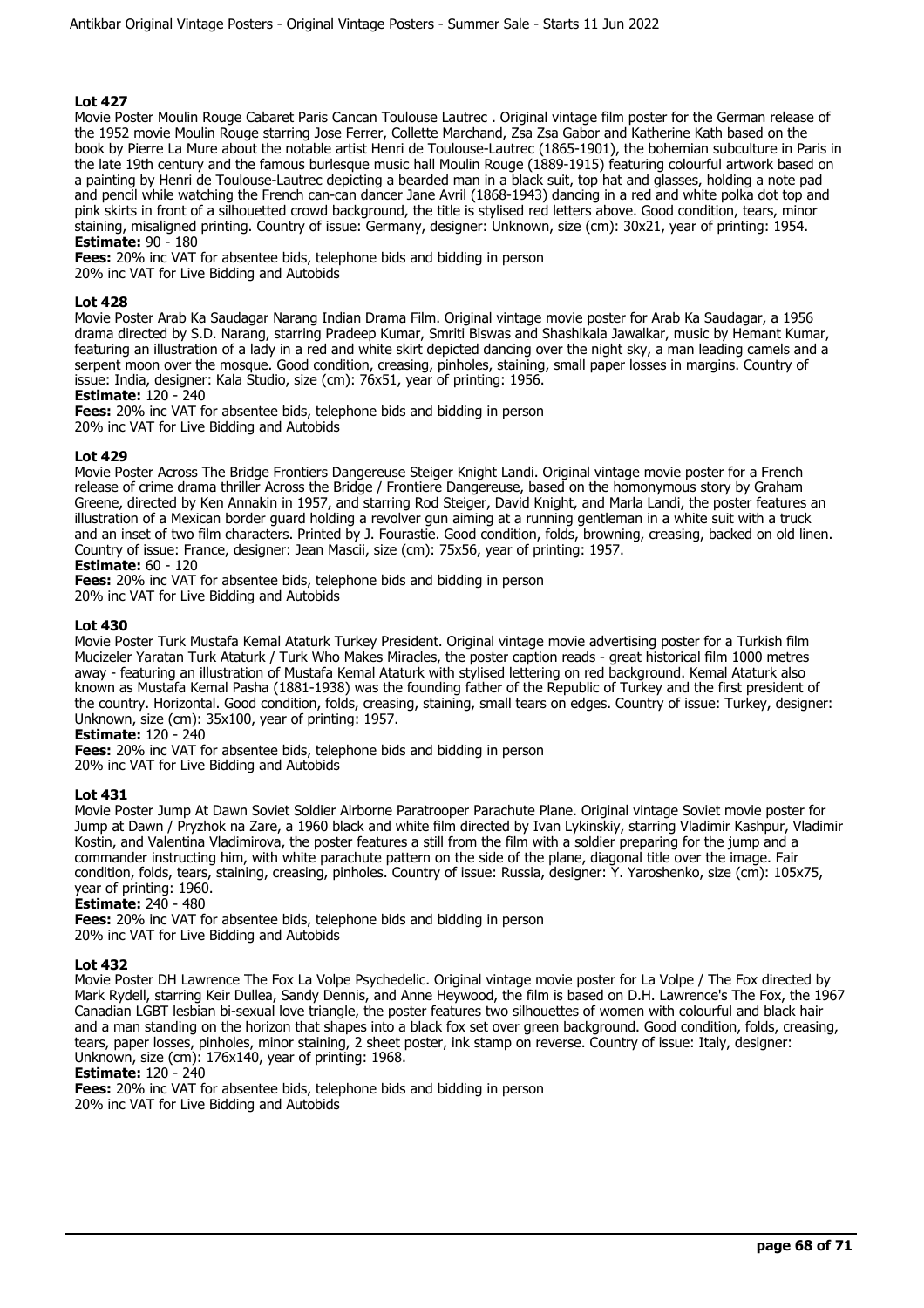Movie Poster James Bond On Her Majesty Secret Service 007 Japan. Original vintage two panel Tatekan movie poster for the James Bond film On Her Majesty's Secret Service Japanese release, directed by Peter Hunt and starring George Lazenby as 007 James Bond with Diana Rigg and Telly Savalas as Blofeld. Fantastic artwork incorporating the American artist Robert McGinnis's work showing James Bond in his trademark black tie suit (tuxedo) and a scantily dressed Diana Rigg holding up pistol guns and skiing in front of explosions with an army shooting from the ski slope below helicopters flying in front of the mountains, and explosions on the race track below, the tagline and title in the centre in red and green letters. Very good condition, light folds, minor creasing. Country of issue: Japan, designer: Robert McGinnis & Frank McCarthy, size (cm): Printed on two sheets: 73x51 and 74x51, year of printing: 1969.

## **Estimate:** 450 - 900

**Fees:** 20% inc VAT for absentee bids, telephone bids and bidding in person

20% inc VAT for Live Bidding and Autobids

## **Lot 434**

Movie Poster James Bond Goldfinger 007 Spy Connery. Original vintage 007 movie poster for the Japanese re-release of the 1964 classic British spy thriller Goldfinger based on the novel by Ian Fleming, produced by Albert R. Broccoli and Harry Saltzman, directed by Guy Hamilton and starring Sean Connery as the fictional MI6 agent James Bond, Honor Blackman as Bond Girl Pussy Galore, Gert Frobe as Auric Goldfinger, Shirley Eaton as the iconic Bond Girl Jill Masterson and Harold Sakata as Oddjob. Great illustration depicting James Bond holding a silenced pistol gun with an image of a nude lady and bold blue lettering in the background that reads 'Goldfinger'. Very good condition, minor creasing. Country of issue: Japan, designer: Unknown, size (cm): 72x51, year of printing: 1971.

## **Estimate:** 120 - 240

**Fees:** 20% inc VAT for absentee bids, telephone bids and bidding in person

20% inc VAT for Live Bidding and Autobids

## **Lot 435**

Movie Poster James Bond Live and Let Die 007 . Original vintage film poster for the Japanese release of the James Bond 007 film Live And Let Die directed by Guy Hamilton, the first to star Roger Moore as the British spy with Yaphet Kotto, Jane Seymour, Clifton James and Julius Harris. Fantastic artwork by the American artist Robert McGinnis featuring James Bond wearing a suit and holding gun looking out at the viewer in the centre with tarot playing cards behind him marked Devil - Death - Lovers - Fortune with images of the Bond villains and Bond Girls stepping out of the cards and various speedboat and car chases and explosion scenes from the film below, the title above in stylised black letters with 007 in red and a pistol gun part of Roger Moore and a dagger knife part of Die. Very good condition, creasing. Country of issue: Japan, designer: Robert E. McGinnis, size (cm): 73x51, year of printing: 1973.

**Estimate:** 120 - 240

**Fees:** 20% inc VAT for absentee bids, telephone bids and bidding in person 20% inc VAT for Live Bidding and Autobids

#### **Lot 436**

Movie Poster James Bond Man With The Golden Gun France. Original vintage cinema poster for the French release of the James Bond movie The Man with the Golden Gun - L'Homme au Pistolet d'Or - starring Roger Moore as James Bond agent 007, Christopher Lee and Britt Ekland and directed by Guy Hamilton with the title song performed by Lulu and composed by John Barry. Great artwork depicting Roger Moore as James Bond holding a gun surrounded by images of film scenes, including women in bikinis, martial arts fighters, an explosion in a futuristic building and scenes along a river in an Asian village with a golden gun pointing at James bond in the foreground, being loaded with a bullet engraved with the number 007 on it. Excellent condition, light fold, minor creasing. Country of issue: France, designer: Robert E McGinnis, size (cm): 53x40, year of printing: 1974.

#### **Estimate:** 90 - 180

**Fees:** 20% inc VAT for absentee bids, telephone bids and bidding in person 20% inc VAT for Live Bidding and Autobids

#### **Lot 437**

Movie Poster James Bond The Man With the Golden Gun 007 . Original vintage film poster for the Japanese release of the James Bond movie The Man with the Golden Gun starring Roger Moore as James Bond agent 007, Christopher Lee and Britt Ekland and directed by Guy Hamilton with the title song performed by Lulu and composed by John Barry. Great artwork depicting Roger Moore as James Bond holding a gun surrounded by images of film scenes, including women in bikinis, martial arts fighters, an explosion in a futuristic building, and scenes along a river in an Asian village with a golden gun pointing at James bond in the foreground, being loaded with a bullet engraved with the number 007 on it. Artwork by by American artist Robert E McGinnis. Excellent condition. Country of issue: Japan, designer: Robert McGinnis, size (cm): 72x51, year of printing: 1974.

## **Estimate:** 120 - 240

**Fees:** 20% inc VAT for absentee bids, telephone bids and bidding in person 20% inc VAT for Live Bidding and Autobids

#### **Lot 438**

Movie Poster James Bond You Only Live Twice 007 Connery. Original vintage film poster for the Japanese re-release of the classic spy James Bond 1967 film - You Only Live Twice - written by Ian Fleming, directed by Lewis Gilbert and starring Sean Connery, Akiko Wakabayashi (as Aki), Mie Hama (as Kissy Suzuki), Donald Pleasence (as Blofield) with the title music composed by John Barry and performed by Nancy Sinatra. Dynamic design featuring Sean Connery wearing his trademark black tie suit / tuxedo holding a gun, with paraplanes and rockets in the background, bold red title characters at the bottom. Very good condition, minor creasing, small tears. Country of issue: Japan, designer: Unknown, size (cm): 72x51, year of printing: 1976. **Estimate:** 120 - 240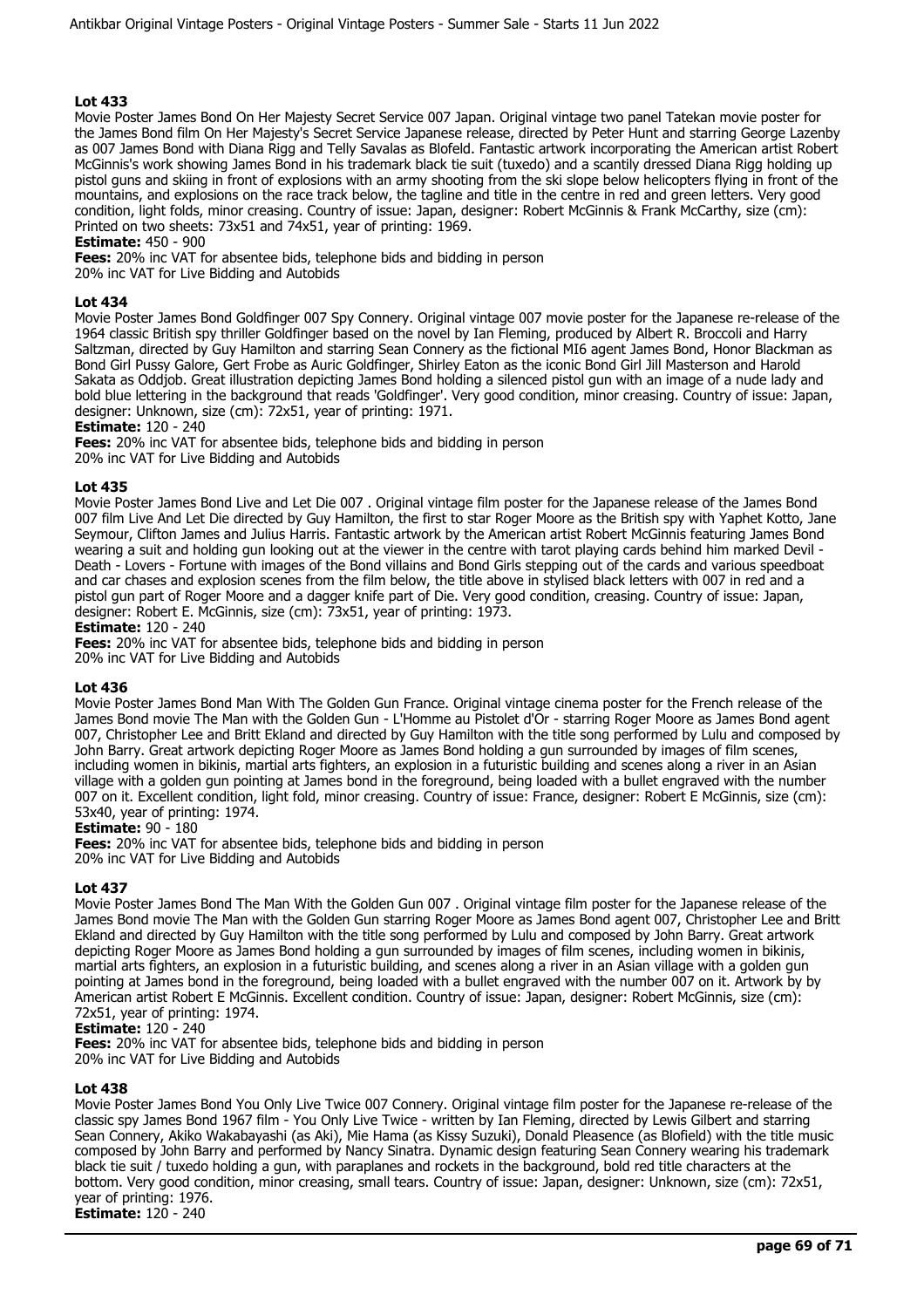**Fees:** 20% inc VAT for absentee bids, telephone bids and bidding in person 20% inc VAT for Live Bidding and Autobids

## **Lot 439**

Movie Poster Andy Warhol Bad Jed Johnson. Original vintage movie poster for Andy Warhol's Bad, a 1977 comedy film directed by Jed Johnson, starring Carroll Baker, Perry King, and Susan Tyrrell, the poster features artwork by Warhol depicting a young man and a lady in bright colours and stylised bold lettering above. Good condition, fold marks, creasing, small paper loss on bottom edge, staining. Country of issue: USA, designer: John Van Hamersveld, size (cm): 104x69, year of printing: 1977.

## **Estimate:** 120 - 240

**Fees:** 20% inc VAT for absentee bids, telephone bids and bidding in person 20% inc VAT for Live Bidding and Autobids

## **Lot 440**

Movie Poster James Bond Moonraker 007 Japan. Original vintage cinema poster for the Japanese release of the 007 James Bond movie Moonraker starring Roger Moore, Lois Chiles (Holly Goodhead), Michael Lonsdale (Hugo Drax) and Richard Kiel (Jaws) - Outer space now belongs to 007 - directed by Lewis Gilbert. Great image featuring Roger Moore as 007 with Lois Chiles, Richard Kiel and three Bond girls scantily dressed in white floating in a spacecraft with Drax (the Bond villain played by Michael Lonsdale) standing on the bridge of the spaceship with more spaceships and astronauts outside in the starry sky in the background, red, orange and yellow Japanese text over the image. Artwork by Dan Goozee (b 1943). Very good condition, light folds, minor creasing, minor staining on left margin. Country of issue: Japan, designer: Daniel Goozee, size (cm): 73x51, year of printing: 1979.

#### **Estimate:** 120 - 240

**Fees:** 20% inc VAT for absentee bids, telephone bids and bidding in person 20% inc VAT for Live Bidding and Autobids

#### **Lot 441**

Movie Poster Star Wars Return Of The Jedi Lightsabre. Original vintage one sheet movie poster for the US release of the classic film by George Lucas - Star Wars: Episode VI The Return of the Jedi - directed by Richard Marquand and starring Mark Hamill as Luke Skywalker, Harrison Ford as Han Solo, Peter Mayhew as Chewbacca, Carrie Fisher as Princess Leia, Alec Guinness as Obi-Wan Kenobi, Frank Oz as Yoda, David Prowse/James Earl Jones as Darth Vader, Billy Dee Williams as Lando Calrissian, Anthony Daniels as C-3PO and Kenny Baker as R2-D2 featuring a great design of two hands holding up a bright shinning lightsaber. Fair condition, creasing, staining, tears, paper losses on image, crease marks. Country of issue: USA, designer: Tim Reamer, size (cm): 104x69, year of printing: 1982.

#### **Estimate:** 300 - 600

**Fees:** 20% inc VAT for absentee bids, telephone bids and bidding in person 20% inc VAT for Live Bidding and Autobids

#### **Lot 442**

Movie Poster Rhodes of Africa Cecil Rhodes Diamond Mining Colonisation. Original vintage movie poster for a biography film Rhodes of Africa / Rhodes l'Africain, directed by Berthold Viertel and Geoffrey Barkas, starring Walter Huston as Cecil John Rhodes, the poster features an illustration of Rhodes, indigenous African tribal people with drums, spears, and shields, and the title set over the outline of the African continent. The film tells the biographical story of Cecil Rhodes, a British diamond mining magnate and politician, who served as Prime Minister of the Cape Colony 1890-1896. Printed by Cine-Studio Brussels, Belgium. Good condition, folds, paper losses, pinholes, minor staining, backed on linen. Country of issue: Belgium, designer: Unknown, size (cm): 84x62, year of printing: 1930s.

#### **Estimate:** 60 - 120

**Fees:** 20% inc VAT for absentee bids, telephone bids and bidding in person 20% inc VAT for Live Bidding and Autobids

## **Lot 443**

Movie Poster James Bond Goldfinger Italy 007 Secret Agent. Original vintage 007 movie poster for the Italian re-release of the classic British spy thriller Goldfinger (the third film in the James Bond film series) directed by Guy Hamilton and starring Sean Connery with Honor Blackman as Bond Girl Pussy Galore, Gert Frobe as Auric Goldfinger, Shirley Eaton as the iconic Bond Girl Jill Masterson and Harold Sakata as Oddjob, the title music composed by John Barry and performed by Shirley Bassey. Great image of James Bond wearing his trademark black tie / tuxedo suit and black bow tie with gold cufflinks, looking out to the viewer while holding a gun in front of scenes depicting men fighting and Bond embracing a lady in black on a chair with a lady covered in gold above the title text in bold yellow lettering against the blue border - Agente 007 Missione Goldfinger. Printed by Prima Edizione Italiana. Fair condition, folds, creasing, paper loss in top right corner, pinholes, staining, roughly trimmed bottom edge, ink stamps on reverse. Country of issue: Italy, designer: Unknown, size (cm): 138x100, year of printing: 1980s.

## **Estimate:** 180 - 360

**Fees:** 20% inc VAT for absentee bids, telephone bids and bidding in person 20% inc VAT for Live Bidding and Autobids

#### **Lot 444**

Movie Poster Manon French Cinema Paul Colin. Original vintage movie poster for Manon is a 1949 French drama film directed by Henri-Georges Clouzot and starring Serge Reggiani, Michel Auclair and Cécile Aubry - Striking design by Paul Colin (1892-1986) features a man holding a lady in his arms with the ruins of a building, trees and a boat in the background. Fair condition, folds, large tears, paper losses on image, staining, creasing. Country of issue: France, designer: Paul Colin, size (cm): 152x114, year of printing: 1949.

#### **Estimate:** 90 - 180

**Fees:** 20% inc VAT for absentee bids, telephone bids and bidding in person